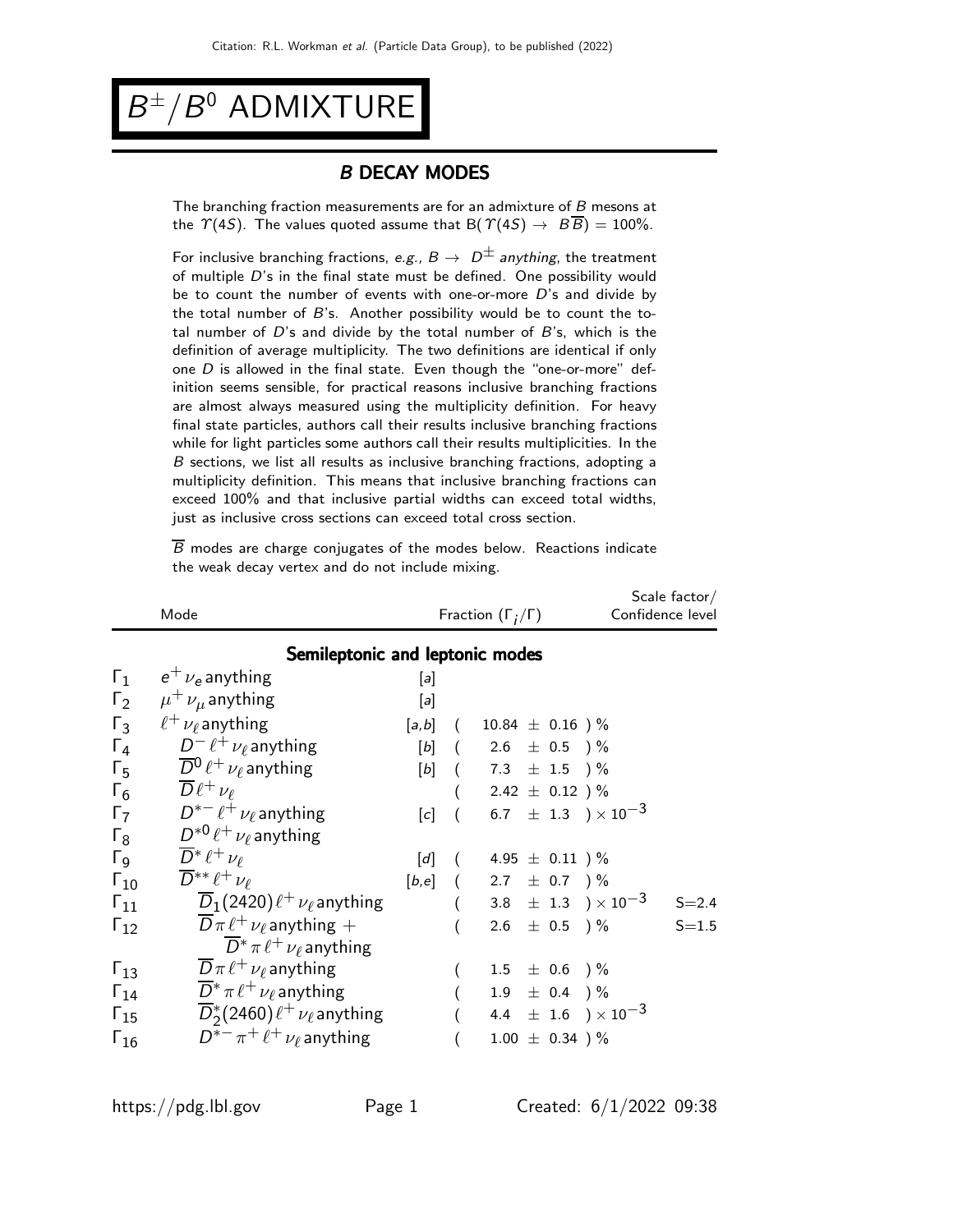| $\Gamma_{17}$ | $\overline{D}\pi^+\pi^-\ell^+\nu_\ell$                              |                         | $1.62 \pm 0.32$ ) × $10^{-3}$                      |
|---------------|---------------------------------------------------------------------|-------------------------|----------------------------------------------------|
| $\Gamma_{18}$ | $\overline{D}^* \pi^+ \pi^- \ell^+ \nu_\ell$                        |                         | 9.4 $\pm$ 3.2 $)\times 10^{-4}$                    |
| $\Gamma_{19}$ | $D_{s}^{-} \ell^{+} \nu_{\ell}$ anything                            | [b] <                   | $\times$ 10 <sup>-3</sup> CL=90%<br>$\overline{7}$ |
| $\Gamma_{20}$ | $D_{s}^{-} \ell^{+} \nu_{\ell} K^{+}$ anything                      | [b] < 5                 | $\times$ 10 <sup>-3</sup> CL=90%                   |
| $\Gamma_{21}$ | $D_{\rm s}^{-}$ $\ell^{+}$ $\nu_{\ell}$ K <sup>0</sup> anything     | [b] <                   | $\times$ 10 <sup>-3</sup> CL=90%<br>$\overline{7}$ |
| $\Gamma_{22}$ | $X_c \ell^+ \nu_\ell$                                               |                         | $10.65 \pm 0.16$ )%                                |
| $\Gamma_{23}$ | $X_{\mu} \ell^+ \nu_{\ell}$                                         |                         | $1.91 \pm 0.27$ ) $\times 10^{-3}$                 |
| $\Gamma_{24}$ | $X_{\mu}e^+\nu_{\alpha}$                                            |                         | $1.57 \pm 0.19$ ) $\times 10^{-3}$                 |
| $\Gamma_{25}$ | $X_\mu \mu^+ \nu_\mu$                                               |                         | $1.62 \pm 0.21$ $\times 10^{-3}$                   |
| $\Gamma_{26}$ | $\mathsf{K}^+\ell^+\nu_\ell$ anything                               | $[b]$<br>$\overline{a}$ | $6.3$ $\pm$ $0.6$ $)\,\%$                          |
| $\Gamma_{27}$ | $\mathcal{K}^- \, \ell^+ \, \nu_\ell$ anything                      | [b]<br>$\sqrt{ }$       | 10 $\pm$ 4 $\sqrt{10^{-3}}$                        |
| $\Gamma_{28}$ | $\mathcal{K}^0/\overline{\mathcal{K}}{}^0\ell^+\,\nu_\ell$ anything | [b]                     | 4.6 $\pm$ 0.5 ) %                                  |
| $\Gamma_{29}$ | $\overline{D} \tau^+ \nu_{\tau}$                                    |                         | 8.2 $\pm$ 0.8 $) \times 10^{-3}$                   |
|               | $\Gamma_{30}$ $\bar{D^*} \tau^+ \nu_{\tau}$                         |                         | $1.46 \pm 0.08$ )%                                 |

D,  $D^*$ , or  $D_s$  modes

| $\Gamma_{31}$ | $D^{\pm}$ anything                                                                         |                     | 23.1      | $\pm$ 1.2 ) %                                   |                                 |
|---------------|--------------------------------------------------------------------------------------------|---------------------|-----------|-------------------------------------------------|---------------------------------|
|               | $\Gamma_{32}$ $D^0/\overline{D}{}^0$ anything                                              |                     |           | 61.6 $\pm$ 2.9 ) %                              | $S = 1.3$                       |
|               | $\Gamma_{33}$ $D^*(2010)^{\pm}$ anything                                                   |                     |           | 22.5 $\pm$ 1.5 $\frac{1}{2}$                    |                                 |
|               | $\Gamma_{34}$ $\overline{D}^*(2007)^0$ anything                                            | $\left($            | 26.0      | $\pm$ 2.7 ) %                                   |                                 |
| $\Gamma_{35}$ | $D_{\epsilon}^{\pm}$ anything                                                              | $[f]$<br>(          | 8.3       | $\pm$ 0.8 ) %                                   |                                 |
| $\Gamma_{36}$ | $D_{s}^{*\pm}$ anything                                                                    |                     | 6.3       | $\pm$ 1.0 ) %                                   |                                 |
| $\Gamma_{37}$ | $D^*_{\varepsilon} \overline{D}^{(*)}$                                                     |                     |           | 3.4 $\pm$ 0.6 ) %                               |                                 |
|               | $\Gamma_{38}$ $\overline{D}D_{s0}(2317)$                                                   |                     | seen      |                                                 |                                 |
|               | $\Gamma_{39}$ $DD_{sJ}(2457)$                                                              |                     | seen      |                                                 |                                 |
| $\Gamma_{40}$ | $D^{(*)}\overline{D}^{(*)}K^0 + D^{(*)}\overline{D}^{(*)}K^{\pm}$ [f,g] ( 7.1 $\pm$ 2.7 )% |                     |           |                                                 |                                 |
| $\Gamma_{41}$ | $b \rightarrow c \overline{c} s$                                                           | $\left($            | 22        | $\pm$ 4                                         | $\frac{6}{6}$                   |
| $\Gamma_{42}$ | $D_{s}^{(*)}\overline{D}^{(*)}$                                                            |                     |           | $[f,g]$ ( 3.9 $\pm$ 0.4 )%                      |                                 |
|               | $\Gamma_{43}$ $D^* D^* (2010)^{\pm}$                                                       |                     | [f] < 5.9 |                                                 | $\times 10^{-3}$ CL=90%         |
| $\Gamma_{44}$ | $DD^*(2010)^{\pm} + D^*D^{\pm}$                                                            |                     | [f] < 5.5 |                                                 | $\times 10^{-3}$ CL=90%         |
| $\Gamma_{45}$ | $D D^{\pm}$                                                                                |                     | [f] < 3.1 |                                                 | $\times 10^{-3}$ CL=90%         |
| $\Gamma_{46}$ | $D_s^{(*)\pm} \overline{D}^{(*)}\chi(n\pi^{\pm})$                                          | $[f,g]$ ( 9         |           | $\begin{array}{cc} +& 5&\ -& 4 \end{array}$ ) % |                                 |
| $\Gamma_{47}$ | $\overline{D}^*(2010)\gamma$                                                               | $\lt$               | 1.1       |                                                 | $\times$ 10 $^{-3}~$ CL $=$ 90% |
|               | $\Gamma_{48}$ $D_{s}^{+}\pi^{-}$ , $D_{s}^{*+}\pi^{-}$ , $D_{s}^{+}\rho^{-}$ ,             | $\lceil f \rceil$ < | 4         |                                                 | $\times 10^{-4}$ CL=90%         |
|               | $D_{s}^{*+} \rho^{-}$ , $D_{s}^{+} \pi^{0}$ , $D_{s}^{*+} \pi^{0}$ ,                       |                     |           |                                                 |                                 |
|               | $D_{s}^{+}\eta$ , $D_{s}^{*+}\eta$ , $D_{s}^{+}\rho^{0}$ ,                                 |                     |           |                                                 |                                 |
|               | $D_{s}^{*+}\rho^{0}$ , $D_{s}^{+}\omega$ , $D_{s}^{*+}\omega$                              |                     |           |                                                 |                                 |
|               | $\Gamma_{49}$ $D_{s1}(2536)^+$ anything                                                    | $\,<\,$             | 9.5       |                                                 | $\times 10^{-3}$ CL=90%         |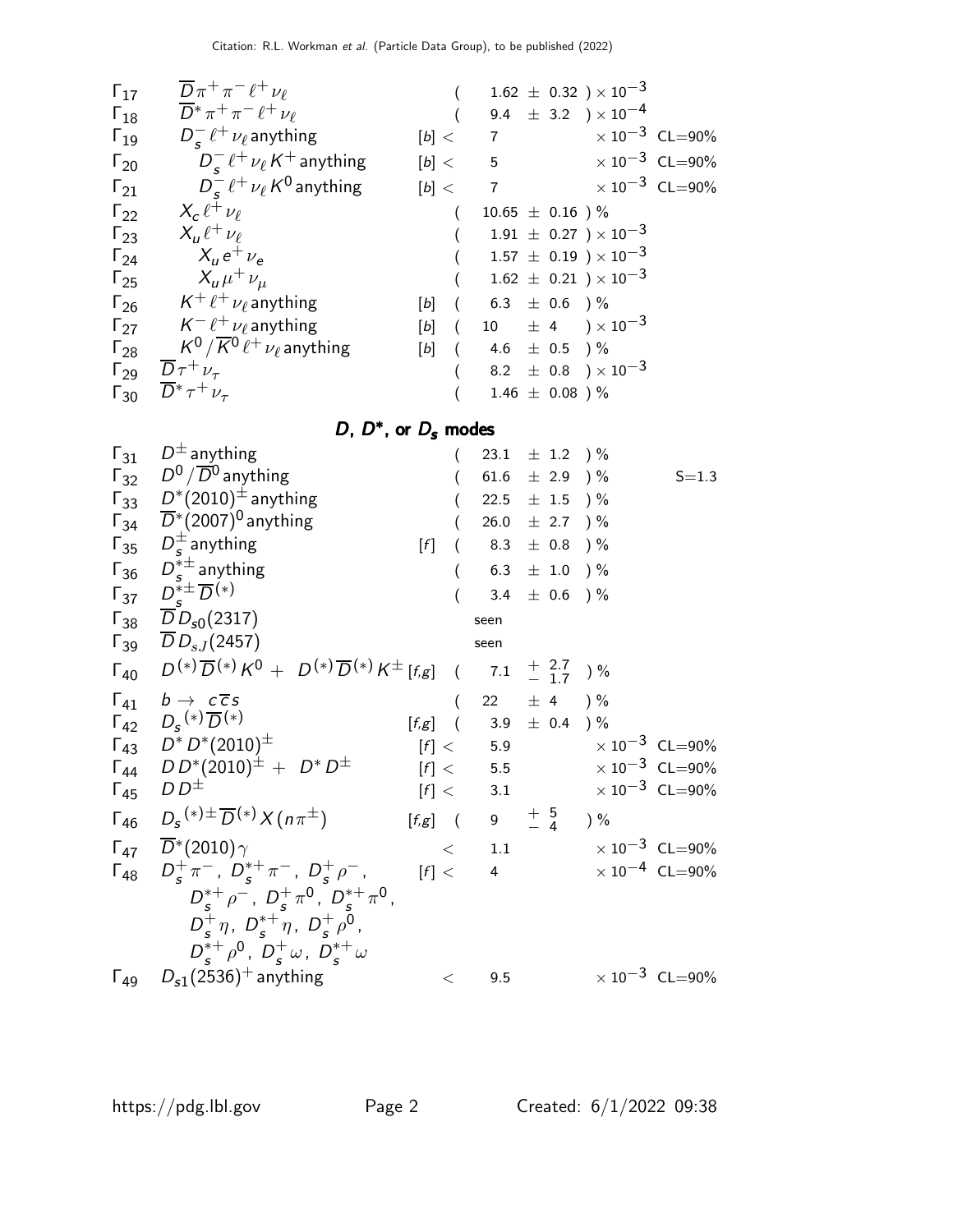#### Charmonium modes

| $\Gamma_{50}$ | $J/\psi(1S)$ anything                                           |                                                                                                                                                                                                                                                                                                                                                                                                                                                                                                                                                                                                                                                                                                                                   |         |     | 1.094 $\pm$ 0.032) % |                                                   | $S = 1.1$                        |
|---------------|-----------------------------------------------------------------|-----------------------------------------------------------------------------------------------------------------------------------------------------------------------------------------------------------------------------------------------------------------------------------------------------------------------------------------------------------------------------------------------------------------------------------------------------------------------------------------------------------------------------------------------------------------------------------------------------------------------------------------------------------------------------------------------------------------------------------|---------|-----|----------------------|---------------------------------------------------|----------------------------------|
| $\Gamma_{51}$ | $J/\psi(1S)$ (direct) anything                                  |                                                                                                                                                                                                                                                                                                                                                                                                                                                                                                                                                                                                                                                                                                                                   | 7.8     |     |                      | $\pm$ 0.4 $\rightarrow \times 10^{-3}$            | $S = 1.1$                        |
| $\Gamma_{52}$ | $\psi(2S)$ anything                                             |                                                                                                                                                                                                                                                                                                                                                                                                                                                                                                                                                                                                                                                                                                                                   |         |     |                      | $3.07 \pm 0.21$ ) $\times 10^{-3}$                |                                  |
| $\Gamma_{53}$ | $\chi_{c1}(1P)$ anything                                        |                                                                                                                                                                                                                                                                                                                                                                                                                                                                                                                                                                                                                                                                                                                                   |         |     |                      | 3.55 $\pm$ 0.27 ) $\times$ 10 <sup>-3</sup>       | $S = 1.3$                        |
| $\Gamma_{54}$ | $\chi_{c1}(1P)$ (direct) anything                               |                                                                                                                                                                                                                                                                                                                                                                                                                                                                                                                                                                                                                                                                                                                                   |         |     |                      | 3.08 $\pm$ 0.19 $) \times 10^{-3}$                |                                  |
| $\Gamma_{55}$ | $\chi_{c2}(1P)$ anything                                        |                                                                                                                                                                                                                                                                                                                                                                                                                                                                                                                                                                                                                                                                                                                                   | 10.0    |     |                      | $\pm$ 1.7 ) $\times$ 10 <sup>-4</sup>             | $S = 1.6$                        |
| $\Gamma_{56}$ | $\chi_{c2}(1P)$ (direct) anything                               |                                                                                                                                                                                                                                                                                                                                                                                                                                                                                                                                                                                                                                                                                                                                   | 7.5     |     |                      | $\pm$ 1.1 $\rightarrow$ $\times$ 10 <sup>-4</sup> |                                  |
| $\Gamma_{57}$ | $\eta_c(1S)$ anything                                           | $\lt$                                                                                                                                                                                                                                                                                                                                                                                                                                                                                                                                                                                                                                                                                                                             | 9       |     |                      |                                                   | $\times 10^{-3}$ CL=90%          |
| $\Gamma_{58}$ | $K_{\chi_{c1}}(3872)$                                           | $\overline{(}$                                                                                                                                                                                                                                                                                                                                                                                                                                                                                                                                                                                                                                                                                                                    | 2.3     |     |                      | $\pm$ 0.7 ) $\times$ 10 <sup>-4</sup>             |                                  |
| $\Gamma_{59}$ | $KX(3940), X \to D^{*0}D^0$                                     | $\lt$                                                                                                                                                                                                                                                                                                                                                                                                                                                                                                                                                                                                                                                                                                                             | 6.7     |     |                      |                                                   | $\times 10^{-5}$ CL=90%          |
| $\Gamma_{60}$ | $K\chi_{c0}(3915)$ , $\chi_{c0} \to \omega J/\psi$              | $[h]$ (                                                                                                                                                                                                                                                                                                                                                                                                                                                                                                                                                                                                                                                                                                                           | 7.1     |     |                      | $\pm$ 3.4 $\rightarrow$ $\times$ 10 <sup>-5</sup> |                                  |
|               |                                                                 | $K$ or $K^*$ modes                                                                                                                                                                                                                                                                                                                                                                                                                                                                                                                                                                                                                                                                                                                |         |     |                      |                                                   |                                  |
| $\Gamma_{61}$ | $K^{\pm}$ anything                                              | $[f] % \begin{center} % \includegraphics[width=\linewidth]{imagesSupplemental_3.png} % \end{center} % \caption { % Our method can be used for the method. % Note that the \emph{exponent} and the \emph{exponent} is used in the text. % Note that the \emph{exponent} is used in the text. % Note that the \emph{exponent} is used in the text. % Note that the \emph{exponent} is used in the text. % Note that the \emph{exponent} is used in the text. % Note that the \emph{exponent} is used in the text. % Note that the \emph{exponent} is used in the text. % Note that the \emph{exponent} is used in the text. % Note that the \emph{exponent} is used in the text. % Note that the \emph{exportector} is$<br>$\left($ | 78.9    |     | $\pm$ 2.5            | $)$ %                                             |                                  |
| $\Gamma_{62}$ | $\mathcal{K}^+$ anything                                        | (                                                                                                                                                                                                                                                                                                                                                                                                                                                                                                                                                                                                                                                                                                                                 | 66      |     | $\pm$ 5              | $)$ %                                             |                                  |
| $\Gamma_{63}$ | $K^-$ anything                                                  |                                                                                                                                                                                                                                                                                                                                                                                                                                                                                                                                                                                                                                                                                                                                   | 13      | ± 4 |                      | $)$ %                                             |                                  |
| $\Gamma_{64}$ | $K^0/\overline{K}{}^0$ anything                                 | $[f]$                                                                                                                                                                                                                                                                                                                                                                                                                                                                                                                                                                                                                                                                                                                             | 64      | ± 4 |                      | ) %                                               |                                  |
| $\Gamma_{65}$ | $K^*(892)^{\pm}$ anything                                       |                                                                                                                                                                                                                                                                                                                                                                                                                                                                                                                                                                                                                                                                                                                                   | 18      | ± 6 |                      | $)$ %                                             |                                  |
| $\Gamma_{66}$ | $K^{*}(892)^{0}/\overline{K}^{*}(892)^{0}$ anything             | $[f]$                                                                                                                                                                                                                                                                                                                                                                                                                                                                                                                                                                                                                                                                                                                             | 14.6    |     | $\pm$ 2.6            | $) \%$                                            |                                  |
| $\Gamma_{67}$ | $K^*(892)\gamma$                                                | (                                                                                                                                                                                                                                                                                                                                                                                                                                                                                                                                                                                                                                                                                                                                 | 4.2     |     | $\pm$ 0.6            | $)\times10^{-5}$                                  |                                  |
| $\Gamma_{68}$ | $\eta K \gamma$                                                 | $\overline{\phantom{a}}$                                                                                                                                                                                                                                                                                                                                                                                                                                                                                                                                                                                                                                                                                                          | $8.5\,$ |     | $+$ 1.8<br>- 1.6     | $) \times 10^{-6}$                                |                                  |
| $\Gamma_{69}$ | $K_1(1400)\gamma$                                               | $\,<$                                                                                                                                                                                                                                                                                                                                                                                                                                                                                                                                                                                                                                                                                                                             | 1.27    |     |                      |                                                   | $\times$ 10 <sup>-4</sup> CL=90% |
| $\Gamma_{70}$ | $K_2^*(1430)\gamma$                                             | (                                                                                                                                                                                                                                                                                                                                                                                                                                                                                                                                                                                                                                                                                                                                 | 1.7     |     | $+ 0.6$<br>- 0.5     | ) $\times$ 10 $^{-5}$                             |                                  |
|               | $\Gamma_{71}$ K <sub>2</sub> (1770) $\gamma$                    | $\,<\,$                                                                                                                                                                                                                                                                                                                                                                                                                                                                                                                                                                                                                                                                                                                           | 1.2     |     |                      |                                                   | $\times 10^{-3}$ CL=90%          |
|               | $\Gamma_{72}$ $K_3^*(1780)\gamma$                               | $\lt$                                                                                                                                                                                                                                                                                                                                                                                                                                                                                                                                                                                                                                                                                                                             | 3.7     |     |                      |                                                   | $\times 10^{-5}$ CL=90%          |
|               | $\Gamma_{73}$ $K_4^*(2045)\gamma$                               | $\lt$                                                                                                                                                                                                                                                                                                                                                                                                                                                                                                                                                                                                                                                                                                                             | $1.0\,$ |     |                      |                                                   | $\times$ $10^{-3}$ $\,$ CL=90%   |
|               | $\Gamma_{74}$ $K \eta'(958)$                                    | $\overline{(}$                                                                                                                                                                                                                                                                                                                                                                                                                                                                                                                                                                                                                                                                                                                    | 8.3     |     |                      | $\pm$ 1.1 $\rightarrow$ $\times$ 10 <sup>-5</sup> |                                  |
| $\Gamma_{75}$ | $K^*(892)\eta'(958)$                                            | (                                                                                                                                                                                                                                                                                                                                                                                                                                                                                                                                                                                                                                                                                                                                 | 4.1     |     | $\pm$ 1.1            | $) \times 10^{-6}$                                |                                  |
| $\Gamma_{76}$ | $K\eta$                                                         | $\lt$                                                                                                                                                                                                                                                                                                                                                                                                                                                                                                                                                                                                                                                                                                                             | 5.2     |     |                      |                                                   | $\times$ $10^{-6}\,$ CL=90%      |
| $\Gamma_{77}$ | $K^*(892)\eta$                                                  | (                                                                                                                                                                                                                                                                                                                                                                                                                                                                                                                                                                                                                                                                                                                                 | 1.8     |     |                      | $\pm$ 0.5 $\phantom{0}$ $\times$ 10 <sup>-5</sup> |                                  |
| $\Gamma_{78}$ | $K\phi\phi$                                                     |                                                                                                                                                                                                                                                                                                                                                                                                                                                                                                                                                                                                                                                                                                                                   | 2.3     |     |                      | $\pm$ 0.9 $\mathrm{)}\times10^{-6}$               |                                  |
|               | $\Gamma_{79}$ $\overline{b} \rightarrow \overline{s} \gamma$    |                                                                                                                                                                                                                                                                                                                                                                                                                                                                                                                                                                                                                                                                                                                                   |         |     |                      | $3.49 \pm 0.19$ ) $\times 10^{-4}$                |                                  |
|               | $\Gamma_{80}$ $\overline{b} \rightarrow \overline{d}\gamma$     |                                                                                                                                                                                                                                                                                                                                                                                                                                                                                                                                                                                                                                                                                                                                   | 9.2     |     |                      | $\pm$ 3.0 $\mathrm{)}\times10^{-6}$               |                                  |
|               | $\Gamma_{81}$ $\overline{b}$ $\rightarrow$ $\overline{s}$ gluon | $\lt$                                                                                                                                                                                                                                                                                                                                                                                                                                                                                                                                                                                                                                                                                                                             | 6.8     |     |                      | $\%$                                              | $CL = 90\%$                      |
| $\Gamma_{82}$ | $\eta$ anything                                                 | $\overline{(\ }$                                                                                                                                                                                                                                                                                                                                                                                                                                                                                                                                                                                                                                                                                                                  |         |     |                      | 2.6 $+$ 0.5 $\rightarrow$ 10 <sup>-4</sup>        |                                  |
| $\Gamma_{83}$ | $\eta'$ anything                                                |                                                                                                                                                                                                                                                                                                                                                                                                                                                                                                                                                                                                                                                                                                                                   |         |     |                      | 4.2 $\pm$ 0.9 $) \times 10^{-4}$                  |                                  |
| $\Gamma_{84}$ | $K^+$ gluon (charmless)                                         | $\,<\,$                                                                                                                                                                                                                                                                                                                                                                                                                                                                                                                                                                                                                                                                                                                           | 1.87    |     |                      |                                                   | $\times 10^{-4}$ CL=90%          |
| $\Gamma_{85}$ | $K^0$ gluon (charmless)                                         | (                                                                                                                                                                                                                                                                                                                                                                                                                                                                                                                                                                                                                                                                                                                                 |         |     |                      | $1.9 \pm 0.7$ $) \times 10^{-4}$                  |                                  |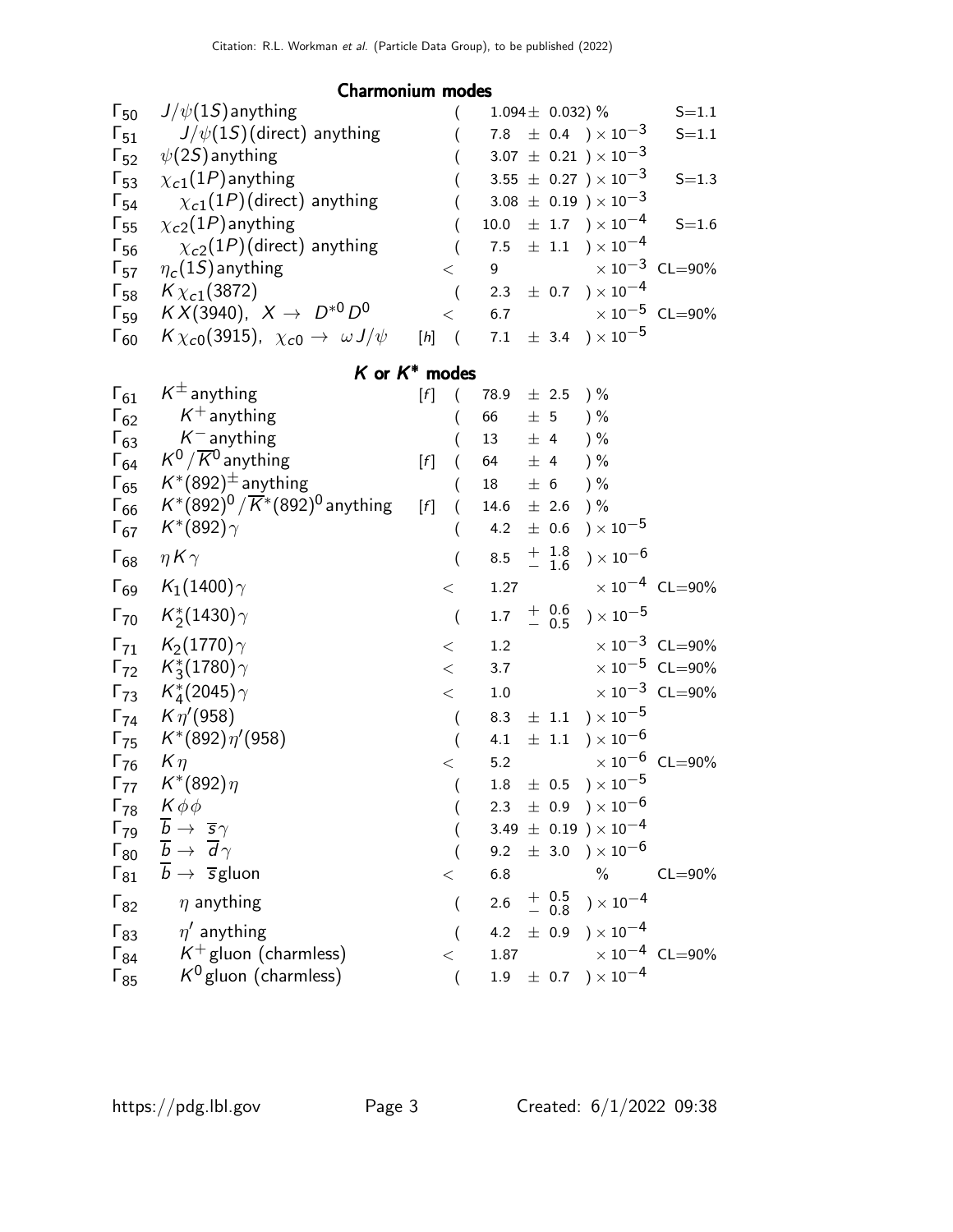### Light unflavored meson modes

| $\mathsf{\Gamma}_{86}$ | $\rho\gamma$                                                           |        |                  |                                                                                                                                                                                                                                 |                     | $(1.39 \pm 0.25)\times 10^{-6}$                      | $S = 1.2$                        |
|------------------------|------------------------------------------------------------------------|--------|------------------|---------------------------------------------------------------------------------------------------------------------------------------------------------------------------------------------------------------------------------|---------------------|------------------------------------------------------|----------------------------------|
|                        | $\Gamma_{87}$ $\rho/\omega\gamma$                                      |        |                  |                                                                                                                                                                                                                                 |                     | $(1.30 \pm 0.23) \times 10^{-6}$                     | $S = 1.2$                        |
|                        | $\Gamma_{88}$ $\pi^{\pm}$ anything                                     | [f, i] | $\left($         | 358                                                                                                                                                                                                                             | $\pm$ 7 ) %         |                                                      |                                  |
| $\mathsf{\Gamma}_{89}$ | $\pi^0$ anything                                                       |        | $\left($         | 235                                                                                                                                                                                                                             | $\pm 11$            | $) \%$                                               |                                  |
| $\Gamma_{90}$          | $\eta$ anything                                                        |        | $\left($         | $17.6 \pm 1.6$ ) %                                                                                                                                                                                                              |                     |                                                      |                                  |
| $\Gamma_{91}$          | $\rho^0$ anything                                                      |        | $\overline{(}$   | 21                                                                                                                                                                                                                              | $\pm$ 5 ) %         |                                                      |                                  |
|                        | $\Gamma_{92}$ $\omega$ anything                                        |        | $\lt$            | 81 — 100 — 100 — 100 — 100 — 100 — 100 — 100 — 100 — 100 — 100 — 100 — 100 — 100 — 100 — 100 — 100 — 100 — 100 — 100 — 100 — 100 — 100 — 100 — 100 — 100 — 100 — 100 — 100 — 100 — 100 — 100 — 100 — 100 — 100 — 100 — 100 — 10 |                     | $\frac{0}{0}$                                        | $CL = 90\%$                      |
|                        | $\Gamma_{93}$ $\phi$ anything                                          |        | $\left($         | $3.43 \; \pm \; 0.12$ ) $\%$                                                                                                                                                                                                    |                     |                                                      |                                  |
|                        | $\Gamma_{94}$ $\phi K^*(892)$                                          |        | $\lt$            |                                                                                                                                                                                                                                 |                     | 2.2 $\times 10^{-5}$ CL=90%                          |                                  |
|                        | $\Gamma_{95}$ $\overline{b}$ $\rightarrow$ $\overline{d}$ gluon        |        |                  |                                                                                                                                                                                                                                 |                     |                                                      |                                  |
|                        | $\Gamma_{96}$ $\pi^+$ gluon (charmless)                                |        | $\left($         |                                                                                                                                                                                                                                 |                     | 3.7 $\pm$ 0.8 $) \times 10^{-4}$                     |                                  |
|                        | <b>Baryon modes</b>                                                    |        |                  |                                                                                                                                                                                                                                 |                     |                                                      |                                  |
|                        | $\Gamma_{97}$ $\Lambda_c^+$ / $\Lambda_c^-$ anything                   |        | $\left($         | 3.6 $\pm$ 0.4 ) %                                                                                                                                                                                                               |                     |                                                      |                                  |
|                        | $\Gamma_{98}$ $\Lambda_c^+$ anything                                   |        | $\lt$            | 1.3                                                                                                                                                                                                                             |                     | $\%$                                                 | $CL = 90\%$                      |
|                        | $\Gamma_{99}$ $\overline{A}_c^-$ anything                              |        | $\lt$            | $7\overline{ }$                                                                                                                                                                                                                 |                     |                                                      | $\%$ CL=90%                      |
|                        | $\Gamma_{100}$ $\overline{\Lambda}_{c}^{-}$ $\ell^{+}$ anything        |        | $\lt$            | 9                                                                                                                                                                                                                               |                     |                                                      | $\times 10^{-4}$ CL=90%          |
|                        | $\Gamma_{101}$ $\overline{\Lambda}_c^-$ e <sup>+</sup> anything        |        | $\,<\,$          | 1.8                                                                                                                                                                                                                             |                     |                                                      | $\times 10^{-3}$ CL=90%          |
|                        | $\overline{\Lambda}_c^{\text{I}} \mu^+$ anything                       |        |                  |                                                                                                                                                                                                                                 |                     | $\epsilon$ - 1.4 $\times 10^{-3}$ CL=90%             |                                  |
|                        | $\Gamma_{103}$ $\Lambda_c^- p$ anything                                |        | $\left($         | 2.04 $\pm$ 0.33 ) %                                                                                                                                                                                                             |                     |                                                      |                                  |
|                        | $\Gamma_{104}$ $\Lambda_c^ \rho e^+$ $\nu_e$                           |        | $\lt$            | 8                                                                                                                                                                                                                               |                     | $\times$ 10 <sup>-4</sup> CL=90%                     |                                  |
|                        | $\Gamma_{105}$ $\overline{\Sigma}_{c}^{-}$ anything                    |        | $\left($         |                                                                                                                                                                                                                                 |                     | 3.3 $\pm$ 1.7 $\right) \times 10^{-3}$               |                                  |
|                        | $\Gamma_{106}$ $\overline{\Sigma}_{c}^{-}$ anything                    |        | $\lt$            | 8                                                                                                                                                                                                                               |                     | $\times$ 10 <sup>-3</sup> CL=90%                     |                                  |
|                        | $\Gamma_{107}$ $\Sigma_c^0$ anything                                   |        | $\overline{(\ }$ |                                                                                                                                                                                                                                 |                     | 3.7 $\pm$ 1.7 $\right) \times 10^{-3}$               |                                  |
|                        | $\Gamma_{108}$ $\overline{\Sigma}_{c}^{\delta} N(N = p \text{ or } n)$ |        | $\lt$            |                                                                                                                                                                                                                                 |                     | 1.2 $\times 10^{-3}$ CL=90%                          |                                  |
|                        | $\Gamma_{109}$ $\Xi_c^0$ anything, $\Xi_c^0 \rightarrow \Xi^- \pi^+$   |        | $\left($         |                                                                                                                                                                                                                                 |                     | $1.93 \pm 0.30$ $) \times 10^{-4}$ S=1.1             |                                  |
|                        | $\Gamma_{110}$ $\Xi_c^+$ , $\Xi_c^+$ $\to$ $\Xi^- \pi^+ \pi^+$         |        | (                |                                                                                                                                                                                                                                 |                     | 4.5 $\frac{+}{-}$ $\frac{1.3}{1.2}$ $\times 10^{-4}$ |                                  |
|                        | $\Gamma_{111}$ $p/\overline{p}$ anything                               | $[f]$  | $\left($         | 8.0 $\pm$ 0.4 $\frac{1}{6}$                                                                                                                                                                                                     |                     |                                                      |                                  |
|                        | $\Gamma_{112}$ $p/\overline{p}$ (direct) anything                      | $[f]$  | $\left($         | 5.5 $\pm$ 0.5 $\frac{1}{2}$                                                                                                                                                                                                     |                     |                                                      |                                  |
|                        | $\Gamma_{113}$ $\overline{p}e^+\nu_e$ anything                         |        |                  |                                                                                                                                                                                                                                 |                     | 5.9 $\times 10^{-4}$ CL=90%                          |                                  |
|                        | $\Gamma_{114}$ $\Lambda/\Lambda$ anything                              |        | $[f]$ (          | 4.0 $\pm$ 0.5 $\frac{1}{2}$                                                                                                                                                                                                     |                     |                                                      |                                  |
|                        | $\Gamma_{115}$ A anything                                              |        |                  | seen                                                                                                                                                                                                                            |                     |                                                      |                                  |
|                        | $\Gamma_{116}$ $\overline{\Lambda}$ anything                           |        |                  | seen                                                                                                                                                                                                                            |                     |                                                      |                                  |
|                        | $\Gamma_{117}$ $\Xi^-/\overline{\Xi}{}^+$ anything                     | [f]    | $\left($         |                                                                                                                                                                                                                                 |                     | 2.7 $\pm$ 0.6 $\right) \times 10^{-3}$               |                                  |
|                        | $\Gamma_{118}$ baryons anything                                        |        | (                | 6.8 $\pm$ 0.6 ) %                                                                                                                                                                                                               |                     |                                                      |                                  |
|                        | $\Gamma_{119}$ $p\overline{p}$ anything                                |        |                  |                                                                                                                                                                                                                                 | 2.47 $\pm$ 0.23 ) % |                                                      |                                  |
|                        | $\Gamma_{120}$ $\Lambda \overline{p}/\bar{\Lambda}p$ anything          | [f]    | $\left($         | 2.5 $\pm$ 0.4 ) %                                                                                                                                                                                                               |                     |                                                      |                                  |
|                        | $\Gamma_{121}$ $\Lambda\Lambda$ anything                               |        | $\lt$            | 5                                                                                                                                                                                                                               |                     |                                                      | $\times$ 10 <sup>-3</sup> CL=90% |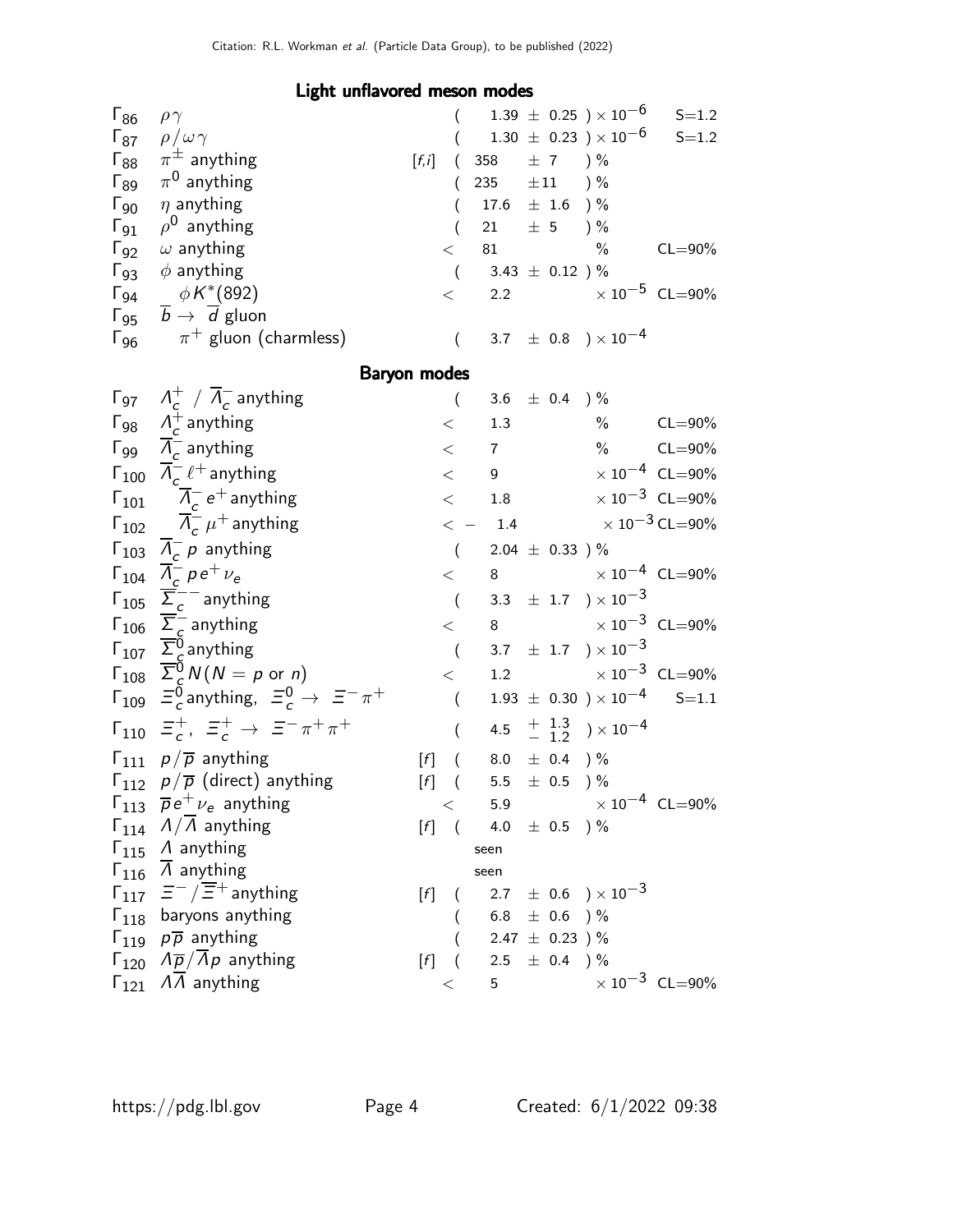| Lepton Family number $(LF)$ violating modes or |  |  |
|------------------------------------------------|--|--|
| $\Delta B = 1$ weak neutral current (B1) modes |  |  |

| $\Gamma_{122}$ se <sup>+</sup> e <sup>-</sup>           | B1 |         | 6.7 $\pm$ 1.7 $\rightarrow$ 10 <sup>-6</sup>          | $S = 2.0$                        |
|---------------------------------------------------------|----|---------|-------------------------------------------------------|----------------------------------|
| $\Gamma_{123}$ $s\mu^{+}\mu^{-}$                        | B1 |         | 4.3 $\pm$ 1.0 $) \times 10^{-6}$                      |                                  |
| $\Gamma_{124}$ s $\ell^+ \ell^-$                        | B1 | $[b]$ ( | $\pm$ 1.3 $\rightarrow$ 10 <sup>-6</sup> S=1.8<br>5.8 |                                  |
| $\Gamma_{125}$ $\pi \ell^+ \ell^-$                      | B1 | $\lt$   | $\times$ 10 $^{-8}$ $\,$ CL $=$ 90%<br>5.9            |                                  |
| $\Gamma_{126}$ $\pi e^+ e^-$                            | B1 | $\lt$   | $\times$ 10 $^{-7}$<br>1.10                           | $CL = 90\%$                      |
| $\Gamma_{127}$ $\pi \mu^+ \mu^-$                        | B1 | $\lt$   | $\times$ 10 $^{-8}$<br>5.0                            | $CL = 90\%$                      |
| $\Gamma_{128}$ $Ke^+e^-$                                | B1 |         | 4.4 $\pm$ 0.6 $) \times 10^{-7}$                      |                                  |
| $\Gamma_{129}$ $K^*(892) e^+ e^-$                       | B1 |         | $1.19~\pm~0.20~$ ) $\times~10^{-6}$                   | $S = 1.2$                        |
| $\Gamma_{130}$ $K \mu^+ \mu^-$                          | B1 |         | 4.4 $\pm$ 0.4 $) \times 10^{-7}$                      |                                  |
| $\Gamma_{131}$ $K^*(892)\mu^+\mu^-$                     | B1 |         | $1.06 \pm 0.09$ ) $\times 10^{-6}$                    |                                  |
| $\Gamma_{132}$ $K \ell^+ \ell^-$                        | B1 |         | 4.8 $\pm$ 0.4 $) \times 10^{-7}$                      |                                  |
| $\Gamma_{133}$ $K^*(892)\ell^+\ell^-$                   | B1 |         | $1.05 \pm 0.10$ ) $\times 10^{-6}$                    |                                  |
| $\Gamma_{134}$ $K\nu\overline{\nu}$                     | B1 | $\lt$   | $1.6\,$                                               | $\times 10^{-5}$ CL=90%          |
| $\Gamma_{135}$ $K^* \nu \overline{\nu}$                 | B1 | $\lt$   | $\times$ 10 $^{-5}$<br>2.7                            | $CL = 90\%$                      |
| $\Gamma_{136}$ $\pi \nu \overline{\nu}$                 | B1 | $\,<\,$ | $\times$ 10 $^{-6}$<br>8                              | $CL = 90\%$                      |
| $\Gamma_{137}$ $\rho\nu\overline{\nu}$                  | B1 | $\,<\,$ | 2.8                                                   | $\times 10^{-5}$ CL=90%          |
| $\Gamma_{138}$ se <sup><math>\pm \mu^{\mp}</math></sup> | LF | [f] <   | 2.2                                                   | $\times 10^{-5}$ CL=90%          |
| $\Gamma_{139}$ $\pi e^{\pm} \mu^{\mp}$                  | LF | $\lt$   | 9.2                                                   | $\times 10^{-8}$ CL=90%          |
| $\Gamma_{140}$ $\rho e^{\pm} \mu^{\mp}$                 | LF | $\lt$   | 3.2                                                   | $\times$ 10 <sup>-6</sup> CL=90% |
| $\Gamma_{141}$ $K e^{\pm} \mu^{\mp}$                    | LF | $\lt$   | 3.8                                                   | $\times$ 10 $^{-8}$ CL=90%       |
| $\Gamma_{142}$ $K^*(892) e^{\pm} \mu^{\mp}$             | LF | $\,<$   | 5.1                                                   | $\times 10^{-7}$ CL=90%          |
|                                                         |    |         |                                                       |                                  |

[a] These values are model dependent.

[b] An  $\ell$  indicates an e or a  $\mu$  mode, not a sum over these modes.

[c] Here "anything" means at least one particle observed.

 $[d]$  This is a  $\mathsf{B}(B^0 \to~D^{*-}\ell^+\nu_\ell)$  value.

- [e]  $D^{**}$  stands for the sum of the  $D(1^{1}P_1)$ ,  $D(1^{3}P_0)$ ,  $D(1^{3}P_1)$ ,  $D(1^{3}P_2)$ ,  $D(2<sup>1</sup>S<sub>0</sub>)$ , and  $D(2<sup>1</sup>S<sub>1</sub>)$  resonances.
- $[f]$  The value is for the sum of the charge states or particle/antiparticle states indicated.
- $[g] D^{(*)}\overline{D}^{(*)}$  stands for the sum of  $D^*\overline{D}{}^*, D^*\overline{D}, D\overline{D}{}^*,$  and  $D\overline{D}$ .
- [h]  $X(3915)$  denotes a near-threshold enhancement in the  $\omega J/\psi$  mass spectrum.
- [i] Inclusive branching fractions have a multiplicity definition and can be greater than 100%.

#### $B^{\pm}/B^0$  admixture branching ratios

# $\Gamma(\ell^+ \nu_\ell$  anything) / Γ<sub>total</sub> 3 (Γανικά) του Στου Γανικά της Γανικής της Γανικής της Γ

These branching fraction values are model dependent.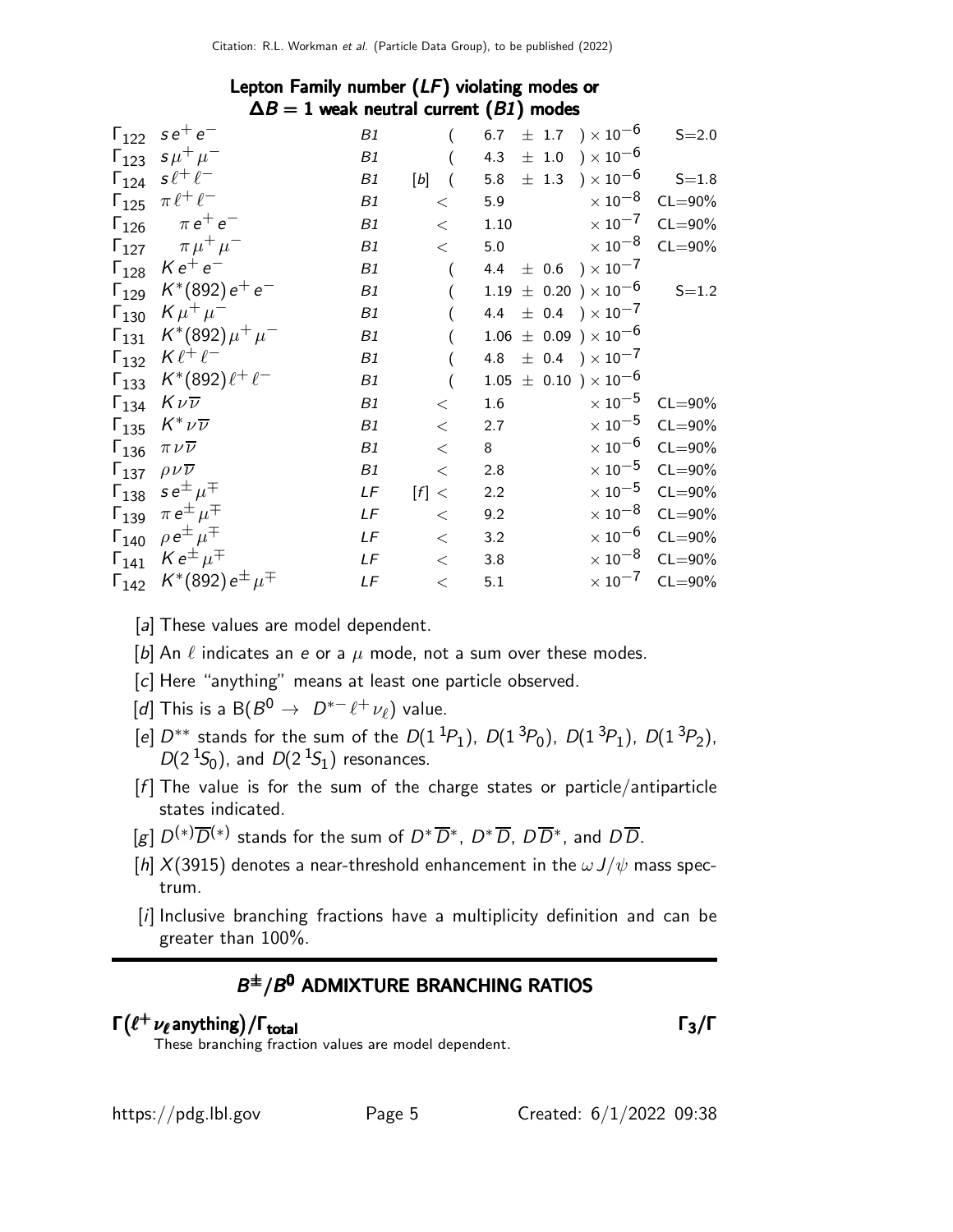"OUR EVALUATION" assumes lepton universality and is an average using rescaled values of the data listed below. The average and rescaling were performed by the Heavy Flavor Averaging Group (HFLAV) and are described at https://hflav.web.cern.ch/. The averaging/rescaling procedure takes into account correlations between the measurements.

| VALUE (%)                                                                     | <b>DOCUMENT ID</b>       |     | TECN             | <b>COMMENT</b>                                              |
|-------------------------------------------------------------------------------|--------------------------|-----|------------------|-------------------------------------------------------------|
| 10.84±0.16 OUR EVALUATION                                                     |                          |     |                  |                                                             |
| 10.49±0.20 OUR AVERAGE                                                        |                          |     |                  | Error includes scale factor of 1.3. See the ideogram below. |
| $10.34 \pm 0.04 \pm 0.26$                                                     | $1$ LEES                 |     |                  | 17B BABR $e^+e^- \rightarrow \gamma(45)$                    |
| $10.28 \pm 0.18 \pm 0.24$                                                     | <sup>2</sup> URQUIJO     | 07  |                  | BELL $e^+e^- \rightarrow \Upsilon(4S)$                      |
| $10.91 \pm 0.09 \pm 0.24$                                                     | $3$ MAHMOOD              | 04  | <b>CLEO</b>      | $e^+e^- \rightarrow \gamma(4S)$                             |
| 9.7 $\pm$ 0.5 $\pm$ 0.4                                                       | <sup>4</sup> ALBRECHT    |     | 93H ARG          | $e^+e^- \rightarrow \gamma(4S)$                             |
| • • • We do not use the following data for averages, fits, limits, etc. • • • |                          |     |                  |                                                             |
| $9.96 \pm 0.19 \pm 0.32$                                                      | <sup>5</sup> AUBERT, B   |     |                  | 06Y BABR Repl. by LEES 17B                                  |
| $10.85 \pm 0.21 \pm 0.36$                                                     | $6$ OKABE                | 05  | <b>BELL</b>      | Repl. by URQUIJO 07                                         |
| $10.83 \pm 0.16 \pm 0.06$                                                     | 7 AUBERT                 |     |                  | 04X BABR Repl. by AUBERT, B 06Y                             |
| $10.36 \pm 0.06 \pm 0.23$                                                     | $8$ AUBERT, B            |     | 04A BABR         | $e^+e^- \rightarrow \gamma(4S)$                             |
| $10.87 \pm 0.18 \pm 0.30$                                                     | <sup>9</sup> AUBERT      | 03  | <b>BABR</b>      | Repl. by AUBERT 04X                                         |
| $10.90 \pm 0.12 \pm 0.49$                                                     | $10$ ABE                 | 02Y | <b>BELL</b>      | Repl. by OKABE 05                                           |
| $10.49 \pm 0.17 \pm 0.43$                                                     | $11$ BARISH              | 96B | CLE2             | Repl. by MAHMOOD 04                                         |
| $10.80 \pm 0.20 \pm 0.56$                                                     | <sup>12</sup> HENDERSON  | 92  | <b>CLEO</b>      | $e^+e^- \rightarrow \gamma(4S)$                             |
| $10.0 \pm 0.4 \pm 0.3$                                                        | <sup>13</sup> YANAGISAWA | 91  | CSB <sub>2</sub> | $e^+e^- \rightarrow \gamma(4S)$                             |
| $10.3 \pm 0.6 \pm 0.2$                                                        | <sup>14</sup> ALBRECHT   | 90H | ARG              | Direct e at $\Upsilon(4S)$                                  |
| $10.0 \pm 0.6 \pm 0.2$                                                        | <sup>15</sup> ALBRECHT   | 90H | ARG              | Direct $\mu$ at $\Upsilon(4S)$                              |
| 11.7 $\pm$ 0.4 $\pm$ 1.0                                                      | 16 WACHS                 | 89  | CBAL             | Direct e at $\Upsilon(4S)$                                  |
| 12.0 $\pm$ 0.7 $\pm$ 0.5                                                      | <b>CHEN</b>              | 84  | <b>CLEO</b>      | Direct e at $\Upsilon(4S)$                                  |
| $10.8 \pm 0.6 \pm 1.0$                                                        | CHEN                     | 84  | <b>CLEO</b>      | Direct $\mu$ at $\Upsilon(4S)$                              |
| 11.2 $\pm 0.9 \pm 1.0$                                                        | LEVMAN                   | 84  | <b>CUSB</b>      | Direct $\mu$ at $\Upsilon(4S)$                              |
| 13.2 $\pm$ 0.8 $\pm$ 1.4                                                      | <sup>17</sup> KLOPFEN    | 83B | <b>CUSB</b>      | Direct e at $\Upsilon(4S)$                                  |

 $1$  LEES 17B measurement is obtained from semileptonic decays to electrons. The result is averaged over  $B^{\pm}$  and  $B^{0}$  mesons, assuming lepton universality.

- <sup>2</sup> URQUIJO 07 report a measurement of  $(10.07 \pm 0.18 \pm 0.21)\%$  for the partial branching fraction of  $B \to e \nu_e X_c$  decay with electron energy above 0.6 GeV. We converted the result to  $B \to e \nu_{\bm e} \tilde{X}$  branching fraction.
- $3$  Uses charge and angular correlations in  $\Upsilon(4S)$  events with a high-momentum lepton and an additional electron.
- an additional electron.<br>4 ALBRECHT 93H analysis performed using tagged semileptonic decays of the B. This technique is almost model independent for the lepton branching ratio.
- $5$  The measurements are obtained for charged and neutral B mesons partial rates of semileptonic decay to electrons with momentum above  $0.6$  GeV/c in the B rest frame. The best precision on the ratio is achieved for a momentum threshold of 1.0 GeV:  $B(B^+ \rightarrow$  $e^+ \nu_e X$ ) / B( $B^0 \rightarrow e^+ \nu_e X$ ) = 1.074  $\pm$  0.041  $\pm$  0.026.
- $^6$  The measurements are obtained for charged and neutral  $B$  mesons partial rates of semileptonic decay to electrons with momentum above 0.6 GeV/c in the  $B$  rest frame, and their ratio of  $B(B^+ \to e^+ \nu_e X)/B(B^0 \to e^+ \nu_e X) = 1.08 \pm 0.05 \pm 0.02$ .
- <sup>7</sup> The semileptonic branching ratio,  $|V_{cb}|$  and other heavy-quark parameters are deter-<br>mined from a simultaneous fit to moments of the hadronic-mass and lepton-energy distribution.

8 Uses the high-momentum lepton tag method and requires the electron energy above 0.6 GeV.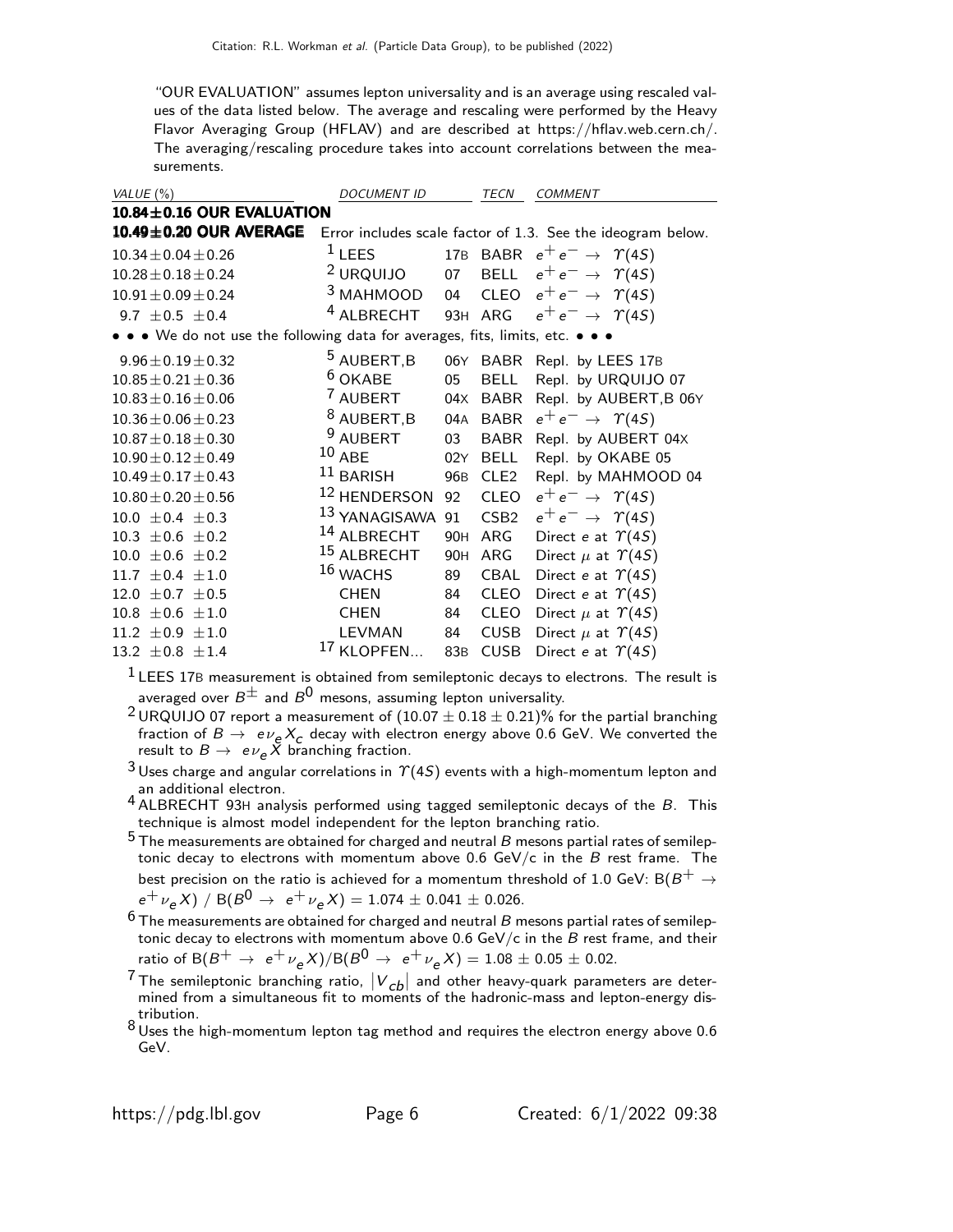- <sup>9</sup> Uses the high-momentum lepton tag method. They also report  $|V_{\text{c}}{}_{\text{b}}| = 0.0423 \pm 0.0007 \text{(exp)} \pm 0.0020 \text{(theo.)}$ .
- 10 Uses the high-momentum lepton tag method. ABE 02Y also reports  $|V_{cb}| = 0.0408 \pm 0.0010(\text{nm}) + 0.0025(\text{theo})$ . The second summarized the uncertainties of the exiting  $(0.0010(\exp)) \pm 0.0025(\text{theo.})$ . The second error is due to uncertainties of theoretical inputs.
- $11$  BARISH 96B analysis performed using tagged semileptonic decays of the  $B$ . This technique is almost model independent for the lepton branching ratio.
- 12 HENDERSON 92 measurement employs e and  $\mu$ . The systematic error contains 0.004 in quadrature from model dependence. The authors average a variation of the Isgur, Scora, Grinstein, and Wise model with that of the Altarelli-Cabibbo-Corbò-Maiani-Martinelli model for semileptonic decays to correct the acceptance.
- 13 YANAGISAWA 91 also measures an average semileptonic branching ratio at the  $\Upsilon(5S)$ of 9.6–10.5% depending on assumptions about the relative production of different B meson species.
- 14 ALBRECHT 90<sup>H</sup> uses the model of ALTARELLI 82 to correct over all lepton momenta.  $0.099 \pm 0.006$  is obtained using ISGUR 89B.
- 15 ALBRECHT 90<sup>H</sup> uses the model of ALTARELLI 82 to correct over all lepton momenta.  $0.097 \pm 0.006$  is obtained using ISGUR 89B.
- $^{16}$ Using data above  $p(e)\,=\,$  2.4 GeV, WACHS 89 determine  $\sigma(B\,\rightarrow\,\,\,e\,\nu$ up) $/\sigma(B\,\rightarrow\,\,$  $e\nu$  charm)  $<$  0.065 at 90% CL.
- $^{17}$  Ratio  $\sigma(b \to e \nu$ up) $/\sigma(b \to e \nu$ charm) <0.055 at CL = 90%.

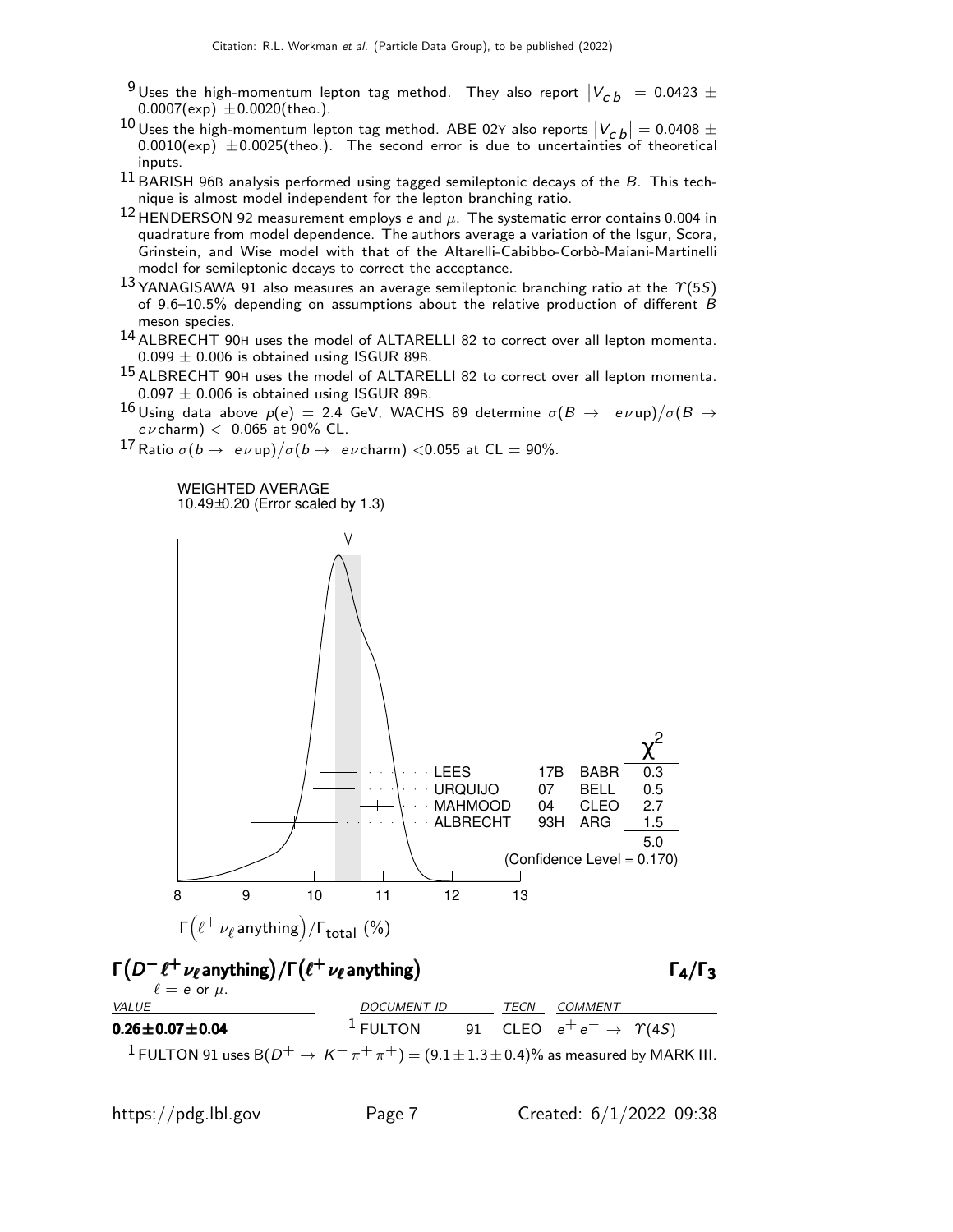# $\Gamma(\overline{D^0}\ell^+\nu_\ell$ anything $)/\Gamma(\ell^+\nu_\ell$ anything)  $\Gamma_5/\Gamma_3$

| $\ell = e$ or $\mu$ .                                                                              |                    |  |                                         |  |
|----------------------------------------------------------------------------------------------------|--------------------|--|-----------------------------------------|--|
| <i>VALUE</i>                                                                                       | <b>DOCUMENT ID</b> |  | TECN COMMENT                            |  |
| $0.67 \pm 0.09 \pm 0.10$                                                                           | $1$ FULTON         |  | 91 CLEO $e^+e^- \rightarrow \gamma(45)$ |  |
| <sup>1</sup> FULTON 91 uses B( $D^0 \to K^- \pi^+$ ) = (4.2 ± 0.4 ± 0.4)% as measured by MARK III. |                    |  |                                         |  |

#### Γ $(\overline{D}\ell^+\nu_\ell)$ /Γ $(\ell^+\nu_\ell$ anything) Γ<sub>6</sub>/Γ<sub>3</sub> VALUE **A COMMENT IS A COMMENT ID** TECN COMMENT

#### **0.223±0.006±0.009** <sup>1</sup> AUBERT 10 BABR  $e^+e^- \rightarrow \gamma(45)$

 $1$  Uses a fully reconstructed  $B$  meson as a tag on the recoil side.

 $\Gamma(D^{*-}\ell^+\nu_\ell$  anything)/ $\Gamma_{\text{total}}$  and  $\Gamma_7/\Gamma$ 

| VALUE (units $10^{-2}$ )                                                                                                                              | DOCUMENT ID TECN                                            |  | <i>COMMENT</i> |  |
|-------------------------------------------------------------------------------------------------------------------------------------------------------|-------------------------------------------------------------|--|----------------|--|
| $0.67 \pm 0.08 \pm 0.10$                                                                                                                              | ABDALLAH 04D DLPH $e^+e^- \rightarrow Z^0$                  |  |                |  |
| • • • We do not use the following data for averages, fits, limits, etc. • • •                                                                         |                                                             |  |                |  |
| $0.6 \pm 0.3 \pm 0.1$                                                                                                                                 | <sup>1</sup> BARISH 95 CLE2 $e^+e^- \rightarrow \gamma(4S)$ |  |                |  |
| <sup>1</sup> BARISH 95 use B( $D^0 \to K^- \pi^+$ ) = (3.91 $\pm$ 0.08 $\pm$ 0.17)% and B( $D^{*+} \to D^0 \pi^+$ )<br>$= (68.1 \pm 1.0 \pm 1.3)\%$ . |                                                             |  |                |  |

#### Γ $(D^{*0}\ell^+\nu_\ell$  anything)/ $\Gamma_{\text{total}}$  Γενι /Γ $\Gamma_{\text{total}}$  Γ $_8$ /Γ

| VALUE (units $10^{-2}$ )                                                                                                           | DOCUMENT ID                                                 | TECN | <i>COMMENT</i> |
|------------------------------------------------------------------------------------------------------------------------------------|-------------------------------------------------------------|------|----------------|
| • • • We do not use the following data for averages, fits, limits, etc. • • •                                                      |                                                             |      |                |
| $0.6 \pm 0.6 \pm 0.1$                                                                                                              | <sup>1</sup> BARISH 95 CLE2 $e^+e^- \rightarrow \gamma(4S)$ |      |                |
| <sup>1</sup> BARISH 95 use B( $D^0 \rightarrow K^- \pi^+$ ) = (3.91 $\pm$ 0.08 $\pm$ 0.17)%, B( $D^{*+} \rightarrow D^0 \pi^+$ ) = |                                                             |      |                |
| $(68.1 \pm 1.0 \pm 1.3)\%$ , B $(D^{*0} \rightarrow D^{0} \pi^{0}) = (63.6 \pm 2.3 \pm 3.3)\%$ .                                   |                                                             |      |                |
|                                                                                                                                    |                                                             |      |                |

#### $\Gamma(\overline{D}^{**}\ell^+\nu_\ell)/\Gamma_{\rm total}$  Γ<sub>10</sub>/Γ /Γ $_{\rm total}$  Γ $_{10}$ /Γ

 $D^{**}$  stands for the sum of the  $D(1^1P_1)$ ,  $D(1^3P_0)$ ,  $D(1^3P_1)$ ,  $D(1^3P_2)$ ,  $D(2^1S_0)$ , and  $D(2^{\text{ }1S_{1}^{\text{}})$  resonances.  $\quad \ell=\text{\textit{e or }\mu,}$  not sum over  $\text{\textit{e and }\mu}$  modes. VALUE CL% EVTS DOCUMENT ID TECN COMMENT

| $0.027 \pm 0.005 \pm 0.005$ |     | 63 <sup>1</sup> ALBRECHT 93 ARG $e^+e^- \rightarrow \gamma(45)$               |  |  |
|-----------------------------|-----|-------------------------------------------------------------------------------|--|--|
|                             |     | • • • We do not use the following data for averages, fits, limits, etc. • • • |  |  |
| $<$ 0.028                   | 95. | <sup>2</sup> BARISH 95 CLE2 $e^+e^- \rightarrow \gamma(4S)$                   |  |  |

 $1$  ALBRECHT 93 assumes the GISW model to correct for unseen modes. Using the BHKT model, the result becomes  $0.023 \pm 0.006 \pm 0.004$ . Assumes  $B(D^{*+} \rightarrow D^0 \pi^+) =$ 68.1%, B( $D^0 \rightarrow K^-\pi^+$ ) = 3.65%, B( $D^0 \rightarrow K^-\pi^+\pi^-\pi^+$ ) = 7.5%. We have taken their average e and  $\mu$  value.

<sup>2</sup> BARISH 95 use B( $D^0 \rightarrow K^-\pi^+$ ) = (3.91  $\pm$  0.08  $\pm$  0.17)%, assume all nonresonant channels are zero, and use GISW model for relative abundances of  $D^{**}$  states.

| $\Gamma(\overline{D}_1(2420)\ell^+\nu_\ell)$ anything) / $\Gamma_{\text{total}}$ |                                                       |  |      |                                    |  |
|----------------------------------------------------------------------------------|-------------------------------------------------------|--|------|------------------------------------|--|
| <i>VALUE</i>                                                                     | DOCUMENT ID                                           |  | TECN | <i>COMMENT</i>                     |  |
| <b>0.0038±0.0013 OUR AVERAGE</b> Error includes scale factor of 2.4.             |                                                       |  |      |                                    |  |
| $0.0033 \pm 0.0006$                                                              | $1$ ABAZOV                                            |  |      | 050 D0 $p\overline{p}$ at 1.96 TeV |  |
| $0.0074 \pm 0.0016$                                                              | <sup>2</sup> BUSKULIC 97B ALEP $e^+e^- \rightarrow Z$ |  |      |                                    |  |

 $\Gamma_5/\Gamma_3$ 

 $\Gamma_6/\Gamma_3$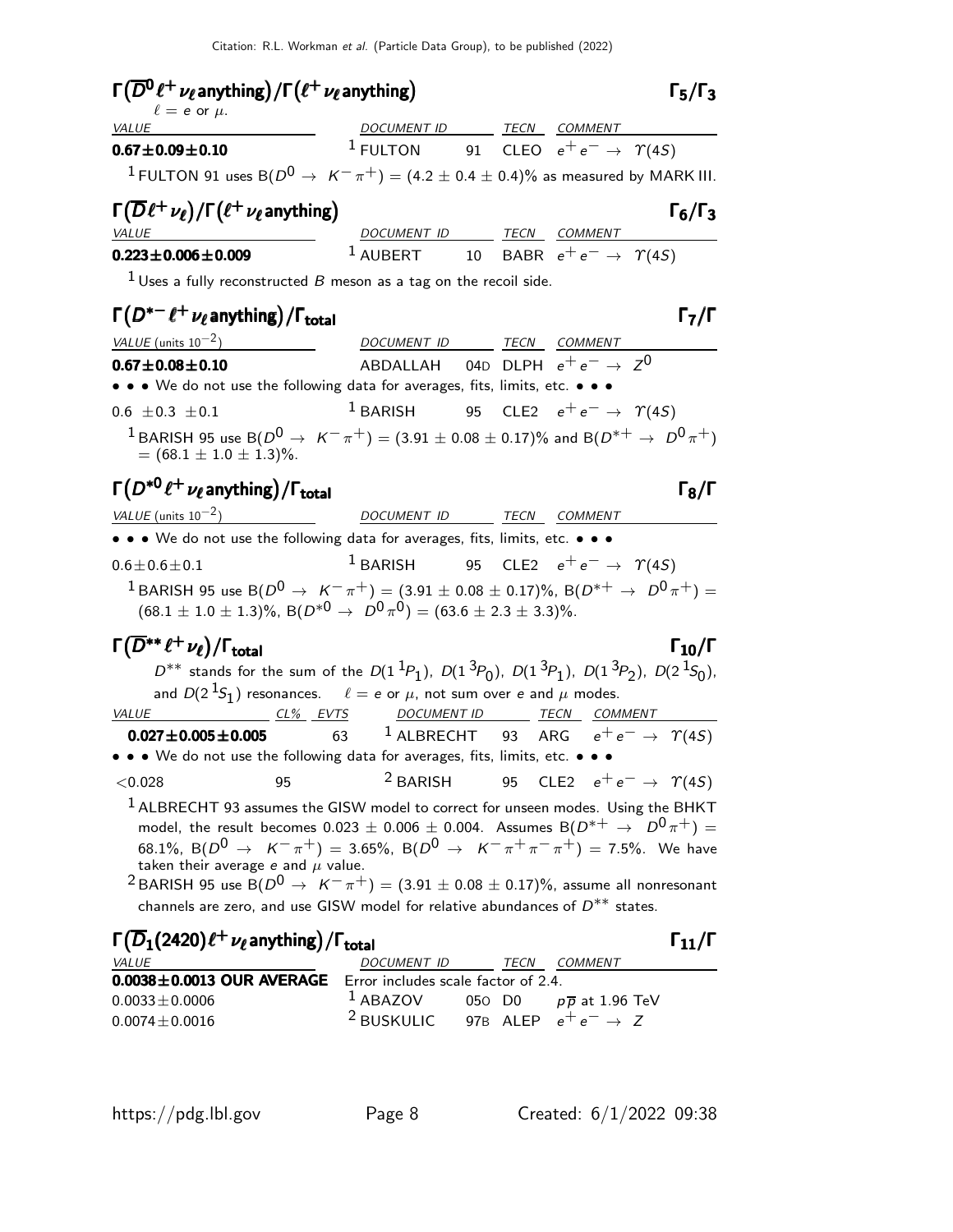• • • We do not use the following data for averages, fits, limits, etc. • • •

seen 3 BUSKULIC 95<sup>B</sup> ALEP Repl. by BUSKULIC 97B

 $1$  Assumes B $(D_1 \rightarrow D^*\pi) = 1$ , B $(D_1 \rightarrow D^*\pi^{\pm}) = 2/3$ , and B $(b \rightarrow B) = 0.397$ .  $2$  BUSKULIC 97B assumes  $B(D_1(2420) \to D^*\pi) = 1$ ,  $B(D_1(2420) \to D^*\pi^{\pm}) = 2/3$ , and B $(b \to B) = 0.378 \pm 0.022$ .

 $^3$ BUSKULIC 95B reports  $f^{}_B\,\times\,{\rm B}(B\to\overline D_1(2420)^0\ell^+\,\nu_\ell$ anything)  $\times\,{\rm B}(\overline D_1(2420)^0\to\ell^+\nu_\ell)$  $\overline{D}{}^*(2010)^-\pi^+)=(2.04\pm0.58\pm0.34)10^{-3},$  where  $f_{\pmb{\beta}}$  is the production fraction for a single  $\overrightarrow{B}$  charge state.

| $\left[\Gamma(\overline{D}\pi\ell^+\nu_\ell\text{anything})+\Gamma(\overline{D}^*\pi\ell^+\nu_\ell\text{anything})\right]/\Gamma_{\text{total}}$ |                                                       |  |  |         |  |  |
|--------------------------------------------------------------------------------------------------------------------------------------------------|-------------------------------------------------------|--|--|---------|--|--|
| VALUE                                                                                                                                            | DOCUMENT ID TECN                                      |  |  | COMMENT |  |  |
| 0.026 ±0.005 OUR AVERAGE Error includes scale factor of 1.5.                                                                                     |                                                       |  |  |         |  |  |
| $0.0340 \pm 0.0052 \pm 0.0032$                                                                                                                   | <sup>1</sup> ABREU 00R DLPH $e^+e^- \rightarrow Z$    |  |  |         |  |  |
| $0.0226 \pm 0.0029 \pm 0.0033$                                                                                                                   | <sup>2</sup> BUSKULIC 97B ALEP $e^+e^- \rightarrow Z$ |  |  |         |  |  |

 $^1$  Assumes no contribution from  $B_{\boldsymbol{\varsigma}}$  and  $b$  baryons. Further assumes contributions from single pion  $(D\pi$  and  $D^*\pi)$  states only, allowing isospin conservation to relate the relative  $\pi^{\mathsf{0}}$  and  $\pi^+$  rates.

 $2$  BUSKULIC 97B assumes B $(b \rightarrow B) = 0.378 \pm 0.022$  and uses isospin invariance by assuming that all observed  $D^0 \pi^+$ ,  $D^{*0} \pi^+$ ,  $D^+ \pi^-$ , and  $D^{*+} \pi^-$  are from  $D^{**}$  states. A correction has been applied to account for the production of  $B_{S}^0$  and  $\Lambda_b^0$ .

| $\Gamma(\overline{D}\pi\ell^+\nu_\ell)$ anything) / $\Gamma_{\rm total}$                                                                                                                                                                       |    |                                                       |  |                                                        | $\Gamma_{13}/\Gamma$ |
|------------------------------------------------------------------------------------------------------------------------------------------------------------------------------------------------------------------------------------------------|----|-------------------------------------------------------|--|--------------------------------------------------------|----------------------|
| <b>VALUE</b>                                                                                                                                                                                                                                   |    | DOCUMENT ID                                           |  | TECN COMMENT                                           |                      |
| $0.0154 \pm 0.0061$                                                                                                                                                                                                                            |    | ABREU                                                 |  | 00R DLPH $e^+e^- \rightarrow Z$                        |                      |
| $\Gamma(\overline{D}^*\pi\ell^+\nu_\ell)$ anything) / $\Gamma_{\text{total}}$                                                                                                                                                                  |    |                                                       |  |                                                        | $\Gamma_{14}/\Gamma$ |
| <b>VALUE</b>                                                                                                                                                                                                                                   |    | DOCUMENT ID                                           |  | TECN COMMENT                                           |                      |
| $0.0186 \pm 0.0038$                                                                                                                                                                                                                            |    | ABREU                                                 |  | 00R DLPH $e^+e^- \rightarrow Z$                        |                      |
| $\Gamma(\overline{D}_2^*(2460)\ell^+\nu_{\ell}$ anything) / $\Gamma_{\text{total}}$                                                                                                                                                            |    |                                                       |  |                                                        | $\Gamma_{15}/\Gamma$ |
| <b>VALUE</b><br>$CL\%$                                                                                                                                                                                                                         |    | DOCUMENT ID TECN COMMENT                              |  |                                                        |                      |
| $0.0044 \pm 0.0016$                                                                                                                                                                                                                            |    |                                                       |  | <sup>1</sup> ABAZOV 050 D0 $p\overline{p}$ at 1.96 TeV |                      |
| • • • We do not use the following data for averages, fits, limits, etc. • • •                                                                                                                                                                  |    |                                                       |  |                                                        |                      |
| $<$ 0.0065                                                                                                                                                                                                                                     | 95 | <sup>2</sup> BUSKULIC 97B ALEP $e^+e^- \rightarrow Z$ |  |                                                        |                      |
| not seen                                                                                                                                                                                                                                       |    | <sup>3</sup> BUSKULIC 95B ALEP $e^+e^- \rightarrow Z$ |  |                                                        |                      |
| 1 Assumes B $(D_2^* \to D^* \pi^{\pm}) = 0.30 \pm 0.06$ and B $(b \to B) = 0.397$ .                                                                                                                                                            |    |                                                       |  |                                                        |                      |
| <sup>2</sup> A revised number based on BUSKULIC 97B which assumes B( $D_{2}^{*}(2460) \rightarrow D^{*}\pi^{\pm}) =$                                                                                                                           |    |                                                       |  |                                                        |                      |
| 0.20 and B( $b \rightarrow B$ ) = 0.378 $\pm$ 0.022.<br><sup>3</sup> BUSKULIC 95B reports $f_B \times B(B \to \overline{D}_2^*(2460)^0 \ell^+ \nu_\ell$ anything) $\times B(\overline{D}_2^*(2460)^0 \to$                                      |    |                                                       |  |                                                        |                      |
| $\overline{D}^*(2010)^-\pi^+) \leq 0.81\times 10^{-3}$ at CL=95%, where $f_{\pmb{\beta}}$ is the production fraction for a<br>single $B$ charge state.                                                                                         |    |                                                       |  |                                                        |                      |
| $\Gamma(B \to \overline{D}_2^*(2460) \ell^+ \nu_\ell$ anything) $\times B(D_2^*(2460) \to D^{*-}\pi^+)$<br>$\Gamma(R \rightarrow \overline{D}$ . (2420) $\ell$ + $\mu$ and thing) $\times R(\overline{D}$ . (2420) $\rightarrow D^{*-} \pi$ +) |    |                                                       |  |                                                        |                      |

| $1 - 7 = 7$<br>$\Gamma(B \to \overline{D}_1(2420)\ell^+ \nu_\ell$ anything) $\times B(\overline{D}_1(2420) \to D^{*-}\pi^+)$ |                    |        |             |                                 |  |  |  |
|------------------------------------------------------------------------------------------------------------------------------|--------------------|--------|-------------|---------------------------------|--|--|--|
| <i>VALUE</i>                                                                                                                 | <i>DOCUMENT ID</i> |        | <b>TFCN</b> | COMMENT                         |  |  |  |
| $0.39 \pm 0.09 \pm 0.12$                                                                                                     | ABAZOV             | 050 DO |             | $p\,\overline{\!p}$ at 1.96 TeV |  |  |  |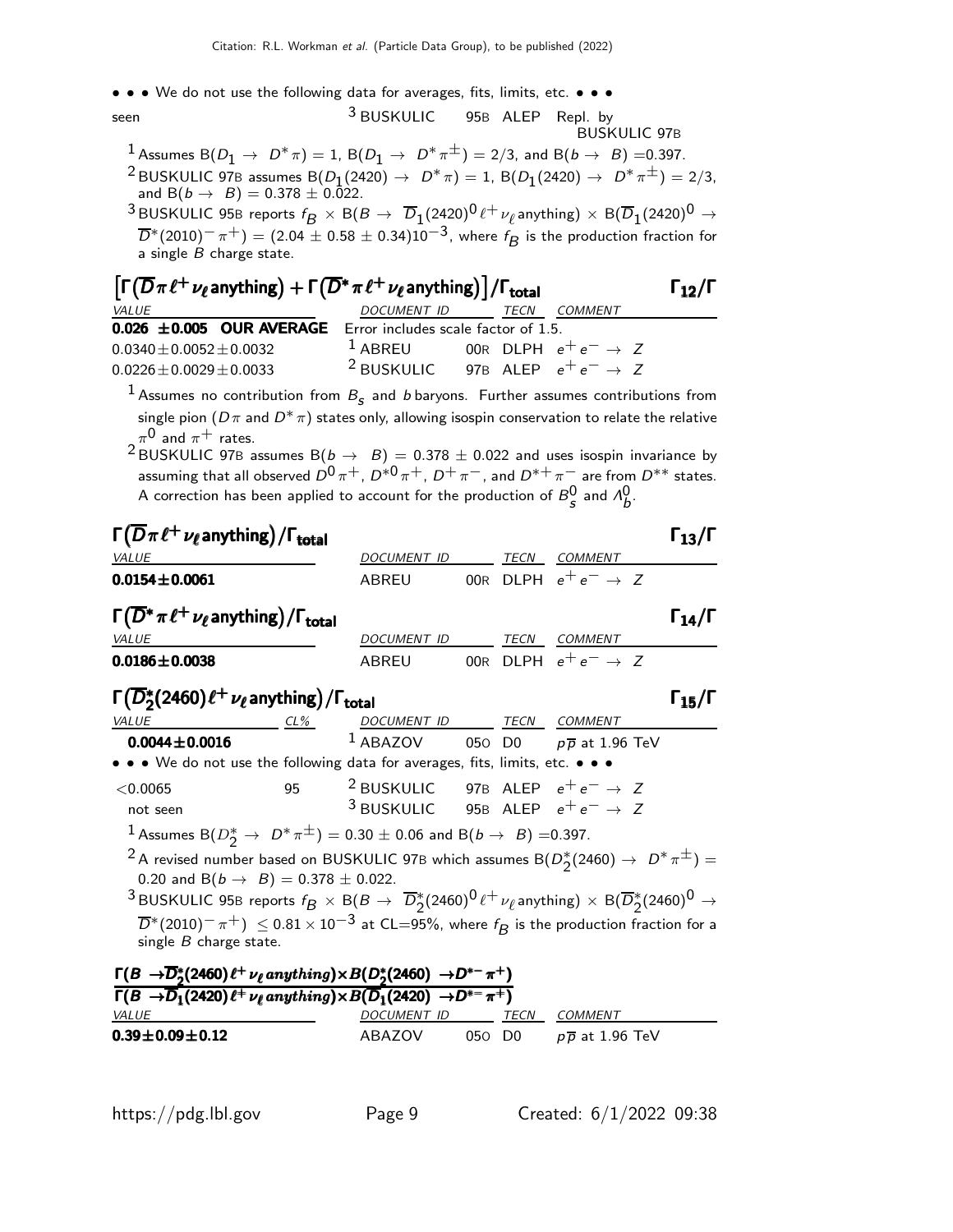# $\Gamma(D^{*-}\pi^+\ell^+\nu_\ell$  anything) /  $\Gamma_{\text{total}}$  (  $\Gamma_{\text{16}}$  /  $\Gamma_{\text{16}}$  /  $\Gamma$

Includes resonant and nonresonant contributions.

| VALUE (units $10^{-3}$ )                                                                                                                                                                                | <i>DOCUMENT ID</i>                                    |  | <i>TECN COMMENT</i> |
|---------------------------------------------------------------------------------------------------------------------------------------------------------------------------------------------------------|-------------------------------------------------------|--|---------------------|
| $10.0 \pm 2.7 \pm 2.1$                                                                                                                                                                                  | <sup>1</sup> BUSKULIC 95B ALEP $e^+e^- \rightarrow Z$ |  |                     |
| <sup>1</sup> BUSKULIC 95B reports $f_R \times B(B \to \overline{D}^*(2010)^-\pi^+\ell^+\nu_\ell$ anything) = (3.7 $\pm$ 1.0 $\pm$<br>0.7)10 <sup>-3</sup> . Above value assumes $f_B = 0.37 \pm 0.03$ . |                                                       |  |                     |

$$
\Gamma(\overline{D}\pi^+\pi^-\ell^+\nu_{\ell})/\Gamma(\overline{D}\ell^+\nu_{\ell})
$$
\n
$$
\Gamma_{17}/\Gamma_6
$$
\n
$$
\Gamma_{18}/\Gamma_{19}
$$
\n
$$
\Gamma_{19}/\Gamma_{10}
$$

| $\Gamma(\overline{D}\pi^+\pi^-\ell^+\nu_{\ell})/\Gamma(\overline{D}\ell^+\nu_{\ell})$ |             |             |                                         | $\Gamma_{17}/\Gamma$ |
|---------------------------------------------------------------------------------------|-------------|-------------|-----------------------------------------|----------------------|
| VALUE (units $10^{-2}$ )                                                              | DOCUMENT ID | <b>TFCN</b> | COMMENT                                 |                      |
| $6.7\!\pm\!1.0\!\pm\!0.8$                                                             | LEES        |             | 16 BABR $e^+e^- \rightarrow \gamma(45)$ |                      |

1 Measurement used electrons and muons as leptons.

$$
\Gamma(\overline{D}^* \pi^+ \pi^- \ell^+ \nu_{\ell}) / \Gamma(\overline{D}^* \ell^+ \nu_{\ell}) \qquad \qquad \Gamma_{18} / \Gamma_9
$$

| VALUE (units $10^{-2}$ ) | DOCUMENT ID |  | TECN COMMENT                            |
|--------------------------|-------------|--|-----------------------------------------|
| $1.9 \pm 0.5 \pm 0.4$    | $1$ LEES    |  | 16 BABR $e^+e^- \rightarrow \gamma(4S)$ |

 $<sup>1</sup>$  Measurement used electrons and muons as leptons.</sup>

 $Γ(D_5^-)$  $\Gamma(D_s^- \ell^+ \nu_\ell \text{anything})/\Gamma_{\text{total}}$  $D_s^- \ell^+ \nu_\ell$  anything) /  $\Gamma_{\text{total}}$  and  $\Gamma_{19}/\Gamma$  $+$   $\mu$  anything) VALUE CL% DOCUMENT ID TECN COMMENT  $\overline{<7\times10^{-3}}$ 90  $^1$  ALBRECHT  $^93$ E ARG  $e^+e^-\rightarrow~\varUpsilon(4S)$ <sup>1</sup> ALBRECHT 93E reports  $<$  0.012 from a measurement of  $[\Gamma(B \to D^{-}_{\epsilon}])$  $\frac{-}{s}$   $\ell^+$   $\nu_{\ell}$  anything)/  $\lceil \frac{\text{total}}{\text{total}} \rceil \times \lceil \text{B}(D_{\mathcal{S}}^+ \rightarrow \phi \pi^+) \rceil$  assuming  $\text{B}(D_{\mathcal{S}}^+ \rightarrow \phi \pi^+) =$  0.027, which we rescale to our best value  $\mathsf{B}(D_{\mathcal{S}}^+\rightarrow\ \phi\pi^+)=4.5\times10^{-2}.$ 

| $\Gamma(D_s^- e^+ \nu_\ell K^+$ anything)/\Gamma_{total} | $\Gamma_{20}/\Gamma$                    |                                                                                                                                                                                                                                                                                                                                                                                                                                                                                                                                                                                                                                                                                                                                                                                                                                                                                                                                                                                                                                                                                                                                                                   |
|----------------------------------------------------------|-----------------------------------------|-------------------------------------------------------------------------------------------------------------------------------------------------------------------------------------------------------------------------------------------------------------------------------------------------------------------------------------------------------------------------------------------------------------------------------------------------------------------------------------------------------------------------------------------------------------------------------------------------------------------------------------------------------------------------------------------------------------------------------------------------------------------------------------------------------------------------------------------------------------------------------------------------------------------------------------------------------------------------------------------------------------------------------------------------------------------------------------------------------------------------------------------------------------------|
| $\langle 5 \times 10^{-3}$                               | $\frac{0.00 \text{U M} \text{ENT}}{90}$ | $\frac{1 \text{ECN}}{200 \text{ V}} = \frac{0.00 \text{V}}{200 \text{ V}} = \frac{0.00 \text{V}}{200 \text{ V}} = \frac{0.00 \text{V}}{200 \text{ V}} = \frac{0.00 \text{V}}{200 \text{ V}} = \frac{0.00 \text{V}}{200 \text{ V}} = \frac{0.00 \text{V}}{200 \text{ V}} = \frac{0.00 \text{V}}{200 \text{ V}} = \frac{0.00 \text{V}}{200 \text{ V}} = \frac{0.00 \text{V}}{200 \text{ V}} = \frac{0.00 \text{V}}{200 \text{ V}} = \frac{0.00 \text{V}}{200 \text{ V}} = \frac{0.00 \text{V}}{200 \text{ V}} = \frac{0.00 \text{V}}{200 \text{ V}} = \frac{0.00 \text{V}}{200 \text{ V}} = \frac{0.00 \text{V}}{200 \text{ V}} = \frac{0.00 \text{V}}{200 \text{ V}} = \frac{0.00 \text{V}}{200 \text{ V}} = \frac{0.00 \text{V}}{200 \text{ V}} = \frac{0.00 \text{V}}{200 \text{ V}} = \frac{0.00 \text{V}}{200 \text{ V}} = \frac{0.00 \text{V}}{200 \text{ V}} = \frac{0.00 \text{V}}{200 \text{ V}} = \frac{0.00 \text{V}}{200 \text{ V}} = \frac{0.00 \text{V}}{200 \text{ V}} = \frac{0.00 \text{V}}{200 \text{ V}} = \frac{0.00 \text{V}}{200 \text{ V}} = \frac{0.00 \text{V}}{200 \text{ V}} = \frac{0.00 \text{V}}{200 \text{ V}} = \frac{0.00 \text{V$ |

| $\Gamma(D^-_{\varsigma}\ell^+\nu_{\ell}\, \mathsf{K}^0$ anything) / $\Gamma_{\sf total}$ |        |                                                                                                                                         |      |                | $\Gamma_{21}/\Gamma$ |
|------------------------------------------------------------------------------------------|--------|-----------------------------------------------------------------------------------------------------------------------------------------|------|----------------|----------------------|
| VALUE                                                                                    | $CL\%$ | DOCUMENT ID                                                                                                                             | TECN | <b>COMMENT</b> |                      |
| ${1 \times 10^{-3}}$                                                                     | 90     | <sup>1</sup> ALBRECHT 93E ARG $e^+e^- \rightarrow \gamma(45)$                                                                           |      |                |                      |
| $1$ ALBRECHT                                                                             | 93E    | reports                                                                                                                                 |      | 0.012          | from                 |
|                                                                                          |        | a measurement of $[\Gamma(B \to D_s^- \ell^+ \nu_\ell K^0 \text{anything})/\Gamma_{\text{total}}] \times [B(D_s^+ \to \phi \pi^+)]$ as- |      |                |                      |
|                                                                                          |        | suming B( $D_{\epsilon}^{+} \to \phi \pi^{+}$ ) = 0.027, which we rescale to our best value B( $D_{\epsilon}^{+} \to \phi \pi^{+}$ )    |      |                |                      |
| $= 4.5 \times 10^{-2}$ .                                                                 |        |                                                                                                                                         |      |                |                      |

 $\Gamma_{18}/\Gamma_{9}$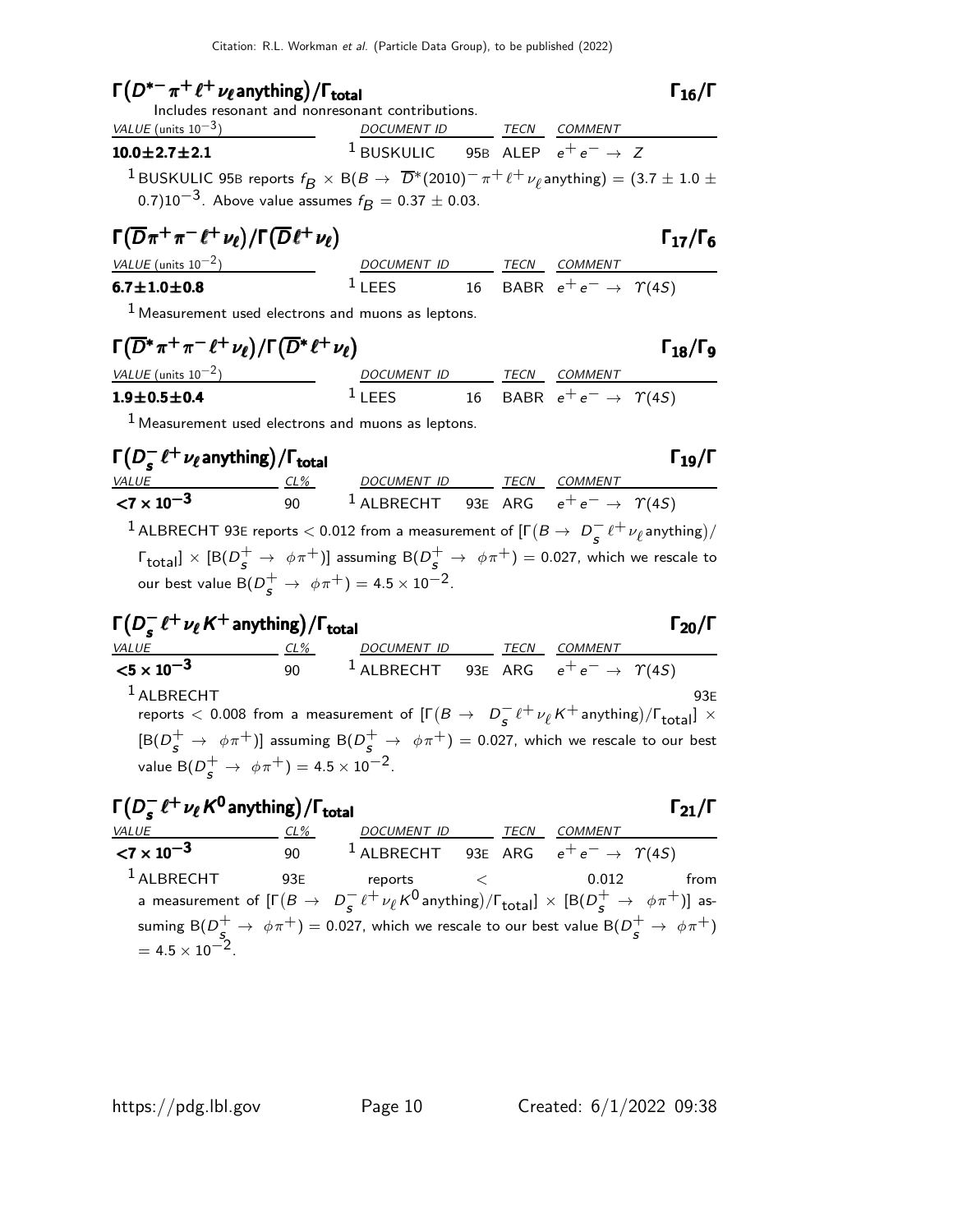# $\Gamma(X_c \ell^+ \nu_\ell)/\Gamma_{\text{total}}$  Γ<sub>22</sub>/Γ

"OUR EVALUATION" is an average using rescaled values of the data listed below. The average and rescaling were performed by the Heavy Flavor Averaging Group (HFLAV) and are described at https://hflav.web.cern.ch/. The averaging/rescaling procedure takes into account correlations between the measurements.

| VALUE (%)                                                                     | <b>DOCUMENT ID</b>  |  | TECN | <b>COMMENT</b>                                               |  |  |
|-------------------------------------------------------------------------------|---------------------|--|------|--------------------------------------------------------------|--|--|
| 10.65±0.16 OUR EVALUATION                                                     |                     |  |      |                                                              |  |  |
| $10.29 \pm 0.19$ OUR AVERAGE                                                  |                     |  |      |                                                              |  |  |
| $10.18 \pm 0.03 \pm 0.24$                                                     | $1$ LEES            |  |      | 17B BABR $e^+e^- \rightarrow \Upsilon(4S)$                   |  |  |
| $10.44 \pm 0.19 \pm 0.22$                                                     |                     |  |      | <sup>2</sup> URQUIJO 07 BELL $e^+e^- \rightarrow \gamma(45)$ |  |  |
| • • • We do not use the following data for averages, fits, limits, etc. • • • |                     |  |      |                                                              |  |  |
| $10.64 \pm 0.17 \pm 0.06$                                                     | <sup>3</sup> AUBERT |  |      | 10A BABR Repl. by LEES 17B                                   |  |  |
| $10.61 \pm 0.16 \pm 0.06$                                                     | <sup>4</sup> AUBERT |  |      | 04X BABR Repl. by AUBERT 10A                                 |  |  |

<sup>1</sup> The measurement is obtained from semileptonic decays to electrons  $B\to Xe\nu$ , and using a theoretical model (GAMBINO 07, GAMBINO 11) to predict the contribution from  $B\to~X_{\mu}$  e $\nu$ . The result is averaged over  $B^\pm$  and  $B^0$  mesons, assuming lepton universality.

<sup>2</sup> Measured the independent  $B^+$  and  $B^0$  partial branching fractions with electron energy

above 0.4 GeV.<br><sup>3</sup> Obtained from a combined fit to the moments of observed spectra in inclusive  $B\to$  $X_c \, \ell^+ \, \nu_\ell$  decay.

<sup>4</sup> The semileptonic branching ratio,  $|V_{cb}|$  and other heavy-quark parameters are deter-<br>mined from a simultaneous fit to moments of the hadronic-mass and lepton-energy distribution.

# $\Gamma(X_u \ell^+ \nu_\ell)/\Gamma_{\text{total}}$

#### $\Gamma_{23}/\Gamma$

"OUR EVALUATION" is an average using rescaled values of the data listed below. The average and rescaling were performed by the Heavy Flavor Averaging Group (HFLAV) and are described at https://hflav.web.cern.ch/. The averaging/rescaling procedure takes into account correlations between the measurements.

| VALUE (units $10^{-3}$ )                                                                                              | <b>DOCUMENT ID</b>    |     | <b>TECN</b> | <i>COMMENT</i>                                                                              |
|-----------------------------------------------------------------------------------------------------------------------|-----------------------|-----|-------------|---------------------------------------------------------------------------------------------|
| 1.91 ±0.27 OUR EVALUATION                                                                                             |                       |     |             |                                                                                             |
| $1.85 \pm 0.08 \pm 0.19$                                                                                              | 1 <sub>CAO</sub>      |     |             | 21A BELL $e^+e^- \rightarrow \Upsilon(4S)$                                                  |
| $1.665 \pm 0.087 \begin{array}{c} +0.103 \\ -0.094 \end{array}$                                                       | $2$ LEES              |     |             | 17B BABR $e^+e^- \rightarrow \gamma(4S)$                                                    |
| $2.01 \pm 0.15 \pm 0.25$                                                                                              | $3$ LEES              |     |             | 12R BABR $e^+e^- \rightarrow \Upsilon(4S)$                                                  |
| 2.53 $\pm$ 0.24 $\pm$ 0.24                                                                                            | 4 AUBERT, B           |     |             | 05X BABR $e^+e^- \rightarrow \gamma(4S)$                                                    |
| 2.80 $\pm$ 0.52 $\pm$ 0.41                                                                                            | <sup>5</sup> LIMOSANI | 05  |             | BELL $e^+e^- \rightarrow \Upsilon(4S)$                                                      |
| $1.77 \pm 0.29 \pm 0.38$                                                                                              | <sup>6</sup> BORNHEIM |     |             | 02 CLE2 $e^+e^- \rightarrow \Upsilon(4S)$                                                   |
| $\bullet \bullet \bullet$ We do not use the following data for averages, fits, limits, etc. $\bullet \bullet \bullet$ |                       |     |             |                                                                                             |
| $1.963 \pm 0.173 \pm 0.159$                                                                                           | URQUIJO               | 10  |             | BELL Repl. by CAO 21A                                                                       |
| $1.18 \pm 0.09 \pm 0.07$                                                                                              | <sup>8</sup> AUBERT   |     |             | 08AS BABR Repl. by LEES 12R                                                                 |
| 2.27 $\pm$ 0.26 $+$ 0.37                                                                                              | <sup>9</sup> AUBERT   |     |             | 06H BABR Repl. by LEES 17B                                                                  |
| 2.24 $\pm$ 0.27 $\pm$ 0.47                                                                                            | $10,11$ AUBERT        | 041 |             | BABR Repl. by AUBERT, B 05X                                                                 |
|                                                                                                                       |                       |     |             | $1$ Measures several partial branching fractions in different phase space regions. The most |

inclusive result of the full branching fraction is obtained in the region for lepton energy in *B* rest frame  $E^*$  > 1 GeV, where the measured partial branching fraction is ΔB =  $(1.59 \pm 0.07 \pm 0.16) \times 10^{-3}$ . The acceptance in that region is reported to be 0.86.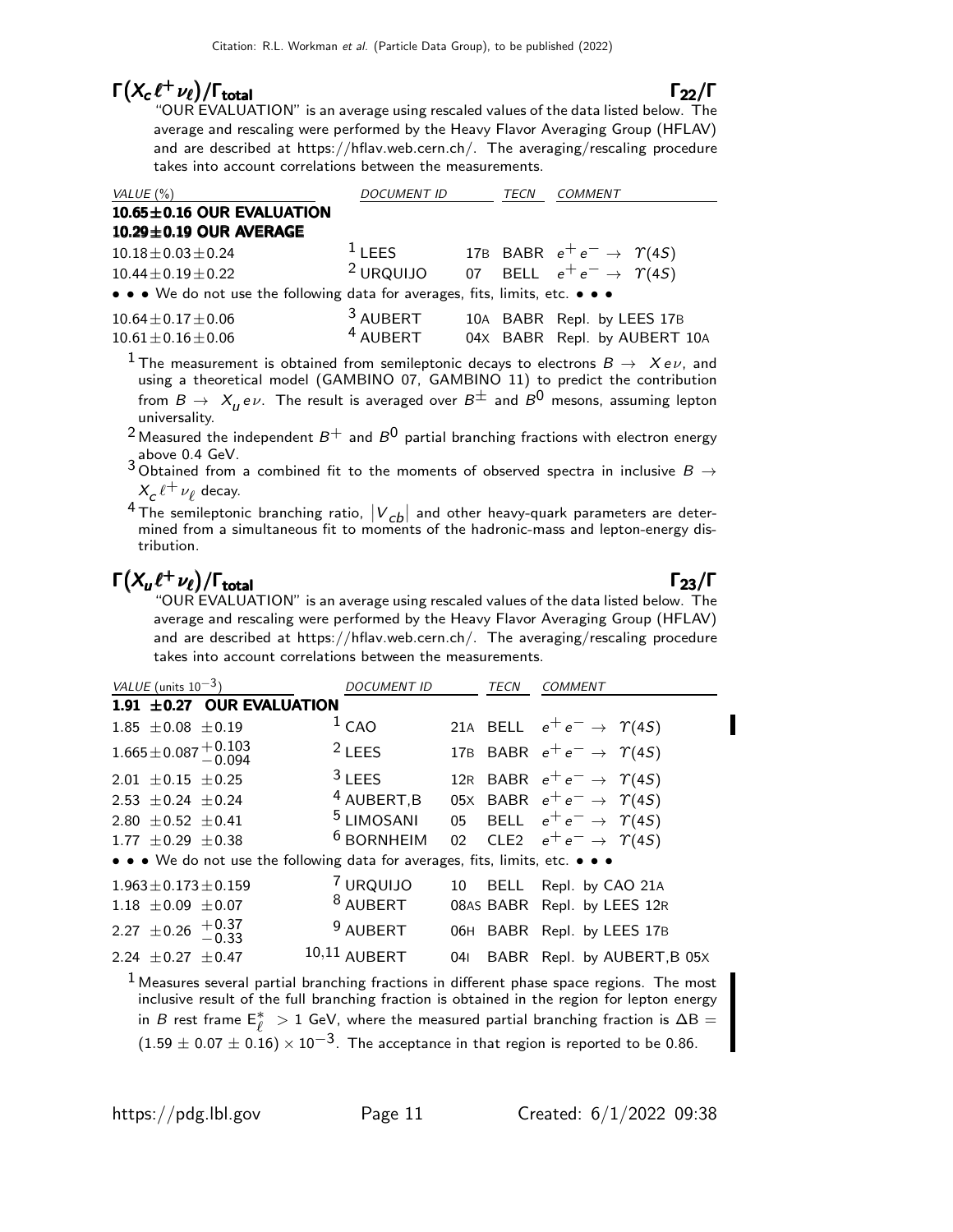- $^2$ Obtained from the partial rate  $\Delta {\sf B} = (1.554 \pm 0.082 {+0.095 \atop -0.086})\times 10^{-3}$  for the electron momentum interval of 0.8–2.7 GeV/c based on GGOU1 method  $(X_c \ell \nu, m_c$  constraint fit of SF parameters).
- 3 Measures several partial branching fractions in different phase space regions. The most precise result on the full branching fraction is obtained in the region for lepton momentum in *B* rest frame  $p^*_{\ell} > 1$  GeV/c, where the measured partial branching fraction is ΔB  $= (1.80 \pm 0.13 \pm 0.15) \times 10^{-3}$ . The acceptance in that region is reported in a private communication by the Authors to be 0.894. The corresponding  $|V_{ub}|$  from the BLNP method is (4.28  $\pm$  0.15  $\pm$  0.18  $\pm$  0.19)  $\times$  10<sup>-3</sup>, where the last uncertainty comes from theoretical prediction.
- $^4$  Determined from the partial rate  $\Delta {\sf B} = (4.41 \pm 0.42 \pm 0.42) \times 10^{-4}$  measured for electron energy  $>$  2 GeV and hadronic mass squared  $<$  3.5 GeV $^{\rm 2}$ , and calculated acceptance 0.174 in that region. The  $V_{ub}$  is measured as  $(4.41 \pm 0.30 {+0.65 \atop -0.47} \pm 0.28) \times 10^{-3}$ .
- $^5$ Uses electrons in the momentum interval 1.9–2.6 GeV/c in the center-of-mass frame. The  $V_{ub}$  is found to be  $(5.08 \pm 0.47 {+0.49 \atop -0.48}) \times 10^{-3}$ .
- $6$  BORNHEIM 02 uses the observed yield of leptons from semileptonic  $B$  decays in the end-point momentum interval 2.2–2.6 GeV/c with recent CLEO-2 data on  $B \to X_{\bf S} \gamma$ . The  $V_{\mu b}$  is found to be (4.08  $\pm$  0.34  $\pm$  0.53)  $\times$  10<sup>-3</sup>.
- $7$  Uses a multivariate analysis method and requires lepton momentum in the B rest frame, p ∗  $\ell > 1.0 \text{ GeV/c}.$
- $8$  Measures several partial branching fractions in different phase space regions. The most precise result is obtained in the region for hadronic mass  $M_X < 1.55$  GeV/c<sup>2</sup>, and is  $\Delta {\sf B} = (1.18 \pm 0.09 \pm 0.07) \times 10^{-3}$ . The corresponding  $|V_{ub}|$  from the BLNP method  $\frac{215}{100} = (1.16 \pm 0.09 \pm 0.07) \times 10^{-3}$ , where the last uncertainty comes from the theoretical prediction of the partial rate in the given phase-space region.
- $9$  Obtained from the partial rate  $\Delta B = (0.572 \pm 0.041 \pm 0.065) \times 10^{-3}$  for the electron momentum interval of 2.0–2.6 GeV/c based on BLNP method.
- 10 Used BaBar measurement of Semileptonic branching fraction B $(B \to X \ell \nu_\ell) = (10.87 \pm 0.000)$ 0.18  $\pm$  0.30)% to convert the ratio of rates to branching fraction.

 $11$  The third error includes the systematics and theoretical errors summed in quadrature.

# $\Gamma(X_u \ell^+ \nu_\ell) / \Gamma(\ell^+ \nu_\ell$ anything)  $\Gamma_{23}/\Gamma_3$

#### $\Gamma_{23}/\Gamma_3$

 $\ell$  denotes e or  $\mu$ , not the sum. These experiments measure this ratio in very limited momentum intervals.

| VALUE (units $10^{-2}$ )                                                      | $CL\%$<br><b>EVTS</b> | <b>DOCUMENT ID</b>    |     | TECN | <b>COMMENT</b>                             |
|-------------------------------------------------------------------------------|-----------------------|-----------------------|-----|------|--------------------------------------------|
| $2.06 \pm 0.25 \pm 0.42$                                                      |                       | <b>AUBERT</b>         | 041 |      | BABR $e^+e^- \rightarrow \Upsilon(4S)$     |
| • • • We do not use the following data for averages, fits, limits, etc. • • • |                       |                       |     |      |                                            |
|                                                                               |                       | <sup>2</sup> ALBRECHT |     |      | 94c ARG $e^+e^- \rightarrow \gamma(45)$    |
|                                                                               | 107                   | $3$ BARTELT           |     |      | 93B CLE2 $e^+e^- \rightarrow \Upsilon(4S)$ |
|                                                                               | 77                    | <sup>4</sup> ALBRECHT |     |      | 91c ARG $e^+e^- \rightarrow \gamma(4S)$    |
|                                                                               | 41                    | <sup>5</sup> ALBRECHT | 90  |      | ARG $e^+e^- \rightarrow \Upsilon(4S)$      |
|                                                                               | 76                    | <sup>6</sup> FULTON   |     |      | 90 CLEO $e^+e^- \rightarrow \Upsilon(4S)$  |
| $<$ 4.0                                                                       | 90                    | <sup>7</sup> BEHRENDS |     |      | 87 CLEO $e^+e^- \rightarrow \Upsilon(4S)$  |
| $<$ 4.0                                                                       | 90                    | <b>CHEN</b>           | 84  |      | CLEO Direct e at $\Upsilon(4S)$            |
| < 5.5                                                                         | 90                    | KLOPFEN               | 83B |      | CUSB Direct e at $\Upsilon(4S)$            |

 $<sup>1</sup>$  The third error includes the systematics and theoretical errors summed in quadrature.</sup>

<sup>2</sup> ALBRECHT 94C find  $\Gamma(b \to c)/\Gamma(b \to \text{all}) = 0.99 \pm 0.02 \pm 0.04$ .

 $3$  BARTELT 93B (CLEO II) measures an excess of  $107 \pm 15 \pm 11$  leptons in the lepton momentum interval 2.3–2.6 GeV/ $c$  which is attributed to  $b\to\ u\ell\nu_\ell.$  This corresponds to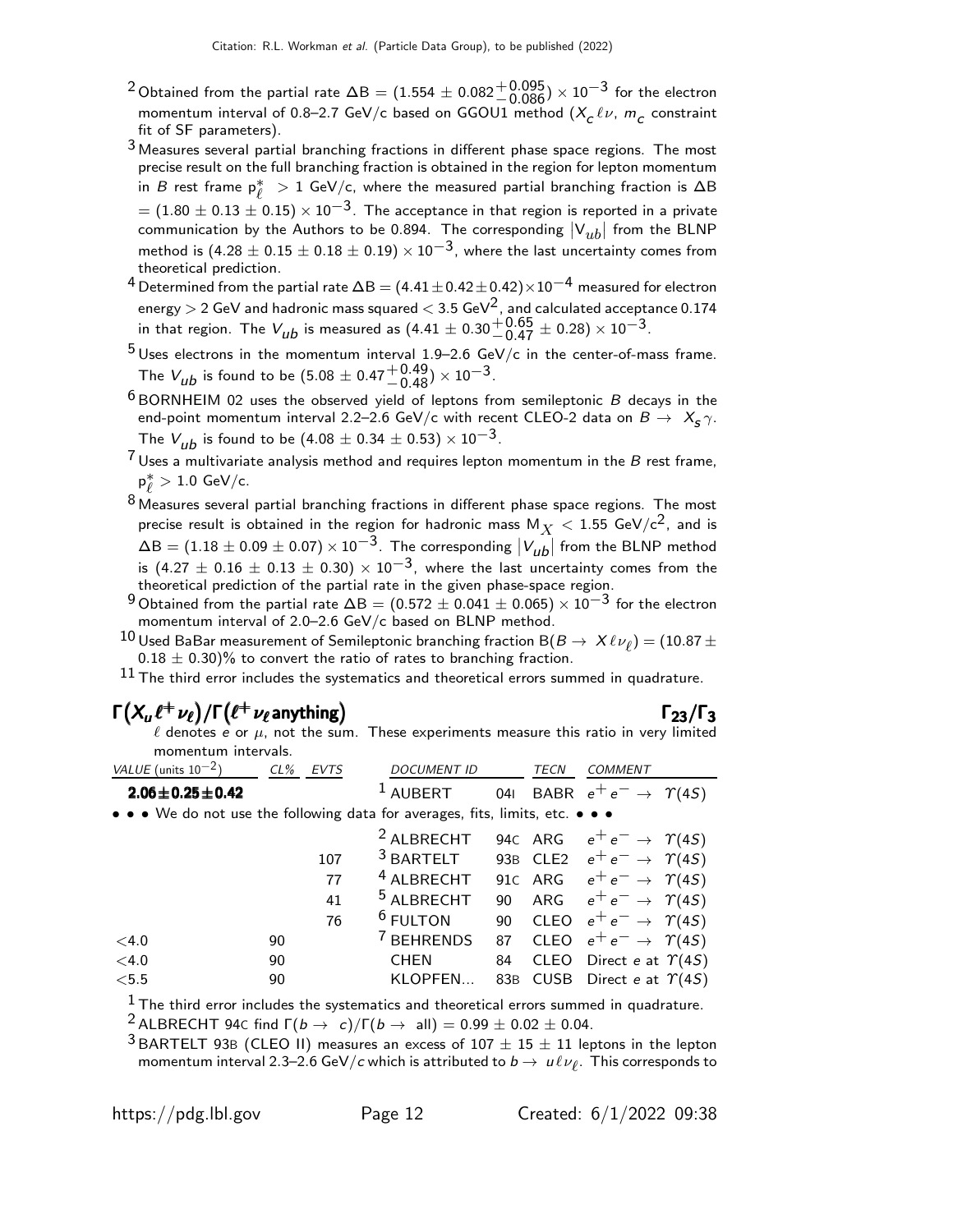a model-dependent partial branching ratio  $\Delta\mathsf{B}_{\bm{\mathit{u}}}{}_{\bm{\mathit{b}}}$  between  $(1.15\pm0.16\pm0.15)\!\times\!10^{-4}$ , as evaluated using the KS model (KOERNER 88), and  $(1.54 \pm 0.22 \pm 0.20) \times 10^{-4}$ using the ACCMM model (ARTUSO 93). The corresponding values of  $|V_{ub}|/|V_{cb}|$  are  $0.056 \pm 0.006$  and  $0.076 \pm 0.008$ , respectively.

- 4 ALBRECHT 91<sup>C</sup> result supersedes ALBRECHT 90. Two events are fully reconstructed providing evidence for the  $b \to u$  transition. Using the model of ALTARELLI 82, they obtain  $\left|V_{\bm{u}\,\bm{b}}/V_{\bm{C}\,\bm{b}}\right| = 0.11 \pm 0.012$  from 77 leptons in the 2.3–2.6 GeV momentum range.
- <sup>5</sup> ALBRECHT 90 observes 41  $\pm$  10 excess e and  $\mu$  (lepton) events in the momentum interval  $p = 2.3-2.6$  GeV signaling the presence of the  $b \rightarrow u$  transition. The events correspond to a model-dependent measurement of  $\left|V_{\mu \, b}/V_{\cal C \, b}\right|=0.10\pm0.01.$
- $6$  FULTON 90 observe 76  $\pm$  20 excess e and  $\mu$  (lepton) events in the momentum interval  $p = 2.4$ –2.6 GeV signaling the presence of the  $b \rightarrow u$  transition. The average branching ratio,  $(1.8 \pm 0.4 \pm 0.3) \times 10^{-4}$ , corresponds to a model-dependent measurement of approximately  $|V_{\mu \, b}/V_{\text{c}}{}_{\text{b}}| = 0.1$  using  $B(b \to c \ell \nu) = 10.2 \pm 0.2 \pm 0.7\%.$
- $7$  The quoted possible limits range from 0.018 to 0.04 for the ratio, depending on which model or momentum range is chosen. We select the most conservative limit they have calculated. This corresponds to a limit on  $|V_{UB}|/|V_{CB}| < 0.20$ . While the endpoint technique employed is more robust than their previous results in CHEN 84, these results do not provide a numerical improvement in the limit.

#### $\Gamma(X_u e^+ \nu_e)/\Gamma_{\text{total}}$  Γ<sub>24</sub>/Γ /Γ $_{\rm total}$  Γ $_{24}/$  Γ

Requires  $\mathsf{E}^*_e > 1$  GeV, where  $\mathsf{E}^*_e$  is  $e^+$  energy in  $B$  rest frame.

# VALUE (units  $10^{-3}$ ) DOCUMENT ID TECN COMMENT  $1.57\pm0.10\pm0.16$  1 CAO 21A BELL  $e^+e^-\rightarrow$   $\Upsilon(4S)$

 $^1$  The correlation of 53% with B $(B\to\ X_\mu \mu^+\nu_\mu)$ (letpon energy in  $B$  rest frame  $\mathsf{E}^*_{\mu^+}$   $>$ 1 GeV) is reported.

# $\Gamma(X_u \mu^+ \nu_\mu)/\Gamma_{\text{total}}$  Γ<sub>25</sub>/Γ

Requires  $\mathsf{E}^*_{\mu} > 1$  GeV, where  $\mathsf{E}^*_{\mu}$  is  $\mu^+$  energy in  $B$  rest frame.

| VALUE (units $10^{-3}$ )                                                                                                           | <b>DOCUMENT ID</b> | TECN | COMMENT                                  |  |
|------------------------------------------------------------------------------------------------------------------------------------|--------------------|------|------------------------------------------|--|
| $1.62 \pm 0.10 \pm 0.18$                                                                                                           | 1 <sub>CAO</sub>   |      | 21A BELL $e^+e^- \rightarrow \gamma(45)$ |  |
| $^{-1}$ The correlation of 53% with B(B $\rightarrow$ $\ X_{\mu}e^+\nu_e$ )(letpon energy in B rest frame $\mathsf{E}^*_{e^+}$ $>$ |                    |      |                                          |  |

1 GeV) is reported.

# $\Gamma(K^+ \ell^+ \nu_\ell$  anything) / $\Gamma(\ell^+ \nu_\ell$  anything)  $\Gamma_{26}/\Gamma_3$

| $\ell$ denotes e or $\mu$ , not the sum. |                    |      |                                            |
|------------------------------------------|--------------------|------|--------------------------------------------|
| <i>VALUE</i>                             | <i>DOCUMENT ID</i> | TECN | COMMENT                                    |
| $0.58 \pm 0.05$ OUR AVERAGE              |                    |      |                                            |
| $0.594 \pm 0.021 \pm 0.056$              | ALBRECHT           |      | 94C ARG $e^+e^- \rightarrow \Upsilon(4S)$  |
| $0.54 \pm 0.07 \pm 0.06$                 | $1$ ALAM           |      | 87B CLEO $e^+e^- \rightarrow \Upsilon(4S)$ |

 $1$  ALAM 87B measurement relies on lepton-kaon correlations.

# $\Gamma(K^-\ell^+\nu_\ell$  anything) / $\Gamma(\ell^+\nu_\ell$  anything)  $\qquad \qquad \qquad$

| $\ell$ denotes e or $\mu$ , not the sum. |                     |      |                                                  |
|------------------------------------------|---------------------|------|--------------------------------------------------|
| <i>VALUE</i>                             | DOCUMENT ID         | TECN | <i>COMMENT</i>                                   |
| $0.092 \pm 0.035$ OUR AVERAGE            |                     |      |                                                  |
| $0.086 \pm 0.011 \pm 0.044$              |                     |      | ALBRECHT 94c ARG $e^+e^- \rightarrow \gamma(4S)$ |
| $0.10 \pm 0.05 \pm 0.02$                 | $\overline{A}$ ALAM |      | 87B CLEO $e^+e^- \rightarrow \Upsilon(4S)$       |

 $1$  ALAM 87B measurement relies on lepton-kaon correlations.

 $\Gamma_{26}/\Gamma_3$ 

 $\Gamma_{25}/\Gamma$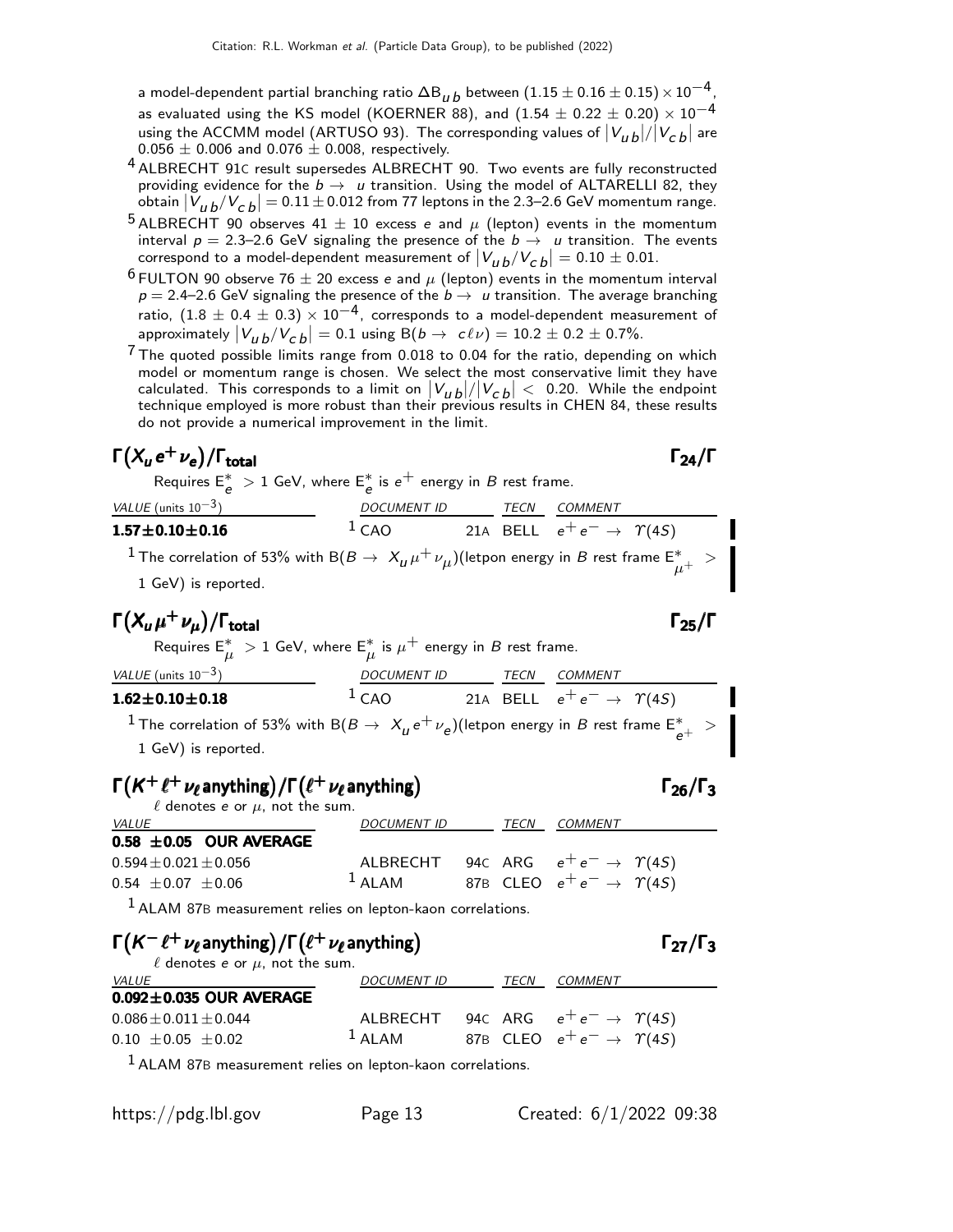# $\Gamma(K^0/\overline{K^0} \ell^+ \nu_\ell$ anything) / $\Gamma(\ell^+ \nu_\ell$ anything)  $\qquad \qquad \qquad$

 $\Gamma_{28}/\Gamma_3$ 

| $\ell$ denotes e or $\mu$ , not the sum. Sum over $K^0$ and $\overline{K}^0$ states. |                                                                                                                                                                                                                                                                                                                                                                                                                                   |  |                                                               |  |  |  |
|--------------------------------------------------------------------------------------|-----------------------------------------------------------------------------------------------------------------------------------------------------------------------------------------------------------------------------------------------------------------------------------------------------------------------------------------------------------------------------------------------------------------------------------|--|---------------------------------------------------------------|--|--|--|
| <i>VALUE</i>                                                                         | DOCUMENT ID TECN COMMENT                                                                                                                                                                                                                                                                                                                                                                                                          |  |                                                               |  |  |  |
| 0.42 $\pm$ 0.05 OUR AVERAGE                                                          |                                                                                                                                                                                                                                                                                                                                                                                                                                   |  |                                                               |  |  |  |
| $0.452 \pm 0.038 \pm 0.056$                                                          |                                                                                                                                                                                                                                                                                                                                                                                                                                   |  | <sup>1</sup> ALBRECHT 94c ARG $e^+e^- \rightarrow \gamma(45)$ |  |  |  |
| $0.39 \pm 0.06 \pm 0.04$                                                             | $2$ ALAM                                                                                                                                                                                                                                                                                                                                                                                                                          |  | 87B CLEO $e^+e^- \rightarrow \gamma(4S)$                      |  |  |  |
| 1.722222222223                                                                       | $\therefore$ 0 $\therefore$ 0 $\therefore$ 0 $\therefore$ 0 $\therefore$ 0 $\therefore$ 0 $\therefore$ 0 $\therefore$ 0 $\therefore$ 0 $\therefore$ 0 $\therefore$ 0 $\therefore$ 0 $\therefore$ 0 $\therefore$ 0 $\therefore$ 0 $\therefore$ 0 $\therefore$ 0 $\therefore$ 0 $\therefore$ 0 $\therefore$ 0 $\therefore$ 0 $\therefore$ 0 $\therefore$ 0 $\therefore$ 0 $\therefore$ 0 $\therefore$ 0 $\therefore$ 0 $\therefore$ |  |                                                               |  |  |  |

 $^1$  ALBRECHT 94c assume a  $\kappa^0/\overline{\kappa}{}^0$  multiplicity twice that of  $\kappa^0_{\cal S}$ .

2 ALAM 87<sup>B</sup> measurement relies on lepton-kaon correlations.

# $\Gamma(\overline{D}\tau^+\nu_{\tau})/\Gamma(\overline{D}\ell^+\nu_{\ell})$   $\Gamma_{29}/\Gamma_6$

 $+\nu_{\ell}$ ) Γ<sub>29</sub>/Γ "OUR EVALUATION" is an average using rescaled values of the data listed below. The average and rescaling were performed by the Heavy Flavor Averaging Group (HFLAV) and are described at https://hflav.web.cern.ch/. The averaging/rescaling procedure takes into account correlations between the measurements.

| VALUE (units $10^{-2}$ )                                                                                                                                                              | <b>DOCUMENT ID</b> |  | TECN | COMMENT                                                    |  |  |
|---------------------------------------------------------------------------------------------------------------------------------------------------------------------------------------|--------------------|--|------|------------------------------------------------------------|--|--|
| 33.9 $\pm$ 3.0 OUR EVALUATION                                                                                                                                                         |                    |  |      |                                                            |  |  |
| 35 $\pm$ 4 OUR AVERAGE Error includes scale factor of 1.2.                                                                                                                            |                    |  |      |                                                            |  |  |
| $30.7 \pm 3.7 \pm 1.6$                                                                                                                                                                |                    |  |      | <sup>1</sup> CARIA 20 BELL $e^+e^- \rightarrow \gamma(4S)$ |  |  |
| $37.5 \pm 6.4 \pm 2.6$                                                                                                                                                                |                    |  |      | 2,3 HUSCHLE 15 BELL $e^+e^- \rightarrow \gamma(45)$        |  |  |
| 44.0 $\pm$ 5.8 $\pm$ 4.2                                                                                                                                                              | $2,3$   FFS        |  |      | 12D BABR $e^+e^- \rightarrow \gamma(45)$                   |  |  |
| • • • We do not use the following data for averages, fits, limits, etc. • • •                                                                                                         |                    |  |      |                                                            |  |  |
| $4.16 \pm 11.7 \pm 5.2$                                                                                                                                                               |                    |  |      | <sup>2</sup> AUBERT 08N BABR Repl. by LEES 12D             |  |  |
| $1$ The tag-side B meson is reconstructed in a semileptonic decay mode and the signal-side<br>$\tau$ is reconstructed in a purely leptonic decay. The Belle combination of HUSCHLE 15 |                    |  |      |                                                            |  |  |

and CARIA 20 yields R(D) =(32.6  $\pm$  3.4)  $\times$  10<sup>-2</sup>.

 $2$  Uses a fully reconstructed  $B$  meson as a tag on the recoil side.

 $^3$ Uses  $\tau^+$   $\;\rightarrow$   $\;$  e $^+\nu_e\overline{\nu}_\tau$  and  $\tau^+$   $\;\rightarrow$   $\;$   $\mu^+\nu_\mu\overline{\nu}_\tau$  and  $e^+$  or  $\mu^+$  as  $\ell^+$ . Obtained from simultaneous fit to B+ and B0 assuming isospin symmetry.

# $\Gamma(\overline{D}^* \tau^+ \nu_\tau)/\Gamma(\overline{D}^* \ell^+ \nu_\ell)$  Γ<sub>30</sub>/Γ<sub>9</sub>

 $\tau^+ \nu_\tau) / \Gamma(D^* \ell^+ \nu_\ell)$ <br>"OUR EVALUATION" is an average using rescaled values of the data listed below. The average and rescaling were performed by the Heavy Flavor Averaging Group (HFLAV) and are described at https://hflav.web.cern.ch/. The averaging/rescaling procedure takes into account correlations between the measurements.

| VALUE (units $10^{-2}$ )                                                                                                                                                                                                                                       | DOCUMENT ID          |  | TECN | <i>COMMENT</i>                            |  |  |  |
|----------------------------------------------------------------------------------------------------------------------------------------------------------------------------------------------------------------------------------------------------------------|----------------------|--|------|-------------------------------------------|--|--|--|
| 29.5±1.4 OUR EVALUATION                                                                                                                                                                                                                                        |                      |  |      |                                           |  |  |  |
| $29.6 \pm 1.6$ OUR AVERAGE                                                                                                                                                                                                                                     |                      |  |      |                                           |  |  |  |
| $28.3 \pm 1.8 \pm 1.4$                                                                                                                                                                                                                                         | $1$ CARIA            |  |      | 20 BELL $e^+e^- \rightarrow \Upsilon(4S)$ |  |  |  |
| $27.0 \pm 3.5 \pm 2.8$                                                                                                                                                                                                                                         | $2$ HIROSE           |  |      | 17 BELL $e^+e^- \rightarrow \Upsilon(4S)$ |  |  |  |
| $29.3 \pm 3.8 \pm 1.5$                                                                                                                                                                                                                                         | <sup>3</sup> HUSCHLE |  |      | 15 BELL $e^+e^- \rightarrow \Upsilon(4S)$ |  |  |  |
| $33.2 \pm 2.4 \pm 1.8$                                                                                                                                                                                                                                         | $3$ I FFS            |  |      | 12D BABR $e^+e^- \rightarrow \gamma(4S)$  |  |  |  |
| • • • We do not use the following data for averages, fits, limits, etc. • • •                                                                                                                                                                                  |                      |  |      |                                           |  |  |  |
| $29.7 \pm 5.6 \pm 1.8$                                                                                                                                                                                                                                         | $4$ AUBERT           |  |      | 08N BABR Repl. by LEES 12D                |  |  |  |
| <sup>1</sup> The tag-side B meson is reconstructed in a semileptonic decay mode and the signal-side<br>$\tau$ is reconstructed in a purely leptonic decay. The Belle combination of HUSCHLE 15,<br>HIROSE 17, and CARIA 20 yields $R(D^*) = 0.238 \pm 0.018$ . |                      |  |      |                                           |  |  |  |

 $2$  Uses a fully reconstructed B meson as a tag on the recoil side.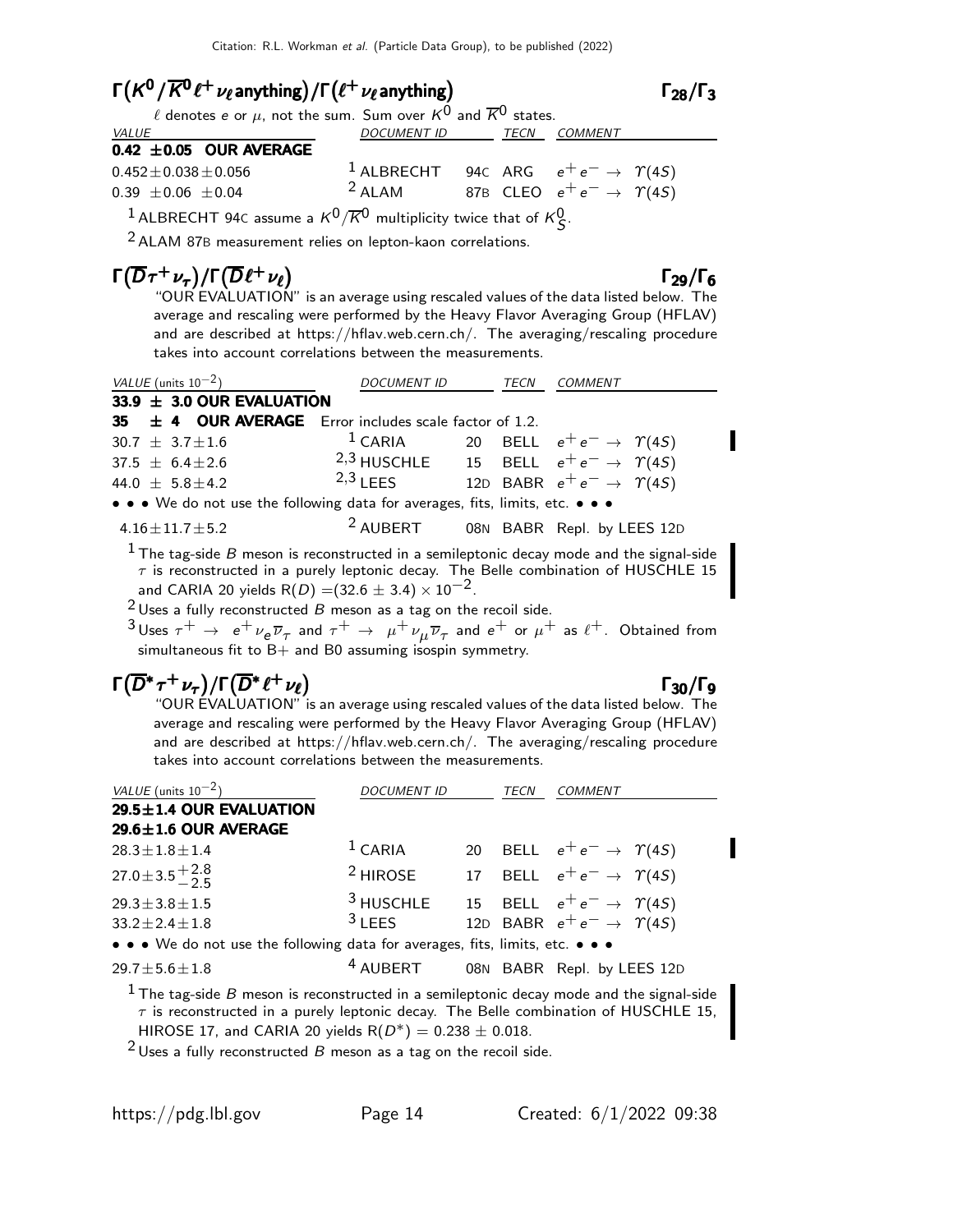$^3$ Uses  $\tau^+$   $\;\rightarrow$   $\;$  e $^+\nu_{\bm e} \overline{\nu}_{\tau}$  and  $\tau^+$   $\;\rightarrow$   $\;$   $\mu^+\nu_{\mu} \overline{\nu}_{\tau}$  and  $e^+$  or  $\mu^+$  as  $\ell^+$ . Obtained from simultaneous fit to  $B+$  and B0 assuming isospin symmetry. Uses a fully reconstructed  $B$  meson as a tag on the recoil side.

 $4$  Uses a fully reconstructed B meson as a tag on the recoil side. The results are normalized to the  $B^+$  decay rate.

# $\langle n_c \rangle$

| <i>VALUE</i>                                                                  | <i>DOCUMENT ID</i> |  | TECN | <i>COMMENT</i>                                                |  |  |  |
|-------------------------------------------------------------------------------|--------------------|--|------|---------------------------------------------------------------|--|--|--|
| $1.10 + 0.05$                                                                 |                    |  |      | <sup>1</sup> GIBBONS 97B CLE2 $e^+e^- \rightarrow \gamma(45)$ |  |  |  |
| • • • We do not use the following data for averages, fits, limits, etc. • • • |                    |  |      |                                                               |  |  |  |
| $0.98 \pm 0.16 \pm 0.12$                                                      | $2$ ALAM           |  |      | 87B CLEO $e^+e^- \rightarrow \Upsilon(4S)$                    |  |  |  |

 $^1$  GIBBONS 97B from charm counting using B $(D^+_{{\bf s}}\to\,\phi\pi)=$  0.036  $\pm$  0.009 and B( $\Lambda^+_{{\bf c}}\to$  $p K^{-} \pi^{+}$ ) = 0.044 ± 0.006.

 $^2$ From the difference between  $\kappa^-$  and  $\kappa^+$  widths. ALAM 87B measurement relies on lepton-kaon correlations. It does not consider the possibility of  $B\,B$  mixing. We have thus removed it from the average.

| $\Gamma(D^{\pm}$ anything) / $\Gamma_{total}$                                                                                           |             |                                                                |  |                |  |
|-----------------------------------------------------------------------------------------------------------------------------------------|-------------|----------------------------------------------------------------|--|----------------|--|
| VALUE                                                                                                                                   | <b>EVTS</b> | DOCUMENT ID TECN                                               |  | <b>COMMENT</b> |  |
| $0.231 \pm 0.012$ OUR AVERAGE                                                                                                           |             |                                                                |  |                |  |
| $0.230 \pm 0.012 \pm 0.004$                                                                                                             |             | <sup>1</sup> GIBBONS 97B CLE2 $e^+e^- \rightarrow \gamma(45)$  |  |                |  |
| $0.241 \pm 0.037 \pm 0.004$                                                                                                             |             | <sup>2</sup> BORTOLETTO92 CLEO $e^+e^- \rightarrow \gamma(45)$ |  |                |  |
| $0.223 \pm 0.051 \pm 0.004$                                                                                                             |             | <sup>3</sup> ALBRECHT 91H ARG $e^+e^- \rightarrow \gamma(45)$  |  |                |  |
| • • • We do not use the following data for averages, fits, limits, etc. • • •                                                           |             |                                                                |  |                |  |
| $0.203 \pm 0.048 \pm 0.003$ 20k <sup>4</sup> BORTOLETTO87 CLEO Sup. by BORTOLETTO 92                                                    |             |                                                                |  |                |  |
| <sup>1</sup> GIBBONS 97B reports $[\Gamma(B \to D^{\pm} \text{anything})/\Gamma_{\text{total}}] \times [B(D^{+} \to K^{-} 2\pi^{+})] =$ |             |                                                                |  |                |  |
| $0.0216 \pm 0.0008 \pm 0.00082$ which we divide by our best value B( $D^+ \rightarrow K^- 2\pi^+$ ) =                                   |             |                                                                |  |                |  |
| $(9.38 \pm 0.16) \times 10^{-2}$ . Our first error is their experiment's error and our second error is                                  |             |                                                                |  |                |  |
| the systematic error from using our best value.                                                                                         |             |                                                                |  |                |  |
| $2\overline{OR}$                                                                                                                        |             |                                                                |  |                |  |

 $^2$ BORTOLETTO 92 reports  $[\Gamma(B \to \ D^\pm$ anything $)/\Gamma_{\rm total}] \times [ \mathsf{B}(D^+ \to \ K^- 2 \pi^+ )] =$  $0.0226 \pm 0.0030 \pm 0.0018$  which we divide by our best value B $(D^{+} \rightarrow K^{-} 2\pi^{+})$  $(9.38 \pm 0.16) \times 10^{-2}$ . Our first error is their experiment's error and our second error is the systematic error from using our best value.

 $^3$ ALBRECHT 91H reports  $[\Gamma(B\to~D^\pm$ anything $)/\Gamma_\mathrm{total}] \, \times \, [\mathrm{B}(D^+\to~\mathcal{K}^-2\pi^+)] =$  $0.0209 \pm 0.0027 \pm 0.0040$  which we divide by our best value B $(D^{+} \rightarrow K^{-} 2\pi^{+}) =$  $(9.38 \pm 0.16) \times 10^{-2}$ . Our first error is their experiment's error and our second error is the systematic error from using our best value.

 $^4$ BORTOLETTO 87 reports  $[\Gamma(B\to~D^\pm$ anything)/ $\Gamma_\text{total}] \, \times \, [ \mathsf{B}(D^+\to~\mathsf{K}^-2\pi^+ ) ]$  $= 0.019 \pm 0.004 \pm 0.002$  which we divide by our best value B( $D^+ \rightarrow K^- 2\pi^+$ ) =  $(9.38 \pm 0.16) \times 10^{-2}$ . Our first error is their experiment's error and our second error is the systematic error from using our best value.

| $\Gamma(D^0/\overline{D}{}^0$ anything) / $\Gamma_{\rm total}$                      |      |                                                                |      |                | $\Gamma_{32}/\Gamma$ |
|-------------------------------------------------------------------------------------|------|----------------------------------------------------------------|------|----------------|----------------------|
| <i>VALUE</i>                                                                        | EVTS | DOCUMENT ID                                                    | TECN | <i>COMMENT</i> |                      |
| 0.616±0.029 OUR AVERAGE Error includes scale factor of 1.3. See the ideogram below. |      |                                                                |      |                |                      |
| $0.636 \pm 0.024 \pm 0.005$                                                         |      | <sup>1</sup> GIBBONS 97B CLE2 $e^+e^- \rightarrow \gamma(45)$  |      |                |                      |
| $0.590 \pm 0.047 \pm 0.005$                                                         |      | <sup>2</sup> BORTOLETTO92 CLEO $e^+e^- \rightarrow \gamma(45)$ |      |                |                      |
| $0.492 \pm 0.074 \pm 0.004$                                                         |      | <sup>3</sup> ALBRECHT 91H ARG $e^+e^- \rightarrow \gamma(4S)$  |      |                |                      |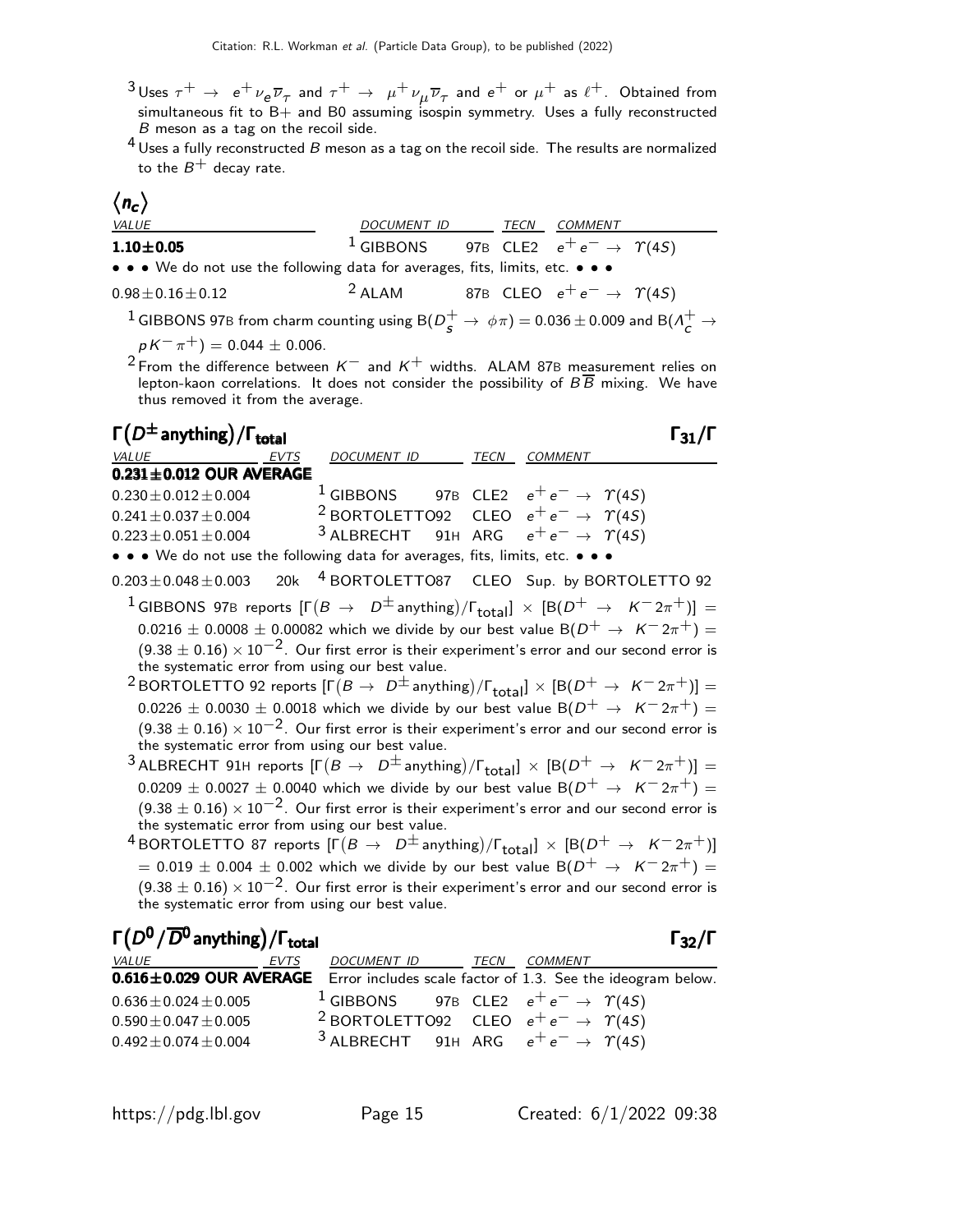• • • We do not use the following data for averages, fits, limits, etc. • • •

 $0.532\pm0.065\pm0.004$  21k  $^4$  BORTOLETTO87 CLEO  $e^+ \, e^- \rightarrow \; \Upsilon(4S)$  $0.608\pm0.183\pm0.005$   $5$  GREEN 83 CLEO Repl. by BORTOLETTO 87  $^{-1}$ GIBBONS 97B reports  $[\Gamma\bigl(B\to -D^0/\overline{D}{}^0$ anything $)\sf/\Gamma_{total}] \, \times \, [B(D^0\to~\sf K^-\pi^+)] =$  $0.0251 \pm 0.0006 \pm 0.00075$  which we divide by our best value B( $D^0 \rightarrow K^- \pi^+$ ) =  $(3.947 \pm 0.030) \times 10^{-2}$ . Our first error is their experiment's error and our second error is the systematic error from using our best value.  $^2$ BORTOLETTO 92 reports  $[\Gamma(B \to \ D^0/\overline{D}{}^0$ anything $)/\Gamma_{\rm total}] \times [\rm B(\bar{D}^0 \to \ K^-\pi^+)]$ 

 $= 0.0233 \pm 0.0012 \pm 0.0014$  which we divide by our best value B $(D^0 \rightarrow K^-\pi^+) =$  $(3.947 \pm 0.030) \times 10^{-2}$ . Our first error is their experiment's error and our second error is the systematic error from using our best value.

 $^3$ ALBRECHT 91H reports  $[\Gamma(B\to\;\;D^{\textsf{O}}\,/\,\overline{D}{}^{\textsf{O}}$ anything) $/\Gamma_{\textsf{total}}]\,\times\,[\textsf{B}(D^{\textsf{O}}\,\to\,\;K^-\,\pi^+)]$  $=$  0.0194  $\pm$  0.0015  $\pm$  0.0025 which we divide by our best value B( $D^0\,\rightarrow\,\,$  K $^{-}\,\pi^{+})=$  $(3.947 \pm 0.030) \times 10^{-2}$ . Our first error is their experiment's error and our second error is the systematic error from using our best value.

 $^4$ BORTOLETTO 87 reports  $[\Gamma(B\to\ D^0/\overline{D}{}^0$  anything) $/\Gamma_{\rm total}]\times[{\rm B}(D^0\to\ K^-\pi^+)]$  $=$  0.0210  $\pm$  0.0015  $\pm$  0.0021 which we divide by our best value B( $D^0\,\rightarrow\,\,$  K $^{-}\,\pi^{+})=$  $(3.947 \pm 0.030) \times 10^{-2}$ . Our first error is their experiment's error and our second error is the systematic error from using our best value.

 $^5$  GREEN 83 reports  $[\Gamma(B\to\ D^0/\overline{D}{}^0$  anything $)/\Gamma_{\rm total}]\times[{\rm B}(D^0\to\ K^-\pi^+)] =$  0.024  $\pm$  $0.006 \pm 0.004$  which we divide by our best value B $(D^0 \rightarrow K^-\pi^+) = (3.947 \pm 0.030) \times$  $10^{-2}$ . Our first error is their experiment's error and our second error is the systematic error from using our best value.

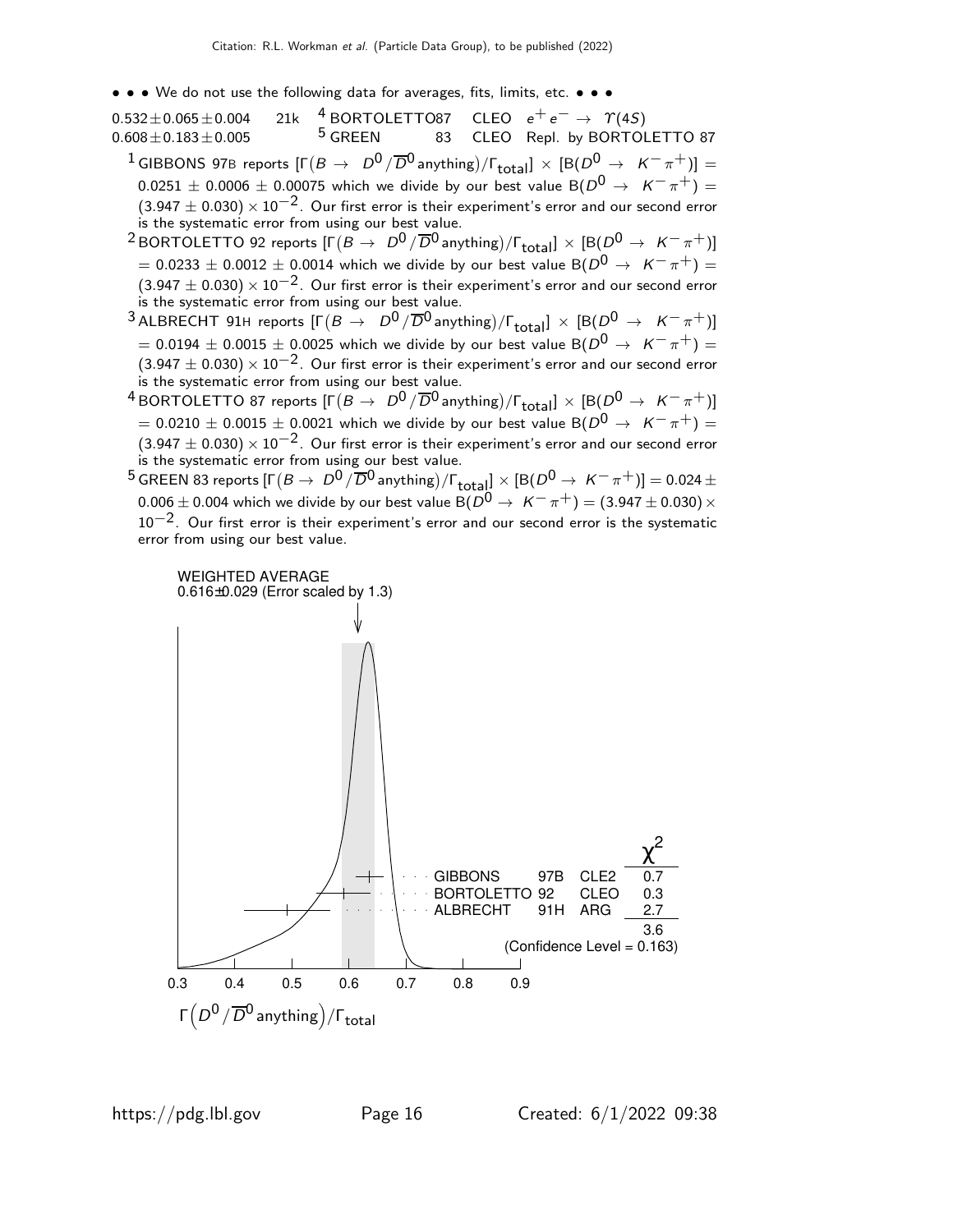| $\Gamma(D^-\ell^+\nu_\ell)$ anything) / $\Gamma(\overline{D^0}\ell^+\nu_\ell)$ anything)          |                    |      |                          |                      |  |
|---------------------------------------------------------------------------------------------------|--------------------|------|--------------------------|----------------------|--|
| <i>VALUE</i>                                                                                      | <b>DOCUMENT ID</b> | TECN | COMMENT                  |                      |  |
| $0.359 \pm 0.006 \pm 0.009$                                                                       | $1$ AAIJ           |      | 19AD LHCB $pp$ at 13 TeV |                      |  |
| <sup>1</sup> AAIJ 19AD uses $D^0 \rightarrow K^-\pi^+$ and $D^+ \rightarrow K^-\pi^+\pi^+$ modes. |                    |      |                          |                      |  |
| $\Gamma(D^*(2010)^{\pm})$ anything) / $\Gamma_{total}$                                            |                    |      |                          | $\Gamma_{33}/\Gamma$ |  |

| $\Gamma(D^*(2010)^{\pm}$ anything)/ $\Gamma_{total}$                          |             |                    |             |                                                                |
|-------------------------------------------------------------------------------|-------------|--------------------|-------------|----------------------------------------------------------------|
| VALUE                                                                         | <b>EVTS</b> | <b>DOCUMENT ID</b> | <b>TECN</b> | <b>COMMENT</b>                                                 |
| $0.225 \pm 0.015$ OUR AVERAGE                                                 |             |                    |             |                                                                |
| $0.247 \pm 0.019 \pm 0.01$                                                    |             |                    |             | <sup>1</sup> GIBBONS 97B CLE2 $e^+e^- \rightarrow \gamma(45)$  |
| $0.205 \pm 0.019 \pm 0.007$                                                   |             |                    |             | <sup>2</sup> ALBRECHT 96D ARG $e^+e^- \rightarrow \gamma(45)$  |
| $0.230 \pm 0.028 \pm 0.009$                                                   |             |                    |             | <sup>3</sup> BORTOLETTO92 CLEO $e^+e^- \rightarrow \gamma(45)$ |
| • • • We do not use the following data for averages, fits, limits, etc. • • • |             |                    |             |                                                                |
| $0.283 \pm 0.053 \pm 0.002$                                                   |             |                    |             | <sup>4</sup> ALBRECHT 91H ARG Sup. by ALBRECHT 96D             |
| $0.22 \pm 0.04 + 0.07$                                                        |             |                    |             | 5200 $5$ BORTOLETTO87 CLEO $e^+e^- \rightarrow \gamma(45)$     |
| $0.27 \pm 0.06 \pm 0.08$                                                      | 510         |                    |             | <sup>6</sup> CSORNA 85 CLEO Repl. by BORTOLETTO 87             |

- <sup>1</sup> GIBBONS 97B reports B $(B \to D^*(2010)^+$  anything) = 0.239  $\pm$  0.015  $\pm$  0.014  $\pm$  0.009 using CLEO measured  $D$  and  $D^*$  branching fractions. We rescale to our PDG 96 values of  $D$  and  $D^*$  branching ratios. Our first error is their experiment's error and our second error is the systematic error from using our best value.
- <sup>2</sup> ALBRECHT 96D reports B( $B \rightarrow D^*(2010)^+$  anything) 0.196  $\pm$  0.019 using CLEO measured B( $D^*(2010)^+$  →  $D^0 \pi^+$ ) = 0.681 ± 0.01 ± 0.013, B( $D^0 \rightarrow K^- \pi^+$ ) =  $0.0401 \pm 0.0014$ , B( $D^0 \rightarrow K^- \pi^+ \pi^+ \pi^-$ ) = 0.081  $\pm$  0.005., We rescale to our PDG 96 values of  $D$  and  $D^*$  branching ratios. Our first error is their experiment's error and our second error is the systematic error from using our best value.
- <sup>3</sup> BORTOLETTO 92 reports B $(B \to D^*(2010)^+$  anything) = 0.25  $\pm$  0.03  $\pm$  0.04 using MARK II B( $D^*(2010)^+$   $\rightarrow$   $D^0 \pi^+$ ) = 0.57  $\pm$  0.06 and B( $D^0 \rightarrow K^- \pi^+$ ) = 0.042  $\pm$ 0.008. We rescale to our PDG 96 values of  $D$  and  $D^*$  branching ratios. Our first error is their experiment's error and our second error is the systematic error from using our best value.
- $4$  ALBRECHT 91H reports 0.348  $\pm$  0.060  $\pm$  0.035 from a measurement of  $[\Gamma(B \to D^*(2010)^\pm \text{ anything})/\Gamma_\text{total}] \times [B(D^*(2010)^\pm \to D^0 \pi^\pm)]$  assuming  $B(D^*(2010)^+ \rightarrow D^0 \pi^+) = 0.55 \pm 0.04$ , which we rescale to our best value  ${\cal B}(D^*(2010)^+\ \to\ D^0\pi^+)=(67.7\pm0.5)\times10^{-2}.$  Our first error is their experiment's error and our second error is the systematic error from using our best value. Uses the PDG 90 B( $D^0 \rightarrow K^-\pi^+$ ) =0.0371 ± 0.0025.
- <sup>5</sup> BORTOLETTO 87 uses old MARK III (BALTRUSAITIS 86E) branching ratios B( $D^0 \rightarrow$  $K^-\pi^+$ ) = 0.056 ± 0.004 ± 0.003 and also assumes B $(D^*(2010)^+$   $\rightarrow$   $D^0\pi^+)$  =  $0.60 {+0.08 \atop -0.15}.$  The product branching ratio for  $\text{B}(B \to D^*(2010)^+)$   $\text{B}(D^*(2010)^+ \to 0.05)$  $D^0\,\pi^+)$  is 0.13  $\pm$  0.02  $\pm$  0.012. Superseded by BORTOLETTO 92.

 $6$  V − A momentum spectrum used to extrapolate below  $p = 1$  GeV. We correct the value assuming  ${\sf B}(D^0 \to \ K^-\ \pi^+) =$  0.042 $\pm$ 0.006 and  ${\sf B}(D^{*+} \to \ D^0\ \pi^+) =$  0.6 $^{+0.08}_{-0.15}$ . The product branching fraction is  $B(B \to D^{*+}X) \cdot B(D^{*+} \to \pi^+ D^0) \cdot B(D^0 \to K^-\pi^+)$  $= (68 \pm 15 \pm 9) \times 10^{-4}$ .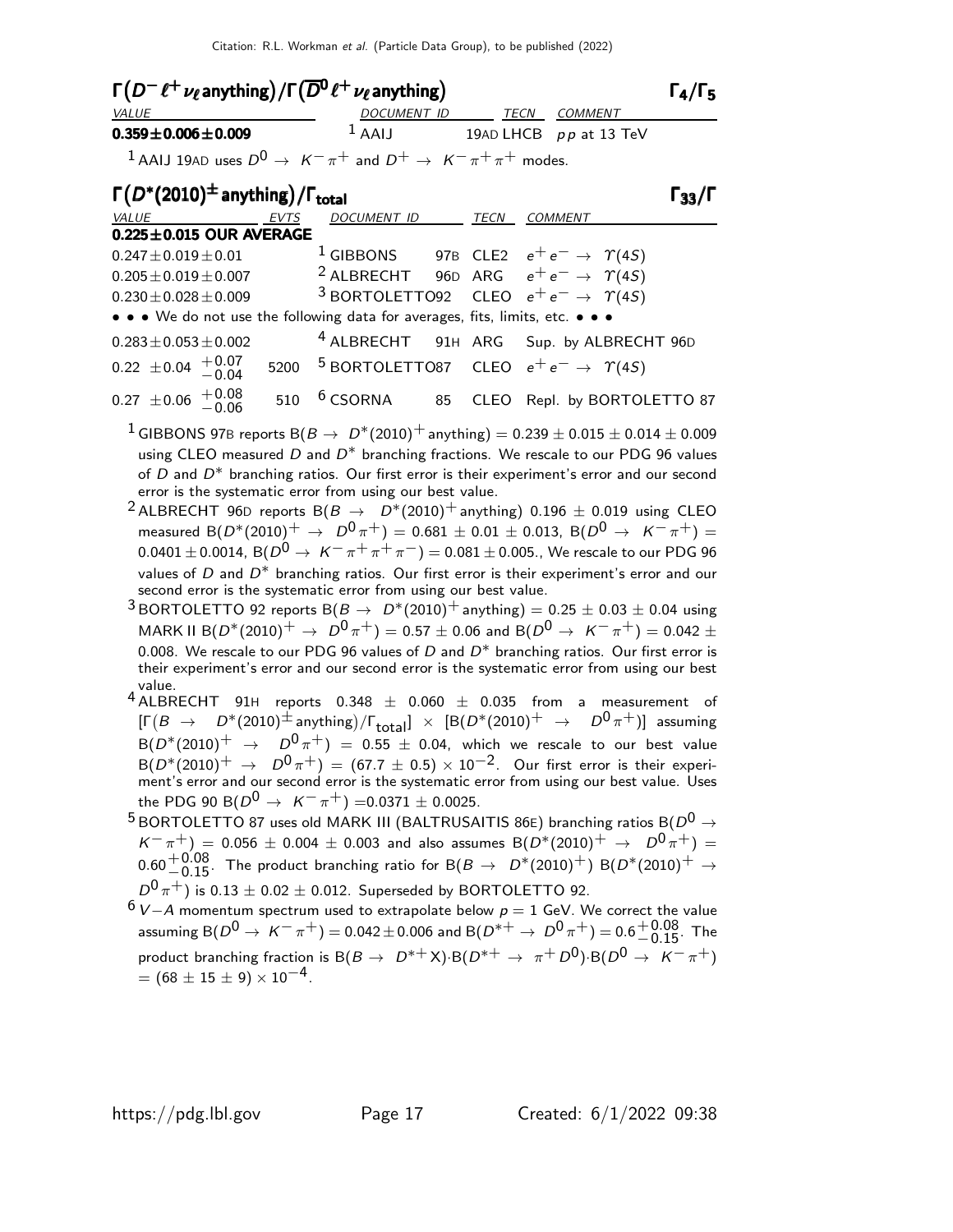# $\Gamma(\overline{D}^*(2007)^{0})$  anything)  $/\Gamma_{\rm total}$  and  $\Gamma_{34}/\Gamma_{34}$

| i (D <sup>+</sup> (2007)° anything)/i <sub>total</sub> |             |  |                                          | 134/1 |
|--------------------------------------------------------|-------------|--|------------------------------------------|-------|
| <b>VALUE</b>                                           | DOCUMENT ID |  | TECN COMMENT                             |       |
| $0.260 \pm 0.023 \pm 0.015$                            | $1$ GIBBONS |  | 97B CLE2 $e^+e^- \rightarrow \gamma(4S)$ |       |

<sup>1</sup> GIBBONS 97B reports  $B(B \to D^*(2007)^0)$  anything) 0.247  $\pm$  0.012  $\pm$  0.018  $\pm$  0.018 using CLEO measured  $D$  and  $D^*$  branching fractions. We rescale to our PDG 96 values of  $D$  and  $D^*$  branching ratios. Our first error is their experiment's error and our second error is the systematic error from using our best value.

| $\Gamma(D_s^{\pm}$ anything) / $\Gamma_{\text{total}}$                                                                                                           |                           |     |                  |                                            | $\Gamma_{35}/\Gamma$ |
|------------------------------------------------------------------------------------------------------------------------------------------------------------------|---------------------------|-----|------------------|--------------------------------------------|----------------------|
| <i>VALUE</i><br>EVTS                                                                                                                                             | DOCUMENT ID               |     |                  | TECN COMMENT                               |                      |
| $0.083 \pm 0.008$ OUR AVERAGE                                                                                                                                    |                           |     |                  |                                            |                      |
| $0.089 \pm 0.010 \pm 0.008$                                                                                                                                      | $1$ ARTUSO                |     |                  | 05B CLE2 $e^+e^- \rightarrow \Upsilon(5S)$ |                      |
| $0.087 \pm 0.005 \pm 0.008$                                                                                                                                      | <sup>2</sup> AUBERT       | 02G |                  | BABR $e^+e^- \rightarrow \Upsilon(4S)$     |                      |
| $0.065 \pm 0.011 \pm 0.006$                                                                                                                                      | <sup>3</sup> ALBRECHT     |     | 92G ARG          | $e^+e^- \rightarrow \gamma(4S)$            |                      |
| $0.068 \pm 0.010 \pm 0.006$<br>257                                                                                                                               | <sup>4</sup> BORTOLETTO90 |     | CLEO             | $e^+e^- \rightarrow \gamma(4S)$            |                      |
| $0.085 \pm 0.022 \pm 0.008$                                                                                                                                      | $5$ HAAS                  | 86  | <b>CLEO</b>      | $e^+e^- \rightarrow \gamma(4S)$            |                      |
| • • • We do not use the following data for averages, fits, limits, etc. • •                                                                                      |                           |     |                  |                                            |                      |
| $0.094 \pm 0.007 \pm 0.008$                                                                                                                                      | $6$ GIBAUT                | 96  | CLE <sub>2</sub> |                                            | Repl. by ARTUSO 05B  |
| $0.094 \pm 0.024 \pm 0.008$                                                                                                                                      | <sup>7</sup> ALBRECHT     |     | 87H ARG          | $e^+e^- \rightarrow \gamma(45)$            |                      |
| $^{\text{1}}$ ARTUSO 05B reports 0.0905 $\pm$ 0.0025 $\pm$ 0.0140 from a measurement of [F $(B\rightarrow$                                                       |                           |     |                  |                                            |                      |
| $D_s^{\pm}$ anything)/ $\Gamma_{\text{total}}$ ] $\times$ [B( $D_s^+ \to \phi \pi^+$ )] assuming B( $D_s^+ \to \phi \pi^+$ ) = (4.4 $\pm$ 0.5) $\times$          |                           |     |                  |                                            |                      |
| $10^{-2}$ , which we rescale to our best value B $(D_s^+ \rightarrow \phi \pi^+) = (4.5 \pm 0.4) \times 10^{-2}$ . Our                                           |                           |     |                  |                                            |                      |
| first error is their experiment's error and our second error is the systematic error from                                                                        |                           |     |                  |                                            |                      |
| using our best value.                                                                                                                                            |                           |     |                  |                                            |                      |
| <sup>2</sup> AUBERT 02G reports $[\Gamma(B \to D^{\pm}_{s} \text{anything})/\Gamma_{\text{total}}] \times [B(D^{+}_{s} \to \phi \pi^{+})] = 0.00393 \pm 0.00393$ |                           |     |                  |                                            |                      |
| 0.00007 $\pm$ 0.00021 which we divide by our best value B( $D_s^+ \rightarrow \phi \pi^+$ ) = (4.5 $\pm$ 0.4) $\times$                                           |                           |     |                  |                                            |                      |
| $10^{-2}$ . Our first error is their experiment's error and our second error is the systematic                                                                   |                           |     |                  |                                            |                      |
| error from using our best value.                                                                                                                                 |                           |     |                  |                                            |                      |
| 3 ALBRECHT 92G reports $[\Gamma(B \to D_S^{\pm} \text{anything})/\Gamma_{\text{total}}] \times [B(D_S^+ \to \phi \pi^+)] =$                                      |                           |     |                  |                                            |                      |
| 0.00292 $\pm$ 0.00039 $\pm$ 0.00031 which we divide by our best value B( $D_s^+ \rightarrow \phi \pi^+$ )                                                        |                           |     |                  |                                            |                      |
| $= (4.5 \pm 0.4) \times 10^{-2}$ . Our first error is their experiment's error and our second error is                                                           |                           |     |                  |                                            |                      |
| the systematic error from using our best value.                                                                                                                  |                           |     |                  |                                            |                      |
| <sup>4</sup> BORTOLETTO 90 reports $[\Gamma(B \to D_S^{\pm}$ anything)/ $\Gamma_{\text{total}}] \times [B(D_S^+ \to \phi \pi^+)] =$                              |                           |     |                  |                                            |                      |
| $0.00306 \pm 0.00047$ which we divide by our best value B $(D^+_s \rightarrow \ \phi\pi^+)=(4.5\pm0.4)\times$                                                    |                           |     |                  |                                            |                      |
| $10^{-2}$ . Our first error is their experiment's error and our second error is the systematic                                                                   |                           |     |                  |                                            |                      |
| error from using our best value.                                                                                                                                 |                           |     |                  |                                            |                      |
| <sup>5</sup> HAAS 86 reports $[\Gamma(B \to D_S^{\pm}$ anything)/ $\Gamma_{\text{total}}] \times [B(D_S^+ \to \phi \pi^+)] = 0.0038 \pm 0.0010$                  |                           |     |                  |                                            |                      |
| which we divide by our best value $B(D_s^+ \rightarrow \phi \pi^+) = (4.5 \pm 0.4) \times 10^{-2}$ . Our first                                                   |                           |     |                  |                                            |                      |
| error is their experiment's error and our second error is the systematic error from using                                                                        |                           |     |                  |                                            |                      |
| our best value. $64 \pm 22\%$ decays are 2-body.<br>$^6$ GIBAUT 96 reports 0.1211 $\pm$ 0.0039 $\pm$ 0.0088 from a measurement of [F $(B \rightarrow$            |                           |     |                  |                                            |                      |
|                                                                                                                                                                  |                           |     |                  |                                            |                      |
| $D_s^{\pm}$ anything)/ $\Gamma_{\text{total}}] \times [B(D_s^+ \rightarrow \phi \pi^+)]$ assuming $B(D_s^+ \rightarrow \phi \pi^+) = 0.035$ , which              |                           |     |                  |                                            |                      |
| we rescale to our best value B $(D_{\cal S}^+ \to \ \phi \pi^+)=(4.5\pm0.4)\times 10^{-2}$ . Our first error is                                                  |                           |     |                  |                                            |                      |
| their experiment's error and our second error is the systematic error from using our best                                                                        |                           |     |                  |                                            |                      |

value. <sup>7</sup> ALBRECHT 87H reports  $[\Gamma(B \to D \frac{B}{c})]$  $\frac{\pm}{s}$  anything)/ $\Gamma_{\rm total}$ ]  $\times$  [B( $D_{\cal S}^{+} \rightarrow \, \phi \, \pi^{+}$ )]  $=$  0.0042 $\pm$  $0.0009\pm0.0006$  which we divide by our best value  ${\sf B}(D_{_{\bf S}}^{+}\to\,\phi\pi^{+})=(4.5\pm0.4)\times10^{-2}$ .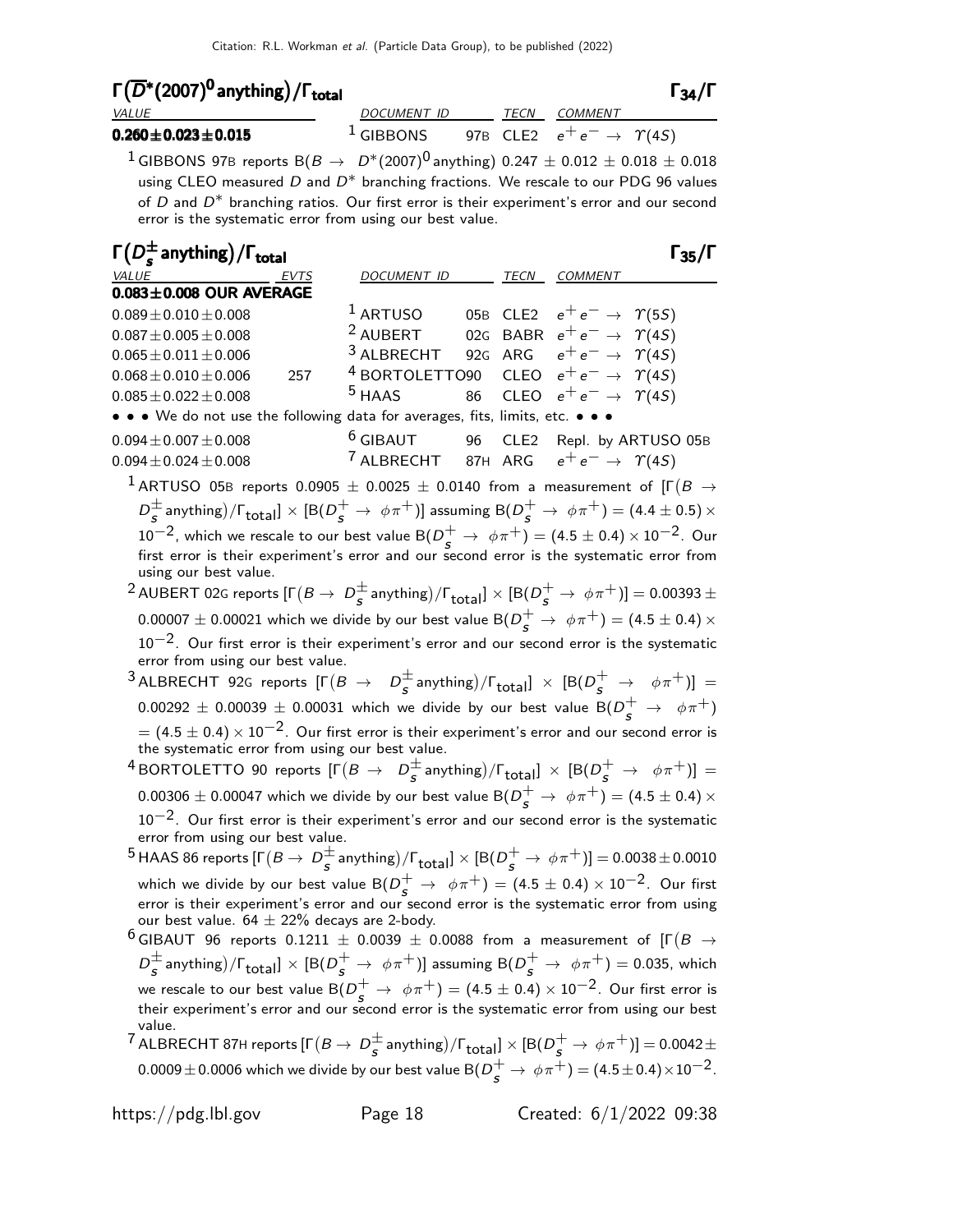Our first error is their experiment's error and our second error is the systematic error from using our best value.  $46 \pm 16\%$  of  $B \to D_S X$  decays are 2-body. Superseded by ALBRECHT 92G.

| $\Gamma(D_s^{*\pm}$ anything) / $\Gamma_{\text{total}}$<br>VALUE                                                                                                                                                                                                                                                        | DOCUMENT ID TECN COMMENT                                       |  |                                                         | $\Gamma_{36}/\Gamma$      |
|-------------------------------------------------------------------------------------------------------------------------------------------------------------------------------------------------------------------------------------------------------------------------------------------------------------------------|----------------------------------------------------------------|--|---------------------------------------------------------|---------------------------|
| $0.063 \pm 0.009 \pm 0.006$                                                                                                                                                                                                                                                                                             | 1 AUBERT 02G BABR $e^+e^- \rightarrow \gamma(4S)$              |  |                                                         |                           |
| $^1$ AUBERT 02G reports [F $(B\to D_S^{*\pm}$ anything)/F $_{\rm total}$ ] $\times$ [B $(D_S^+\to\phi\pi^+)$ ] $=$ 0.00284 $\pm$                                                                                                                                                                                        |                                                                |  |                                                         |                           |
| 0.00029 $\pm$ 0.00025 which we divide by our best value B( $D_{\rm s}^+ \rightarrow \phi \pi^+$ ) = (4.5 $\pm$ 0.4) $\times$                                                                                                                                                                                            |                                                                |  |                                                         |                           |
| $10^{-2}$ . Our first error is their experiment's error and our second error is the systematic<br>error from using our best value.                                                                                                                                                                                      |                                                                |  |                                                         |                           |
| $\Gamma\big(D_{s_{\text{Sum over modes}}}^{*\pm}\overline{D}^{(*)}\big)/\Gamma\big(D_{s}^{*\pm}\text{anything}\big)$                                                                                                                                                                                                    |                                                                |  |                                                         | $\Gamma_{37}/\Gamma_{36}$ |
| <b>VALUE</b>                                                                                                                                                                                                                                                                                                            | DOCUMENT ID TECN COMMENT                                       |  |                                                         |                           |
| $0.533 \pm 0.037 \pm 0.037$                                                                                                                                                                                                                                                                                             | AUBERT 02G BABR $e^+e^- \rightarrow \gamma(45)$                |  |                                                         |                           |
| $\Gamma(\overline{D}D_{\text{s}0}(2317))/\Gamma_{\text{total}}$<br><i>VALUE</i>                                                                                                                                                                                                                                         | DOCUMENT ID TECN COMMENT                                       |  |                                                         | $\Gamma_{38}/\Gamma$      |
| seen                                                                                                                                                                                                                                                                                                                    | <sup>1</sup> KROKOVNY 03B BELL $e^+e^- \rightarrow \gamma(45)$ |  |                                                         |                           |
| $^1$ The product branching ratio for B( $B\to\overline{~}D_{s0}(2317)^+)\times$ B( $D_{s0}(2317)^+\to~D_s\pi^0)$                                                                                                                                                                                                        |                                                                |  |                                                         |                           |
| is measured to be $(8.5\frac{+2.1}{-1.9} \pm 2.6) \times 10^{-4}$ .                                                                                                                                                                                                                                                     |                                                                |  |                                                         |                           |
| $\Gamma(\overline{D}D_{sJ}(2457))/\Gamma_{\rm total}$<br>VALUE                                                                                                                                                                                                                                                          | DOCUMENT ID TECN COMMENT                                       |  |                                                         | $\Gamma_{39}/\Gamma$      |
| seen                                                                                                                                                                                                                                                                                                                    | <sup>1</sup> KROKOVNY 03B BELL $e^+e^- \rightarrow \gamma(45)$ |  |                                                         |                           |
| $^1$ The product branching ratio for B( $B$ $\rightarrow$ $\overline{D}D_{s,I}(2457)^+){\times}{\textsf B}(D_{s,I}(2457)^+$ $\rightarrow$<br>$D_5^{*+} \pi^0$ , $D_5^+ \gamma$ ) are measured to be $(17.8^{+4.5}_{-3.9} \pm 5.3) \times 10^{-4}$ and $(6.7^{+1.3}_{-1.2} \pm 2.0) \times$<br>$10^{-4}$ , respectively. |                                                                |  |                                                         |                           |
| $\left[\Gamma(D^{(*)}\overline{D}^{(*)}K^0)+\Gamma(D^{(*)}\overline{D}^{(*)}K^{\pm})\right]/\Gamma_{total}$<br><i>VALUE</i>                                                                                                                                                                                             | DOCUMENT ID TECN COMMENT                                       |  |                                                         | $\Gamma_{40}/\Gamma$      |
| $0.071 + 0.025 + 0.010$<br>$-0.015 - 0.009$                                                                                                                                                                                                                                                                             | <sup>1</sup> BARATE 980 ALEP $e^+e^- \rightarrow Z$            |  |                                                         |                           |
| $1$ The systematic error includes the uncertainties due to the charm branching ratios.                                                                                                                                                                                                                                  |                                                                |  |                                                         |                           |
| $\Gamma(b \to c\overline{c}s)/\Gamma_{\text{total}}$                                                                                                                                                                                                                                                                    |                                                                |  |                                                         | $\Gamma_{41}/\Gamma$      |
| <i>VALUE</i><br>$0.219 \pm 0.037$                                                                                                                                                                                                                                                                                       | <u>DOCUMENT ID</u><br>$1$ COAN                                 |  | TECN COMMENT<br>98 CLE2 $e^+e^- \rightarrow \gamma(45)$ |                           |
| $1$ COAN 98 uses $D-\ell$ correlation.                                                                                                                                                                                                                                                                                  |                                                                |  |                                                         |                           |
| $\Gamma(D_s^{(*)}\overline{D}^{(*)})/\Gamma(D_{s}^{\pm}$ anything)<br>Sum over modes.                                                                                                                                                                                                                                   |                                                                |  |                                                         | $\Gamma_{42}/\Gamma_{35}$ |
| <b>VALUE</b><br>$0.469 \pm 0.017$ OUR AVERAGE                                                                                                                                                                                                                                                                           | DOCUMENT ID TECN COMMENT                                       |  |                                                         |                           |
| $0.464 \pm 0.013 \pm 0.015$                                                                                                                                                                                                                                                                                             | AUBERT                                                         |  | 02G BABR $e^+e^- \rightarrow \Upsilon(4S)$              |                           |
| $0.56$ $+0.21$ $+0.09$<br>$-0.15$ $-0.08$                                                                                                                                                                                                                                                                               | <sup>1</sup> BARATE 98Q ALEP $e^+e^- \rightarrow Z$            |  |                                                         |                           |
| $0.457 \pm 0.019 \pm 0.037$                                                                                                                                                                                                                                                                                             | GIBAUT                                                         |  | 96 CLE2 $e^+e^- \rightarrow \Upsilon(4S)$               |                           |
| $0.58 \pm 0.07 \pm 0.09$                                                                                                                                                                                                                                                                                                | ALBRECHT 92G ARG $e^+e^- \rightarrow \gamma(4S)$               |  |                                                         |                           |
| $0.56 \pm 0.10$                                                                                                                                                                                                                                                                                                         | BORTOLETTO90 CLEO $e^+e^- \rightarrow \gamma(45)$              |  |                                                         |                           |

https://pdg.lbl.gov Page 19 Created: 6/1/2022 09:38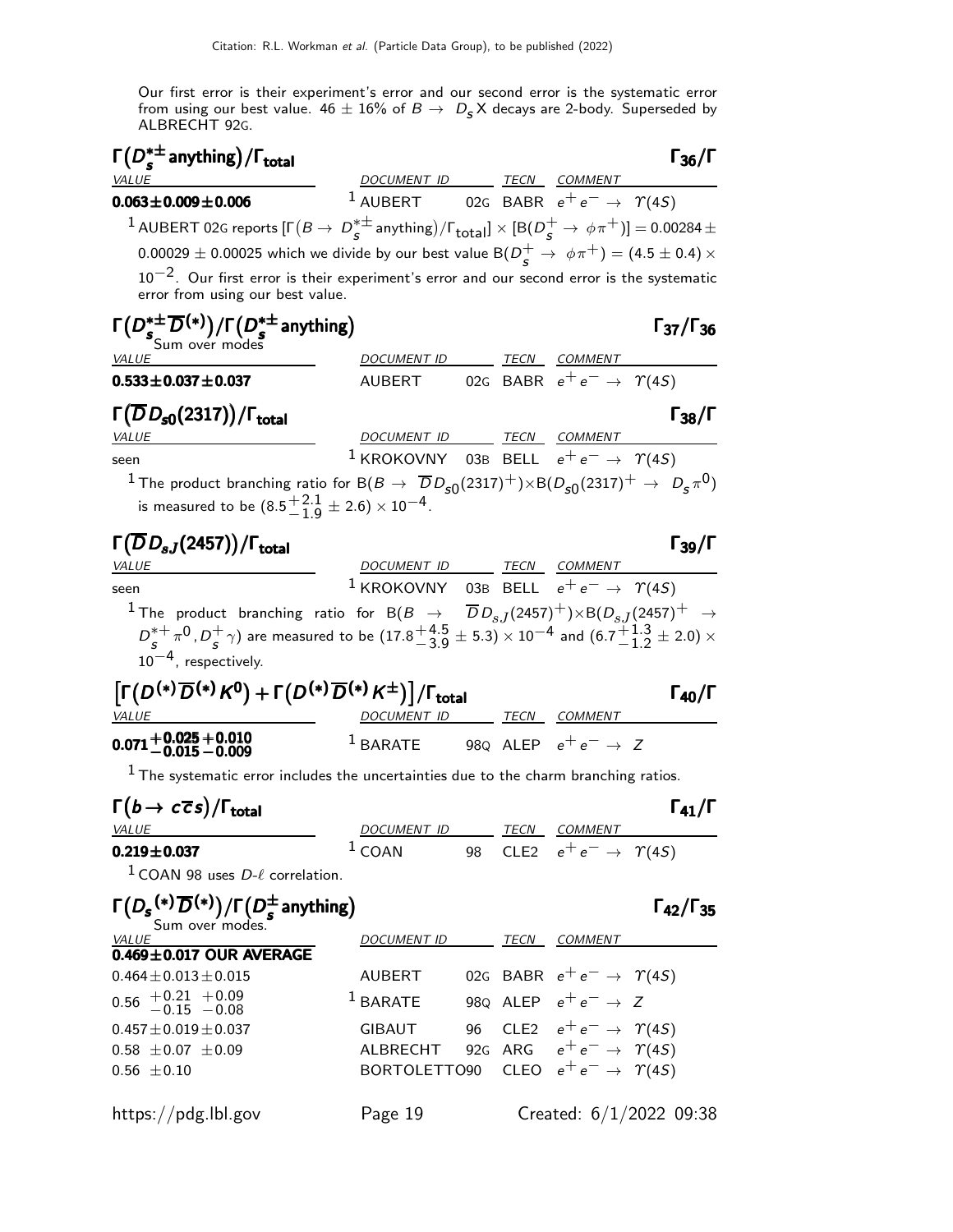$^1$ BARATE 98Q measures B $(B\to D_s^{(*)}\overline{D}^{(*)})=0.056^{+0.021}_{-0.015}$  $+0.009$  $-0.008$  $^{+0.019}_{-0.011}$ , where the third error results from the uncertainty on the different  $D$  branching ratios and is dominated by the uncertainty on  $\text{B}(Ds+_{\mathcal{S}} \to \phi\pi^+)$ . We divide  $\text{B}(B\to D_{\mathcal{S}}(*)\,\overline{D}(*)$  by our best value of  $\mathsf{B}(B\to D_{\mathsf{S}}$ anything) $=0.1\pm0.025.$ 

| $\Gamma(D^*D^*(2010)^{\pm})/\Gamma_{\rm total}$                                               |     |             |  |      |                                 |                      |  |
|-----------------------------------------------------------------------------------------------|-----|-------------|--|------|---------------------------------|----------------------|--|
| VALUE                                                                                         | CL% | DOCUMENT ID |  | TECN | <b>COMMENT</b>                  |                      |  |
| $<$ 5.9 $\times$ 10 <sup>-3</sup>                                                             | 90  | BARATE      |  |      | 980 ALEP $e^+e^- \rightarrow Z$ |                      |  |
| $\left[ \Gamma (DD^{*}(2010)^{\pm}) + \Gamma (D^{*} D^{\pm}) \right] / \Gamma_{\text{total}}$ |     |             |  |      |                                 | $\Gamma_{44}/\Gamma$ |  |
| <b>VALUE</b>                                                                                  | CL% | DOCUMENT ID |  | TECN | <b>COMMENT</b>                  |                      |  |
| $< 5.5 \times 10^{-3}$                                                                        | 90  | BARATE      |  |      | 980 ALEP $e^+e^- \rightarrow Z$ |                      |  |
| $\Gamma(DD^{\pm})/\Gamma_{\rm total}$                                                         |     |             |  |      |                                 | $\Gamma_{45}/\Gamma$ |  |
| VALUE                                                                                         | CL% | DOCUMENT ID |  | TECN | <b>COMMENT</b>                  |                      |  |
| $<$ 3.1 $\times$ 10 <sup>-3</sup>                                                             | 90  | BARATE      |  |      | 980 ALEP $e^+e^- \rightarrow Z$ |                      |  |
| $\Gamma(D_s^{(*)\pm}\overline{D}^{(*)}\times(n\pi^{\pm}))/\Gamma_{\rm total}$                 |     |             |  |      |                                 |                      |  |
| VALUE                                                                                         |     | DOCUMENT ID |  | TECN | <b>COMMENT</b>                  |                      |  |
| $0.094 + 0.040 + 0.034$<br>$-0.031 - 0.024$                                                   |     | $1$ BARATE  |  |      | 980 ALEP $e^+e^- \rightarrow Z$ |                      |  |

 $1$  The systematic error includes the uncertainties due to the charm branching ratios.

| $\Gamma(\overline{D}^*(2010)\gamma)/\Gamma_{\rm total}$ |     |             |      |                                           | $\Gamma_{47}/\Gamma$ |
|---------------------------------------------------------|-----|-------------|------|-------------------------------------------|----------------------|
| <i>VALUE</i>                                            | CL% | DOCUMENT ID | TECN | COMMENT                                   |                      |
| ${<}1.1 \times 10^{-3}$                                 | 90  | $1$ LESIAK  |      | 92 CBAL $e^+e^- \rightarrow \Upsilon(4S)$ |                      |

<sup>1</sup> LESIAK 92 set a limit on the inclusive process B( $b \rightarrow s \gamma$ ) < 2.8 × 10<sup>-3</sup> at 90% CL for the range of masses of 892–2045 MeV, independent of assumptions about s-quark hadronization.

| $D_s^{*+}\rho^0$ , $D_s^+\omega$ , $D_s^{*+}\omega$ )/ $\Gamma_{total}$<br>Sum over modes. |     | $\Gamma(D_s^+\pi^-$ , $D_s^{*+}\pi^-$ , $D_s^+\rho^-$ , $D_s^{*+}\rho^-$ , $D_s^+\pi^0$ , $D_s^{*+}\pi^0$ , $D_s^+\eta$ , $D_s^{*+}\eta$ , $D_s^+\rho^0$ , |  | $\Gamma_{\bf 48} / \Gamma$ |
|--------------------------------------------------------------------------------------------|-----|------------------------------------------------------------------------------------------------------------------------------------------------------------|--|----------------------------|
| <i>VALUE</i>                                                                               | CL% | DOCUMENT ID TECN COMMENT                                                                                                                                   |  |                            |
| $<$ 4 $\times$ 10 <sup>-4</sup>                                                            | 90  | <sup>1</sup> ALEXANDER 93B CLE2 $e^+e^- \rightarrow \gamma(45)$                                                                                            |  |                            |
|                                                                                            |     | <sup>1</sup> ALEXANDER 93B reports $< 4.8 \times 10^{-4}$ from a measurement of $[\Gamma(B \to D_{\rm s}^+\pi^-)]$                                         |  |                            |
|                                                                                            |     | ∩ این ∩ این این این این این این این این                                                                                                                    |  |                            |

 $D_{\epsilon}^{*+}$  $s^{*+} \pi^-$ ,  $D_s^+$  $s^+$ <sub>s</sub>  $\rho^-$ ,  $D_s^{*+}$  $s^{*+} \rho^-$ ,  $D_s^+$  $\frac{1}{s} \pi^0$ ,  $D_s^{*+}$  $s^{*+}\pi^0$ ,  $D_s^+$  $\frac{1}{s}$   $\eta$ ,  $D_{s}^{*+}$  $s^{*+}$ η,  $D_s^+$  $s^+$ <sub>p</sub>0,  $D_s^{*+}$  $_{s}^{*+}$   $_{\rho}$ 0,  $D_{c}^{+}$  $\frac{1}{s} \omega$ ,  $D_{s}^{*+}$  $\frac{1}{s}(s^+ \omega)/\Gamma_{\rm total}] \, \times \, [ {\rm B}(D_{\cal S}^+ \, \rightarrow \, \phi \pi^+ ) ]$  assuming  ${\rm B}(D_{\cal S}^+ \, \rightarrow \, \phi \pi^+ ) \, = \, 0.037 ,$ which we rescale to our best value  $\mathsf{B}(D_{\bm{s}}^+\to\,\phi\pi^+)=$  4.5  $\times\,10^{-2}.$  This branching ratio limit provides a model-dependent upper limit  $\left|V_{\bm{\mu}\,\bm{b}}\right|/\left|V_{\bm{c}\,\bm{b}}\right| < 0.16$  at CL=90%.

# $\Gamma(D_{s1}(2536)^+)$  anything) /  $\Gamma_{\text{total}}$  (π

|                                                                                                    |     | $D_{s1}(2536)^+$ is the narrow P-wave $D_c^+$ meson with $J^P = 1^+$ . |  |                                                             |  |
|----------------------------------------------------------------------------------------------------|-----|------------------------------------------------------------------------|--|-------------------------------------------------------------|--|
| <i>VALUE</i>                                                                                       |     |                                                                        |  |                                                             |  |
| $<$ 0.0095                                                                                         | 90. |                                                                        |  | <sup>1</sup> BISHAI 98 CLE2 $e^+e^- \rightarrow \gamma(4S)$ |  |
| $\frac{1}{2}$ Assuming factorization the decay constant f is at least a factor of 2.5 times smalle |     |                                                                        |  |                                                             |  |

 $^1$  Assuming factorization, the decay constant  $f_{D_{s1}^+}$ is at least a factor of 2.5 times smaller .

than  $f_{D_{\stackrel{.}{s}}^+}$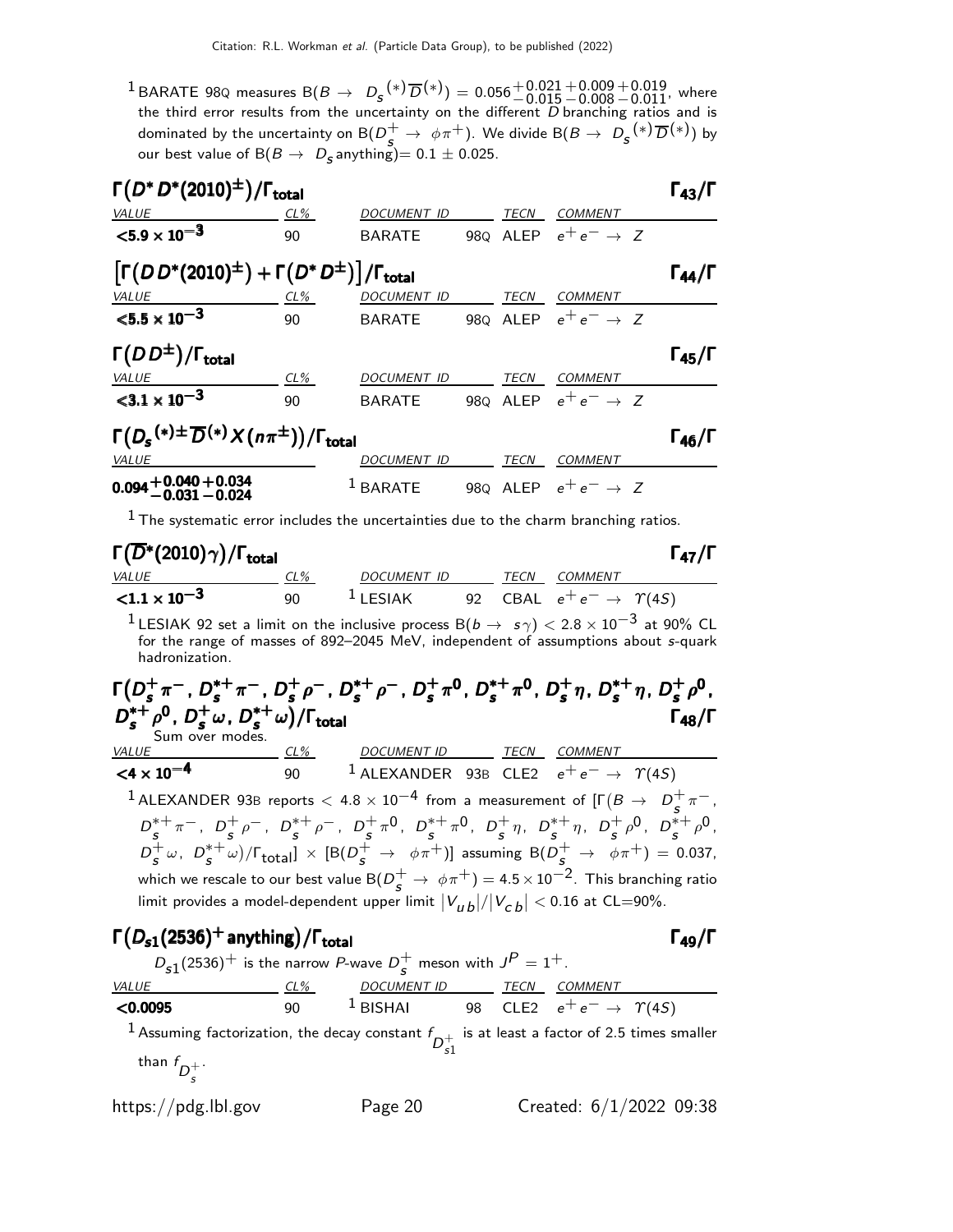### $\Gamma(J/\psi(1S)$  anything) /  $\Gamma_{\text{total}}$  and  $\Gamma_{\text{50}}$ /Γ

#### $\Gamma_{50}/\Gamma$

|     | VALUE (units $10^{-2}$ ) |                             | <b>EVTS</b>    | <b>DOCUMENT ID</b>                                                            |    | TECN | COMMENT                                  |  |
|-----|--------------------------|-----------------------------|----------------|-------------------------------------------------------------------------------|----|------|------------------------------------------|--|
|     |                          |                             |                | 1.094±0.032 OUR AVERAGE Error includes scale factor of 1.1.                   |    |      |                                          |  |
|     |                          | $1.057 \pm 0.012 \pm 0.040$ |                | <sup>1</sup> AUBERT 03F BABR $e^+e^- \rightarrow \gamma(45)$                  |    |      |                                          |  |
|     |                          | $1.121 \pm 0.013 \pm 0.042$ |                | ANDERSON 02 CLE2 $e^+e^- \rightarrow \Upsilon(4S)$                            |    |      |                                          |  |
|     | $1.29 \pm 0.45 \pm 0.01$ |                             | 27             | <sup>2</sup> MASCHMANN 90 CBAL $e^+e^- \rightarrow \gamma(45)$                |    |      |                                          |  |
|     | $1.24 \pm 0.27 \pm 0.01$ |                             | 120            | <sup>3</sup> ALBRECHT 87D ARG $e^+e^- \rightarrow \gamma(45)$                 |    |      |                                          |  |
|     | $1.35 \pm 0.24 \pm 0.01$ |                             | 52             | $4$ ALAM                                                                      |    |      | 86 CLEO $e^+e^- \rightarrow \gamma(45)$  |  |
|     |                          |                             |                | • • • We do not use the following data for averages, fits, limits, etc. • • • |    |      |                                          |  |
|     | $1.12 \pm 0.06 \pm 0.01$ |                             | 1489           | $^5$ BALEST                                                                   |    |      | 95B CLE2 $e^+e^- \rightarrow \gamma(4S)$ |  |
| 1.4 | $^{+0.6}_{-0.5}$         |                             | $\overline{7}$ | <sup>6</sup> ALBRECHT 85H ARG $e^+e^- \rightarrow \gamma(45)$                 |    |      |                                          |  |
|     | $1.1 + 0.21$             | $+0.23$                     | 46             | $^7$ HAAS                                                                     | 85 |      | CLEO Repl. by ALAM 86                    |  |

<sup>1</sup> AUBERT 03F also reports the momentum distribution and helicity of  $J/\psi \to \ell^+ \ell^-$  in the  $\Upsilon(4S)$  center-of-mass frame.

- $^2$ MASCHMANN 90 reports  $(1.12 \pm 0.33 \pm 0.25) \times 10^{-2}$  from a measurement of [Г $(B \rightarrow$  $J/\psi(1S)$  anything $)/\Gamma_{\rm total}]\times [ {\rm B}(J/\psi(1S) \rightarrow~e^+~e^-)]$  assuming  ${\rm B}(J/\psi(1S) \rightarrow~e^+~e^-)$  $= 0.069 \pm 0.009$ , which we rescale to our best value B $(J/\psi(1S) \rightarrow e^+e^-) = (5.971 \pm 0.009)$  $0.032$ ) ×  $10^{-2}$ . Our first error is their experiment's error and our second error is the systematic error from using our best value.
- $^3$ ALBRECHT 87D reports (1.07  $\pm$  0.16  $\pm$  0.22)  $\times$  10 $^{-2}$  from a measurement of [Г $(B\to$  $J/\psi(1S)$  anything $)/\Gamma_{\rm total}]\times [ {\rm B}(J/\psi(1S) \rightarrow~e^+~e^-)]$  assuming  ${\rm B}(J/\psi(1S) \rightarrow~e^+~e^-)$  $= 0.069 \pm 0.009$ , which we rescale to our best value B( $J/\psi(1S) \rightarrow e^+e^-) = (5.971 \pm 1.009)$ 0.032)  $\times$  10<sup>-2</sup>. Our first error is their experiment's error and our second error is the systematic error from using our best value. ALBRECHT 87D find the branching ratio for  $J/\psi$  not from  $\psi(2S)$  to be 0.0081  $\pm$  0.0023.
- $^4$  ALAM 86 reports  $(1.09 \, \pm \, 0.16 \, \pm \, 0.21) \times 10^{-2}$  from a measurement of [Г $(B \, \rightarrow \,$  $J/\psi(1S)$  anything $)/\Gamma_{\rm total}$   $]\;\times\;\;$   ${\rm [B}(J/\psi(1S) \;\rightarrow\;\;\;\; \mu^+\,\mu^-)]\;$  assuming  $\;\;{\rm B}(J/\psi(1S) \;\rightarrow\;\;$  $\mu^+ \mu^-) = 0.074 \pm 0.012$ , which we rescale to our best value B(J/ $\psi(1S) \rightarrow \mu^+ \mu^-) =$  $(5.961 \pm 0.033) \times 10^{-2}$ . Our first error is their experiment's error and our second error is the systematic error from using our best value.
- $^5$ BALEST 95B reports (1.12  $\pm$  0.04  $\pm$  0.06)  $\times$  10 $^{-2}$  from a measurement of [Г $(B\rightarrow$  $J/\psi(1S)$  anything $)/\Gamma_{\rm total}]\times [ {\rm B}(J/\psi(1S) \to \, e^+ \, e^-)]$  assuming  ${\rm B}(J/\psi(1S) \to \, e^+ \, e^-)$  $= 0.0599 \pm 0.0025$ , which we rescale to our best value B $(J/\psi(1S) \rightarrow e^+e^-)$  $(5.971 \pm 0.032) \times 10^{-2}$ . Our first error is their experiment's error and our second error is the systematic error from using our best value. They measure  $J/\psi(1S) \rightarrow e^+e^$ and  $\mu^+ \mu^-$  and use PDG 1994 values for the branching fractions. The rescaling is the same for either mode so we use  $e^+ \, e^-.$

 $^6$  Statistical and systematic errors were added in quadrature. ALBRECHT 85H also report a CL  $=$  90% limit of 0.007 for  $B \to \frac{1}{\psi(1S)} + X$  where  $m_X \leq 1$  GeV.

7 Dimuon and dielectron events used.

| $\Gamma\left(J/\psi(1S)\right)$ (direct) anything) / $\Gamma_{\text{total}}$ |                                                               |             |                | $\Gamma_{51}/\Gamma$ |
|------------------------------------------------------------------------------|---------------------------------------------------------------|-------------|----------------|----------------------|
| <i>VALUE</i>                                                                 | <i>DOCUMENT ID</i>                                            | <i>TECN</i> | <i>COMMENT</i> |                      |
| $0.0078 \pm 0.0004$ OUR AVERAGE Error includes scale factor of 1.1.          |                                                               |             |                |                      |
| $0.00740 \pm 0.00023 \pm 0.00043$                                            | <sup>1</sup> AUBERT 03F BABR $e^+e^- \rightarrow \gamma(45)$  |             |                |                      |
| $0.00813 \pm 0.00017 \pm 0.00037$                                            | <sup>2</sup> ANDERSON 02 CLE2 $e^+e^- \rightarrow \gamma(4S)$ |             |                |                      |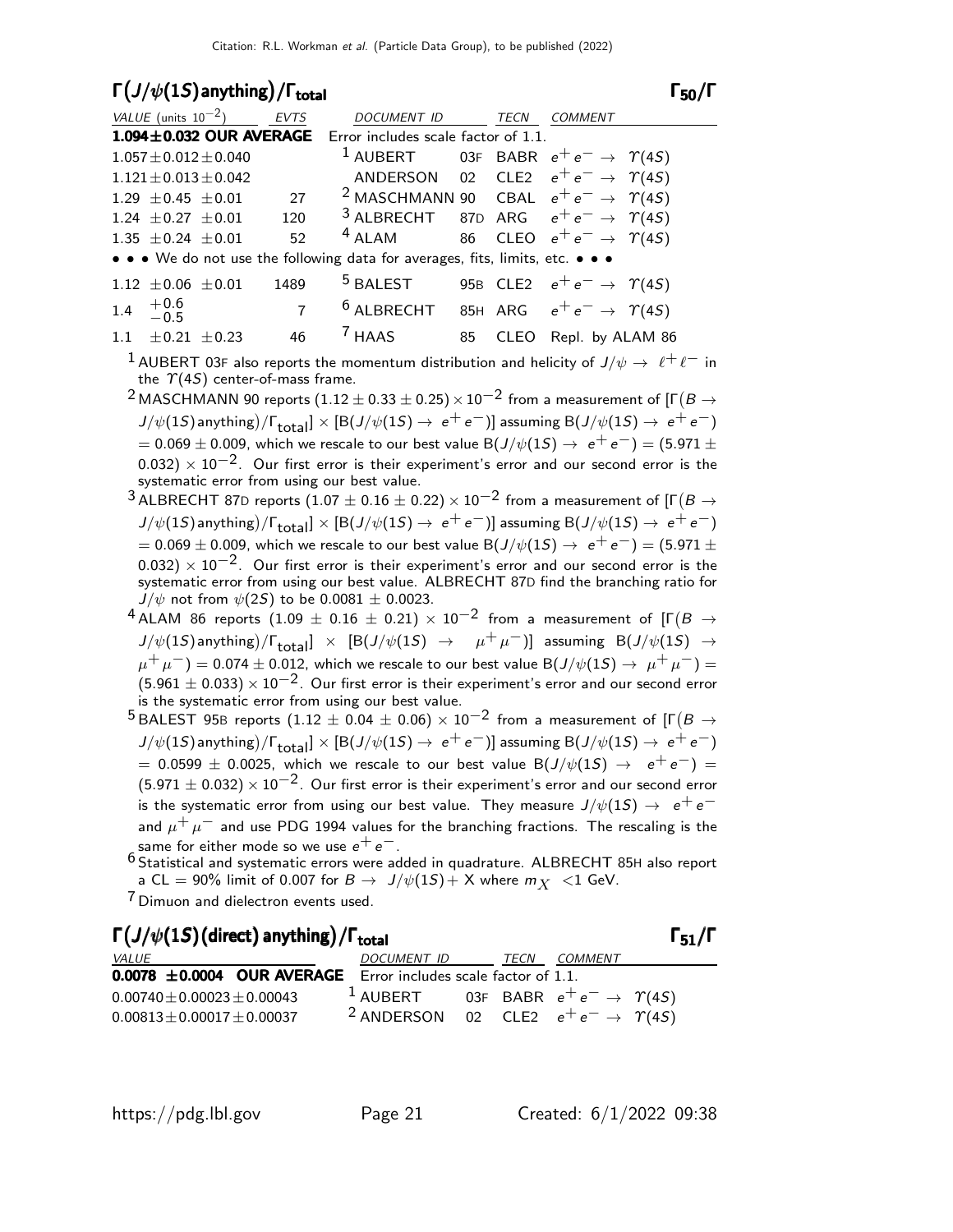- • We do not use the following data for averages, fits, limits, etc. • •
- $0.0080 \pm 0.0008$  3 BALEST 95B CLE2  $e^+ e^- \rightarrow \gamma(45)$ 
	- <sup>1</sup> AUBERT 03F also reports the helicity of  $J/\psi \to \ell^+ \ell^-$  produced directly in B decay.
	- <sup>2</sup> Also reports the measurement of  $J/\psi \rightarrow \ell^+ \ell^-$  polarization produced directly from B decay.
	- $3$  BALEST 95B assume PDG 1994 values for sub mode branching ratios.  $J/\psi(1S)$  mesons are reconstructed in  $J/\psi(1S) \to \, e^+ \, e^-$  and  $J/\psi(1S) \to \, \mu^+ \, \mu^-$  . The  $B \to \, J/\psi(1S)$  X branching ratio contains  $J/\psi(1S)$  mesons directly from  $B$  decays and also from feeddown through  $\psi(2S) \to J/\psi(1S)$ ,  $\chi_{\bf C1}(1P) \to J/\psi(1S)$ , or  $\chi_{\bf C2}(1P) \to J/\psi(1S)$ . Using the measured inclusive rates, BALEST 95B corrects for the feeddown and finds the  $B\to$  $J/\psi(1S)$  (direct) X branching ratio.

| $\Gamma(\psi(2S)$ anything) / $\Gamma_{\text{total}}$                         |  |             |                                                               |  |      |                                          |  |  |  |
|-------------------------------------------------------------------------------|--|-------------|---------------------------------------------------------------|--|------|------------------------------------------|--|--|--|
| <b>VALUE</b>                                                                  |  | <b>EVTS</b> | <b>DOCUMENT ID</b>                                            |  | TECN | <b>COMMENT</b>                           |  |  |  |
| $0.00307 \pm 0.00021$ OUR AVERAGE                                             |  |             |                                                               |  |      |                                          |  |  |  |
| $0.00297 \pm 0.00020 \pm 0.00020$                                             |  |             | AUBERT                                                        |  |      | 03F BABR $e^+e^- \rightarrow \gamma(4S)$ |  |  |  |
| $0.00316 \pm 0.00014 \pm 0.00028$                                             |  |             | <sup>1</sup> ANDERSON 02 CLE2 $e^+e^- \rightarrow \gamma(45)$ |  |      |                                          |  |  |  |
| $0.0046 \pm 0.0017 \pm 0.0011$                                                |  | 8           | ALBRECHT 87D ARG $e^+e^- \rightarrow \Upsilon(4S)$            |  |      |                                          |  |  |  |
| • • • We do not use the following data for averages, fits, limits, etc. • • • |  |             |                                                               |  |      |                                          |  |  |  |
| $0.0034 \pm 0.0004 \pm 0.0003$ 240                                            |  |             | <sup>2</sup> BALEST 95B CLE2 $e^+e^- \rightarrow \gamma(4S)$  |  |      |                                          |  |  |  |
|                                                                               |  |             |                                                               |  |      |                                          |  |  |  |

<sup>1</sup> Also reports the measurement of  $\psi(2S) \rightarrow \ell^+ \ell^-$  polarization produced directly from B decay.

<sup>2</sup> BALEST 95B assume PDG 1994 values for sub mode branching ratios. They find B(B  $\rightarrow$  $\psi(2S)X, \ \psi(2S) \to \ell^+ \ell^-) = 0.30 \pm 0.05 \pm 0.04$  and  $B(B \to \psi(2S)X, \ \psi(2S) \to$  $J/\psi(1S)\pi^{+}\pi^{-}$ ) = 0.37 $\pm$ 0.05 $\pm$ 0.05. Weighted average is quoted for B( $B \to \psi(2S)X$ ).

### Γ $(\chi_{\bm{c1}}(1P)$ anything)/Γ<sub>total</sub> Γ<sub>53</sub>/Γ

| VALUE (units $10^{-3}$ )                                                          | <b>EVTS</b> | <b>DOCUMENT ID</b>    |                 | TECN    | <b>COMMENT</b>                                                  |
|-----------------------------------------------------------------------------------|-------------|-----------------------|-----------------|---------|-----------------------------------------------------------------|
| 3.55±0.27 OUR AVERAGE Error includes scale factor of 1.3. See the ideogram below. |             |                       |                 |         |                                                                 |
| $3.33 \pm 0.05 \pm 0.24$                                                          |             |                       |                 |         | <sup>1</sup> BHARDWAJ 16 BELL $e^+e^- \rightarrow \Upsilon(4S)$ |
| $3.67 \pm 0.35 \pm 0.44$                                                          |             | AUBERT                |                 |         | 03F BABR $e^+e^- \rightarrow \gamma(4S)$                        |
| $4.35 \pm 0.29 \pm 0.40$                                                          |             | ANDERSON              |                 |         | 02 CLE2 $e^+e^- \rightarrow \gamma(4S)$                         |
| • • • We do not use the following data for averages, fits, limits, etc. • • •     |             |                       |                 |         |                                                                 |
| $3.63 \pm 0.22 \pm 0.34$                                                          |             | $2$ ABE               |                 |         | 02L BELL Repl. by BHARD-                                        |
| $3.30 \pm 0.35 \pm 0.09$                                                          |             | $3$ CHEN              |                 | 01 CLE2 | <b>WAJ 16</b><br>$e^+e^- \rightarrow \gamma(45)$                |
| 4.0 $\pm$ 0.6 $\pm$ 0.4                                                           | 112         | $4$ BALEST            | 95 <sub>B</sub> | CLE2    | Repl. by CHEN 01                                                |
| $10.5 \pm 3.5 \pm 2.5$                                                            |             | <sup>5</sup> ALBRECHT |                 | 92E ARG | $e^+e^- \rightarrow \gamma(4S)$                                 |

<sup>1</sup> Assumes equal production of  $B^+$  and  $B^0$  at the  $\gamma(4S)$ .

<sup>2</sup> ABE 02L uses PDG 01 values for B $(J/\psi(1S) \rightarrow \ell^+ \ell^-)$  and B $(\chi_{c1,c2} \rightarrow J/\psi(1S)\gamma)$ .

 $^3$  CHEN 01 reports 0.00414  $\pm$  0.00031  $\pm$  0.00040 from a measurement of [Г $(B\rightarrow$  $\chi_{c,1}(1P)$  anything)  $/$   $\Gamma_{\text{total}} \propto [B(\chi_{c,1}(1P) \rightarrow \gamma J/\psi(1S))]$  assuming  $B(\chi_{c,1}(1P) \rightarrow \gamma J/\psi(1S))$  $\gamma \overline{J} / \psi(1S)$ ) = 0.273  $\pm$  0.016, which we rescale to our best value  $B(\chi_{\bf c1}^{-1}(1P) \rightarrow$  $\gamma\,J/\psi(1S))=(34.3\pm1.0)\times10^{-2}.$  Our first error is their experiment's error and our second error is the systematic error from using our best value. Assumes equal production of  $B^+$  and  $B^0$  at the  $\Upsilon(4S)$ .

<sup>4</sup> BALEST 95B assume  $B(\chi_{c1}(1P) \to J/\psi(1S)\gamma) = (27.3 \pm 1.6) \times 10^{-2}$ , the PDG 1994 value. Fit to  $\psi$ -photon invariant mass distribution allows for a  $\chi_{\mathtt{c}1}(1P)$  and a  $\chi_{\mathtt{c}2}(1P)$ component.

 $^5$  ALBRECHT 92E assumes no  $\chi_{c2}(1P)$  production.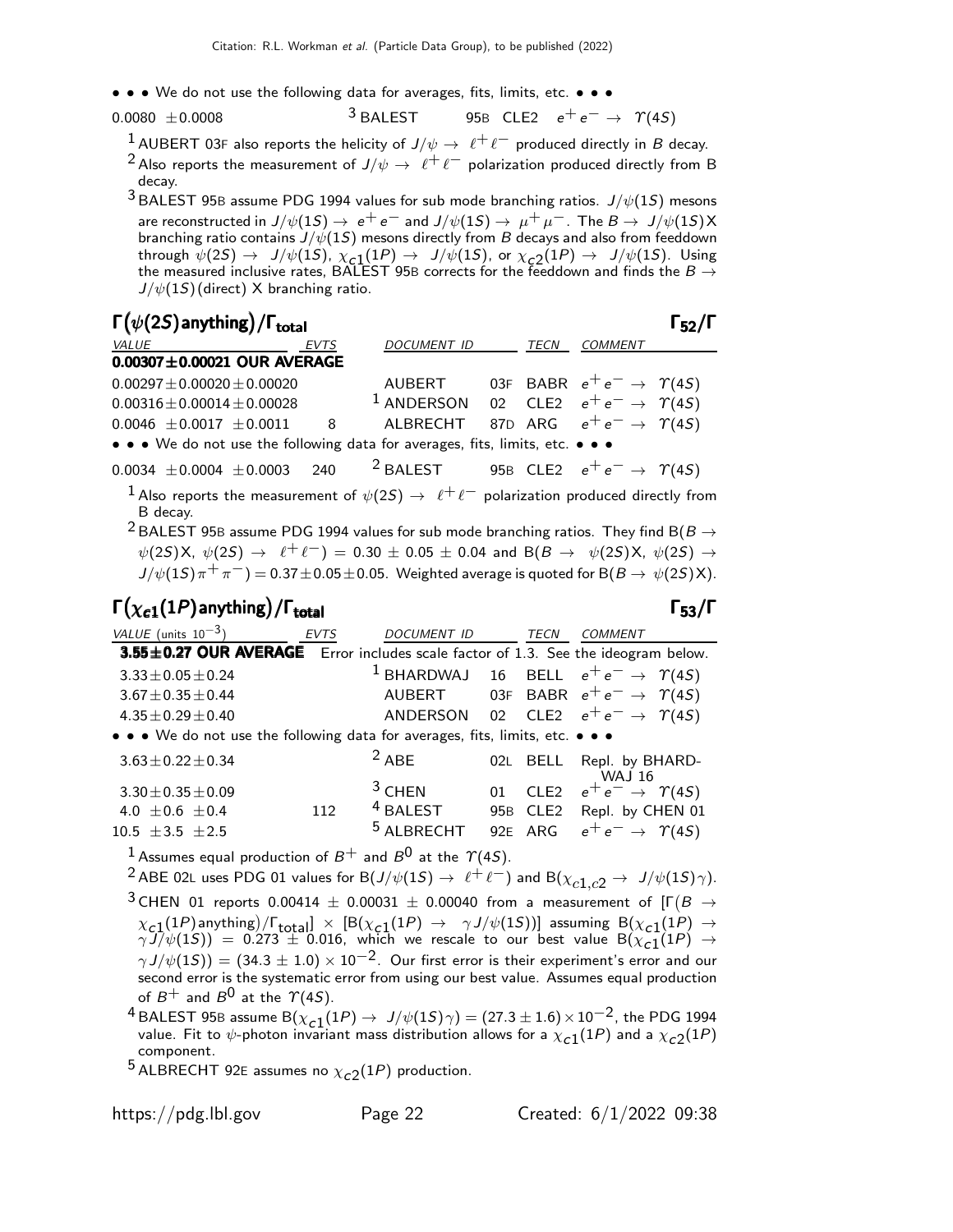

#### $\Gamma(\chi_{c1}(1P)(\text{direct})$  anything) /  $\Gamma_{\text{total}}$  (Γ

VALUE (units  $10^{-3}$ ) DOCUMENT ID TECN COMMENT  $3.08\pm0.19$  OUR AVERAGE  $3.03\pm0.05\pm0.24$  1 BHARDWAJ 16 BELL  $e^+e^- \rightarrow \gamma(45)$  $3.41\pm0.35\pm0.42$  AUBERT 03F BABR  $e^+e^- \rightarrow \gamma(4S)$ <br>  $3.1\pm0.4\pm0.1$   $3.1\pm0.4\pm0.1$   $3.1\pm0.4\pm0.1$ 3.1  $\pm$  0.4  $\pm$  0.1 01 CLE2  $e^+e^- \rightarrow \gamma(45)$ • • • We do not use the following data for averages, fits, limits, etc. • • •  $3.32 \pm 0.22 \pm 0.34$   $3.32 \pm 0.7$   $3.32 \pm 0.7$   $4.8$  BALEST  $95B$  CLE2 Repl. by CHEN 01

$$
3.7\ \pm0.7
$$

<sup>1</sup> Assumes equal production of  $B^+$  and  $B^0$  at the  $\gamma$ (4S).

 $^2$  CHEN 01 reports 0.00383  $\pm$  0.00031  $\pm$  0.00040 from a measurement of [Г $(B\rightarrow$  $\chi_{\mathcal{G}}(1P)($  direct) anything)/ $\Gamma_{\text{total}}$   $\times$   $\left[\text{B}(\chi_{\mathcal{G}}(1P) \rightarrow \gamma J/\psi(1S))\right]$  assuming  $B(\overline{\chi}_{c1}(1P) \rightarrow \gamma J/\psi(1S)) = 0.273 \pm 0.016$ , which we rescale to our best value  $B(\chi_{c,1}(1P) \to \gamma J/\psi(1S)) = (34.3 \pm 1.0) \times 10^{-2}$ . Our first error is their experiment's error and our second error is the systematic error from using our best value. Assumes equal production of  $B^+$  and  $B^0$  at the  $\Upsilon(4S)$ .

# 3 ABE 02L uses PDG 01 values for B $(J/\psi(1S) \rightarrow \ell^+ \ell^-)$  and B $(\chi_{c1,c2} \rightarrow J/\psi(1S)\gamma)$ .

 $^4$ BALEST 95B assume PDG 1994 values.  $J/\psi(1S)$  mesons are reconstructed in the  $e^+ \, e^$ and  $\mu^+ \mu^-$  modes. The  $B \to \chi_{c1}(1P)$ X branching ratio contains  $\chi_{c1}(1P)$  mesons directly from B decays and also from feeddown through  $\psi(25) \rightarrow \chi_{c1}(1P) \gamma$ . Using the measured inclusive rates, BALEST 95B corrects for the feeddown and finds the  $B \rightarrow$  $\chi_{\bf C1}(1P)$ (direct) X branching ratio.

95B CLE2 Repl. by CHEN 01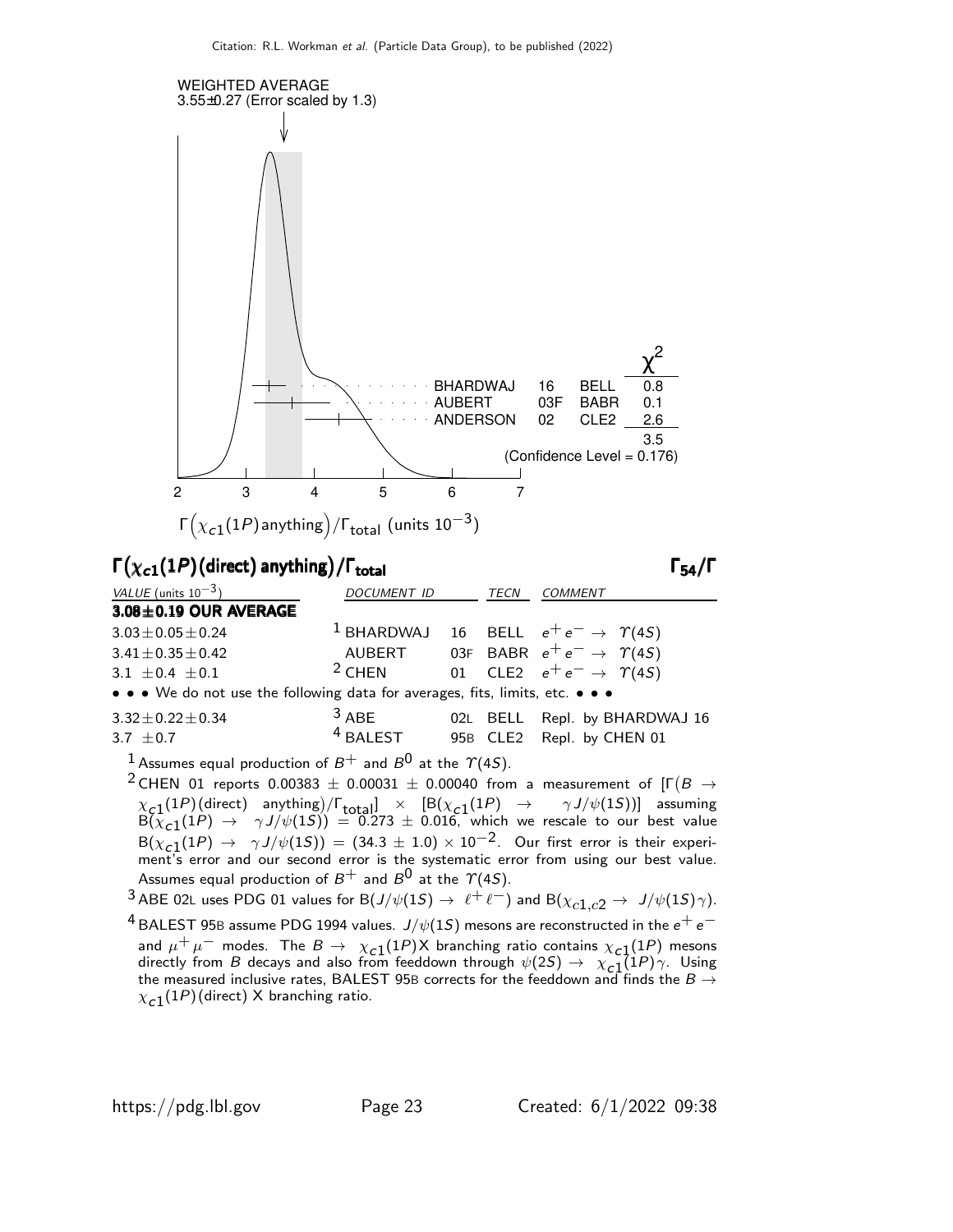

<sup>1</sup> Assumes equal production of  $B^+$  and  $B^0$  at the  $\gamma$ (4S).

 $^2$ CHEN 01 reports  $(9.8~\pm~4.8~\pm~1.5)~\times~10^{-4}$  from a measurement of [Г $(B~\rightarrow$  $\chi_{c,2}(1P)$  anything)  $/$ F<sub>total</sub>]  $\times$  [B( $\chi_{c,2}(1P)$   $\rightarrow$   $\gamma J/\psi(1S)$ )] assuming B( $\chi_{c,2}(1P)$   $\rightarrow$  $\gamma \overline{J} / \psi(1S)$ ) = 0.135  $\pm$  0.011, which we rescale to our best value  $B(\chi_{c2}^{-}(1P) \rightarrow$  $\gamma J/\psi(1S)$ ) = (19.0 ± 0.5) × 10<sup>-2</sup>. Our first error is their experiment's error and our second error is the systematic error from using our best value. Assumes equal production of  $B^+$  and  $B^0$  at the  $\Upsilon(4S)$ .

3 ABE 02L uses PDG 01 values for B $(J/\psi(1S) \rightarrow \ell^+ \ell^-)$  and B $(\chi_{c1,c2} \rightarrow J/\psi(1S)\gamma)$ .  $^4$  BALEST 95B assume B $(\chi_{c2}(1P) \to \ J/\psi(1S) \gamma) = (13.5 \pm 1.1) \times 10^{-2}$ , the PDG 1994 value.  $J/\psi(1S)$  mesons are reconstructed in the  $e^+ \, e^-$  and  $\mu^+ \, \mu^-$  modes, and PDG 1994 branching fractions are used. If interpreted as signal, the 35  $\pm$  13 events correspond to B $(B \to \chi_{c2}(1P)X) = (0.25 \pm 0.10 \pm 0.03) \times 10^{-2}$ .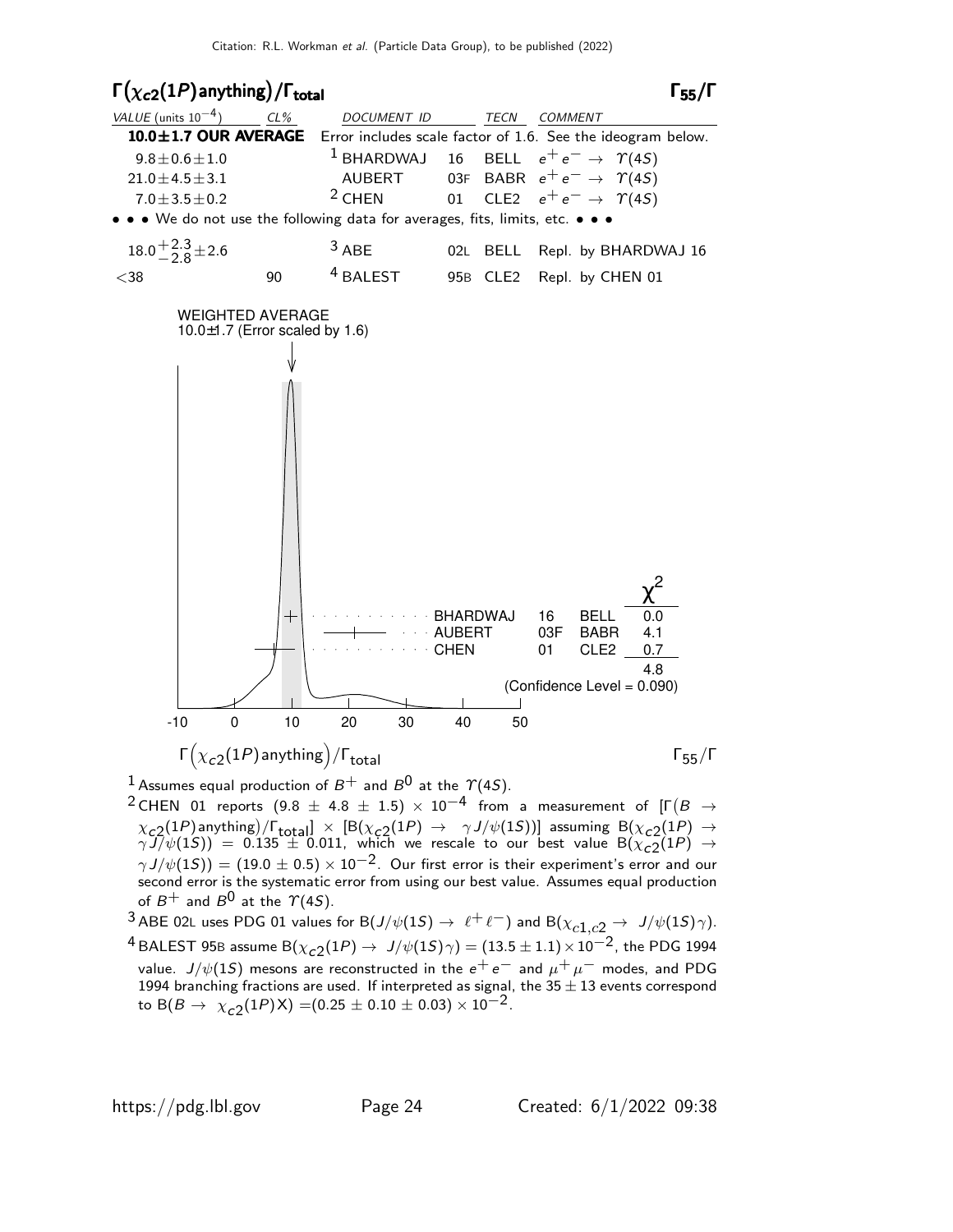#### $\Gamma(\chi_{c2}(1P)(\text{direct})$  anything) /  $\Gamma_{\text{total}}$  6 anything 56/Γ

| VALUE (units $10^{-3}$ )                                                      | DOCUMENT ID | TECN | <b>COMMENT</b>                                                |
|-------------------------------------------------------------------------------|-------------|------|---------------------------------------------------------------|
| $0.75 \pm 0.11$ OUR AVERAGE                                                   |             |      |                                                               |
| $0.70 \pm 0.06 \pm 0.10$                                                      |             |      | <sup>1</sup> BHARDWAJ 16 BELL $e^+e^- \rightarrow \gamma(45)$ |
| $1.90 \pm 0.45 \pm 0.29$                                                      |             |      | AUBERT 03F BABR $e^+e^- \rightarrow \gamma(45)$               |
| • • • We do not use the following data for averages, fits, limits, etc. • • • |             |      |                                                               |
| $1.53^{+0.23}_{-0.28}$ ± 0.27                                                 | $2$ ABE     |      | 02L BELL Repl. by BHARDWAJ 16                                 |

<sup>1</sup> Assumes equal production of  $B^+$  and  $B^0$  at the  $\gamma(4S)$ .

<sup>2</sup> ABE 02L uses PDG 01 values for B $(J/\psi(1S) \rightarrow \ell^+ \ell^-)$  and B $(\chi_{c1,c2} \rightarrow J/\psi(1S)\gamma)$ .

| $\Gamma(\eta_c(1S)$ anything) / $\Gamma_{total}$ |     |             |      |                                            | $\Gamma_{57}/\Gamma$ |
|--------------------------------------------------|-----|-------------|------|--------------------------------------------|----------------------|
| <i>VALUE</i>                                     | CL% | DOCUMENT ID | TECN | <i>COMMENT</i>                             |                      |
| $<$ 0.009                                        | 90  | $1$ BALEST  |      | 95B CLE2 $e^+e^- \rightarrow \Upsilon(4S)$ |                      |

<sup>1</sup> BALEST 95B assume PDG 1994 values for sub mode branching ratios.  $J/\psi(1S)$  mesons are reconstructed in  $J/\psi(1S) \rightarrow e^+e^-$  and  $J/\psi(1S) \rightarrow \mu^+\mu^-$ . Search region 2960  $<$  $m_{\eta_c(1S)}$   $<$ 3010 MeV/ $c^2$ .

# Γ $(K \chi_{c1}(3872))/\Gamma_{\text{total}}$

VALUE (units  $10^{-4}$ ) DOCUMENT ID TECN COMMENT  $2.3 \pm 0.7$  OUR AVERAGE  $2.2 \pm 0.6 \pm 0.5$ <sup>1</sup> AUSHEV 10 BELL  $e^+e^- \rightarrow \gamma(45)$  $2.5 + 0.8$  $-0.9$  $+1.0$  $-0.9$ 2,3 GOKHROO 06 BELL  $e^+e^- \rightarrow \gamma(45)$ 

 $^1$ AUSHEV 10 reports  $[\Gamma(B\to~K\chi_{c1}(3872))/\Gamma_{\text{total}}]\times[{\text{B}}(\chi_{c1}(3872)\to~\overline{D}^{*0}D^0)] =$  $(0.80\pm0.20\pm0.10)\times10^{-4}$  which we divide by our best value  $\rm B(\chi_{c1}(3872)\to~\overline{D}^{*0}$   $D^0)$  $= (37 \pm 9) \times 10^{-2}$ . Our first error is their experiment's error and our second error is the systematic error from using our best value.  $^2$  GOKHROO 06 reports  $[\Gamma(B \to K\chi_{c1}(3872))/\Gamma_{\text{total}}] \times [B(\chi_{c1}(3872) \to D^0\overline{D}^0\pi^0)]$  $=(1.22\,\pm\,0.31\frac{+0.23}{-0.30})\times10^{-4}$  which we divide by our best value  $\mathsf{B}(\chi_{\mathcal{C}1}(3872)\rightarrow\chi_{\mathcal{C}1}(3872))$ 

 $D^0\,\overline{D}{}^0\,\pi^0)$  =  $(49\frac{+18}{-20})\times 10^{-2}.$  Our first error is their experiment's error and our second error is the systematic error from using our best value.

 $^3$ Measure the near-threshold enhancements in the  $(D^0\overline{D}^0\pi^0)$  system at a mass 3875.2  $\pm$  $0.7 + 0.3$  $^{+0.3}_{-1.6}$   $\pm$  0.8 MeV/c<sup>2</sup>.

# $\Gamma(KX(3940), X \to D^{*0}D^0)/\Gamma_{\text{total}}$  Γ<sub>59</sub>/Γ

| VALUE (units $10^{-4}$ ) | CL% | <i>DOCUMENT ID</i> | TFCN | <i>COMMENT</i>                          |  |
|--------------------------|-----|--------------------|------|-----------------------------------------|--|
| $<$ 0.67                 | 90  | AUSHEV             |      | 10 BELL $e^+e^- \rightarrow \gamma(4S)$ |  |

# $\Gamma(K \chi_{c0}(3915), \chi_{c0} \to \omega J/\psi)/\Gamma_{\text{total}}$  Γ<sub>60</sub>/Γ

| VALUE (units $10^{-5}$ ) | DOCUMENT ID |  | TECN COMMENT                                     |
|--------------------------|-------------|--|--------------------------------------------------|
| $7.1 \pm 1.3 \pm 3.1$    | $\pm$ CHOL  |  | 05 BELL $e^+e^- \rightarrow \,\,\, \Upsilon(4S)$ |

<sup>1</sup> CHOI 05 reports the observation of a near-threshold enhancement in the  $\omega J/\psi$  mass spectrum in exclusive  $B\to~K\omega$  J/ $\psi$ . The new state, denoted as  $\chi_{\mathsf{c} \mathsf{0}}(3915)$ , is measured to have a mass of 3943  $\pm$  11  $\pm$  13 GeV/c<sup>2</sup> and a width  $\Gamma = 87 \pm 22 \pm 26$  MeV.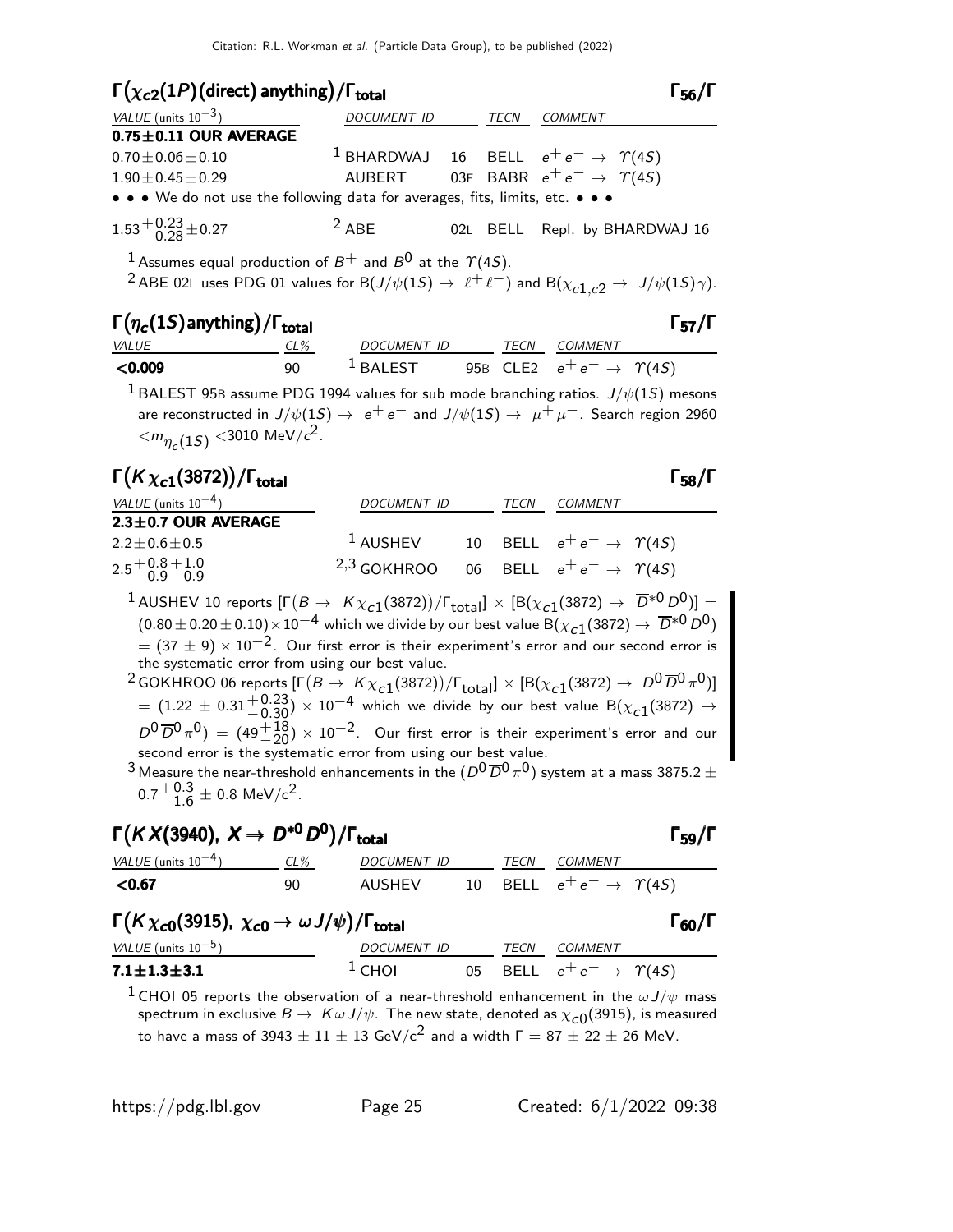| $\Gamma(K^{\pm}$ anything) / $\Gamma_{\text{total}}$                          |                                                               |             |                                            |  |
|-------------------------------------------------------------------------------|---------------------------------------------------------------|-------------|--------------------------------------------|--|
| <i>VALUE</i>                                                                  | DOCUMENT ID                                                   | <b>TECN</b> | <b>COMMENT</b>                             |  |
| $0.789 \pm 0.025$ OUR AVERAGE                                                 |                                                               |             |                                            |  |
| $0.82 \pm 0.01 \pm 0.05$                                                      | ALBRECHT 94c ARG $e^+e^- \rightarrow \gamma(4S)$              |             |                                            |  |
| $0.775 \pm 0.015 \pm 0.025$                                                   | <sup>1</sup> ALBRECHT 931 ARG $e^+e^- \rightarrow \gamma(45)$ |             |                                            |  |
| $0.85 \pm 0.07 \pm 0.09$                                                      | ALAM                                                          |             | 87B CLEO $e^+e^- \rightarrow \Upsilon(4S)$ |  |
| • • • We do not use the following data for averages, fits, limits, etc. • • • |                                                               |             |                                            |  |
| seen                                                                          | <sup>2</sup> BRODY                                            |             | 82 CLEO $e^+e^- \rightarrow \Upsilon(4S)$  |  |
| seen                                                                          | $3$ GIANNINI                                                  |             | 82 CUSB $e^+e^- \rightarrow \Upsilon(4S)$  |  |

<sup>1</sup> ALBRECHT 93I value is not independent of the sum of  $B \rightarrow K^+$  anything and  $B \rightarrow$  $K^-$  anything ALBRECHT 94C values.

<sup>2</sup> Assuming  $\varUpsilon(4S) \to \varTheta \overline{\mathcal{B}}$ , a total of 3.38  $\pm$  0.34  $\pm$  0.68 kaons per  $\varUpsilon(4S)$  decay is found (the second error is systematic). In the context of the standard  $\vec{B}$ -decay model, this leads to a value for (b-quark  $\rightarrow ~~$  c-quark)/(b-quark  $\rightarrow ~~$  all) of  $1.09 \pm 0.33 \pm 0.13.$ 

 $^3$ GIANNINI 82 at CESR-CUSB observed 1.58  $\pm$  0.35  $\mathrm{{\it K}^{0}}$  per hadronic event much higher than 0.82  $\pm$  0.10 below threshold. Consistent with predominant  $b\to~$  cX decay.

| $\Gamma(K^+$ anything) / $\Gamma_{\text{total}}$                              |                                                               |      |                                          | $\Gamma_{62}/\Gamma$ |  |
|-------------------------------------------------------------------------------|---------------------------------------------------------------|------|------------------------------------------|----------------------|--|
| <i>VALUE</i>                                                                  | DOCUMENT ID                                                   | TECN | <i>COMMENT</i>                           |                      |  |
| $0.66 \pm 0.05$                                                               | <sup>1</sup> ALBRECHT 94C ARG $e^+e^- \rightarrow \gamma(45)$ |      |                                          |                      |  |
| • • • We do not use the following data for averages, fits, limits, etc. • • • |                                                               |      |                                          |                      |  |
| $0.620 \pm 0.013 \pm 0.038$                                                   | <sup>2</sup> ALBRECHT 94C ARG $e^+e^- \rightarrow \gamma(45)$ |      |                                          |                      |  |
| $0.66 \pm 0.05 \pm 0.07$                                                      | $2$ ALAM                                                      |      | 87B CLEO $e^+e^- \rightarrow \gamma(4S)$ |                      |  |

 $<sup>1</sup>$  Measurement relies on lepton-kaon correlations. It is for the weak decay vertex and does</sup> not include mixing of the neutral B meson. Mixing effects were corrected for by assuming a mixing parameter r of  $(18.1 \pm 4.3)\%$ .

 $2$  Measurement relies on lepton-kaon correlations. It includes production through mixing of the neutral  $B$  meson.

| $\Gamma(K^-$ anything) / $\Gamma_{\text{total}}$                              |                                                               |             |                                          | $\Gamma_{63}/\Gamma$ |
|-------------------------------------------------------------------------------|---------------------------------------------------------------|-------------|------------------------------------------|----------------------|
| <i>VALUE</i>                                                                  | DOCUMENT ID                                                   | <b>TECN</b> | COMMENT                                  |                      |
| $0.13 \pm 0.04$                                                               | <sup>1</sup> ALBRECHT 94C ARG $e^+e^- \rightarrow \gamma(45)$ |             |                                          |                      |
| • • • We do not use the following data for averages, fits, limits, etc. • • • |                                                               |             |                                          |                      |
| $0.165 \pm 0.011 \pm 0.036$                                                   | <sup>2</sup> ALBRECHT 94c ARG $e^+e^- \rightarrow \gamma(45)$ |             |                                          |                      |
| $0.19 \pm 0.05 \pm 0.02$                                                      | $2$ ALAM                                                      |             | 87B CLEO $e^+e^- \rightarrow \gamma(4S)$ |                      |

 $<sup>1</sup>$  Measurement relies on lepton-kaon correlations. It is for the weak decay vertex and does</sup> not include mixing of the neutral  $B$  meson. Mixing effects were corrected for by assuming a mixing parameter r of  $(18.1 \pm 4.3)\%$ .

<sup>2</sup> Measurement relies on lepton-kaon correlations. It includes production through mixing of the neutral  $B$  meson.

| $\Gamma(K^0/\overline{K^0})$ anything) / $\Gamma_{\rm total}$                                |                                                               |      |                                            | $\Gamma_{64}/\Gamma$ |
|----------------------------------------------------------------------------------------------|---------------------------------------------------------------|------|--------------------------------------------|----------------------|
| <i>VALUE</i>                                                                                 | <i>DOCUMENT ID</i>                                            | TECN | <i>COMMENT</i>                             |                      |
| $0.64 \pm 0.04$ OUR AVERAGE                                                                  |                                                               |      |                                            |                      |
| $0.642 \pm 0.010 \pm 0.042$                                                                  | <sup>1</sup> ALBRECHT 94C ARG $e^+e^- \rightarrow \gamma(4S)$ |      |                                            |                      |
| $0.63 \pm 0.06 \pm 0.06$                                                                     | ALAM                                                          |      | 87B CLEO $e^+e^- \rightarrow \Upsilon(4S)$ |                      |
| <sup>1</sup> ALBRECHT 94C assume a $K^0/\overline{K}^0$ multiplicity twice that of $K^0_S$ . |                                                               |      |                                            |                      |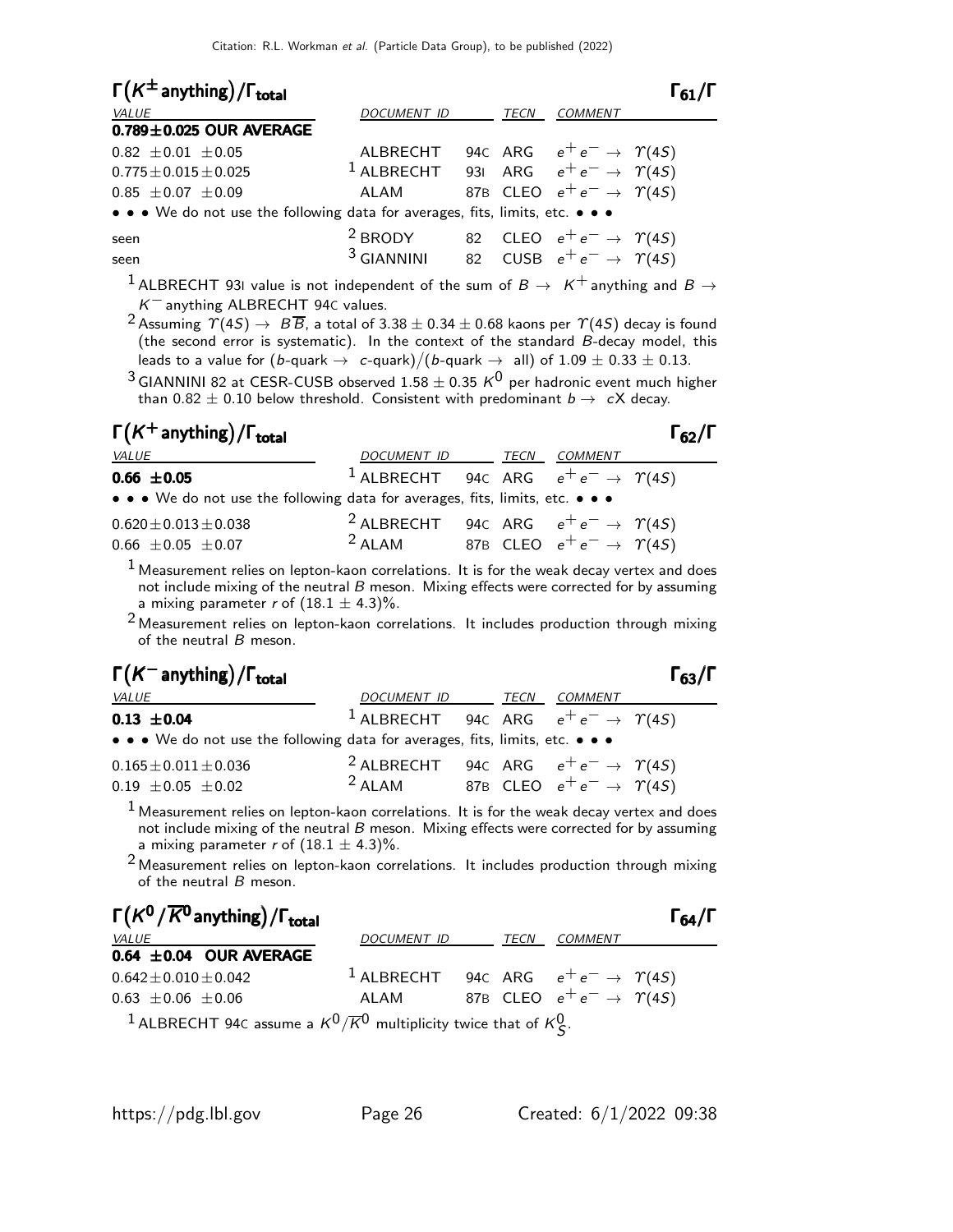| $\Gamma(K^*(892)^{\pm}$ anything)/ $\Gamma_{\text{total}}$                                                                                                                                                                                                                                                                                                       |        | DOCUMENT ID TECN COMMENT                                                          |    |                                           | $\Gamma_{65}/\Gamma$ |
|------------------------------------------------------------------------------------------------------------------------------------------------------------------------------------------------------------------------------------------------------------------------------------------------------------------------------------------------------------------|--------|-----------------------------------------------------------------------------------|----|-------------------------------------------|----------------------|
| <b>VALUE</b><br>$0.182 \pm 0.054 \pm 0.024$                                                                                                                                                                                                                                                                                                                      |        | ALBRECHT                                                                          |    | 94J ARG $e^+e^- \rightarrow \gamma(45)$   |                      |
|                                                                                                                                                                                                                                                                                                                                                                  |        |                                                                                   |    |                                           |                      |
| $\Gamma(K^*(892)^0/\overline{K}^*(892)^0$ anything) / $\Gamma_{\rm total}$                                                                                                                                                                                                                                                                                       |        |                                                                                   |    |                                           | $\Gamma_{66}/\Gamma$ |
| <i>VALUE</i>                                                                                                                                                                                                                                                                                                                                                     |        | DOCUMENT ID                                                                       |    | TECN COMMENT                              |                      |
| $0.146 \pm 0.016 \pm 0.020$                                                                                                                                                                                                                                                                                                                                      |        | ALBRECHT 94J ARG $e^+e^- \rightarrow \Upsilon(4S)$                                |    |                                           |                      |
| $\Gamma(K^*(892)\gamma)/\Gamma_{\rm total}$                                                                                                                                                                                                                                                                                                                      |        |                                                                                   |    |                                           | $\Gamma_{67}/\Gamma$ |
| VALUE (units $10^{-5}$ )                                                                                                                                                                                                                                                                                                                                         | $CL\%$ | DOCUMENT ID TECN COMMENT                                                          |    |                                           |                      |
| $4.24 \pm 0.54 \pm 0.32$                                                                                                                                                                                                                                                                                                                                         |        | $1$ COAN                                                                          |    | 00 CLE2 $e^+e^- \rightarrow \Upsilon(45)$ |                      |
| • • • We do not use the following data for averages, fits, limits, etc. • • •                                                                                                                                                                                                                                                                                    |        |                                                                                   |    |                                           |                      |
| $<$ 150                                                                                                                                                                                                                                                                                                                                                          | 90     | $2$ LESIAK                                                                        |    | 92 CBAL $e^+e^- \rightarrow \Upsilon(4S)$ |                      |
| < 24                                                                                                                                                                                                                                                                                                                                                             | 90     | ALBRECHT 88H ARG $e^+e^- \rightarrow \, \, \gamma(4S)$                            |    |                                           |                      |
| <sup>2</sup> LESIAK 92 set a limit on the inclusive process B( $b \rightarrow s \gamma$ ) < 2.8 × 10 <sup>-3</sup> at 90% CL<br>hadronization.                                                                                                                                                                                                                   |        | for the range of masses of 892-2045 MeV, independent of assumptions about s-quark |    |                                           |                      |
| $\Gamma(\eta K \gamma)/\Gamma_{\rm total}$                                                                                                                                                                                                                                                                                                                       |        |                                                                                   |    |                                           | $\Gamma_{68}/\Gamma$ |
| VALUE (units $10^{-6}$ )                                                                                                                                                                                                                                                                                                                                         |        | DOCUMENT ID                                                                       |    | TECN COM <u>MENT</u>                      |                      |
|                                                                                                                                                                                                                                                                                                                                                                  |        |                                                                                   |    | 05 BELL $e^+e^- \rightarrow \Upsilon(4S)$ |                      |
| $8.5 \pm 1.3 \frac{+1.2}{-0.9}$                                                                                                                                                                                                                                                                                                                                  |        | $^1$ NISHIDA                                                                      |    |                                           |                      |
| $1 m_{\eta K} < 2.4 \text{ GeV/c}^2$                                                                                                                                                                                                                                                                                                                             |        |                                                                                   |    |                                           |                      |
|                                                                                                                                                                                                                                                                                                                                                                  |        |                                                                                   |    |                                           | $\Gamma_{69}/\Gamma$ |
|                                                                                                                                                                                                                                                                                                                                                                  | $CL\%$ | DOCUMENT ID _______ TECN ___ COMMENT                                              |    |                                           |                      |
|                                                                                                                                                                                                                                                                                                                                                                  | 90     | $1$ COAN                                                                          | 00 | CLE2 $e^+e^- \rightarrow \gamma(45)$      |                      |
| $\Gamma(K_1(1400)\gamma)/\Gamma_{\rm total}$<br><b>VALUE</b><br>$<$ 12.7 $\times$ 10 <sup>-5</sup><br>• • • We do not use the following data for averages, fits, limits, etc. • • •                                                                                                                                                                              |        |                                                                                   |    |                                           |                      |
|                                                                                                                                                                                                                                                                                                                                                                  | 90     | <sup>2</sup> LESIAK 92 CBAL $e^+e^- \rightarrow \gamma(45)$                       |    |                                           |                      |
|                                                                                                                                                                                                                                                                                                                                                                  |        |                                                                                   |    |                                           |                      |
| $<\,1.6\times10^{-3}$<br>$<\,$ 4.1 $\times$ 10 $^{-4}$<br>$^1$ Assumes equal production of $B^+$ and $B^0$ at the $\varUpsilon(4S)$ .<br><sup>2</sup> LESIAK 92 set a limit on the inclusive process B $(b \to s \gamma) <$ 2.8 $\times$ 10 <sup>-3</sup> at 90% CL<br>hadronization.                                                                            |        | for the range of masses of 892-2045 MeV, independent of assumptions about s-quark |    |                                           |                      |
|                                                                                                                                                                                                                                                                                                                                                                  |        |                                                                                   |    |                                           |                      |
|                                                                                                                                                                                                                                                                                                                                                                  |        |                                                                                   |    |                                           | $\Gamma_{70}/\Gamma$ |
|                                                                                                                                                                                                                                                                                                                                                                  |        |                                                                                   |    |                                           |                      |
|                                                                                                                                                                                                                                                                                                                                                                  |        |                                                                                   |    |                                           |                      |
| $\Gamma(K^*_2(1430)\gamma)/\Gamma_{\rm total}$<br>$\frac{\text{VALUE (units 10}^{-5})}{1.66 \pm 0.53 \pm 0.13}$ $\frac{\text{CL\%}}{1 \text{ COAN}}$ $\frac{\text{DOCUMENT ID}}{00 \text{ CLE2}}$ $\frac{\text{TECN}}{e^+ e^-}$ $\frac{\text{COMMENT}}{1 \text{ COAN}}$<br>• • • We do not use the following data for averages, fits, limits, etc. • • •<br>< 83 | 90     | ALBRECHT 88H ARG $e^+e^- \rightarrow \gamma(4S)$                                  |    |                                           |                      |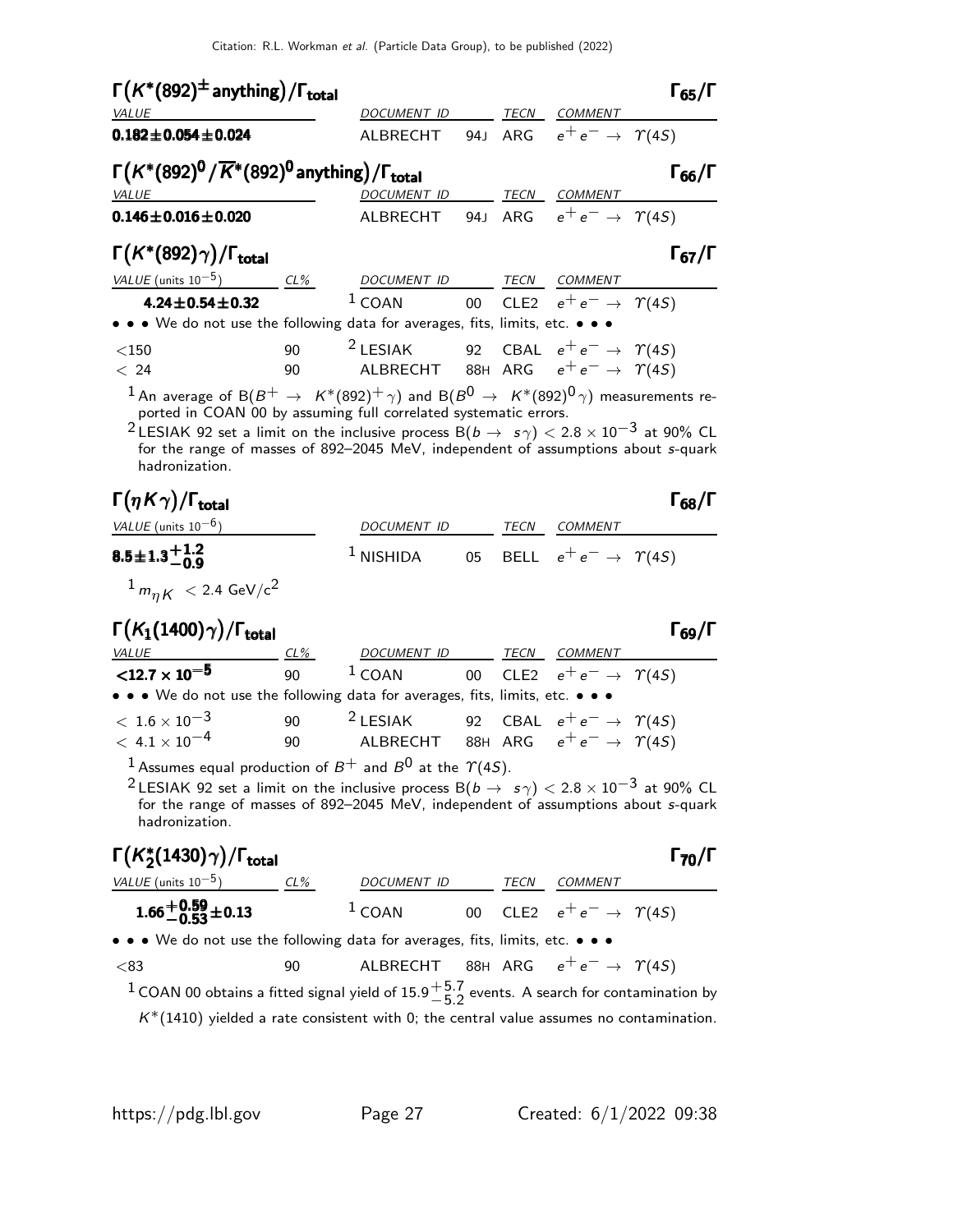| $\Gamma(K_2(1770)\gamma)/\Gamma_{\rm total}$                                                                                                                                                                                      |    |                                                                                                         |  | $\Gamma_{71}/\Gamma$                         |
|-----------------------------------------------------------------------------------------------------------------------------------------------------------------------------------------------------------------------------------|----|---------------------------------------------------------------------------------------------------------|--|----------------------------------------------|
| $VALUE$ CL%                                                                                                                                                                                                                       |    | DOCUMENT ID TECN COMMENT                                                                                |  |                                              |
| $< 1.2 \times 10^{-3}$                                                                                                                                                                                                            |    | 90 <sup>1</sup> LESIAK 92 CBAL $e^+e^- \rightarrow \gamma(45)$                                          |  |                                              |
| $^{-1}$ LESIAK 92 set a limit on the inclusive process B(b $\rightarrow$ $s\gamma) <$ 2.8 $\times$ 10 $^{-3}$ at 90% CL<br>for the range of masses of 892-2045 MeV, independent of assumptions about s-quark<br>hadronization.    |    |                                                                                                         |  |                                              |
| $\Gamma(K_3^*(1780)\gamma)/\Gamma_{\rm total}$                                                                                                                                                                                    |    |                                                                                                         |  | $\Gamma_{72}/\Gamma$                         |
| VALUE $\underbrace{CL\%}_{90}$ 1 NISHIDA 05 BELL $e^+e^- \rightarrow \gamma(45)$                                                                                                                                                  |    |                                                                                                         |  |                                              |
| • • • We do not use the following data for averages, fits, limits, etc. • • •                                                                                                                                                     |    |                                                                                                         |  |                                              |
| $<$ 3.0 $\times$ 10 $^{-3}$                                                                                                                                                                                                       | 90 | ALBRECHT 88H ARG $e^+e^- \rightarrow \Upsilon(4S)$                                                      |  |                                              |
| $1 \text{ Uses B}(K_3^*(1780) \rightarrow \eta K) = 0.11_{-0.04}^{+0.05}$                                                                                                                                                         |    |                                                                                                         |  |                                              |
| $\Gamma(K_4^*(2045)\gamma)/\Gamma_{\rm total}$                                                                                                                                                                                    |    |                                                                                                         |  | $\Gamma_{73}/\Gamma$                         |
| <b>VALUE</b>                                                                                                                                                                                                                      |    | <u>CL% DOCUMENT ID TECN COMMENT</u>                                                                     |  |                                              |
| $< 1.0 \times 10^{-3}$                                                                                                                                                                                                            |    | 90 $^1$ LESIAK 92 CBAL $e^+e^- \rightarrow \gamma(4S)$                                                  |  |                                              |
| <sup>1</sup> LESIAK 92 set a limit on the inclusive process B( $b \rightarrow s \gamma$ ) $< 2.8 \times 10^{-3}$ at 90% CL<br>for the range of masses of 892-2045 MeV, independent of assumptions about s-quark<br>hadronization. |    |                                                                                                         |  |                                              |
|                                                                                                                                                                                                                                   |    |                                                                                                         |  |                                              |
|                                                                                                                                                                                                                                   |    |                                                                                                         |  |                                              |
| $\Gamma(K\eta'(958))/\Gamma_{\rm total}$<br><b>VALUE</b>                                                                                                                                                                          |    | DOCUMENT ID TECN COMMENT                                                                                |  |                                              |
| $(8.3\frac{+0.9}{-0.8}\pm0.7)\times10^{-5}$                                                                                                                                                                                       |    | <sup>1</sup> RICHICHI 00 CLE2 $e^+e^- \rightarrow \gamma(45)$                                           |  |                                              |
| <sup>1</sup> Assumes equal production of $B^+$ and $B^0$ at the $\Upsilon(4S)$ .                                                                                                                                                  |    |                                                                                                         |  |                                              |
| $\Gamma(K^*(892)\eta'(958))/\Gamma_{\rm total}$                                                                                                                                                                                   |    |                                                                                                         |  |                                              |
| <u>VALUE</u> (units $10^{-6}$ ) CL%                                                                                                                                                                                               |    |                                                                                                         |  | $\Gamma_{74}/\Gamma$<br>$\Gamma_{75}/\Gamma$ |
| 4.1 <sup>+1.0</sup> $\pm$ 0.5                                                                                                                                                                                                     |    | DOCUMENT ID TECN COMMENT<br>$^1$ AUBERT 07E BABR $e^+e^- \rightarrow \gamma(4S)$                        |  |                                              |
| • • • We do not use the following data for averages, fits, limits, etc. • • •                                                                                                                                                     |    |                                                                                                         |  |                                              |
| $<$ 22                                                                                                                                                                                                                            | 90 | <sup>1</sup> RICHICHI 00 CLE2 $e^+e^- \rightarrow \gamma(4S)$                                           |  |                                              |
| <sup>1</sup> Assumes equal production of $B^+$ and $B^0$ at the $\Upsilon(4S)$ .                                                                                                                                                  |    |                                                                                                         |  |                                              |
| $\Gamma(K\eta)/\Gamma_{\rm total}$                                                                                                                                                                                                |    |                                                                                                         |  |                                              |
|                                                                                                                                                                                                                                   |    |                                                                                                         |  |                                              |
| $\frac{VALUE}{5.2 \times 10^{-6}}$                                                                                                                                                                                                |    | $\frac{CL\%}{90}$ $\frac{DCUMENT ID}{1}$ $\frac{TECN}{1}$ $\frac{COMMENT}{e^+ e^-}$ $\frac{COMMENT}{1}$ |  |                                              |
| <sup>1</sup> Assumes equal production of $B^+$ and $B^0$ at the $\gamma$ (4S).                                                                                                                                                    |    |                                                                                                         |  |                                              |
| $\Gamma(K^*(892)\eta)/\Gamma_{\text{total}}$                                                                                                                                                                                      |    |                                                                                                         |  |                                              |
| <u>VALUE</u><br>$(1.80 + 0.49 + 0.18) \times 10^{-5}$ 1 RICHICHI 00 CLE2 $e^+e^- \rightarrow \gamma(45)$                                                                                                                          |    | <u>DOCUMENT ID TECN COMMENT</u>                                                                         |  | $\Gamma_{76}/\Gamma$<br>$\Gamma_{77}/\Gamma$ |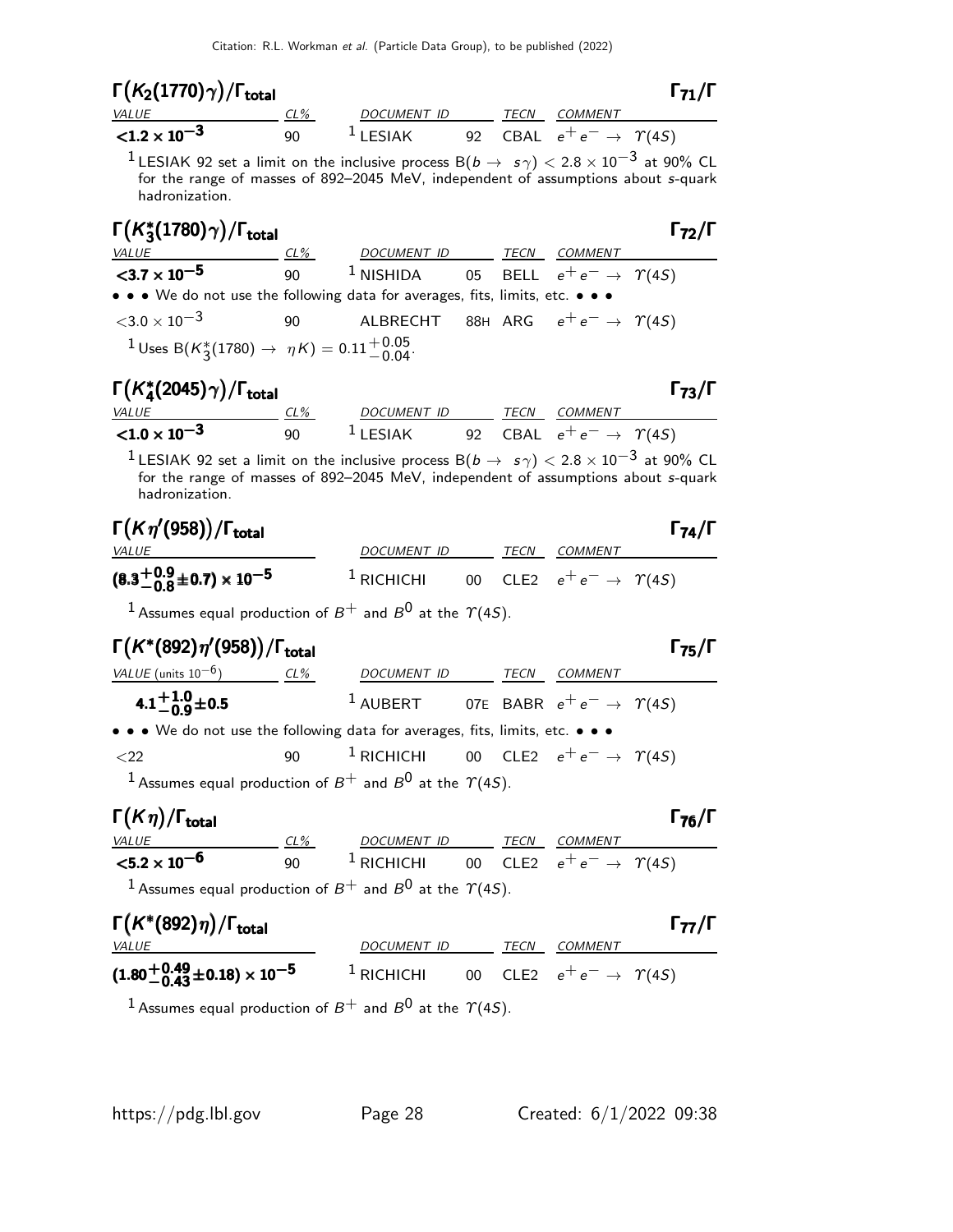| $\Gamma(K\phi\phi)/\Gamma_{\rm total}$ |                    |      |                                           | $\Gamma_{78}/\Gamma$ |
|----------------------------------------|--------------------|------|-------------------------------------------|----------------------|
| VALUE (units $10^{-6}$ )               | <i>DOCUMENT ID</i> | TECN | <i>COMMENT</i>                            |                      |
| $2.3^{+0.9}_{-0.8}$ ± 0.3              | $1$ HUANG          |      | 03 BELL $e^+e^- \rightarrow \Upsilon(4S)$ |                      |

 $1$  Assumes equal production of charged and neutral  $B$  meson pairs and isospin symmetry.

| $\Gamma(\overline{b} \to \overline{s}\gamma)/\Gamma_{\rm total}$ |                                          |    |                  |                                                                               |
|------------------------------------------------------------------|------------------------------------------|----|------------------|-------------------------------------------------------------------------------|
| VALUE (units $10^{-4}$ )                                         | DOCUMENT ID                              |    | TECN             | <b>COMMENT</b>                                                                |
| $3.49 \pm 0.19$ OUR AVERAGE                                      |                                          |    |                  |                                                                               |
| $3.75 \pm 0.18 \pm 0.35$                                         | $1,2$ SAITO                              |    |                  | 15 BELL $e^+e^- \rightarrow \Upsilon(4S)$                                     |
| $3.52 \pm 0.20 \pm 0.51$                                         | $1,3$ LEES                               |    |                  | 120 BABR $e^+e^- \rightarrow \Upsilon(4S)$                                    |
| $3.32 \pm 0.16 \pm 0.31$                                         | $1,4$ LEES                               |    |                  | 12V BABR $e^+e^- \rightarrow \gamma(45)$                                      |
| $3.47 \pm 0.15 \pm 0.40$                                         | $1,5$ LIMOSANI                           | 09 |                  | BELL $e^+e^- \rightarrow \Upsilon(4S)$                                        |
| $3.90 \pm 0.91 \pm 0.64$                                         | $1,6$ AUBERT                             |    |                  | 080 BABR $e^+e^- \rightarrow \Upsilon(4S)$                                    |
| $3.29 \pm 0.44 \pm 0.29$                                         | $1,7$ CHEN                               |    |                  | 010 CLE2 $e^+e^- \rightarrow \gamma(45)$                                      |
|                                                                  |                                          |    |                  | • • • We do not use the following data for averages, fits, limits, etc. • • • |
| $2.30 \pm 0.08 \pm 0.30$                                         |                                          |    |                  | <sup>8</sup> DEL-AMO-SA10M BABR $e^+e^- \rightarrow \gamma(45)$               |
| 4.3 $\pm$ 0.3 $\pm$ 0.7                                          |                                          |    |                  | 9 AUBERT 090 BABR Repl. by DEL-AMO-SANCHEZ 10M                                |
| $3.92 \pm 0.31 \pm 0.47$                                         |                                          |    |                  | 1,10 AUBERT, BE 06B BABR Repl. by LEES 12V                                    |
| $3.49 \pm 0.20 \pm 0.59$                                         | 1,11 AUBERT,B 05R BABR Repl. by LEES 120 |    |                  |                                                                               |
| $3.50 \pm 0.32 \pm 0.31$                                         |                                          |    |                  | 1,12 KOPPENBURG04 BELL Repl. by LIMOSANI 09                                   |
| $3.36 \pm 0.53 + 0.65$<br>-0.68                                  | $13$ ABE                                 |    |                  | 01F BELL Repl. by SAITO 15                                                    |
| $2.32 \pm 0.57 \pm 0.35$                                         | ALAM                                     | 95 | CLE <sub>2</sub> | Repl. by CHEN 01C                                                             |

 $1\,$ We extrapolate the measured value to  $E_\gamma$   $>$  1.6 GeV using the method of BUCH-MUELLER 06 (average of three theoretical models).

<sup>2</sup> SAITO 15 measured  $(3.51 \pm 0.17 \pm 0.33) \times 10^{-4}$  using a sum-of-exclusive approach in which 38 of the hadronic final states with  $m_{\chi_{S}} < 2.8$  GeV/c<sup>2</sup> are reconstructed. The cut of minimum photon energy is  $E_{\gamma} > 1.9 \text{ GeV}.$ 

3 Reports (3.29  $\pm$  0.19  $\pm$  0.48)  $\times$  10<sup>-4</sup> for  $E_{\gamma}$  > 1.9 GeV.

4 Reports  $(3.21 \pm 0.15 \pm 0.29 \pm 0.08) \times 10^{-4}$  for  $1.8 < E_{\gamma}$  < 2.8 GeV, where the last systematic uncertainty is for model dependency. Results with other cutoffs are also reported.

<sup>5</sup> The measurement reported is (3.45  $\pm$  0.15  $\pm$  0.40)  $\times$  10<sup>−4</sup> for  $E_{\gamma}$  > 1.7 GeV.

 $6$  Uses a fully reconstructed B meson as a tag on the recoil side. The measurement reported is  $(3.66 \pm 0.85 \pm 0.60) \times 10^{-4}$  for  $E_{\gamma} > 1.9$  GeV.

 $^7$ The measurement reported is  $(3.21\pm0.43 {+0.32\atop -0.29})\times 10^{-4}$  for  $E_\gamma>2.0$  GeV.

 $^8$ Measured using sums of seven exclusive final states  $\emph{B} \rightarrow \emph{ } X_{d(s)}^{\vphantom{\dag}} \gamma$  where  $\emph{ } X_{d(s)}^{\vphantom{\dag}}$  is a nonstrange (strange) charmless hadronic system in mass range  $0.5-2.0 \text{ GeV}/c^2$ .

 $^9$ Measured using sums of seven exclusive final states  $\mathcal{B} \to~\mathcal{X}_{d(s)}\gamma$  where  $\mathcal{X}_{d(s)}$  is a nonstrange (strange) charmless hadronic system in mass range  $0.6-1.8$  GeV/ $c^2$ .

10 The measurement reported is  $(3.67 \pm 0.29 \pm 0.45) \times 10^{-4}$  for  $E_{\gamma} > 1.9$  GeV.

- 
- $^{11}$  The measurement reported is  $(3.27\pm0.18 {+0.55 \atop -0.42})\times 10^{-4}$  for  $E_\gamma > 1.9$  GeV.
- 12 The measurement reported is  $(3.55 \pm 0.32 \pm 0.32) \times 10^{-4}$  for  $E_{\gamma} > 1.8$  GeV.
- $^{13}$  ABE 01F reports their systematic errors  $(\pm 0.42 {+ 0.50 \atop 0.54}) \times 10^{-4}$ , where the second error is due to the theoretical uncertainty. We combine them in quadrature.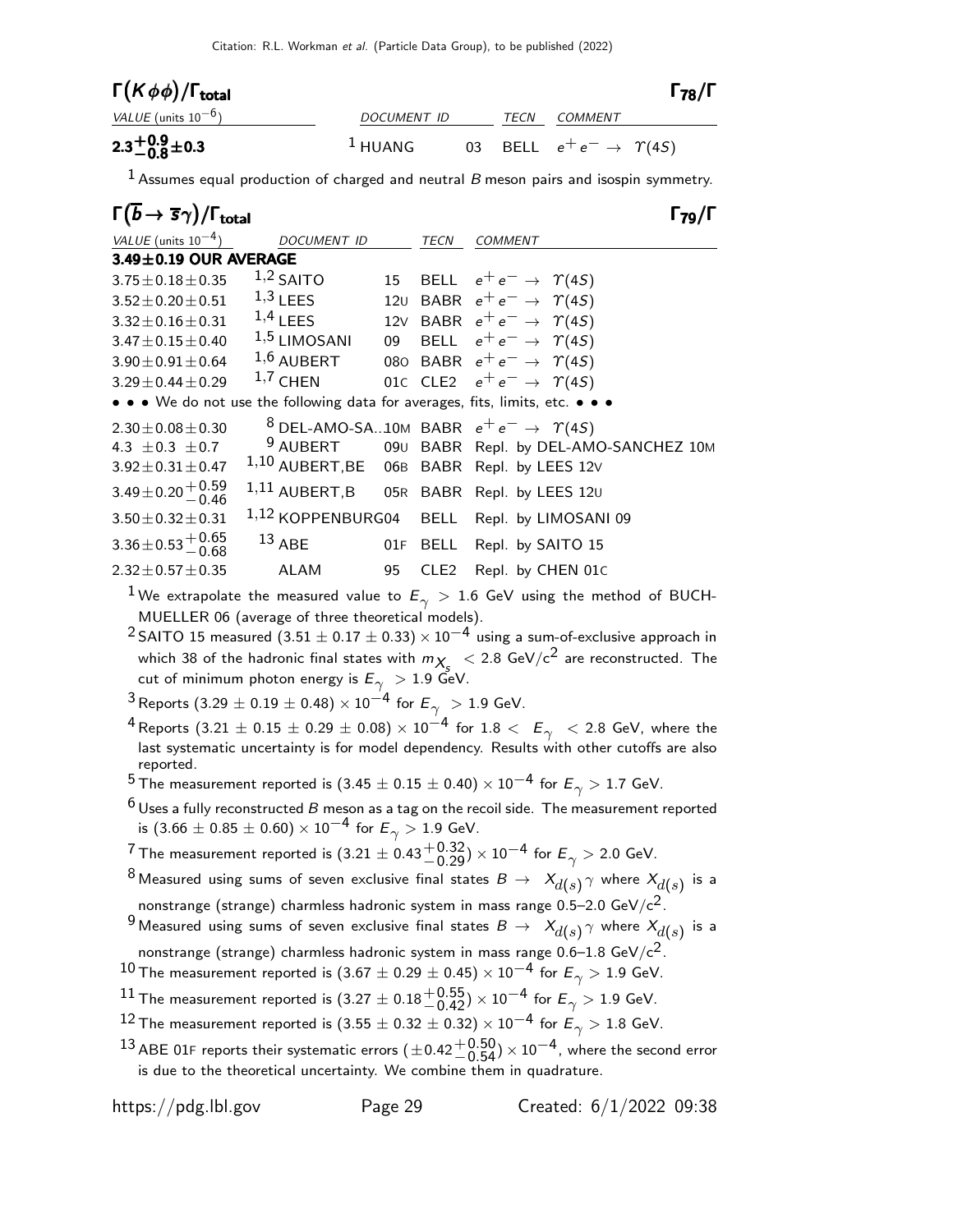| $\Gamma(\overline{b} \to \overline{d}\gamma)/\Gamma_{\rm total}$                                                                                                                                                                                                                                                                                                                                                |                                                                 |                                                                 |    |                                      | $\Gamma_{80}/\Gamma$      |
|-----------------------------------------------------------------------------------------------------------------------------------------------------------------------------------------------------------------------------------------------------------------------------------------------------------------------------------------------------------------------------------------------------------------|-----------------------------------------------------------------|-----------------------------------------------------------------|----|--------------------------------------|---------------------------|
| <i>VALUE</i> (units $10^{-6}$ )                                                                                                                                                                                                                                                                                                                                                                                 |                                                                 | DOCUMENT ID TECN COMMENT                                        |    |                                      |                           |
| $9.2 \pm 2.0 \pm 2.3$                                                                                                                                                                                                                                                                                                                                                                                           | <sup>1</sup> DEL-AMO-SA10M BABR $e^+e^- \rightarrow \gamma(45)$ |                                                                 |    |                                      |                           |
| • • • We do not use the following data for averages, fits, limits, etc. • • •                                                                                                                                                                                                                                                                                                                                   |                                                                 |                                                                 |    |                                      |                           |
| 14 $\pm$ 5<br>±4                                                                                                                                                                                                                                                                                                                                                                                                | <sup>2</sup> AUBERT                                             | 090 BABR Repl. by DEL-AMO-SANCHEZ 10M                           |    |                                      |                           |
| $^1$ Measured using sums of seven exclusive final states $\emph{B} \rightarrow \emph{ } X_{d(s)} \gamma$ where $\emph{X}_{d(s)}$ is a                                                                                                                                                                                                                                                                           |                                                                 |                                                                 |    |                                      |                           |
| nonstrange (strange) charmless hadronic system in mass range $0.5-2.0$ GeV/ $c^2$ .                                                                                                                                                                                                                                                                                                                             |                                                                 |                                                                 |    |                                      |                           |
| $^2$ Measured using sums of seven exclusive final states $B\,\rightarrow\,\,X_{d(s)}\,\gamma$ where $X_{d(s)}$ is a                                                                                                                                                                                                                                                                                             |                                                                 |                                                                 |    |                                      |                           |
| nonstrange (strange) charmless hadronic system in mass range $0.6-1.8$ GeV/ $c^2$ .                                                                                                                                                                                                                                                                                                                             |                                                                 |                                                                 |    |                                      |                           |
| $\Gamma(\overline{b} \to \overline{d}\gamma)/\Gamma(\overline{b} \to \overline{s}\gamma)$<br><i>VALUE</i>                                                                                                                                                                                                                                                                                                       |                                                                 | DOCUMENT ID TECN COMMENT                                        |    |                                      | $\Gamma_{80}/\Gamma_{79}$ |
| $0.040 \pm 0.009 \pm 0.010$                                                                                                                                                                                                                                                                                                                                                                                     |                                                                 | <sup>1</sup> DEL-AMO-SA10M BABR $e^+e^- \rightarrow \gamma(45)$ |    |                                      |                           |
| • • • We do not use the following data for averages, fits, limits, etc. • • •                                                                                                                                                                                                                                                                                                                                   |                                                                 |                                                                 |    |                                      |                           |
| $0.033 \pm 0.013 \pm 0.009$                                                                                                                                                                                                                                                                                                                                                                                     |                                                                 | <sup>2</sup> AUBERT 090 BABR Repl. by DEL-AMO-                  |    | SANCHEZ 10M                          |                           |
| $^1$ Measured using sums of seven exclusive final states $\mathcal{B}\,\to\,\,X_{d(s)}\gamma$ where $X_{d(s)}$ is a                                                                                                                                                                                                                                                                                             |                                                                 |                                                                 |    |                                      |                           |
| nonstrange (strange) charmless hadronic system in mass range $0.5-2.0 \text{ GeV}/c^2$ .                                                                                                                                                                                                                                                                                                                        |                                                                 |                                                                 |    |                                      |                           |
| $^2$ Measured using sums of seven exclusive final states $B\,\rightarrow\,\,X_{d(s)}\,\gamma$ where $X_{d(s)}$ is a                                                                                                                                                                                                                                                                                             |                                                                 |                                                                 |    |                                      |                           |
| nonstrange (strange) charmless hadronic system in mass range $0.6-1.8$ GeV/ $c^2$ .                                                                                                                                                                                                                                                                                                                             |                                                                 |                                                                 |    |                                      |                           |
| $\Gamma(\overline{b} \to \overline{s}$ gluon)/ $\Gamma_{total}$                                                                                                                                                                                                                                                                                                                                                 |                                                                 |                                                                 |    |                                      | $\Gamma_{81}/\Gamma$      |
| <i>VALUE</i>                                                                                                                                                                                                                                                                                                                                                                                                    | CL% EVTS                                                        | DOCUMENT ID TECN COMMENT                                        |    |                                      |                           |
| < 0.068<br>90                                                                                                                                                                                                                                                                                                                                                                                                   |                                                                 | $1$ COAN                                                        | 98 | CLE2 $e^+e^- \rightarrow \gamma(4S)$ |                           |
| • • • We do not use the following data for averages, fits, limits, etc. • • •                                                                                                                                                                                                                                                                                                                                   |                                                                 |                                                                 |    |                                      |                           |
| ${<}0.08$                                                                                                                                                                                                                                                                                                                                                                                                       | $\mathfrak{p}$                                                  | <sup>2</sup> ALBRECHT 95D ARG $e^+e^- \rightarrow \gamma(45)$   |    |                                      |                           |
| <sup>1</sup> COAN 98 uses $D-\ell$ correlation.<br>$2$ ALBRECHT 95D use full reconstruction of one $B$ decay as tag. Two candidate events<br>for charmless B decay can be interpreted as either $b \rightarrow s$ gluon or $b \rightarrow u$ transition.<br>If interpreted as $b \to s$ gluon they find a branching ratio of $\sim 0.026$ or the upper limit<br>quoted above. Result is highly model dependent. |                                                                 |                                                                 |    |                                      |                           |
| $\Gamma(\eta \text{ anything})/\Gamma_{\text{total}}$                                                                                                                                                                                                                                                                                                                                                           |                                                                 |                                                                 |    |                                      | $\Gamma_{82}/\Gamma$      |

|                                                                               |     |                                                                |      |                | . OZ 1. |
|-------------------------------------------------------------------------------|-----|----------------------------------------------------------------|------|----------------|---------|
| <i>VALUE</i> (units $10^{-4}$ )                                               | CL% | <b>DOCUMENT ID</b>                                             | TECN | <i>COMMENT</i> |         |
| $2.61 \pm 0.30 \pm 0.44$<br>-0.74                                             |     | <sup>1</sup> NISHIMURA 10 BELL $e^+e^- \rightarrow \gamma(45)$ |      |                |         |
| • • • We do not use the following data for averages, fits, limits, etc. • • • |     |                                                                |      |                |         |

| $1.69 \pm 0.29 \, {}^{+0.36}_{-0.62}$                                              |     | <sup>2</sup> NISHIMURA 10 BELL $e^+e^- \rightarrow \gamma(4S)$ |  |                        |
|------------------------------------------------------------------------------------|-----|----------------------------------------------------------------|--|------------------------|
| < 4.4                                                                              | 90. | <sup>3</sup> BROWDER 98 CLE2 $e^+e^- \rightarrow \gamma(45)$   |  |                        |
| <sup>1</sup> Uses $B \to \eta X_s$ with 0.4 $< m_{X_s} <$ 2.6 GeV/c <sup>2</sup> . |     |                                                                |  |                        |
| <sup>2</sup> Uses $B \to \eta X_s$ with $1.8 < m_{X_s} < 2.6$ GeV/c <sup>2</sup> . |     |                                                                |  |                        |
|                                                                                    |     |                                                                |  | $\sim$ $\cdot$ $\cdot$ |

 $^3$ BROWDER 98 search for high momentum  $B\to~\eta\, \mathrm{\mathsf{X}_{S}}$  between 2.1 and 2.7 GeV/c.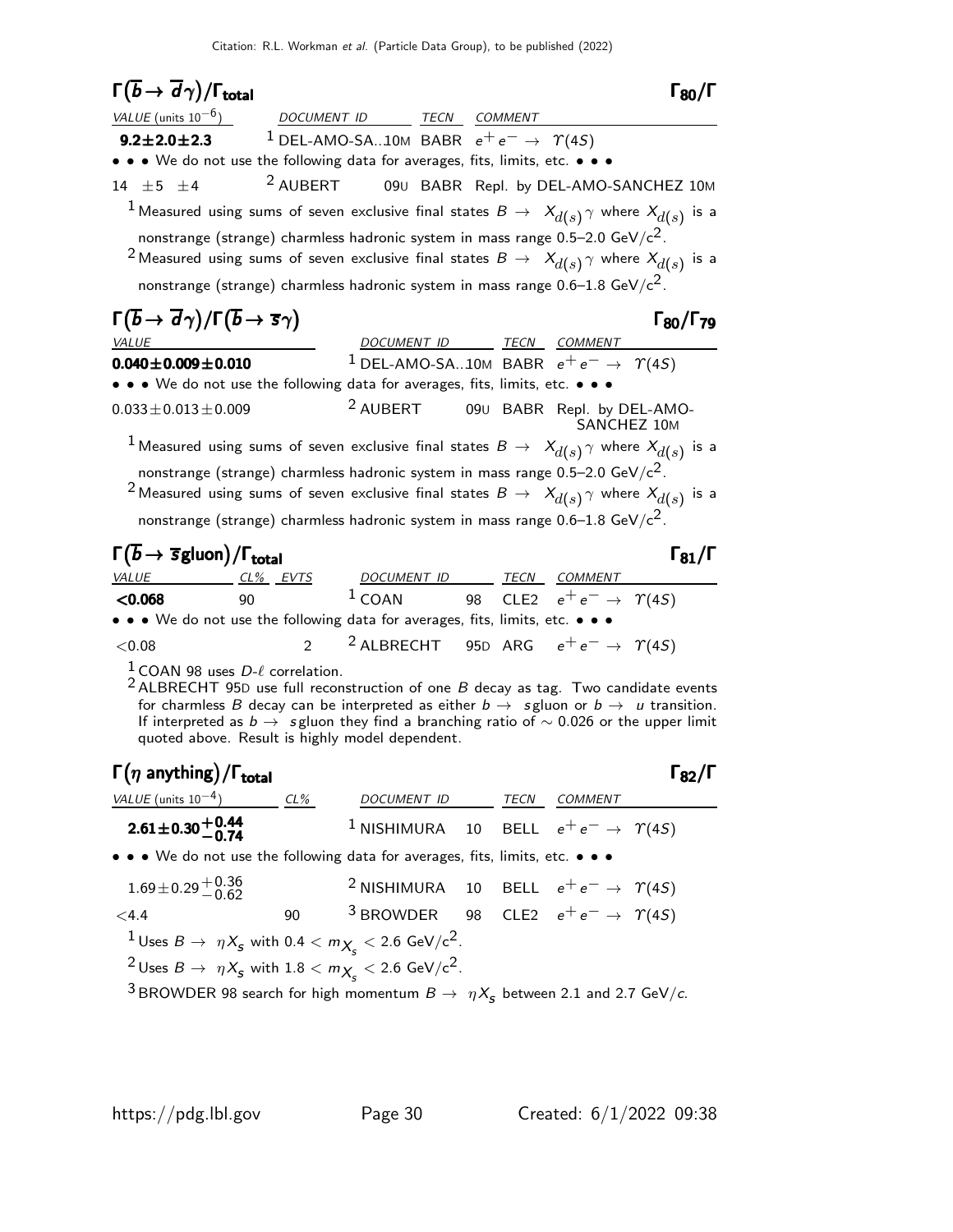| $\Gamma(\eta'$ anything)/ $\Gamma_{total}$                                    |                                                                |  |  |                | $\Gamma_{83}/\Gamma$ |
|-------------------------------------------------------------------------------|----------------------------------------------------------------|--|--|----------------|----------------------|
| VALUE (units $10^{-4}$ )                                                      | DOCUMENT ID                                                    |  |  | <b>COMMENT</b> |                      |
| 4.2±0.9 OUR AVERAGE                                                           |                                                                |  |  |                |                      |
| $3.9 \pm 0.8 \pm 0.9$                                                         | <sup>1</sup> AUBERT,B 04F BABR $e^+e^- \rightarrow \gamma(4S)$ |  |  |                |                      |
| $4.6 \pm 1.1 \pm 0.6$                                                         | <sup>2</sup> BONVICINI 03 CLE2 $e^+e^- \rightarrow \gamma(45)$ |  |  |                |                      |
| • • • We do not use the following data for averages, fits, limits, etc. • • • |                                                                |  |  |                |                      |
| $6.2 \pm 1.6 \frac{+1.3}{2.0}$                                                | <sup>3</sup> BROWDER 98 CLE2 $e^+e^- \rightarrow \gamma(4S)$   |  |  |                |                      |

1 AUBERT,B 04F reports branching ratio  $B \to \eta' X_s$  for high momentum  $\eta'$  between 2.0 and 2.7 GeV/c in the  $\Upsilon(4S)$  center-of-mass frame.  $X_{\mathcal{S}}$  represents a recoil system consisting of a kaon and zero to four pions.

 $^2$ BONVICINI 03 observed a signal of 61.2  $\pm$  13.9 events in  $\emph{B} \rightarrow \; \eta' \emph{X}_{nc}$  production for high momentum  $\eta'$  between 2.0 and 2.7 GeV/c in the  $\varUpsilon(4S)$  center-of-mass frame. The  $\lambda_{nc}^{}$  denotes "charmless" hadronic states recoiling against  $\eta^{\prime}$  . The second error combines systematic and background subtraction uncertainties in quadrature.

<sup>3</sup> BROWDER 98 observed a signal of 39.0  $\pm$  11.6 events in high momentum  $B \to \eta' X_S$ production between 2.0 and  $2.7$  GeV/ $c$ . The branching fraction is based on the interpretation of  $b \rightarrow s g$ , where the last error includes additional uncertainties due to the color-suppressed  $b \rightarrow$  backgrounds.

# $\Gamma(K^+$ gluon (charmless))/Γ<sub>total</sub>Γ84/Γ

 $-2.0$ 

 $VALUE$  (units 10<sup>-4</sup>) CL% DOCUMENT ID TECN COMMENT **<1.87** 90  $1$  DEL-AMO-SA...11 BABR  $e^+e^- \rightarrow \gamma(4S)$  $1 B \rightarrow K^+ X$  with  $m_X < 1.69$  GeV/c<sup>2</sup>.

#### Γ $(K^0$ gluon (charmless)) / Γ<sub>total</sub> Γερματιών του Γεργανικό Γερματιών Γερματιών Γερματιών Γερ VALUE (units 10<sup>-4</sup>) DOCUMENT ID TECN COMMENT  $1.95 \, {+} \, 0.51 \pm 0.50$ <sup>1</sup> DEL-AMO-SA...11 BABR  $e^+e^- \rightarrow \gamma(4S)$

 $1 B \rightarrow K^0 X$  with  $m_X < 1.69$  GeV/c<sup>2</sup>.

| $\Gamma(\rho\gamma)/\Gamma_{\rm total}$                   |                                                                  |      |                                           | $\Gamma_{86}/\Gamma$ |
|-----------------------------------------------------------|------------------------------------------------------------------|------|-------------------------------------------|----------------------|
| VALUE (units $10^{-6}$ )<br>CL%                           | DOCUMENT ID                                                      | TECN | COMMENT                                   |                      |
| 1.39±0.25 OUR AVERAGE Error includes scale factor of 1.2. |                                                                  |      |                                           |                      |
| $1.73^{+0.34}_{-0.32}$ ± 0.17                             | $1,2$ AUBERT                                                     |      | 08BH BABR $e^+e^- \rightarrow \gamma(45)$ |                      |
| $1.21 + 0.24 + 0.12$                                      | <sup>1,2</sup> TANIGUCHI 08 BELL $e^+e^- \rightarrow \gamma(45)$ |      |                                           |                      |
| $\frac{1}{2}$                                             |                                                                  |      |                                           |                      |

• • • We do not use the following data for averages, fits, limits, etc. • • •

| $1.36 + 0.29 + 0.10$ |    | $1,3$ AUBERT |  | O7L BABR Repl. by AUBERT 08BH             |  |
|----------------------|----|--------------|--|-------------------------------------------|--|
| < 1.9                | 90 | $1,3$ AUBERT |  | 04C BABR Repl. by AUBERT 07L              |  |
| ${<}14$              | 90 | $1,4$ COAN   |  | 00 CLE2 $e^+e^- \rightarrow \Upsilon(4S)$ |  |

 $^1$  Assumes equal production of  $B^+$  and  $B^0$  at the  $\varUpsilon(4S).$ 

- $^2$ Assumes Γ( $B\to\rho\gamma) = \Gamma(B^+\to\rho^+\gamma) =$  2 Γ( $B^0\to\rho^0\gamma)$  and uses lifetime ratio of  $\tau_{B^+}/\tau_{B^0} = 1.071 \pm 0.009.$
- $^3$ Assumes Г $(B\to \ \rho\gamma)=\Gamma(B^+\to \ \rho^+\gamma)=$  2 Г $(B^0\to \ \rho^0\gamma)$  and uses lifetime ratio of  $\tau_{B^+}/\tau_{B^0} = 1.083 \pm 0.017.$

<sup>4</sup> COAN 00 reports B $(B \to \rho \gamma)/B(B \to K^*(892)\gamma) < 0.32$  at 90%CL and scaled by the central value of B( $B \to K^*(892)\gamma$ )=(4.24 ± 0.54 ± 0.32) × 10<sup>-5</sup>.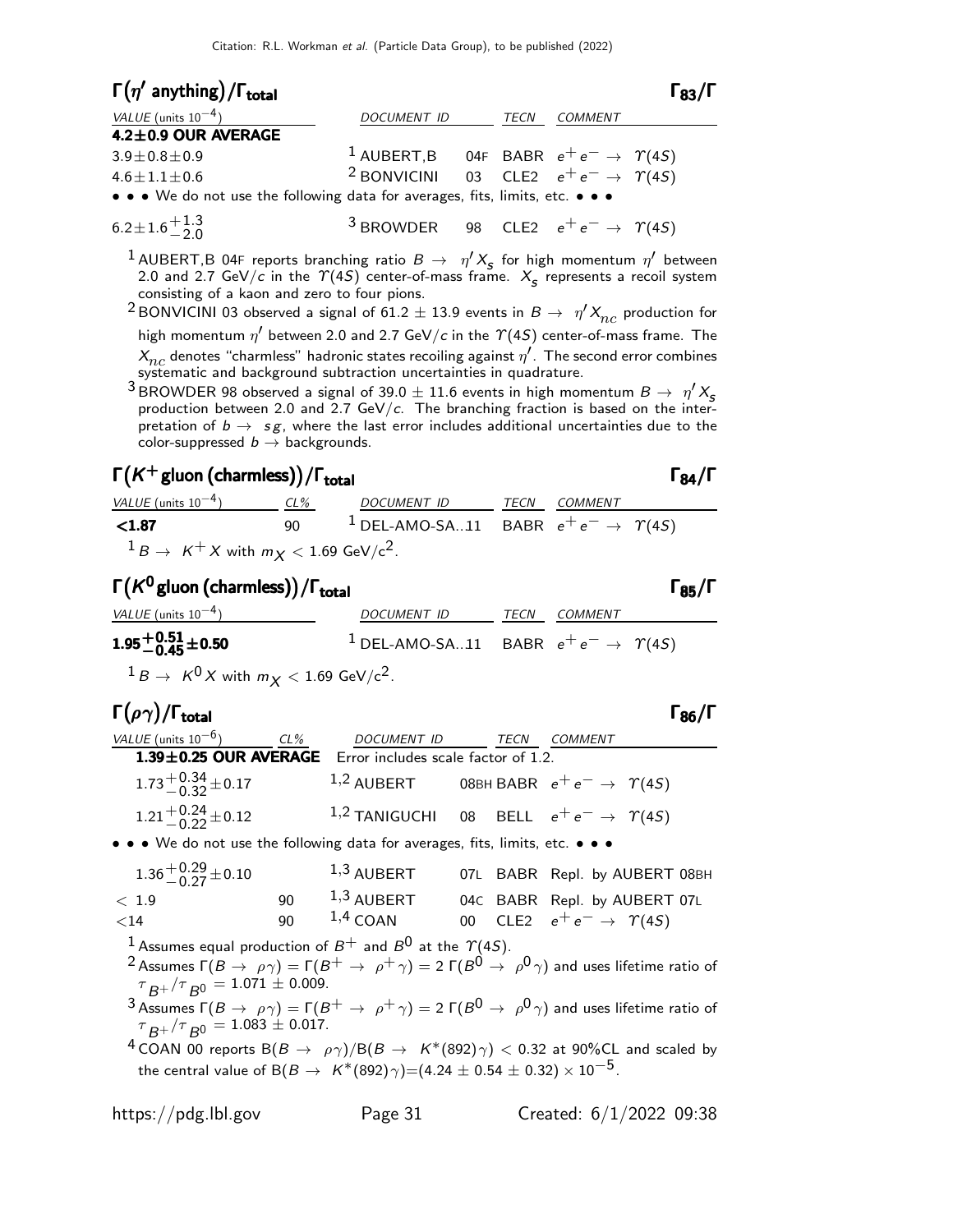| $\Gamma(\rho\gamma)/\Gamma(K^*(892)\gamma)$                                                                                                                                        |                                                                                   |                                                                | $\Gamma_{86}/\Gamma_{67}$ |
|------------------------------------------------------------------------------------------------------------------------------------------------------------------------------------|-----------------------------------------------------------------------------------|----------------------------------------------------------------|---------------------------|
| VALUE (units $10^{-2}$ )                                                                                                                                                           | DOCUMENT ID                                                                       | TECN COMMENT                                                   |                           |
| $3.02 + 0.60 + 0.26$<br>$-0.55 - 0.28$                                                                                                                                             | TANIGUCHI                                                                         | 08 BELL $e^+e^- \rightarrow \gamma(4S)$                        |                           |
| $\Gamma(\rho/\omega\gamma)/\Gamma_{\rm total}$                                                                                                                                     |                                                                                   |                                                                | $\Gamma_{87}/\Gamma$      |
| VALUE (units $10^{-6}$ )<br>1.30±0.23 OUR AVERAGE Error includes scale factor of 1.2.                                                                                              | CL% DOCUMENT ID TECN COMMENT                                                      |                                                                |                           |
| $1.63^{+0.30}_{-0.28}$ ± 0.16                                                                                                                                                      | 1,2,3 AUBERT 08BH BABR $e^+e^- \rightarrow \gamma(45)$                            |                                                                |                           |
|                                                                                                                                                                                    |                                                                                   |                                                                |                           |
| $1.14 \pm 0.20 \begin{array}{c} +0.10 \\ -0.12 \end{array}$                                                                                                                        | $^{1,3}$ TANIGUCHI 08 BELL $e^+e^-\rightarrow ~\varUpsilon(4S)$                   |                                                                |                           |
| • • We do not use the following data for averages, fits, limits, etc. • • •                                                                                                        |                                                                                   |                                                                |                           |
| $1.25 + 0.25 + 0.09$                                                                                                                                                               |                                                                                   | 4 AUBERT 07L BABR Repl. by AUBERT 08BH                         |                           |
| $1.32 + 0.34 + 0.10$<br>$-0.31 - 0.09$                                                                                                                                             |                                                                                   | <sup>4</sup> MOHAPATRA 06 BELL Repl. by TANIGUCHI 08           |                           |
| $0.6 \pm 0.3 \pm 0.1$                                                                                                                                                              | <sup>4</sup> AUBERT                                                               | 05 BABR Repl. by AUBERT 07L                                    |                           |
| 90<br>${<}1.4$                                                                                                                                                                     | $^4$ MOHAPATRA 05 $\,$ BELL $\,$ $\mathrm{e^+e^-} \rightarrow \,$ $\, \gamma(4S)$ |                                                                |                           |
| $^1$ Assumes $\Gamma(B\to \ \rho\gamma)=\Gamma(B^+\to \ \rho^+\gamma)=$ 2 $\Gamma(B^0\to \ \rho^0\gamma)$ and uses lifetime ratio of<br>$\tau_{B+}/\tau_{B0} = 1.071 \pm 0.009.$   |                                                                                   |                                                                |                           |
| <sup>2</sup> Also reports $ V_{td}/V_{ts}  = 0.233^{+0.025}_{-0.024}$ - 0.022                                                                                                      |                                                                                   |                                                                |                           |
| <sup>3</sup> Assumes equal production of $B^+$ and $B^0$ at the $\Upsilon(4S)$ .                                                                                                   |                                                                                   |                                                                |                           |
| $^4$ Assumes $\Gamma(B\to \ \rho\gamma)=\Gamma(B^+\to \ \rho^+\gamma)=$ 2 $\Gamma(B^0\to \ \rho^0\gamma)$ and uses lifetime ratio of<br>$\tau_{B^+}/\tau_{B^0} = 1.083 \pm 0.017.$ |                                                                                   |                                                                |                           |
|                                                                                                                                                                                    |                                                                                   |                                                                |                           |
| $\Gamma(\rho/\omega\gamma)/\Gamma(K^*(892)\gamma)$                                                                                                                                 |                                                                                   |                                                                | $\Gamma_{87}/\Gamma_{67}$ |
| <u>VALUE</u> (units $10^{-2}$ ) CL%                                                                                                                                                | DOCUMENT ID TECN COMMENT                                                          |                                                                |                           |
| $2.84 \pm 0.50 \pm 0.27$                                                                                                                                                           |                                                                                   | <sup>1</sup> TANIGUCHI 08 BELL $e^+e^- \rightarrow \gamma(45)$ |                           |
| • • • We do not use the following data for averages, fits, limits, etc. • • •                                                                                                      |                                                                                   |                                                                |                           |
| < 3.5<br>90                                                                                                                                                                        |                                                                                   | MOHAPATRA 05 BELL Repl. by TANIGUCHI 08                        |                           |
| <sup>1</sup> Also reports $ V^t_{td}/V^t_{ts}  = 0.195^{+0.020}_{-0.019} \pm 0.015$ .                                                                                              |                                                                                   |                                                                |                           |
| $\Gamma(\pi^{\pm}$ anything)/ $\Gamma_{\text{total}}$                                                                                                                              |                                                                                   |                                                                | $\Gamma_{88}/\Gamma$      |
| VALUE                                                                                                                                                                              | DOCUMENT ID TECN COMMENT                                                          |                                                                |                           |
| $3.585 \pm 0.025 \pm 0.070$                                                                                                                                                        |                                                                                   | <sup>1</sup> ALBRECHT 931 ARG $e^+e^- \rightarrow \gamma(45)$  |                           |
| $^1$ ALBRECHT 93 excludes $\pi^{\pm}$ from $\kappa_\mathsf{S}^0$ and $\Lambda$ decays. If included, they find 4.105 $\pm$<br>$0.025 \pm 0.080$ .                                   |                                                                                   |                                                                |                           |
| $\Gamma(\pi^0$ anything)/ $\Gamma_{total}$                                                                                                                                         |                                                                                   |                                                                | $\Gamma_{89}/\Gamma$      |
| <b>VALUE</b>                                                                                                                                                                       |                                                                                   | DOCUMENT ID TECN COMMENT                                       |                           |
| $2.35 \pm 0.02 \pm 0.11$                                                                                                                                                           |                                                                                   | <sup>1</sup> ABE 01J BELL $e^+e \rightarrow \gamma(4S)$        |                           |
| <sup>1</sup> From fully inclusive $\pi^0$ yield with no corrections from decays of $\kappa_S^0$ or other particles.                                                                |                                                                                   |                                                                |                           |
| $\Gamma(\eta \text{ anything})/\Gamma_{\text{total}}$                                                                                                                              |                                                                                   |                                                                | $\Gamma_{90}/\Gamma$      |
| <b>VALUE</b>                                                                                                                                                                       |                                                                                   | DOCUMENT ID TECN COMMENT                                       |                           |
| $0.176 \pm 0.011 \pm 0.012$                                                                                                                                                        |                                                                                   | KUBOTA 96 CLE2 $e^+e^- \rightarrow \gamma(45)$                 |                           |
|                                                                                                                                                                                    |                                                                                   |                                                                |                           |
| https://pdg.lbl.gov                                                                                                                                                                | Page 32                                                                           | Created: $6/1/2022$ 09:38                                      |                           |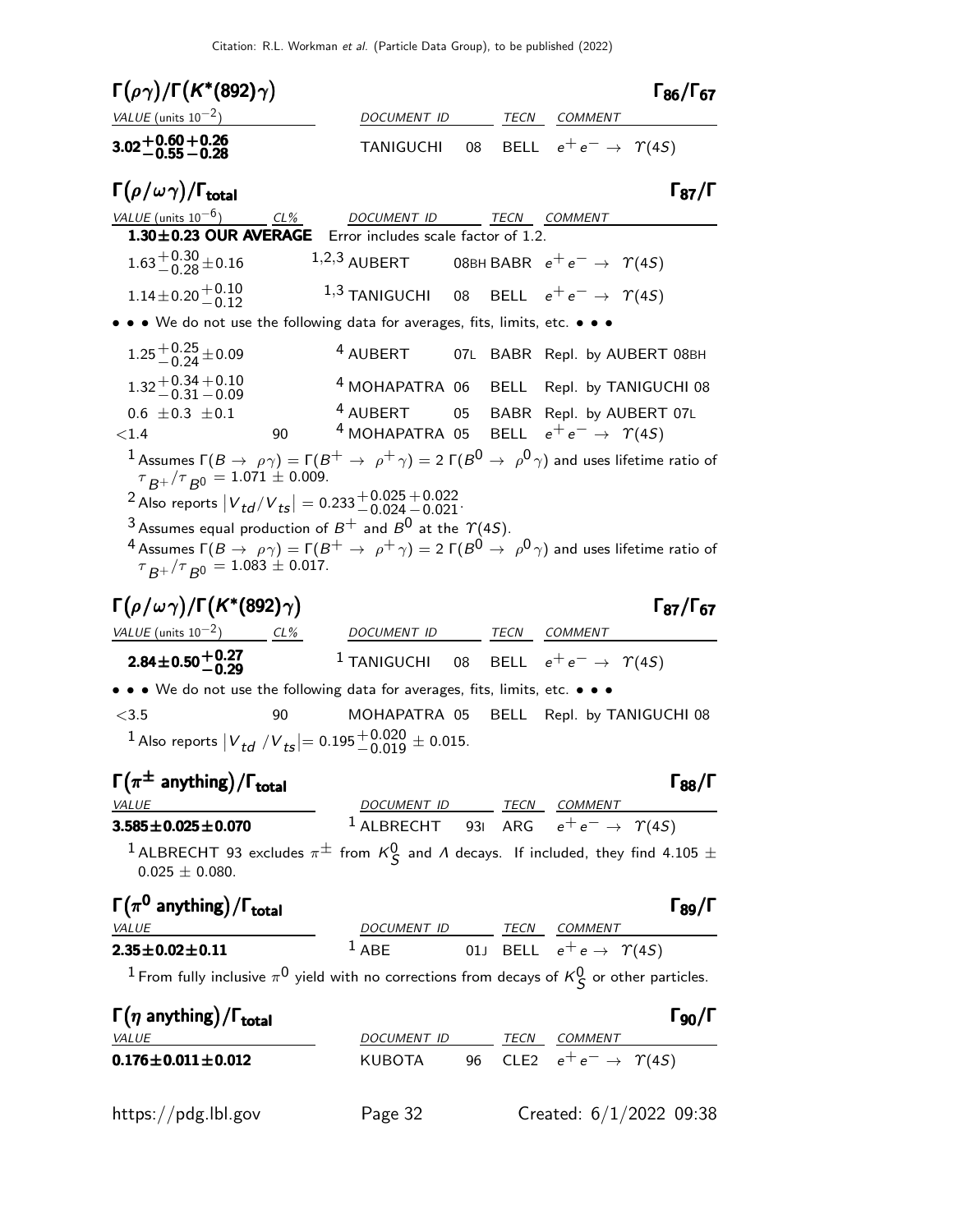| $\Gamma(\rho^0$ anything)/ $\Gamma_{total}$                                                                                                                              |        |                                                                |       |                                           | $\Gamma_{91}/\Gamma$      |
|--------------------------------------------------------------------------------------------------------------------------------------------------------------------------|--------|----------------------------------------------------------------|-------|-------------------------------------------|---------------------------|
| <b>VALUE</b>                                                                                                                                                             |        | DOCUMENT ID TECN COMMENT                                       |       |                                           |                           |
| $0.208 \pm 0.042 \pm 0.032$                                                                                                                                              |        | ALBRECHT 94J ARG $e^+e^- \rightarrow \gamma(45)$               |       |                                           |                           |
| $\Gamma(\omega \text{ anything})/\Gamma_\text{total}$                                                                                                                    |        |                                                                |       |                                           | $\Gamma_{92}/\Gamma$      |
| <b>VALUE</b>                                                                                                                                                             | $CL\%$ | DOCUMENT ID TECN COMMENT                                       |       |                                           |                           |
| < 0.81                                                                                                                                                                   | 90     | ALBRECHT 94J ARG $e^+e^- \rightarrow \gamma(45)$               |       |                                           |                           |
| $\Gamma(\phi \text{ anything})/\Gamma_{\text{total}}$                                                                                                                    |        |                                                                |       |                                           | $\Gamma_{93}/\Gamma$      |
| VALUE<br>$0.0343 \pm 0.0012$ OUR AVERAGE                                                                                                                                 |        | DOCUMENT ID TECN COMMENT                                       |       |                                           |                           |
| $0.0353 \pm 0.0005 \pm 0.0030$                                                                                                                                           |        | HUANG                                                          |       | 07 CLEO $e^+e^- \rightarrow \Upsilon(4S)$ |                           |
| $0.0341 \pm 0.0006 \pm 0.0012$                                                                                                                                           |        | AUBERT 04s BABR $e^+e^- \rightarrow \gamma(45)$                |       |                                           |                           |
| $0.0390 \pm 0.0030 \pm 0.0035$                                                                                                                                           |        | ALBRECHT 94J ARG $e^+e^- \rightarrow \gamma(4S)$               |       |                                           |                           |
| $0.023 \pm 0.006 \pm 0.005$                                                                                                                                              |        | BORTOLETT086                                                   |       | CLEO $e^+e^- \rightarrow \Upsilon(4S)$    |                           |
| $\Gamma(\phi K^*(892))/\Gamma_{\text{total}}$                                                                                                                            |        |                                                                |       |                                           | $\Gamma_{94}/\Gamma$      |
|                                                                                                                                                                          | CL%    | DOCUMENT ID TECN                                               |       |                                           |                           |
| $\frac{VALUE}{< 2.2 \times 10^{-5}}$                                                                                                                                     | 90     | $^1$ BERGFELD 98                                               | CI F2 |                                           |                           |
| <sup>1</sup> Assumes equal production of $B^+$ and $B^0$ at the $\Upsilon(4S)$ .                                                                                         |        |                                                                |       |                                           |                           |
| $\Gamma(\pi^+$ gluon (charmless))/ $\Gamma_{total}$                                                                                                                      |        |                                                                |       |                                           | $\Gamma_{96}/\Gamma$      |
| $VALUE$ (units $10^{-4}$ ) DOCUMENT ID TECN COMMENT                                                                                                                      |        |                                                                |       |                                           |                           |
| $3.72^{+0.50}_{-0.47}$ ± 0.59                                                                                                                                            |        | <sup>1</sup> DEL-AMO-SA11 BABR $e^+e^- \rightarrow \gamma(45)$ |       |                                           |                           |
| $1 B \rightarrow \pi^+ X$ with $m_X < 1.71$ GeV/c <sup>2</sup> .                                                                                                         |        |                                                                |       |                                           |                           |
| $\Gamma(\Lambda_c^+ / \overline{\Lambda_c}$ anything)/ $\Gamma_{\text{total}}$                                                                                           |        |                                                                |       |                                           | $\Gamma$ <sub>97</sub> /Г |
| $CL\%$<br>VALUE $(\%)$                                                                                                                                                   |        | DOCUMENT ID TECN COMMENT                                       |       |                                           |                           |
| $3.59 \pm 0.32 \begin{array}{c} +0.19 \\ -0.18 \end{array}$                                                                                                              |        | <sup>1</sup> AUBERT 07C BABR $e^+e^- \rightarrow \gamma(45)$   |       |                                           |                           |
| • • • We do not use the following data for averages, fits, limits, etc. • • •                                                                                            |        |                                                                |       |                                           |                           |
| 6.4 $\pm$ 0.8 $\pm$ 0.8                                                                                                                                                  |        | <sup>2</sup> CRAWFORD 92 CLEO $e^+e^- \rightarrow \gamma(45)$  |       |                                           |                           |
| 14 $\pm$ 9                                                                                                                                                               |        | <sup>3</sup> ALBRECHT 88E ARG $e^+e^- \rightarrow \gamma(45)$  |       |                                           |                           |
| $<$ 11.2                                                                                                                                                                 | 90     | <sup>4</sup> ALAM                                              |       | 87 CLEO $e^+e^- \rightarrow \gamma(45)$   |                           |
| $^{\text{1}}$ AUBERT 07C reports 0.045 $\pm$ 0.003 $\pm$ 0.012 from a measurement of [F $(B$ $\rightarrow$                                                               |        |                                                                |       |                                           |                           |
| $A_c^+$ / $\overline{A}_c^-$ anything)/ $\Gamma_{\text{total}}$ ] $\times$ [B( $A_c^+ \rightarrow pK^-\pi^+$ )] assuming B( $A_c^+ \rightarrow pK^-\pi^+$ )              |        |                                                                |       |                                           |                           |
| $\sigma = (5.0 \pm 1.3) \times 10^{-2}$ , which we rescale to our best value B( $\Lambda_c^+ \rightarrow \ \rho \, \mathcal{K}^- \, \pi^+) = 0$                          |        |                                                                |       |                                           |                           |
| $(6.28 \pm 0.32) \times 10^{-2}$ . Our first error is their experiment's error and our second error is<br>the systematic error from using our best value.                |        |                                                                |       |                                           |                           |
| <sup>2</sup> CRAWFORD 92 result derived from lepton baryon correlations. Assumes all charmed                                                                             |        |                                                                |       |                                           |                           |
| baryons in $B^0$ and $B^{\pm}$ decay are $A_{c}$ .                                                                                                                       |        |                                                                |       |                                           |                           |
| <sup>3</sup> ALBRECHT 88E measured B( $B \to \Lambda_c^+ \times$ )·B( $\Lambda_c^+ \to pK^-\pi^+)$ = (0.30 $\pm$ 0.12 $\pm$ 0.06)%                                       |        |                                                                |       |                                           |                           |
| and used B( $A^+_\text{c} \rightarrow pK^-\pi^+)$ = (2.2 $\pm$ 1.0)% from ABRAMS 80 to obtain above number.                                                              |        |                                                                |       |                                           |                           |
| <sup>4</sup> Assuming all baryons result from charmed baryons, ALAM 86 conclude the branching<br>fraction is 7.4 $\pm$ 2.9%. The limit given above is model independent. |        |                                                                |       |                                           |                           |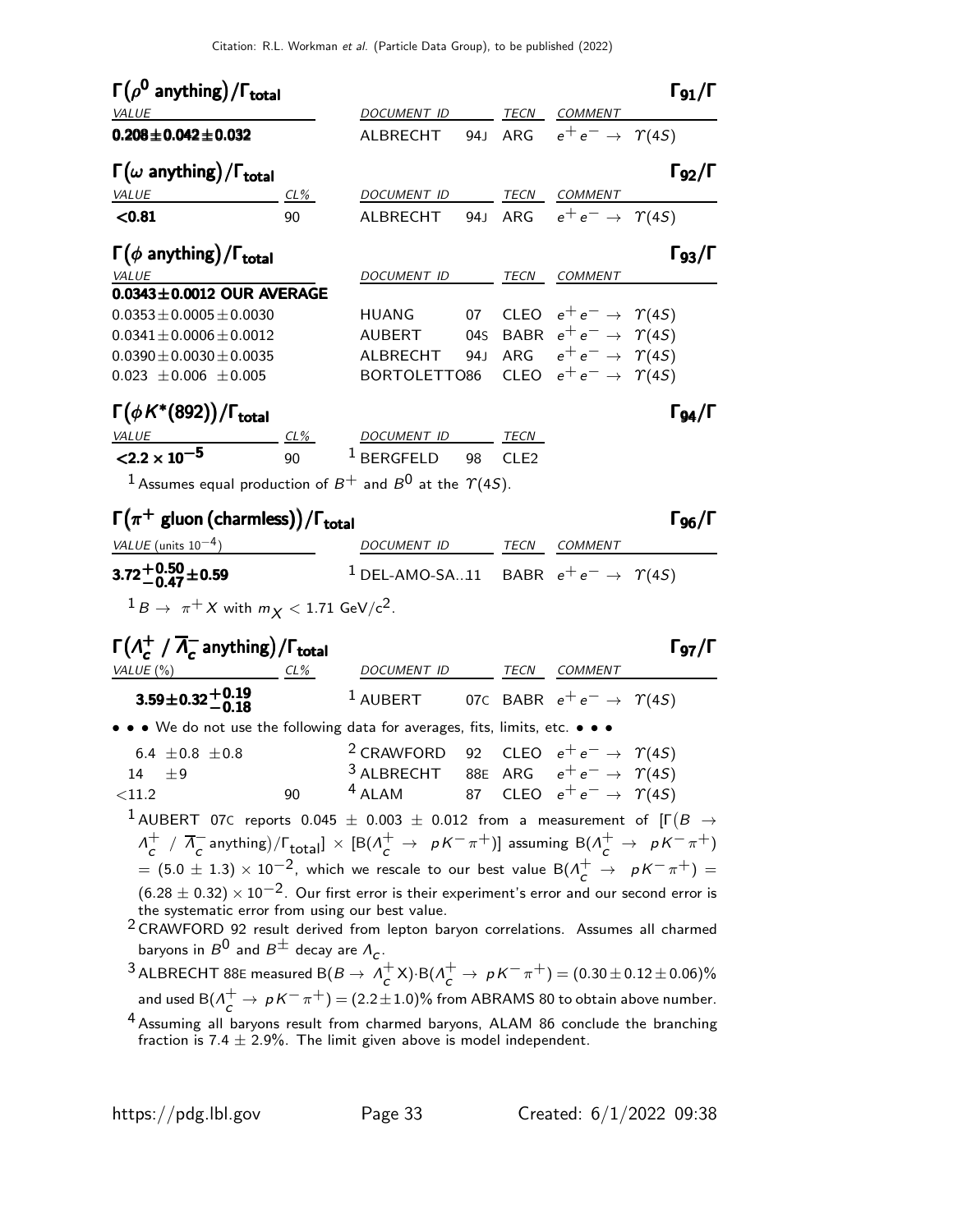| $\Gamma(\Lambda_c^+$ anything) / $\Gamma(\overline{\Lambda}_c^-$ anything)                                                                                         |        |                                                                                                                                                                            |    |                                        | $\Gamma_{98}/\Gamma_{99}$   |
|--------------------------------------------------------------------------------------------------------------------------------------------------------------------|--------|----------------------------------------------------------------------------------------------------------------------------------------------------------------------------|----|----------------------------------------|-----------------------------|
| <i>VALUE</i>                                                                                                                                                       |        | DOCUMENT ID TECN COMMENT                                                                                                                                                   |    |                                        |                             |
| $0.19 \pm 0.13 \pm 0.04$                                                                                                                                           |        | <sup>1</sup> AMMAR 97 CLE2 $e^+e^- \rightarrow \gamma(45)$                                                                                                                 |    |                                        |                             |
| <sup>1</sup> AMMAR 97 uses a high-momentum lepton tag ( $P_\ell > 1.4$ GeV/ $c^2$ ).                                                                               |        |                                                                                                                                                                            |    |                                        |                             |
| $\Gamma(\overline{\Lambda}_{c}^{-}\mu^{+}$ anything) / $\Gamma(\overline{\Lambda}_{c}^{-}$ anything)                                                               |        |                                                                                                                                                                            |    |                                        | $\Gamma_{102}/\Gamma_{99}$  |
| VALUE (units $10^{-2}$ )                                                                                                                                           |        | DOCUMENT ID TECN COMMENT                                                                                                                                                   |    |                                        |                             |
| $-2.0 \pm 2.0 \pm 1.9$                                                                                                                                             |        | LEES 12 BABR $e^+e^- \rightarrow \gamma(45)$                                                                                                                               |    |                                        |                             |
| $\Gamma(\overline{\Lambda}_{c}^{-}\ell^{+}$ anything) / $\Gamma(\Lambda_{c}^{+}\; / \; \overline{\Lambda}_{c}^{-}$ anything)                                       |        |                                                                                                                                                                            |    |                                        | $\Gamma_{100}/\Gamma_{97}$  |
| $\frac{VALUE}{2.5 \times 10^{-2}}$ $\frac{CL\%}{90}$ $\frac{DOCUMENT ID}{1 \text{ LEES}}$ $\frac{TECN}{12}$ $\frac{COMMENT}{BABR}$ $e^+e^- \rightarrow \gamma(4S)$ |        |                                                                                                                                                                            |    |                                        |                             |
|                                                                                                                                                                    |        |                                                                                                                                                                            |    |                                        |                             |
| <sup>1</sup> LEES 12 quotes also the measurement $\Gamma(B \to \overline{\Lambda}^-_c \ell^+$ anything)/ $\Gamma(B \to \overline{\Lambda}^-_c \ell^-_c)$           |        |                                                                                                                                                                            |    |                                        |                             |
| $\Lambda_c^+$ / $\overline{\Lambda}_c^-$ anything) = (1.2 ± 0.7 ± 0.4) × 10 <sup>-2</sup> .                                                                        |        |                                                                                                                                                                            |    |                                        |                             |
| $\Gamma(\overline{\Lambda}_{c}^{-} e^{+}$ anything) / $\Gamma(\Lambda_{c}^{+} / \overline{\Lambda}_{c}^{-}$ anything)                                              |        |                                                                                                                                                                            |    |                                        | $\Gamma_{101}/\Gamma_{97}$  |
| VALUE                                                                                                                                                              |        | <u>CL% DOCUMENT ID TECN COMMENT</u>                                                                                                                                        |    |                                        |                             |
| < 0.05                                                                                                                                                             |        | 90 $^1$ BONVICINI 98 CLE2 $e^+e^- \rightarrow \gamma(4S)$                                                                                                                  |    |                                        |                             |
| <sup>1</sup> BONVICINI 98 uses the electron with momentum above 0.6 GeV/c.                                                                                         |        |                                                                                                                                                                            |    |                                        |                             |
| $\Gamma(\overline{\Lambda}_{c}^{-}e^{+}$ anything) / $\Gamma(\overline{\Lambda}_{c}^{-}$ anything)                                                                 |        |                                                                                                                                                                            |    |                                        | $\Gamma_{101}/\Gamma_{99}$  |
| VALUE (units $10^{-2}$ )                                                                                                                                           |        |                                                                                                                                                                            |    |                                        |                             |
| $2.5 \pm 1.1 \pm 0.6$                                                                                                                                              |        | $\begin{array}{ccccc}\n & \textit{DCUMENT ID} & \textit{TECN} & \textit{COMMENT} \\ 1 \textit{LEES} & 12 & \textit{BABR} & e^+e^- \rightarrow & \Upsilon(4S)\n\end{array}$ |    |                                        |                             |
| <sup>1</sup> Uses the full reconstruction of the recoiling $B$ in a hadronic decay as a tag.                                                                       |        |                                                                                                                                                                            |    |                                        |                             |
| $\Gamma(\overline{\Lambda}_{c}^{-}\ell^{+}$ anything) / $\Gamma(\overline{\Lambda}_{c}^{-}$ anything)                                                              |        |                                                                                                                                                                            |    |                                        | $\Gamma_{100}/\Gamma_{99}$  |
| $\frac{VALUE}{0.5 \times 10^{-2}}$ $\frac{CL\%}{90}$ $\frac{DOCUMENTID}{LEES}$ $\frac{TECN}{12}$ $\frac{COMMENT}{BABR}$ $e^+e^- \rightarrow \gamma(4S)$            |        |                                                                                                                                                                            |    |                                        |                             |
|                                                                                                                                                                    |        |                                                                                                                                                                            |    |                                        |                             |
| <sup>1</sup> LEES 12 quotes also the measurement $\Gamma(B \to \overline{\Lambda}^-_c \ell^+$ anything)/ $\Gamma(B \to \overline{\Lambda}^-_c$ anything)           |        |                                                                                                                                                                            |    |                                        |                             |
| $= (1.7 \pm 1.0 \pm 0.6) \times 10^{-2}$ .                                                                                                                         |        |                                                                                                                                                                            |    |                                        |                             |
| $\Gamma(\overline{\Lambda}_{c}^{-} p$ anything)/ $\Gamma(\Lambda_{c}^{+} / \overline{\Lambda}_{c}^{-}$ anything)                                                   |        |                                                                                                                                                                            |    |                                        | $\Gamma_{103}/\Gamma_{97}$  |
| VALUE                                                                                                                                                              |        | DOCUMENT ID                                                                                                                                                                |    | TECN COMMENT                           |                             |
| $0.57 \pm 0.05 \pm 0.05$                                                                                                                                           |        | <b>BONVICINI</b>                                                                                                                                                           | 98 | CLE2 $e^+e^- \rightarrow \gamma(4S)$   |                             |
| $\Gamma(\overline{\Lambda}_{c}^{-} \rho e^{+} \nu_{e})/\Gamma(\overline{\Lambda}_{c}^{-} \rho$ anything)                                                           |        |                                                                                                                                                                            |    |                                        | $\Gamma_{104}/\Gamma_{103}$ |
| VALUE                                                                                                                                                              | $CL\%$ | DOCUMENT ID                                                                                                                                                                |    | TECN COMMENT                           |                             |
| < 0.04                                                                                                                                                             | 90     | <sup>1</sup> BONVICINI                                                                                                                                                     | 98 | CLE2 $e^+e^- \rightarrow \Upsilon(45)$ |                             |

 $1$  BONVICINI 98 uses the electron with momentum above 0.6 GeV/c.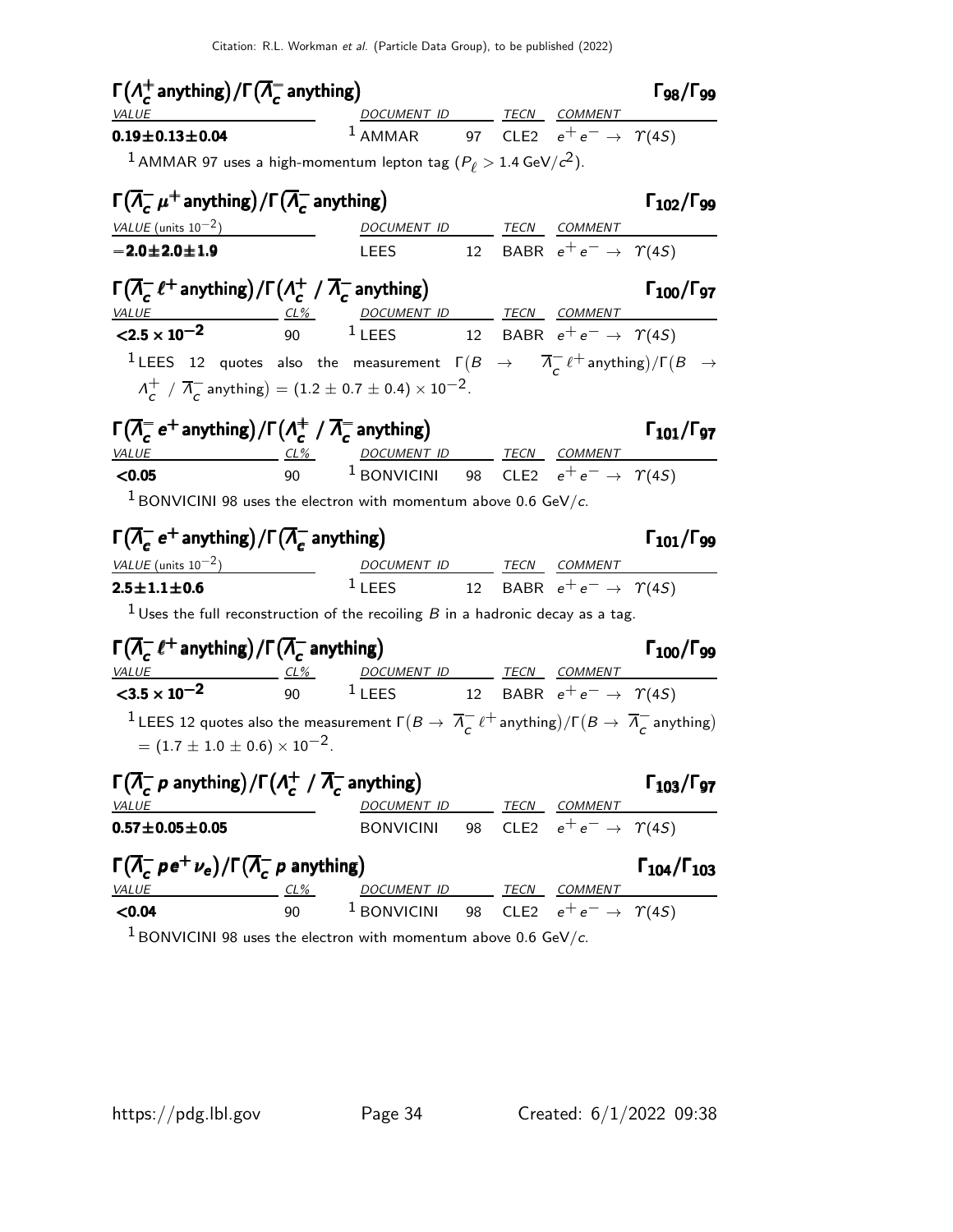$\Gamma(\overline{\Sigma}^{--}_c$  $\Gamma(\overline{\Sigma}_c^{--}$  anything)/ $\Gamma_{\rm total}$  Γ<sub>105</sub>/Γ /Γ $_{\rm total}$ Γ $_{105}$ /Γ VALUE EVTS DOCUMENT ID TECN COMMENT  ${\bf 0.0033} \pm {\bf 0.0017} \pm {\bf 0.0002}$  77  $^1$  procario 94 cle2  $e^+ \, e^- \rightarrow \; \Upsilon(4S)$ <sup>1</sup> PROCARIO 94 reports  $[\Gamma(B \to \overline{\Sigma}^{--}_c$  $\frac{1}{c}$  anything)/ $\Gamma_{\text{total}}$ ]  $\times$  [B( $\Lambda_c^+$   $\rightarrow$   $\,$   $\,$   $pK^-\pi^+)$ ]  $\,$  $0.00021\,\pm\,0.00008\,\pm\,0.00007$  which we divide by our best value  $\mathsf{B}(\varLambda_{\mathsf{C}}^{+}\,\rightarrow\,\, \rho\, \mathsf{K}^{-}\,\pi^{+})$  $= (6.28 \pm 0.32) \times 10^{-2}$ . Our first error is their experiment's error and our second error is the systematic error from using our best value.  $\mathsf{\Gamma}(\overline{\mathsf{\Sigma}}_{\mathsf{\mathsf{c}}}^ \frac{1}{c}$  anything) Γ $(\overline{\Sigma}^-_{c}$  anything)/Γ<sub>total</sub> Γ<sub>106</sub>/Γ VALUE CL% DOCUMENT ID TECN COMMENT  $< 8 \times 10^{-3}$ 90  $1$  PROCARIO 94 CLE2  $e^+e^- \rightarrow \Upsilon(4S)$ <sup>1</sup> PROCARIO 94 reports  $[\Gamma(B \to \overline{\Sigma}^{-}_{c}$  $\frac{1}{c}$  anything)/ $\lceil \frac{\text{total}}{c} \rceil \times \frac{[B(\Lambda_c^+ \to \rho \, \text{K}^- \, \pi^+)]}{\sigma} \rceil$ 0.00048 which we divide by our best value  $\mathsf{B}(\Lambda^+_c\to~pK^-\pi^+)=6.28\times 10^{-2}.$ Γ $(\overline{\Sigma}^0_c$ anything) Γ $(\overline{\Sigma_c^0})$  anything) / Γ<sub>total</sub> 2007 (Σεντριανό του Στον 107 (Γ VALUE EVTS DOCUMENT ID TECN COMMENT  ${\bf 0.0037}\pm{\bf 0.0017}\pm{\bf 0.0002}$  76  $^{-1}$  procario 94 cle $2$   $e^+e^-\rightarrow$   $\varUpsilon(4S)$  $^1$  PROCARIO 94 reports  $[\Gamma(B \to \overline{\Sigma}^0_c$ anything)/ $\Gamma_{\text{total}}] \times [B(\Lambda_c^+ \to \rho K^- \pi^+)] =$ 

 $0.00023\,\pm\,0.00008\,\pm\,0.00007$  which we divide by our best value  $\mathsf{B}(\varLambda_{\mathsf{C}}^{+}\,\rightarrow\,\, \rho\, \mathsf{K}^{-}\,\pi^{+})$  $= (6.28 \pm 0.32) \times 10^{-2}$ . Our first error is their experiment's error and our second error is the systematic error from using our best value.

| $\Gamma(\overline{\Sigma}_{c}^{0}N(N = p \text{ or } n)) / \Gamma_{\text{total}}$                                                                                                                                                                                                                                                                                                                     | $\Gamma_{108} / \Gamma$ |                                          |                                               |
|-------------------------------------------------------------------------------------------------------------------------------------------------------------------------------------------------------------------------------------------------------------------------------------------------------------------------------------------------------------------------------------------------------|-------------------------|------------------------------------------|-----------------------------------------------|
| $\frac{VALUE}{12 \times 10^{-3}}$                                                                                                                                                                                                                                                                                                                                                                     | $\frac{CL\%}{90}$       | $\frac{DOCUMENT ID}{1 \text{ PROCARIO}}$ | $\frac{TECN}{2e^+e^-} \rightarrow \gamma(4S)$ |
| $1 \text{ PROCARIO}$ 94 reports $\leq$ 0.0017 from a measurement of $[\Gamma(B \rightarrow \overline{\Sigma}_{c}^{0}N(N = p \text{ or } n))/\Gamma_{\text{total}}] \times [B(\Lambda_{c}^{+} \rightarrow pK^{-}\pi^{+})]$ assuming $B(\Lambda_{c}^{+} \rightarrow pK^{-}\pi^{+}) = 0.043$ , which we rescale to our best value $B(\Lambda_{c}^{+} \rightarrow pK^{-}\pi^{+}) = 6.28 \times 10^{-2}$ . |                         |                                          |                                               |

| $\Gamma(\Xi_c^0$ anything, $\Xi_c^0 \to \Xi^- \pi^+)/\Gamma_{\text{total}}$                                       |                                                                | $\Gamma_{109}/\Gamma$ |         |  |
|-------------------------------------------------------------------------------------------------------------------|----------------------------------------------------------------|-----------------------|---------|--|
| VALUE (units $10^{-3}$ )                                                                                          | DOCUMENT ID                                                    | <b>TECN</b>           | COMMENT |  |
| 0.193±0.030 OUR AVERAGE Error includes scale factor of 1.1.                                                       |                                                                |                       |         |  |
| $0.211 \pm 0.019 \pm 0.025$                                                                                       | <sup>1</sup> AUBERT,B 05M BABR $e^+e^- \rightarrow \gamma(45)$ |                       |         |  |
| $0.144 \pm 0.048 \pm 0.021$                                                                                       | <sup>2</sup> BARISH 97 CLE2 $e^+e^- \rightarrow \gamma(45)$    |                       |         |  |
| $\pm \tau_{\text{loc}}$ vialed in a later in all lay requirements the presentations $D \times 2.15 \text{ GeV/s}$ |                                                                |                       |         |  |

The yield is obtained by requiring the momentum  $\mathsf{P} < 2.15$  GeV/c. <sup>2</sup> BARISH 97 find 79  $\pm$  27  $\Xi_c^0$  events.

$$
\Gamma(\Xi_c^+, \Xi_c^+ \to \Xi^- \pi^+ \pi^+)/\Gamma_{\text{total}} \qquad \qquad \Gamma_{110}/\Gamma
$$

| VALUE (units $10^{-3}$ )            | DOCUMENT ID |  | <i>TECN COMMENT</i>                       |  |
|-------------------------------------|-------------|--|-------------------------------------------|--|
| $0.453 \pm 0.096 \, {+}\, 0.085 \,$ | $1$ BARISH  |  | 97 CLE2 $e^+e^- \rightarrow \Upsilon(4S)$ |  |
|                                     |             |  |                                           |  |

<sup>1</sup> BARISH 97 find 125  $\pm$  28  $\Xi_c^+$  $\overline{c}$  events.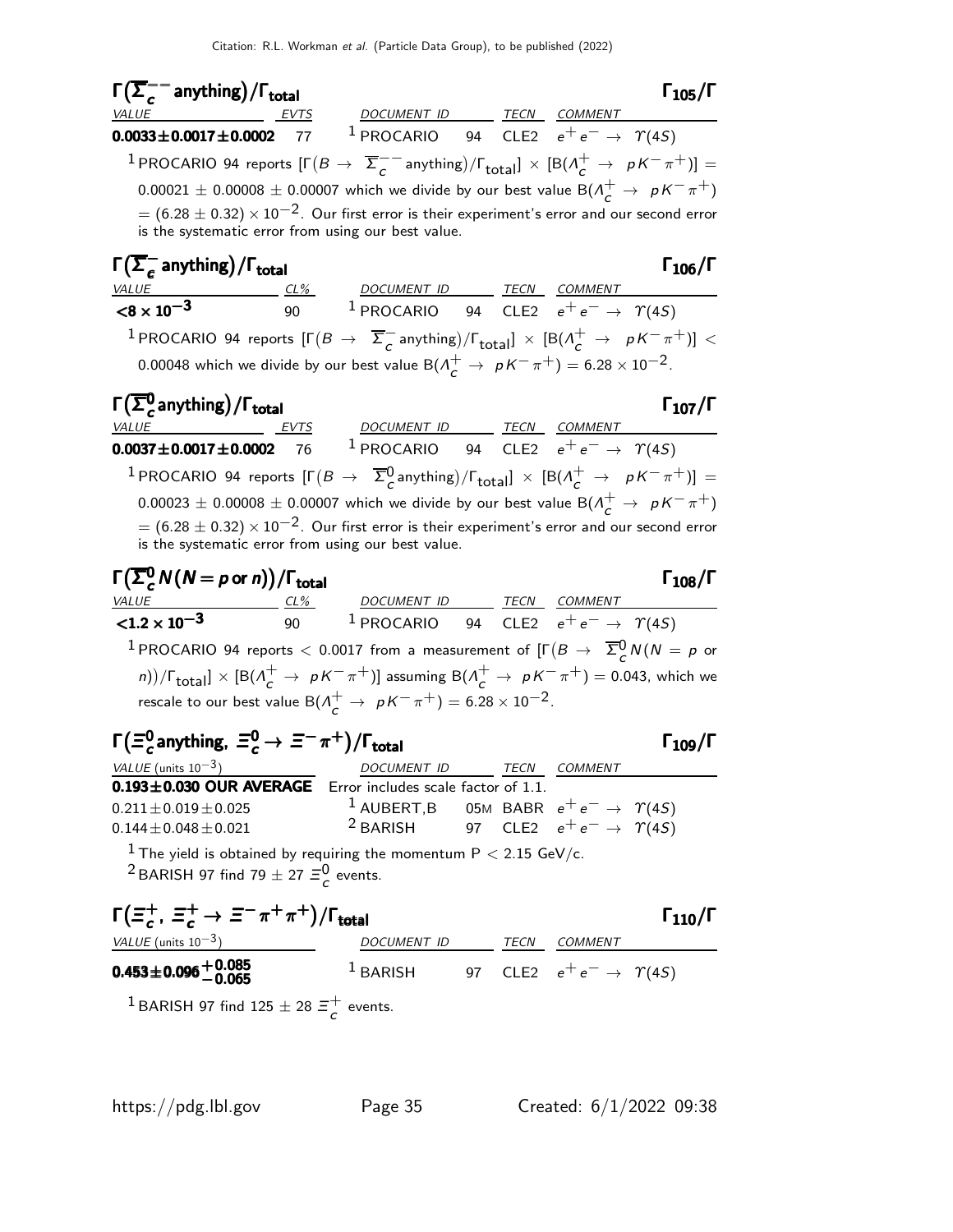# $\Gamma(p/\overline{p})$  anything)/ $\Gamma_{\text{total}}$

#### Includes p and  $\bar{p}$  from  $\Lambda$  and  $\bar{\Lambda}$  decay. VALUE EVTS DOCUMENT ID TECN COMMENT  $0.080\pm0.004$  OUR AVERAGE  $0.080\pm0.005\pm0.005$  ALBRECHT 93I ARG  $e^+e^- \rightarrow \gamma(45)$  $0.080\pm0.005\pm0.003$  CRAWFORD 92 CLEO  $e^+e^- \rightarrow \gamma(45)$  $0.082 \pm 0.005 \begin{array}{c} +0.013 \\ -0.010 \end{array}$ 2163 <sup>1</sup> ALBRECHT 89K ARG  $e^+e^- \rightarrow \gamma(45)$

• • • We do not use the following data for averages, fits, limits, etc. • • •

#### $>0.021$  2 ALAM 83B CLEO  $e^+e^- \rightarrow \gamma(45)$

1 ALBRECHT 89<sup>K</sup> include direct and nondirect protons.

<sup>2</sup> ALAM 83B reported their result as  $> 0.036 \pm 0.006 \pm 0.009$ . Data are consistent with equal yields of p and  $\bar{p}$ . Using assumed yields below cut,  $B(B \to p + X) = 0.03$  not including protons from  $\Lambda$  decays.

#### Γ $(p/\overline{p}$  (direct) anything)/Γ<sub>total</sub> Γ<sub>112</sub>/Γ

|                               |  |      |                                                               |      |                | ---- |
|-------------------------------|--|------|---------------------------------------------------------------|------|----------------|------|
| <i>VALUE</i>                  |  | EVTS | <b>DOCUMENT ID</b>                                            | TECN | <i>COMMENT</i> |      |
| $0.055 \pm 0.005$ OUR AVERAGE |  |      |                                                               |      |                |      |
| $0.055 \pm 0.005 \pm 0.0035$  |  |      | ALBRECHT 931 ARG $e^+e^- \rightarrow \gamma(4S)$              |      |                |      |
| $0.056 \pm 0.006 \pm 0.005$   |  |      | CRAWFORD 92 CLEO $e^+e^- \rightarrow \gamma(4S)$              |      |                |      |
| $0.055 \pm 0.016$             |  | 1220 | <sup>1</sup> ALBRECHT 89K ARG $e^+e^- \rightarrow \gamma(45)$ |      |                |      |
|                               |  |      |                                                               |      |                |      |

 $1$  ALBRECHT 89K subtract contribution of  $\Lambda$  decay from the inclusive proton yield.

#### $\Gamma(\overline{\rho}e^{+}\nu_{e}$  anything)/ $\Gamma_{\rm total}$  et al. (113/Γ VALUE CL% DOCUMENT ID TECN COMMENT  $< 5.9 \times 10^{-4}$ 90 <sup>1</sup> ADAM 03B CLE2  $e^+e^- \rightarrow \gamma(45)$ • • • We do not use the following data for averages, fits, limits, etc. • • •  $<$ 16  $\times$  10<sup>-4</sup> 90 ALBRECHT 90H ARG  $e^+e^-$  →  $\gamma$ (4*S*)

<sup>1</sup> Based on V-A model.

| $\Gamma(\Lambda/\overline{\Lambda}$ anything)/ $\Gamma_{\text{total}}$        |      |                                                            |      |         |  |
|-------------------------------------------------------------------------------|------|------------------------------------------------------------|------|---------|--|
| <b>VALUE</b>                                                                  | EVTS | DOCUMENT ID                                                | TECN | COMMENT |  |
| $0.040 \pm 0.005$ OUR AVERAGE                                                 |      |                                                            |      |         |  |
| $0.038 \pm 0.004 \pm 0.006$                                                   | 2998 | CRAWFORD 92 CLEO $e^+e^- \rightarrow \gamma(4S)$           |      |         |  |
| $0.042 \pm 0.005 \pm 0.006$                                                   | 943  | ALBRECHT 89K ARG $e^+e^- \rightarrow \gamma(4S)$           |      |         |  |
| • • • We do not use the following data for averages, fits, limits, etc. • • • |      |                                                            |      |         |  |
| $0.022 \pm 0.003 \pm 0.0022$                                                  |      | <sup>1</sup> ACKERSTAFF 97N OPAL $e^+e^- \rightarrow Z$    |      |         |  |
| >0.011                                                                        |      | <sup>2</sup> ALAM 83B CLEO $e^+e^- \rightarrow \gamma(45)$ |      |         |  |
| 1.01502715507                                                                 |      |                                                            |      |         |  |

<sup>1</sup> ACKERSTAFF 97N assumes B $(b \rightarrow B) = 0.868 \pm 0.041$ , *i.e.*, an admixture of  $B^{0}$ ,  $B^{\pm}$ , and  $B_{\mathcal{S}}$ .

 $^2$ ALAM 83B reported their result as  $>$  0.022  $\pm$  0.007  $\pm$  0.004. Values are for  $(B(AX)+B(\overline{A}X))/2$ . Data are consistent with equal yields of p and  $\overline{p}$ . Using assumed yields below cut,  $B(B \to AX) = 0.03$ .

### $\Gamma(\Lambda \text{ anything})/\Gamma(\overline{\Lambda} \text{ anything})$  Γ115/Γ116

#### $\Gamma_{115}/\Gamma_{116}$

| <b>VALUE</b>                           | DOCUMENT ID |  | <i>TECN COMMENT</i>                                |  |
|----------------------------------------|-------------|--|----------------------------------------------------|--|
| $0.43 \pm 0.09 \pm 0.07$               |             |  | $^1$ AMMAR 97 CLE2 $e^+e^- \rightarrow \gamma(4S)$ |  |
| $1.11111007$ $1.1$ $1.1$ $(0.11611)^2$ |             |  |                                                    |  |

 $^1$  AMMAR 97 uses a high-momentum lepton tag ( $P_\ell >$  1.4 GeV/ $c^2$ ).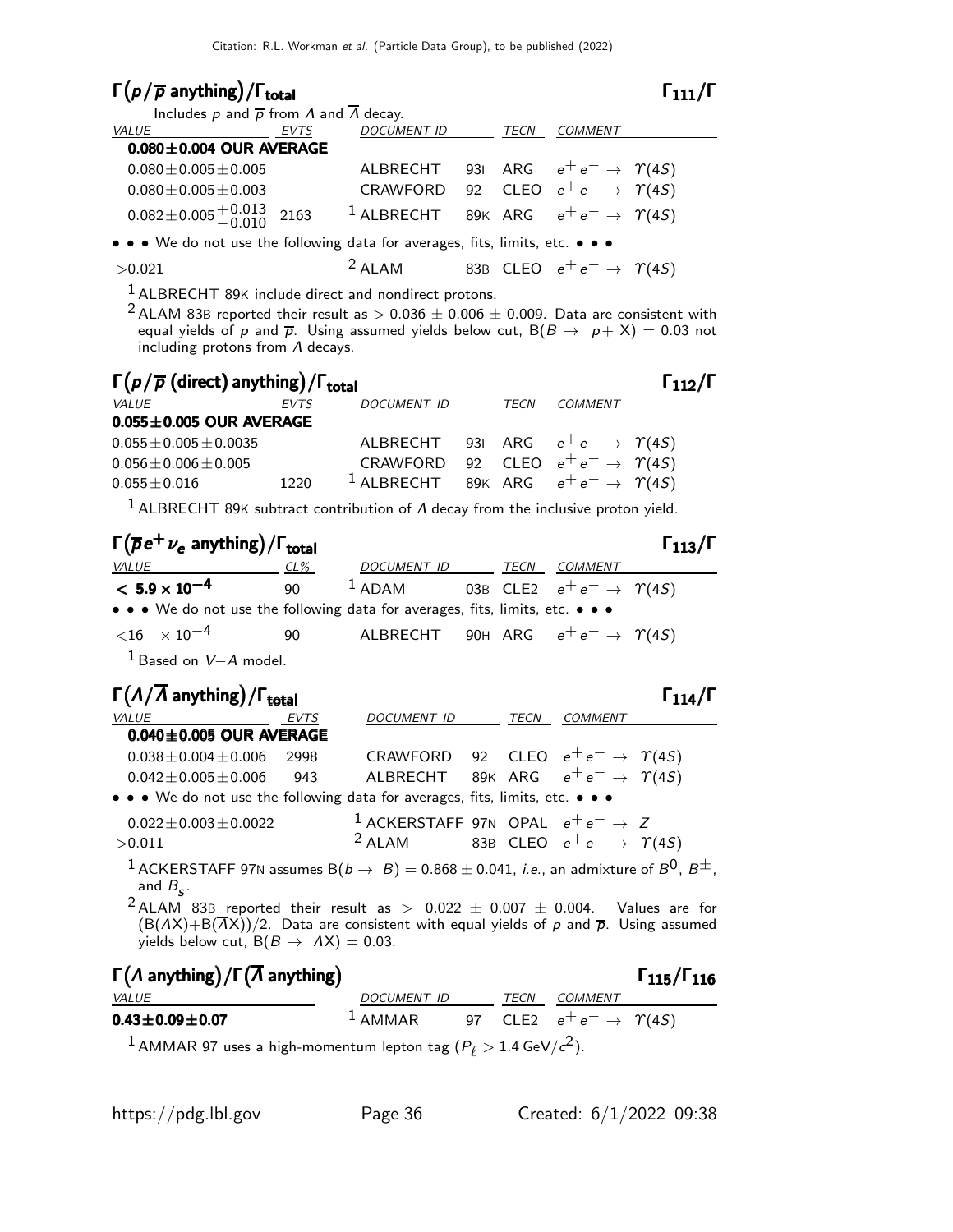| $\Gamma(\equiv^-/\overline{\equiv}^+$ anything) / $\Gamma_{\text{total}}$                                                                                                                                                                                                                                                                                                                                                                                                     |             |                                                               |    |                                           |              |                                         | $\Gamma_{117}/\Gamma$ |
|-------------------------------------------------------------------------------------------------------------------------------------------------------------------------------------------------------------------------------------------------------------------------------------------------------------------------------------------------------------------------------------------------------------------------------------------------------------------------------|-------------|---------------------------------------------------------------|----|-------------------------------------------|--------------|-----------------------------------------|-----------------------|
| VALUE                                                                                                                                                                                                                                                                                                                                                                                                                                                                         | <b>EVTS</b> | DOCUMENT ID                                                   |    |                                           | TECN COMMENT |                                         |                       |
| $0.0027 \pm 0.0006$ OUR AVERAGE                                                                                                                                                                                                                                                                                                                                                                                                                                               |             |                                                               |    |                                           |              |                                         |                       |
| $0.0027 \pm 0.0005 \pm 0.0004$<br>$0.0028 \pm 0.0014$                                                                                                                                                                                                                                                                                                                                                                                                                         | 147<br>54   | CRAWFORD 92 CLEO $e^+e^- \rightarrow \gamma(45)$<br>ALBRECHT  |    |                                           |              | 89K ARG $e^+e^- \rightarrow \gamma(4S)$ |                       |
|                                                                                                                                                                                                                                                                                                                                                                                                                                                                               |             |                                                               |    |                                           |              |                                         |                       |
| $\Gamma$ (baryons anything)/ $\Gamma_{total}$<br><i>VALUE</i>                                                                                                                                                                                                                                                                                                                                                                                                                 |             | DOCUMENT ID TECN COMMENT                                      |    |                                           |              |                                         | $\Gamma_{118}/\Gamma$ |
| $0.068 \pm 0.005 \pm 0.003$                                                                                                                                                                                                                                                                                                                                                                                                                                                   |             | <sup>1</sup> ALBRECHT 920 ARG $e^+e^- \rightarrow \gamma(45)$ |    |                                           |              |                                         |                       |
| • • • We do not use the following data for averages, fits, limits, etc. • • •                                                                                                                                                                                                                                                                                                                                                                                                 |             |                                                               |    |                                           |              |                                         |                       |
| $0.076 \pm 0.014$                                                                                                                                                                                                                                                                                                                                                                                                                                                             |             | <sup>2</sup> ALBRECHT                                         |    | 89K ARG $e^+e^- \rightarrow \gamma(45)$   |              |                                         |                       |
| lations, and various lepton-baryon and lepton-baryon-antibaryon correlations. Supersedes<br>ALBRECHT 89K.<br><sup>2</sup> ALBRECHT 89K obtain this result by adding their their measurements (5.5 $\pm$ 1.6)% for<br>direct protons and (4.2 $\pm$ 0.5 $\pm$ 0.6)% for inclusive $\Lambda$ production. They then assume<br>$(5.5 \pm 1.6)\%$ for neutron production and add it in also. Since each B decay has two<br>baryons, they divide by 2 to obtain $(7.6 \pm 1.4)\%$ . |             |                                                               |    |                                           |              |                                         |                       |
| $\Gamma(p\overline{p})$ anything)/ $\Gamma_{\text{total}}$<br>Includes $p$ and $\overline{p}$ from $\Lambda$ and $\overline{\Lambda}$ decay.                                                                                                                                                                                                                                                                                                                                  |             |                                                               |    |                                           |              |                                         | $\Gamma_{119}/\Gamma$ |
| VALUE                                                                                                                                                                                                                                                                                                                                                                                                                                                                         | EVTS        | DOCUMENT ID TECN COMMENT                                      |    |                                           |              |                                         |                       |
| $0.0247 \pm 0.0023$ OUR AVERAGE                                                                                                                                                                                                                                                                                                                                                                                                                                               |             |                                                               |    |                                           |              |                                         |                       |
| $0.024 \pm 0.001 \pm 0.004$                                                                                                                                                                                                                                                                                                                                                                                                                                                   |             | CRAWFORD                                                      | 92 |                                           |              | CLEO $e^+e^- \rightarrow \Upsilon(4S)$  |                       |
| $0.025 \pm 0.002 \pm 0.002$                                                                                                                                                                                                                                                                                                                                                                                                                                                   | 918         | ALBRECHT                                                      |    | 89K ARG $e^+e^- \rightarrow \gamma(45)$   |              |                                         |                       |
| $\Gamma(p\overline{p})$ anything) / $\Gamma(p/\overline{p})$ anything)<br>Includes p and $\bar{p}$ from $\Lambda$ and $\bar{\Lambda}$ decay.                                                                                                                                                                                                                                                                                                                                  |             |                                                               |    |                                           |              | $\Gamma_{119}/\Gamma_{111}$             |                       |
| <b>VALUE</b>                                                                                                                                                                                                                                                                                                                                                                                                                                                                  |             | <b>DOCUMENT ID</b>                                            |    | TECN COMMENT                              |              |                                         |                       |
| • • • We do not use the following data for averages, fits, limits, etc. • • •                                                                                                                                                                                                                                                                                                                                                                                                 |             |                                                               |    |                                           |              |                                         |                       |
| $0.30 \pm 0.02 \pm 0.05$                                                                                                                                                                                                                                                                                                                                                                                                                                                      |             | $1$ CRAWFORD                                                  |    | 92 CLEO $e^+e^- \rightarrow \Upsilon(4S)$ |              |                                         |                       |
| $^1$ CRAWFORD 92 value is not independent of their $\Gamma(p\overline{p}$ anything)/ $\Gamma_{\text{total}}$ value.                                                                                                                                                                                                                                                                                                                                                           |             |                                                               |    |                                           |              |                                         |                       |
| $\Gamma(\Lambda \overline{p}/\Lambda p$ anything)/ $\Gamma_{\rm total}$<br>Includes p and $\bar{p}$ from $\Lambda$ and $\bar{\Lambda}$ decay.                                                                                                                                                                                                                                                                                                                                 |             |                                                               |    |                                           |              |                                         | $\Gamma_{120}/I$      |
| <b>VALUE</b><br>EVTS                                                                                                                                                                                                                                                                                                                                                                                                                                                          |             | DOCUMENT ID TECN COMMENT                                      |    |                                           |              |                                         |                       |
| $0.025 \pm 0.004$ OUR AVERAGE                                                                                                                                                                                                                                                                                                                                                                                                                                                 |             |                                                               |    |                                           |              |                                         |                       |
|                                                                                                                                                                                                                                                                                                                                                                                                                                                                               |             | CRAWFORD                                                      |    | 92 CLEO $e^+e^- \rightarrow \Upsilon(4S)$ |              |                                         |                       |
|                                                                                                                                                                                                                                                                                                                                                                                                                                                                               |             | ALBRECHT 89K ARG $e^+e^- \rightarrow \gamma(45)$              |    |                                           |              |                                         |                       |
| $0.029 \pm 0.005 \pm 0.005$<br>$0.023 \pm 0.004 \pm 0.003$                                                                                                                                                                                                                                                                                                                                                                                                                    | 165         |                                                               |    |                                           |              |                                         |                       |
| $\Gamma(\Lambda \overline{p}/\overline{\Lambda} p$ anything)/ $\Gamma(\Lambda/\overline{\Lambda}$ anything)<br>Includes $p$ and $\overline{p}$ from $\Lambda$ and $\Lambda$ decay.                                                                                                                                                                                                                                                                                            |             |                                                               |    |                                           |              | $\Gamma_{120}/\Gamma_{114}$             |                       |
| VALUE                                                                                                                                                                                                                                                                                                                                                                                                                                                                         |             | DOCUMENT ID TECN COMMENT                                      |    |                                           |              |                                         |                       |
| • • • We do not use the following data for averages, fits, limits, etc. • • •<br>$0.76 \pm 0.11 \pm 0.08$                                                                                                                                                                                                                                                                                                                                                                     |             | <sup>1</sup> CRAWFORD 92 CLEO $e^+e^- \rightarrow \gamma(45)$ |    |                                           |              |                                         |                       |

|                     |          |                                                    |      |                | ----                    |
|---------------------|----------|----------------------------------------------------|------|----------------|-------------------------|
| <i>VALUE</i>        | CL% EVTS | DOCUMENT ID                                        | TECN | <i>COMMENT</i> |                         |
| $<$ 0.005           | 90       | CRAWFORD 92 CLEO $e^+e^- \rightarrow \Upsilon(4S)$ |      |                |                         |
| https://pdg.lbl.gov |          | Page 37                                            |      |                | Created: 6/1/2022 09:38 |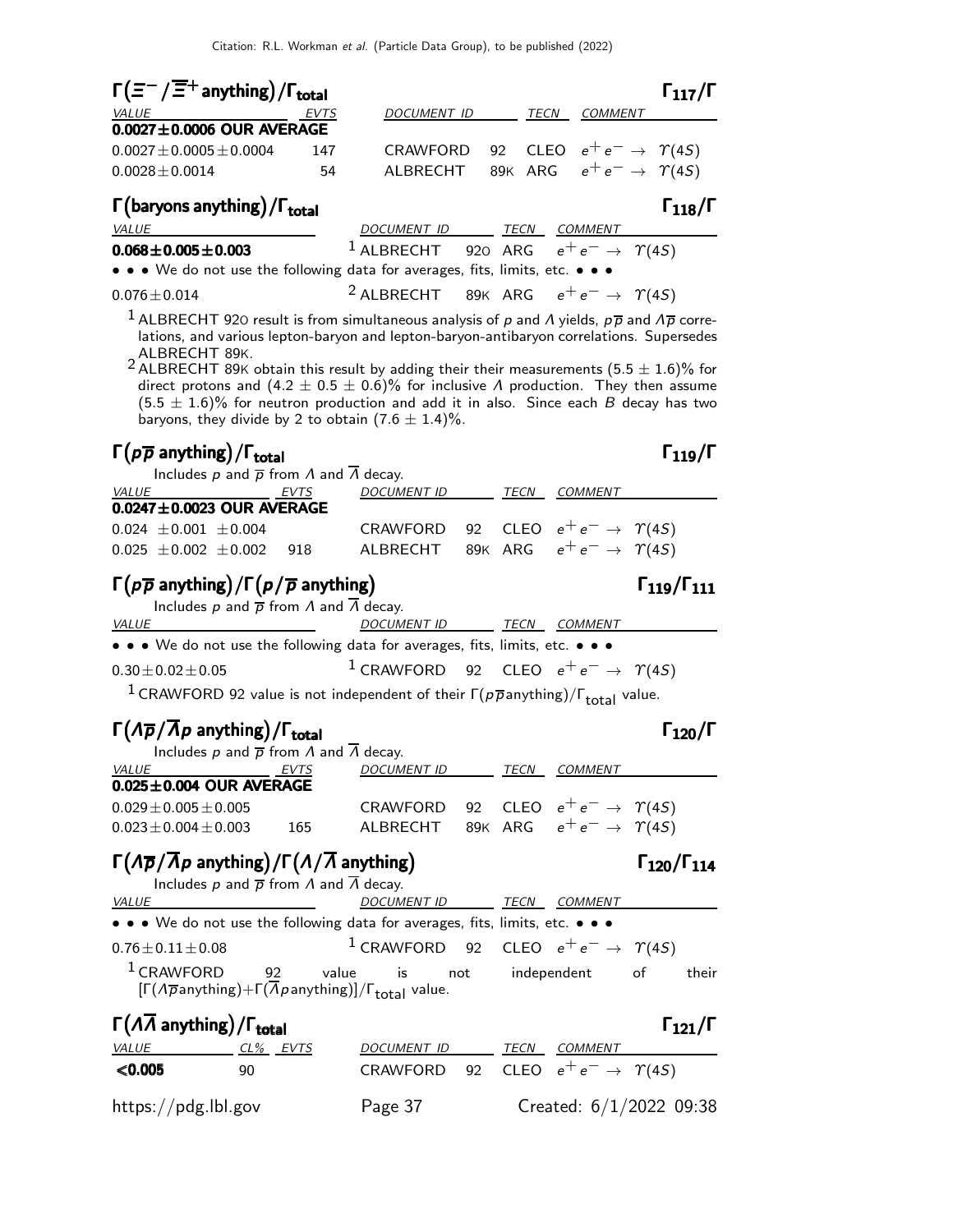| • • • We do not use the following data for averages, fits, limits, etc. • • •                                                                                                                                                                                                                                      |          |                                                  |     |                                                                                      |                             |
|--------------------------------------------------------------------------------------------------------------------------------------------------------------------------------------------------------------------------------------------------------------------------------------------------------------------|----------|--------------------------------------------------|-----|--------------------------------------------------------------------------------------|-----------------------------|
| 90<br>$<$ 0.0088                                                                                                                                                                                                                                                                                                   | 12       | ALBRECHT 89K ARG $e^+e^- \rightarrow \gamma(4S)$ |     |                                                                                      |                             |
| $\Gamma(\Lambda\overline{\Lambda}$ anything)/ $\Gamma(\Lambda/\overline{\Lambda}$ anything)<br><b>VALUE</b><br>$CL\%$                                                                                                                                                                                              |          | DOCUMENT ID                                      |     | TECN COMMENT                                                                         | $\Gamma_{121}/\Gamma_{114}$ |
| • • • We do not use the following data for averages, fits, limits, etc. • • •                                                                                                                                                                                                                                      |          |                                                  |     |                                                                                      |                             |
| < 0.13                                                                                                                                                                                                                                                                                                             | 90       | <sup>1</sup> CRAWFORD                            |     | 92 CLEO $e^+e^- \rightarrow \gamma(4S)$                                              |                             |
| <sup>1</sup> CRAWFORD 92 value is not independent of their $\Gamma(\Lambda\overline{\Lambda}$ anything)/ $\Gamma_{total}$ value.                                                                                                                                                                                   |          |                                                  |     |                                                                                      |                             |
| $\Gamma(s e^+ e^-)/\Gamma_{\rm total}$                                                                                                                                                                                                                                                                             |          |                                                  |     |                                                                                      | $\Gamma_{122}/\Gamma$       |
| Test for $\Delta B = 1$ weak neutral current. Allowed by higher-order electroweak interac-<br>tions.                                                                                                                                                                                                               |          |                                                  |     |                                                                                      |                             |
| VALUE (units $10^{-6}$ )                                                                                                                                                                                                                                                                                           | CL%      | DOCUMENT ID TECN COMMENT                         |     |                                                                                      |                             |
| 6.7 $\pm$ 1.7 OUR AVERAGE Error includes scale factor of 2.0.                                                                                                                                                                                                                                                      |          |                                                  |     |                                                                                      |                             |
| $7.69 + 0.82 + 0.71$<br>$-0.77 - 0.60$                                                                                                                                                                                                                                                                             |          | $1$ LEES                                         |     | 14D BABR $e^+e^- \rightarrow \Upsilon(4S)$                                           |                             |
| $4.04 \pm 1.30 \pm 0.87$                                                                                                                                                                                                                                                                                           |          | <sup>2</sup> IWASAKI                             |     | 05 BELL $e^+e^- \rightarrow \gamma(4S)$                                              |                             |
| • • We do not use the following data for averages, fits, limits, etc. • • •                                                                                                                                                                                                                                        |          |                                                  |     |                                                                                      |                             |
| 6.0 $\pm 1.7$ $\pm 1.3$                                                                                                                                                                                                                                                                                            |          | <sup>2</sup> AUBERT, B                           |     | 041 BABR Repl. by LEES 14D                                                           |                             |
| 5.0 $\pm$ 2.3 $\frac{+1.3}{-1.1}$                                                                                                                                                                                                                                                                                  |          | <sup>2</sup> KANEKO                              |     | 03 BELL Repl. by IWASAKI 05                                                          |                             |
| 57<br>$\,<\,$<br>$<$ 50000                                                                                                                                                                                                                                                                                         | 90<br>90 | GLENN<br><b>BEBEK</b>                            |     | 98 CLEO $e^+e^- \rightarrow \gamma(45)$<br>81 CLEO $e^+e^- \rightarrow \Upsilon(4S)$ |                             |
| $K^+\pi^-\pi^+$ , $K^0_S$ , $K^0_S\pi^0$ , $K^0_S\pi^+$ , $K^0_S\pi^+\pi^0$ , and $K^0_S\pi^+$ $\pi^-$ corrected for unob-<br>served modes.<br><sup>2</sup> Requires $M_{\rho+\rho-} > 0.2$ GeV/ $c^2$ .<br>$\Gamma(s\mu^+\mu^-)/\Gamma_{\rm total}$                                                               |          |                                                  |     |                                                                                      | $\Gamma_{123}/\Gamma$       |
| Test for $\Delta B = 1$ weak neutral current. Allowed by higher-order electroweak interac-                                                                                                                                                                                                                         |          |                                                  |     |                                                                                      |                             |
| tions.<br>VALUE (units $10^{-6}$ )                                                                                                                                                                                                                                                                                 | $CL\%$   | DOCUMENT ID TECN COMMENT                         |     |                                                                                      |                             |
| 4.3 $\pm 1.0$ OUR AVERAGE                                                                                                                                                                                                                                                                                          |          |                                                  |     |                                                                                      |                             |
| $4.41 + 1.31 + 0.63$<br>$-1.17 - 0.50$                                                                                                                                                                                                                                                                             |          | $1$ LEES                                         |     | 14D BABR $e^+e^- \rightarrow \Upsilon(45)$                                           |                             |
| $4.13 \pm 1.05 \begin{array}{l} +0.85 \\ -0.81 \end{array}$                                                                                                                                                                                                                                                        |          | <sup>2</sup> IWASAKI                             | 05  | BELL $e^+e^- \rightarrow \Upsilon(4S)$                                               |                             |
| • We do not use the following data for averages, fits, limits, etc. • • •                                                                                                                                                                                                                                          |          |                                                  |     |                                                                                      |                             |
| 5.0 $\pm 2.8 \pm 1.2$                                                                                                                                                                                                                                                                                              |          | AUBERT, B                                        | 041 | BABR Repl. by LEES 14D                                                               |                             |
| 7.9 ± 2.1 $\frac{+2.1}{-1.5}$                                                                                                                                                                                                                                                                                      |          | KANEKO                                           | 03  | BELL Repl. by IWASAKI 05                                                             |                             |
| 58<br><                                                                                                                                                                                                                                                                                                            | 90       | <b>GLENN</b>                                     | 98  | CLEO $e^+e^- \rightarrow \gamma(4S)$                                                 |                             |
| $<$ 17000                                                                                                                                                                                                                                                                                                          | 90       | CHADWICK                                         | 81  | CLEO $e^+e^- \rightarrow \gamma(4S)$                                                 |                             |
| <sup>1</sup> Measured from sum of exclusive modes through $K^+$ , $K^+\pi^0$ , $K^+\pi^-$ , $K^+\pi^-\pi^0$ ,<br>$K^+\pi^-\pi^+$ , $K^0_S$ , $K^0_S\pi^0$ , $K^0_S\pi^+$ , $K^0_S\pi^+\pi^0$ , and $K^0_S\pi^+$ $\pi^-$ corrected for unob-<br>served modes.<br>$^2$ Requires $M_{\rho+\ \rho-}>$ 0.2 GeV/ $c^2$ . |          |                                                  |     |                                                                                      |                             |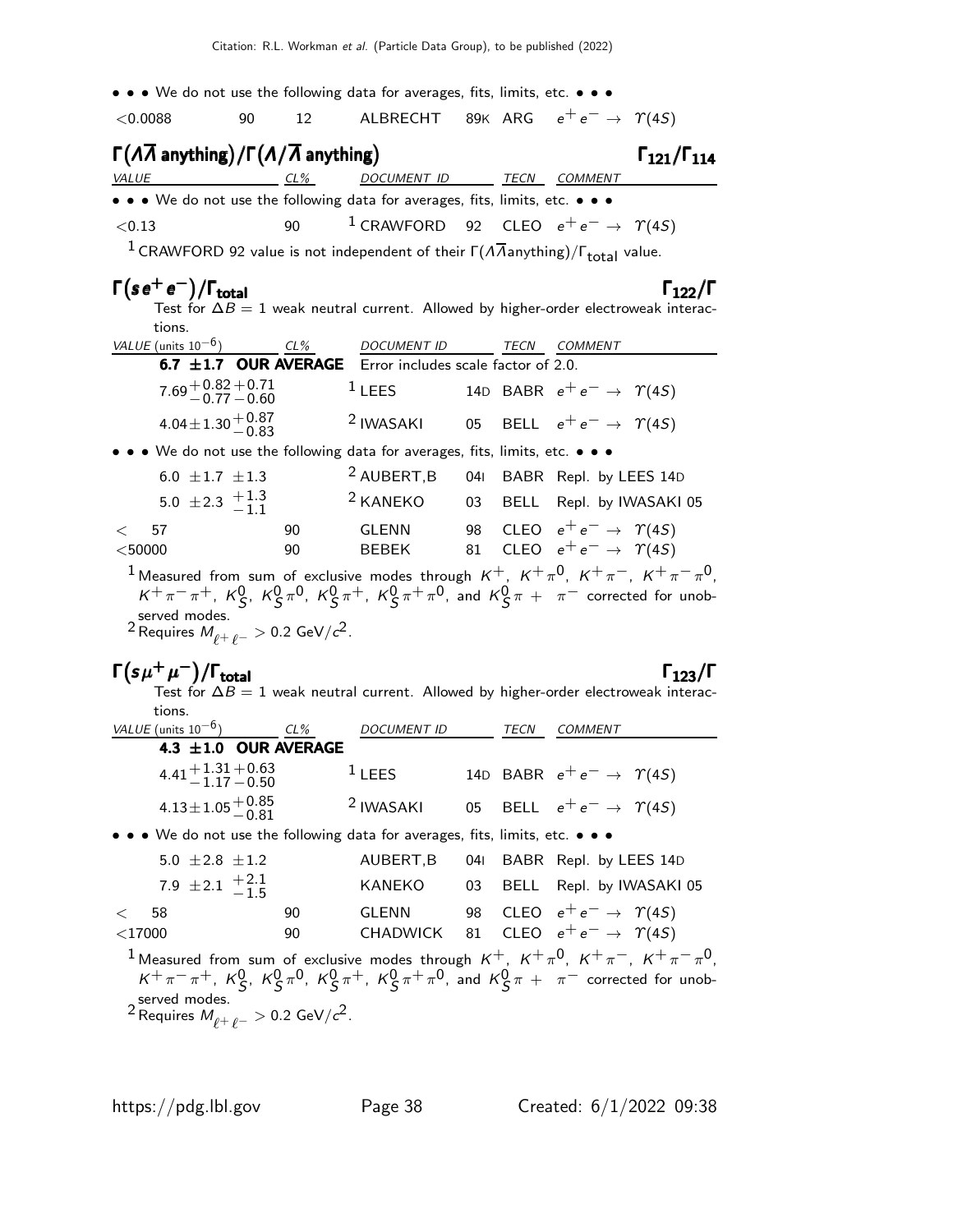| $\left\lceil \Gamma( s e^+ e^- ) + \Gamma(s \mu^+ \mu^- ) \right\rceil / \Gamma_{\textsf{total}}$                                                                                    |            |                                |    |             | $(\Gamma_{122} + \Gamma_{123})/\Gamma$<br>Test for $\Delta B = 1$ weak neutral current. Allowed by higher-order electroweak interac- |
|--------------------------------------------------------------------------------------------------------------------------------------------------------------------------------------|------------|--------------------------------|----|-------------|--------------------------------------------------------------------------------------------------------------------------------------|
| tions.<br><b>VALUE</b>                                                                                                                                                               | <u>CL%</u> | DOCUMENT ID TECN COMMENT       |    |             |                                                                                                                                      |
| $\times 10^{-5}$<br>< 4.2                                                                                                                                                            | 90         | <b>GLENN</b>                   | 98 |             | CLEO $e^+e^- \rightarrow \Upsilon(45)$                                                                                               |
| • • • We do not use the following data for averages, fits, limits, etc. • • •                                                                                                        |            |                                |    |             |                                                                                                                                      |
| < 0.0024                                                                                                                                                                             | 90<br>90   | $1$ BEAN<br><sup>2</sup> AVERY | 87 |             | CLEO Repl. by GLENN 98                                                                                                               |
| < 0.0062                                                                                                                                                                             |            |                                | 84 |             | CLEO Repl. by BEAN 87                                                                                                                |
| <sup>1</sup> BEAN 87 reports $[(\mu^+ \mu^-) + (e^+ e^-)]/2$ and we converted it.<br><sup>2</sup> Determine ratio of $B^+$ to $B^0$ semileptonic decays to be in the range 0.25–2.9. |            |                                |    |             |                                                                                                                                      |
|                                                                                                                                                                                      |            |                                |    |             |                                                                                                                                      |
| $\Gamma(s\ell^+\ell^-)/\Gamma_{\rm total}$<br>Test for $\Delta B = 1$ weak neutral current.                                                                                          |            |                                |    |             | $\Gamma_{124}/\Gamma$                                                                                                                |
| VALUE (units $10^{-6}$ )                                                                                                                                                             |            | DOCUMENT ID TECN COMMENT       |    |             |                                                                                                                                      |
| 5.8 ±1.3 OUR AVERAGE Error includes scale factor of 1.8.                                                                                                                             |            |                                |    |             |                                                                                                                                      |
| $6.73 + 0.70 + 0.60$<br>$-0.64 - 0.56$                                                                                                                                               |            | $1$ LEES                       |    |             | 14D BABR $e^+e^- \rightarrow \Upsilon(4S)$                                                                                           |
| $4.11 \pm 0.83 \pm 0.85$                                                                                                                                                             |            | <sup>2</sup> IWASAKI           | 05 |             | BELL $e^+e^- \rightarrow \Upsilon(45)$                                                                                               |
| • • • We do not use the following data for averages, fits, limits, etc. • • •                                                                                                        |            |                                |    |             |                                                                                                                                      |
| 5.6 $\pm 1.5$ $\pm 1.3$                                                                                                                                                              |            | $3$ AUBERT, B                  |    |             | 041 BABR Repl. by LEES 14D                                                                                                           |
| 6.1 $\pm$ 1.4 $\frac{+1.4}{-1.1}$                                                                                                                                                    |            | $3$ KANEKO                     | 03 |             | BELL Repl. by IWASAKI 05                                                                                                             |
|                                                                                                                                                                                      |            |                                |    |             | <sup>1</sup> Measured from sum of exclusive modes through $K^+$ , $K^+\pi^0$ , $K^+\pi^-$ , $K^+\pi^-\pi^0$ ,                        |
|                                                                                                                                                                                      |            |                                |    |             | $K^+\pi^-\pi^+$ , $K^0_S$ , $K^0_S\pi^0$ , $K^0_S\pi^+$ , $K^0_S\pi^+\pi^0$ , and $K^0_S\pi^+$ $\pi^-$ corrected for unob-           |
| served modes.<br><sup>2</sup> Requires $M_{\rho+\rho-}$ > 0.2 GeV/ $c^2$ .                                                                                                           |            |                                |    |             |                                                                                                                                      |
| <sup>3</sup> Requires $M_{e^+e^-}$ $>$ 0.2 GeV/ $c^2$ .                                                                                                                              |            |                                |    |             |                                                                                                                                      |
|                                                                                                                                                                                      |            |                                |    |             |                                                                                                                                      |
| $\Gamma(\pi\ell^+\ell^-)/\Gamma_{\rm total}$                                                                                                                                         |            |                                |    |             | $\Gamma_{125}/\Gamma$                                                                                                                |
| <b>VALUE</b>                                                                                                                                                                         | $CL\%$     | DOCUMENT ID TECN COMMENT       |    |             |                                                                                                                                      |
| ${<}5.9\times10^{-8}$<br>• • • We do not use the following data for averages, fits, limits, etc. • • •                                                                               | 90         | $1$ LEES                       |    |             | 13M BABR $e^+e^- \rightarrow \gamma(45)$                                                                                             |
| $<$ 6.2 $\times$ 10 $^{-8}$                                                                                                                                                          |            | $1$ WEI                        |    |             |                                                                                                                                      |
| ${<}9.1\times10^{-8}$                                                                                                                                                                | 90<br>90   |                                |    |             | 08A BELL $e^+e^- \rightarrow \Upsilon(4S)$<br>$^{-1}$ AUBERT 07AG BABR $e^+e^- \rightarrow \gamma(4S)$                               |
| <sup>1</sup> Assumes equal production of $B^+$ and $B^0$ at the $\Upsilon(4S)$ .                                                                                                     |            |                                |    |             |                                                                                                                                      |
|                                                                                                                                                                                      |            |                                |    |             |                                                                                                                                      |
| $\Gamma(\pi e^+ e^-)/\Gamma_{\rm total}$<br><b>VALUE</b>                                                                                                                             | CL%        | DOCUMENT ID                    |    | <b>TECN</b> | $\Gamma_{126}/\Gamma$<br><b>COMMENT</b>                                                                                              |

 $<$ 11.0  $\times$  10<sup>-8</sup> 90  $1$  LEES 13M BABR  $e^+e^- \rightarrow \; \gamma(4S)$ <sup>1</sup> Assumes equal production of  $B^+$  and  $B^0$  at the  $\Upsilon(4S)$ .

| $\Gamma(\pi \mu^+ \mu^-)/\Gamma_{\rm total}$ |     |                    |                                          |         | $\Gamma_{127}/\Gamma$ |
|----------------------------------------------|-----|--------------------|------------------------------------------|---------|-----------------------|
| <i>VALUE</i>                                 | CL% | DOCUMENT ID        | TECN                                     | COMMENT |                       |
| $<$ 5.0 $\times$ 10 $^{-8}$                  | 90  | $\frac{1}{2}$ LEES | 13M BABR $e^+e^- \rightarrow \gamma(45)$ |         |                       |
|                                              |     |                    | $\sim$ $\sim$ $\sim$ $\sim$ $\sim$       |         |                       |

<sup>1</sup> Assumes equal production of  $B^+$  and  $B^0$  at the  $\Upsilon(4S)$ .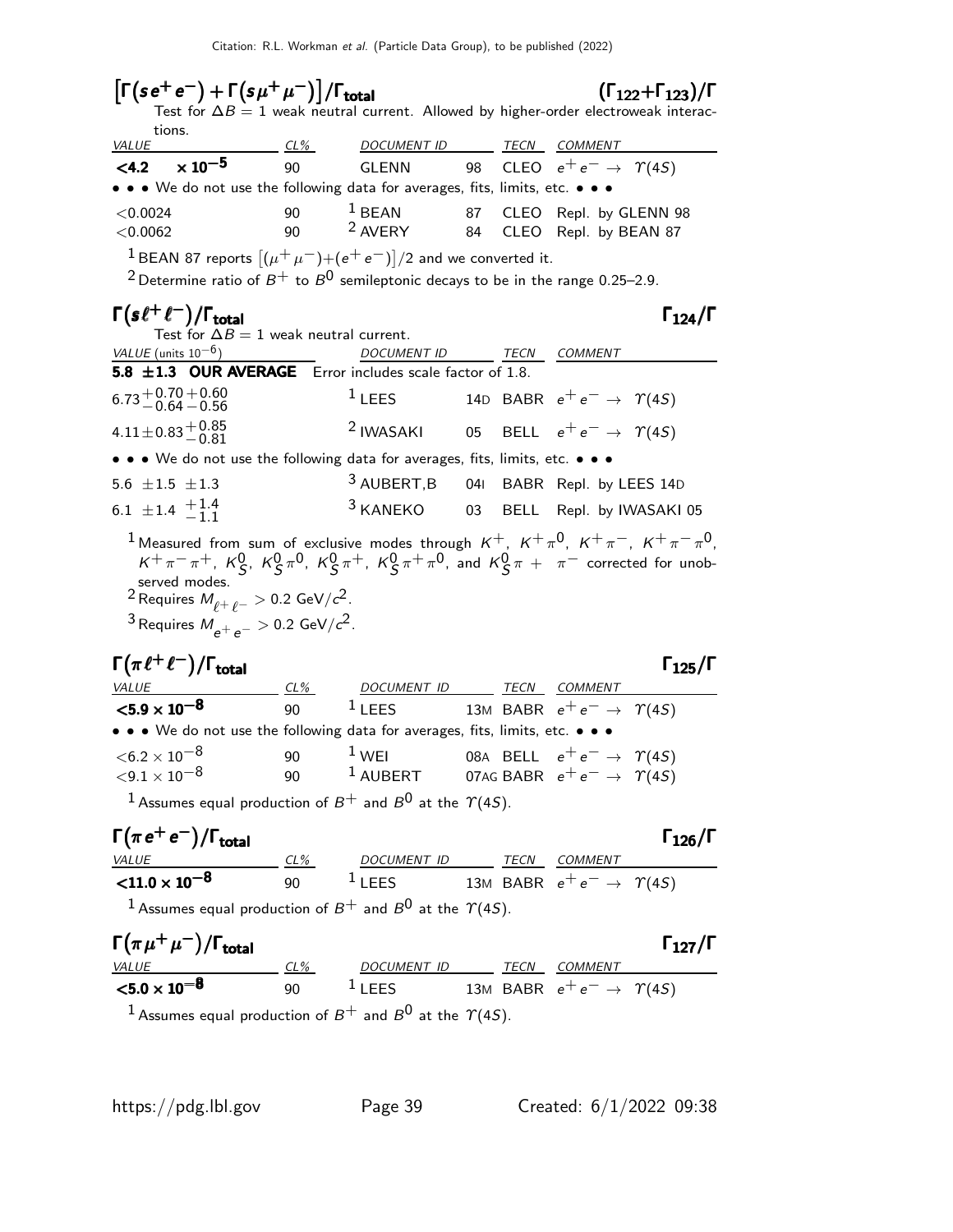Citation: R.L. Workman et al. (Particle Data Group), to be published (2022)

# $\Gamma(K e^+ e^-)/\Gamma_{\rm total}$  Γ<sub>128</sub>/Γ

Test for  $\Delta B = 1$  weak neutral current. Allowed by higher-order electroweak interactions.

| VALUE (units $10^{-7}$ )                                                                                              | $CL\%$ | <b>DOCUMENT ID</b> |    | TECN | <b>COMMENT</b>                             |
|-----------------------------------------------------------------------------------------------------------------------|--------|--------------------|----|------|--------------------------------------------|
| 4.4±0.6 OUR AVERAGE                                                                                                   |        |                    |    |      |                                            |
| $3.9^{+0.9}_{-0.8}$ ± 0.2                                                                                             |        | $1$ AUBERT         |    |      | 09T BABR $e^+e^- \rightarrow \gamma(4S)$   |
| 4.8 $^{+0.8}_{-0.7}$ ± 0.3                                                                                            |        | $1$ WEI            |    |      | 09A BELL $e^+e^- \rightarrow \Upsilon(4S)$ |
| $\bullet \bullet \bullet$ We do not use the following data for averages, fits, limits, etc. $\bullet \bullet \bullet$ |        |                    |    |      |                                            |
| $3.3^{+0.9}_{-0.8}$ ± 0.2                                                                                             |        | $1$ AUBERT, B      |    |      | 06J BABR Repl. by AUBERT 09T               |
| 7.4 $^{+1.8}_{-1.6}$ ± 0.5                                                                                            |        | $1$ AUBERT         |    |      | 030 BABR Repl. by AUBERT, B 06J            |
| 4.8 $\frac{+1.5}{-1.3}$ ± 0.3                                                                                         |        | $1,2$ ISHIKAWA     | 03 |      | BELL Repl. by WEI 09A                      |
| $<$ 13                                                                                                                | 90     | ABE                | 02 |      | BELL Repl. by ISHIKAWA 03                  |
| 1 Accuracy squal production of $P^+$ and $P^0$ at the $\gamma(15)$                                                    |        |                    |    |      |                                            |

Assumes equal production of  $B^+$  and  $B^0$  at the  $\Upsilon(4S)$ .

 $2$  The second error is a total of systematic uncertainties including model dependence.

## $\Gamma(K^*(892)$ e<sup>+</sup>e<sup>-</sup>)/Γ<sub>total</sub> Γ<sub>129</sub>/Γ

Test for  $\Delta B = 1$  weak neutral current. Allowed by higher-order electroweak interactions.

| VALUE (units $10^{-7}$ ) CL%                             | DOCUMENT ID | TECN | COMMENT                                                      |  |
|----------------------------------------------------------|-------------|------|--------------------------------------------------------------|--|
| 11.9±2.0 OUR AVERAGE Error includes scale factor of 1.2. |             |      |                                                              |  |
| $9.9 + \frac{2.3}{2.1} \pm 0.6$                          |             |      | <sup>1</sup> AUBERT 09T BABR $e^+e^- \rightarrow \gamma(45)$ |  |
| $13.9^{+2.3}_{-2.0}$ ± 1.2                               | $1$ WEI     |      | 09A BELL $e^+e^- \rightarrow \Upsilon(4S)$                   |  |
|                                                          |             |      |                                                              |  |

• • • We do not use the following data for averages, fits, limits, etc. • • •

| 9.7 $\frac{13.0}{2}$ ± 1.4         |    |             |  | <sup>1</sup> AUBERT, B 06J BABR Repl. by AUBERT 09T |
|------------------------------------|----|-------------|--|-----------------------------------------------------|
| 9.8 $^{+5.0}_{-4.2}$ ± 1.1         |    | $^1$ AUBERT |  | 030 BABR Repl. by AUBERT, B 06J                     |
| $14.9 + 5.2 + 1.2$<br>$-4.6 - 1.3$ |    |             |  | <sup>2</sup> ISHIKAWA 03 BELL Repl. by WEI 09A      |
| $<$ 56                             | 90 | ABE         |  | 02 BELL Repl. by ISHIKAWA 03                        |

<sup>1</sup> Assumes equal production of  $B^+$  and  $B^0$  at the  $\gamma$ (4S).

 $^2$ Assumes equal production of  $B^{\mathsf{0}}$  and  $B^+$  at  $\varUpsilon(4S)$ . The second error is a total of systematic uncertainties including model dependence.

### $Γ(Kμ^+μ^-)$ Γ $(Kμ^+μ^-)/\Gamma_{\text{total}}$  Γ<sub>130</sub>/Γ

Test for  $\Delta B=1$  weak neutral current. Allowed by higher-order electroweak interac-

| tions.<br>VALUE (units $10^{-7}$ ) | <b>DOCUMENT ID</b>  | TECN | COMMENT                                  |
|------------------------------------|---------------------|------|------------------------------------------|
| 4.4±0.4 OUR AVERAGE                |                     |      |                                          |
| $4.2 \pm 0.4 \pm 0.2$              | AALTONEN            |      | 11AI CDF $p\overline{p}$ at 1.96 TeV     |
| $4.1 + \frac{1.3}{1.2} \pm 0.2$    | <sup>1</sup> AUBERT |      | 09T BABR $e^+e^- \rightarrow \gamma(45)$ |
| $5.0 \pm 0.6 \pm 0.3$              | $1$ WFI             |      | 09A BELL $e^+e^- \rightarrow \gamma(45)$ |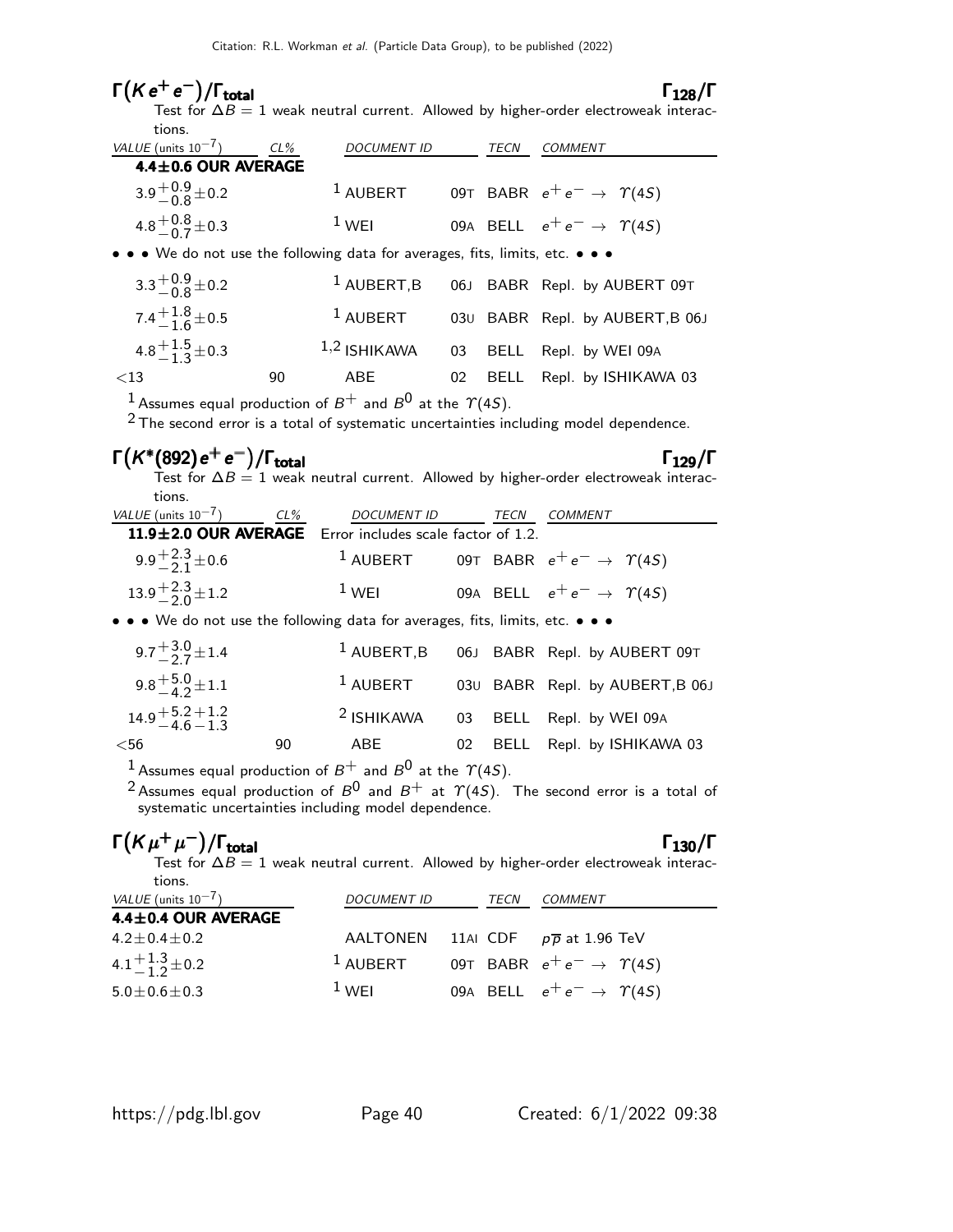| $3.5 + 1.3 + 0.3$                 |             |  | <sup>1</sup> AUBERT, B 06J BABR Repl. by AUBERT 09T |
|-----------------------------------|-------------|--|-----------------------------------------------------|
| $4.5 + 2.3 + 0.4$                 | $^1$ AUBERT |  | 03U BABR Repl. by AUBERT, B 06J                     |
| 4.8 $\pm$ 1.2 $\pm$ 0.4           |             |  | 1,2 ISHIKAWA 03 BELL Repl. by WEI 09A               |
| $9.9 + 4.0 + 1.3$<br>$-3.2 - 1.0$ | ABE         |  | 02 BELL Repl. by ISHIKAWA 03                        |

 $^1$  Assumes equal production of  $B^+$  and  $B^0$  at the  $\varUpsilon(4S).$ 

 $2$  The second error is a total of systematic uncertainties including model dependence.

| $\Gamma(K\mu^+\mu^-)/\Gamma(Ke^+e^-)$                                                                                                                                                                                                                                                                                                                                                                                                                                                                                                                                                |                                                                                                     |  |      |                                            | $\Gamma_{130}/\Gamma_{128}$ |
|--------------------------------------------------------------------------------------------------------------------------------------------------------------------------------------------------------------------------------------------------------------------------------------------------------------------------------------------------------------------------------------------------------------------------------------------------------------------------------------------------------------------------------------------------------------------------------------|-----------------------------------------------------------------------------------------------------|--|------|--------------------------------------------|-----------------------------|
| <b>VALUE</b>                                                                                                                                                                                                                                                                                                                                                                                                                                                                                                                                                                         | DOCUMENT ID                                                                                         |  | TECN | <b>COMMENT</b>                             |                             |
| $1.01^{+0.19}_{-0.16}$ OUR AVERAGE                                                                                                                                                                                                                                                                                                                                                                                                                                                                                                                                                   |                                                                                                     |  |      |                                            |                             |
| $1.03 + 0.28 + 0.01$                                                                                                                                                                                                                                                                                                                                                                                                                                                                                                                                                                 | <sup>1</sup> CHOUDHURY 21 BELL $e^+e^- \rightarrow \gamma(45)$                                      |  |      |                                            |                             |
| $1.00 + 0.31 + 0.07$                                                                                                                                                                                                                                                                                                                                                                                                                                                                                                                                                                 | $2$ LEES                                                                                            |  |      | 12s BABR $e^+e^- \rightarrow \Upsilon(4S)$ |                             |
| $0.96 + 0.44 + 0.05$                                                                                                                                                                                                                                                                                                                                                                                                                                                                                                                                                                 | AUBERT                                                                                              |  |      | 09T BABR $e^+e^- \rightarrow \gamma(4S)$   |                             |
| • • • We do not use the following data for averages, fits, limits, etc. • • •                                                                                                                                                                                                                                                                                                                                                                                                                                                                                                        |                                                                                                     |  |      |                                            |                             |
| $1.03 \pm 0.19 \pm 0.06$<br>$1.06 \pm 0.48 \pm 0.08$                                                                                                                                                                                                                                                                                                                                                                                                                                                                                                                                 | <sup>3</sup> WEI 09A BELL $e^+e^- \rightarrow \gamma(4S)$<br>AUBERT, B 06J BABR Repl. by AUBERT 09T |  |      |                                            |                             |
| $1$ For 1.0 $<$ q <sup>2</sup> $<$ 6.0 GeV <sup>2</sup> /c <sup>4</sup> . Measurements in other q <sup>2</sup> bins are also reported.<br><sup>2</sup> Measured in the union of 0.10 $<$ q <sup>2</sup> $<$ 8.12 GeV <sup>2</sup> /c <sup>4</sup> and q <sup>2</sup> $>$ 10.11 GeV <sup>2</sup> /c <sup>4</sup> .<br>LEES 12S reports also individual measurements $\Gamma(B \to K \mu^+ \mu^-)/\Gamma(B \to K e^+ e^-)$<br>$= 0.74^{+0.40}_{-0.31} \pm 0.06$ for $0.10 < q^2 < 8.12$ GeV <sup>2</sup> /c <sup>4</sup> and $\Gamma(B \to K \mu^+ \mu^-)/\Gamma(B \to K \mu^+ \mu^-)$ |                                                                                                     |  |      |                                            |                             |
| $Ke^+e^-$ = 1.43 $^{+0.65}_{-0.44}$ ± 0.12 for q <sup>2</sup> > 10.11 GeV <sup>2</sup> /c <sup>4</sup> .                                                                                                                                                                                                                                                                                                                                                                                                                                                                             |                                                                                                     |  |      |                                            |                             |
| <sup>3</sup> Superseded by CHOUDHURY 21.                                                                                                                                                                                                                                                                                                                                                                                                                                                                                                                                             |                                                                                                     |  |      |                                            |                             |

## $\Gamma(K^*(892)\mu^+\mu^-)/\Gamma_{\rm total}$

Test for  $\Delta B=1$  weak neutral current. Allowed by higher-order electroweak interactions.

| VALUE (units $10^{-7}$ )<br>$CL\%$                                            | <b>DOCUMENT ID</b> | TECN | <b>COMMENT</b>                           |
|-------------------------------------------------------------------------------|--------------------|------|------------------------------------------|
| 10.6±0.9 OUR AVERAGE                                                          |                    |      |                                          |
| $10.1 \pm 1.0 \pm 0.5$                                                        | <b>AALTONEN</b>    |      | 11AI CDF $p\overline{p}$ at 1.96 TeV     |
| $13.5\frac{+3.5}{-3.3}\pm1.0$                                                 | $1$ AUBERT         |      | 09T BABR $e^+e^- \rightarrow \gamma(45)$ |
| $11.0 + {}^{1.6}_{-1.4} \pm 0.8$                                              | $1$ WEI            |      | 09A BELL $e^+e^- \rightarrow \gamma(4S)$ |
| • • • We do not use the following data for averages, fits, limits, etc. • • • |                    |      |                                          |
| $8.8 + \frac{3.5}{3}$ $\pm 1.2$                                               | $^1$ AUBERT, B     |      | 06J BABR Repl. by AUBERT 09T             |

| $0.0 - 3.0 + 1.2$                 |    |            |  | AUDLINI,D 00J DADIN REPI. DY AUDLINI 09T       |
|-----------------------------------|----|------------|--|------------------------------------------------|
| $12.7^{+7.6}_{-6.1}$ ± 1.6        |    | $1$ AUBERT |  | 030 BABR Repl. by AUBERT, B 06J                |
| $11.7 + {3.6 \atop -3.1} \pm 1.0$ |    |            |  | <sup>2</sup> ISHIKAWA 03 BELL Repl. by WEI 09A |
| $31$                              | 90 | ABE        |  | 02 BELL Repl. by ISHIKAWA 03                   |
|                                   |    |            |  |                                                |

<sup>1</sup> Assumes equal production of  $B^+$  and  $B^0$  at the  $\gamma$ (4S).

<sup>2</sup> Assumes equal production of  $B^0$  and  $B^+$  at  $\Upsilon(4S)$ . The second error is a total of systematic uncertainties including model dependence.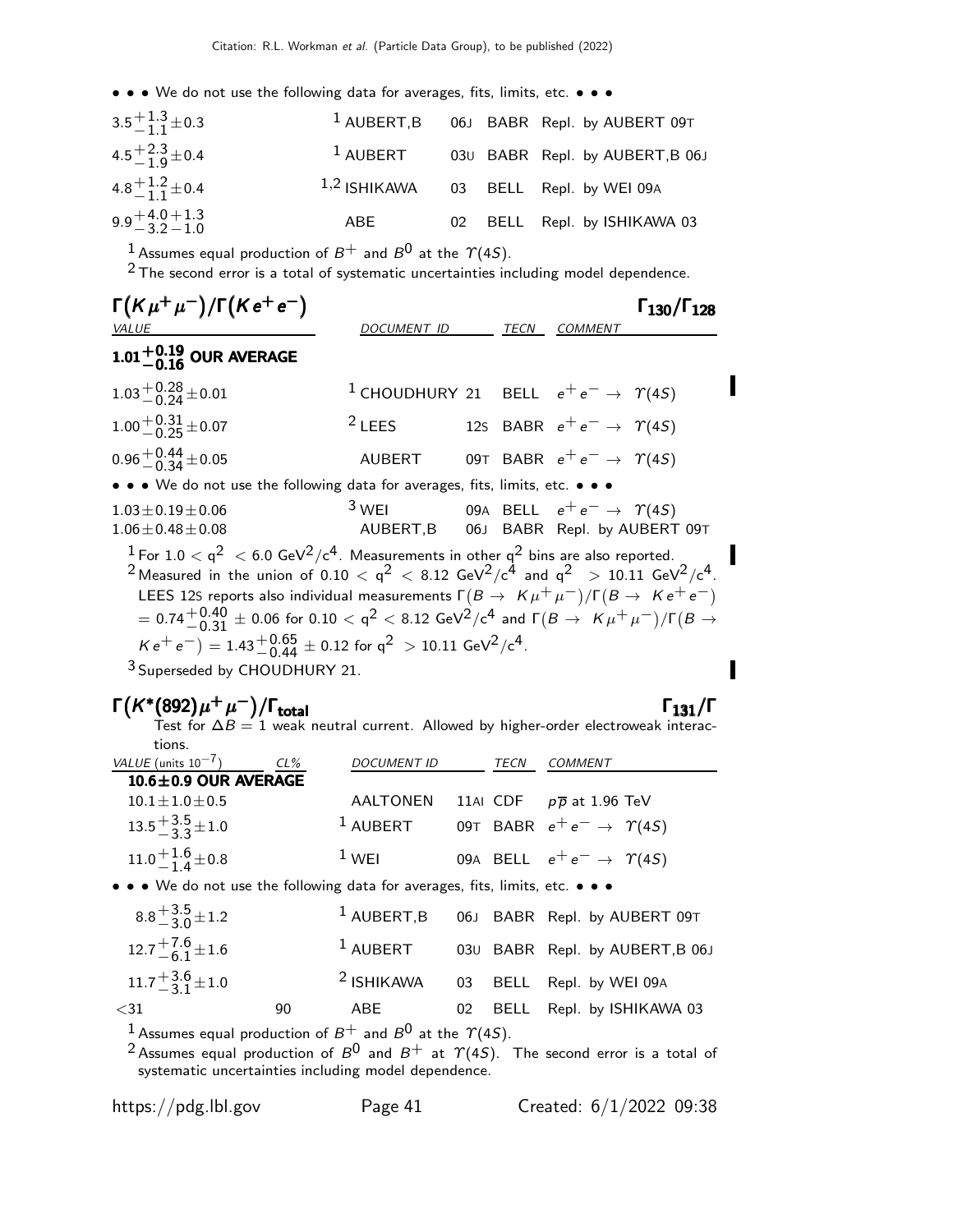| $\Gamma(K^*(892)\mu^+\mu^-)/\Gamma(K^*(892)e^+e^-)$                                                                                             |                                        |      |                                            | $\Gamma$ <sub>131</sub> / $\Gamma$ <sub>129</sub> |
|-------------------------------------------------------------------------------------------------------------------------------------------------|----------------------------------------|------|--------------------------------------------|---------------------------------------------------|
| VALUE                                                                                                                                           | <b>DOCUMENT ID</b>                     | TECN | <i>COMMENT</i>                             |                                                   |
| $0.98 \pm 0.15$ OUR AVERAGE                                                                                                                     |                                        |      |                                            |                                                   |
| $1.13 + 0.34 + 0.10$                                                                                                                            | $1$ LEES                               |      | 12s BABR $e^+e^- \rightarrow \Upsilon(4S)$ |                                                   |
| $1.37 + 0.53 + 0.09$                                                                                                                            | AUBERT                                 |      | 09T BABR $e^+e^- \rightarrow \gamma(4S)$   |                                                   |
| $0.83 \pm 0.17 \pm 0.08$                                                                                                                        | WEI                                    |      | 09A BELL $e^+e^- \rightarrow \Upsilon(4S)$ |                                                   |
| • • • We do not use the following data for averages, fits, limits, etc. • • •                                                                   |                                        |      |                                            |                                                   |
| $0.91 \pm 0.45 \pm 0.06$                                                                                                                        | AUBERT, B 06J BABR Repl. by AUBERT 09T |      |                                            |                                                   |
| <sup>1</sup> Measured in the union of 0.10 < $q^2$ < 8.12 GeV <sup>2</sup> /c <sup>4</sup> and $q^2$ > 10.11 GeV <sup>2</sup> /c <sup>4</sup> . |                                        |      |                                            |                                                   |
| LEES 12S reports also individual measurements $\Gamma(B \to K^*(892)\mu^+\mu^-)/\Gamma(B \to$                                                   |                                        |      |                                            |                                                   |
| $K^*(892) e^+ e^-$ = 1.06 $^+0.48$ $\pm$ 0.08 for 0.10 $\lt q^2$ $\lt 8.12$ GeV <sup>2</sup> /c <sup>4</sup> and $\Gamma(B \to K^*)$            |                                        |      |                                            |                                                   |
| $K^*(892)\mu^+\mu^-)/\Gamma(B\to K^*(892)e^+e^-)=1.18^{+0.55}_{-0.37}\pm0.11$ for $q^2$ > 10.11                                                 |                                        |      |                                            |                                                   |
| $GeV^2/c^4$ .                                                                                                                                   |                                        |      |                                            |                                                   |

## $\Gamma(K\ell^+\ell^-)/\Gamma_{\text{total}}$  Γ<sub>132</sub>/Γ

/Γ $_{\rm total}$ Γ $_{132}$ /Γ Test for  $\Delta B=1$  weak neutral current. Allowed by higher-order electroweak interactions.

| VALUE (units $10^{-7}$ )                                                      | $CL\%$ | <b>DOCUMENT ID</b>          | TECN | COMMENT                                                    |
|-------------------------------------------------------------------------------|--------|-----------------------------|------|------------------------------------------------------------|
| 4.8±0.4 OUR AVERAGE                                                           |        |                             |      |                                                            |
| $4.7 \pm 0.6 \pm 0.2$                                                         |        | LEES                        |      | 12s BABR $e^+e^- \rightarrow \gamma(4S)$                   |
| 4.8 $^{+0.5}_{-0.4}$ ± 0.3                                                    |        | WEI                         |      | 09A BELL $e^+e^- \rightarrow \Upsilon(4S)$                 |
| • • • We do not use the following data for averages, fits, limits, etc. • • • |        |                             |      |                                                            |
| $3.9 \pm 0.7 \pm 0.2$<br>$3.4 \pm 0.7 \pm 0.2$                                |        | $1$ AUBERT<br>$1$ AUBERT, B |      | 09T BABR Repl. by LEES 12s<br>06J BABR Repl. by AUBERT 09T |
| $6.5\frac{+1.4}{-1.3}\pm0.4$                                                  |        | <sup>2</sup> AUBERT         |      | 030 BABR Repl. by AUBERT, B 06J                            |

| 4.8 $^{+1.0}_{-0.9}$ ± 0.3      |    |             |  | <sup>3</sup> ISHIKAWA 03 BELL Repl. by WEI 09A                 |
|---------------------------------|----|-------------|--|----------------------------------------------------------------|
| $7.5 + {2.5 \atop -} 2.1 + 0.6$ |    | $4$ ABE     |  | 02 BELL Repl. by ISHIKAWA 03                                   |
| < 5.1                           | 90 | $^1$ AUBERT |  | 02L BABR $e^+e^- \rightarrow \Upsilon(4S)$                     |
| ${<}17$                         | 90 |             |  | <sup>5</sup> ANDERSON 01B CLE2 $e^+e^- \rightarrow \gamma(45)$ |

 $^1$  Assumes equal production of  $B^+$  and  $B^0$  at the  $\varUpsilon(4S).$ 

<sup>2</sup> Assumes all four  $B \to K \ell^+ \ell^-$  modes having equal partial widths in the fit.

 $3$  Assumes equal production rate for charge and neutral  $B$  meson pairs, isospin invariance, lepton universality for  $B \to K \ell^+ \ell^-$ , and  $B(B \to K^*(892)\mu^+ \mu^-) = 1.33$ . The second error is total systematic uncertainties including model dependence.

4 Assumes lepton universality.

 $5$  The result is for di-lepton masses above 0.5 GeV.

## $\Gamma(K^*(892)\ell^+\ell^-)/\Gamma_{\rm total}$  Γ<sub>133</sub>/Γ

### $\Gamma_{133}/\Gamma$

Test for  $\Delta B = 1$  weak neutral current. Allowed by higher-order electroweak interactions.

| VALUE (units $10^{-7}$ )<br>CL%  | <b>DOCUMENT ID</b> | TECN | COMMENT                                    |
|----------------------------------|--------------------|------|--------------------------------------------|
| $10.5 \pm 1.0$ OUR AVERAGE       |                    |      |                                            |
| $10.2\frac{+1.4}{-1.3}\pm0.5$    | LEES               |      | 125 BABR $e^+e^- \rightarrow \gamma(45)$   |
| $10.7 + {}^{1.1}_{-1.0} \pm 0.9$ | WEI                |      | 09A BELL $e^+e^- \rightarrow \Upsilon(45)$ |
| https://pdg.lbl.gov              | Page 42            |      | Created: $6/1/2022$ 09:38                  |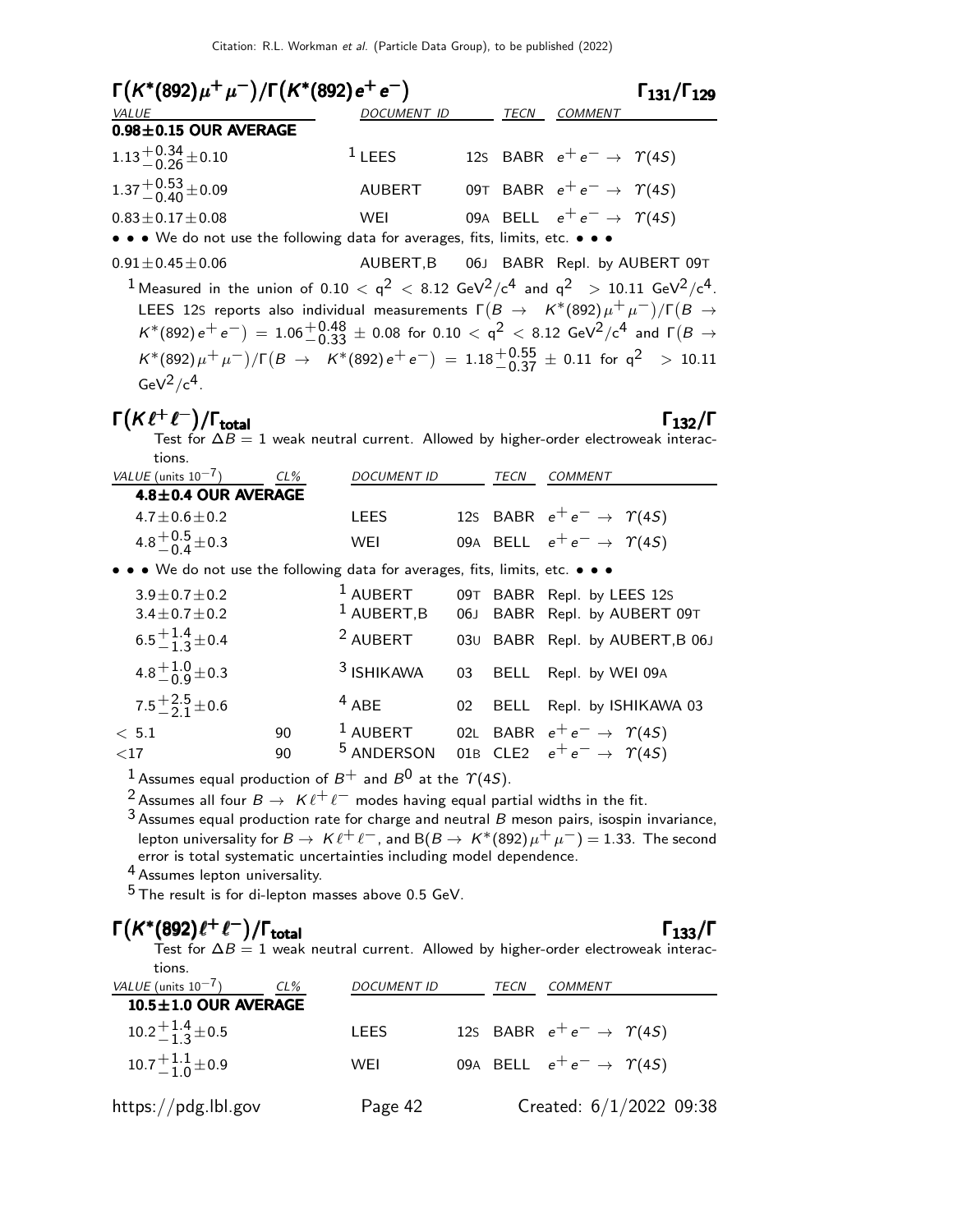| $11.1 + {1.9 \over -1.8} \pm 0.7$ |    | $1$ AUBERT          |  | 09T BABR Repl. by LEES 12S                                     |
|-----------------------------------|----|---------------------|--|----------------------------------------------------------------|
| $7.8^{+1.9}_{-1.7}$ ± 1.1         |    | $1$ AUBERT, B       |  | 06J BABR Repl. by AUBERT 09T                                   |
| $8.8 + \frac{3.3}{2} \pm 1.0$     |    | <sup>2</sup> AUBERT |  | 030 BABR Repl. by AUBERT, B 06J                                |
| $11.5 + {2.6 \atop -} 2.6 + 0.8$  |    | $3$ ISHIKAWA        |  | 03 BELL Repl. by WEI 09A                                       |
| $<$ 31                            | 90 | $1,4$ AUBERT        |  | 02L BABR Repl. by AUBERT 03U                                   |
| $<$ 33                            | 90 |                     |  | <sup>5</sup> ANDERSON 01B CLE2 $e^+e^- \rightarrow \gamma(45)$ |

<sup>1</sup> Assumes equal production of  $B^+$  and  $B^0$  at the  $\gamma$ (4S).

- 2 Assumes the partial width ratio of electron and muon modes to be  $\Gamma(B \to$  $K^*(892) e^+ e^-)/\Gamma(B \to K^*(892) \mu^+ \mu^-) = 1.33.$
- $3$  Assumes equal production rate for charge and neutral  $B$  meson pairs, isospin invariance, lepton universality for  $B\to~K\ell^+\ell^-$  , and  ${\sf B}(B\to~K^*(892)\mu^+\mu^-)=1.33.$  The second error is total systematic uncertainties including model dependence.

 $^4$  For averaging  $K^*(892)\mu^+\mu^-$  and  $K^*(892)\,e^+ \,e^-$  modes, <code>AUBERT 02L</code> assumed  $B(B \to K^*(892)e^+e^-)/B(B \to K^*(892)\mu^+\mu^-) = 1.2.$ 

 $5$  The result is for di-lepton masses above 0.5 GeV.

| $\Gamma(K\nu\overline{\nu})/\Gamma_{\rm total}$                                                                                                                                                                        |        |                                                              |  | $\Gamma_{134}/\Gamma$ |
|------------------------------------------------------------------------------------------------------------------------------------------------------------------------------------------------------------------------|--------|--------------------------------------------------------------|--|-----------------------|
| Test for $\Delta B = 1$ weak neutral current.<br>$VALU E$ CL%                                                                                                                                                          |        | DOCUMENT ID TECN COMMENT                                     |  |                       |
| ${<}1.6 \times 10^{-5}$                                                                                                                                                                                                |        | 90 $^1$ GRYGIER 17 BELL $e^+e^- \rightarrow \; \Upsilon(4S)$ |  |                       |
| • • • We do not use the following data for averages, fits, limits, etc. • • •                                                                                                                                          |        |                                                              |  |                       |
| ${<}1.7\times10^{-5}$                                                                                                                                                                                                  |        | 90 <sup>1,2</sup> LEES 131 BABR $e^+e^- \to \gamma(45)$      |  |                       |
| ${<}1.4\times10^{-5}$                                                                                                                                                                                                  |        | 90 $1$ DEL-AMO-SA10Q BABR Repl. by LEES 13                   |  |                       |
| <sup>1</sup> Assumes equal production of $B^+$ and $B^0$ at the $\Upsilon(4S)$ .<br><sup>2</sup> Also reported a limit $< 3.2 \times 10^{-5}$ at 90% CL obtained using a fully reconstructed<br>hadronic B-tag evnets. |        |                                                              |  |                       |
| $\Gamma(K^*\nu\overline{\nu})/\Gamma_{\rm total}$<br>Test for $\Delta B = 1$ weak neutral current.                                                                                                                     |        |                                                              |  | $\Gamma_{135}/\Gamma$ |
| <u>VALUE</u> CL%                                                                                                                                                                                                       |        | DOCUMENT ID _______ TECN ___ COMMENT                         |  |                       |
| $\leq$ 2.7 x 10 <sup>-5</sup> 90 <sup>1</sup> GRYGIER 17 BELL $e^+e^- \rightarrow \gamma(45)$                                                                                                                          |        |                                                              |  |                       |
| • • • We do not use the following data for averages, fits, limits, etc. • • •                                                                                                                                          |        |                                                              |  |                       |
| ${<}7.6\times10^{-5}$                                                                                                                                                                                                  |        | 90 $^{1,2}$ LEES 131 BABR $e^+e^- \rightarrow \gamma(4S)$    |  |                       |
| $<$ 8 $\times10^{-5}$                                                                                                                                                                                                  |        | 90 AUBERT 08BC BABR Repl. by LEES 13I                        |  |                       |
| $^1$ Assumes equal production of $B^+$ and $B^0$ at the $\varUpsilon(4S)$ .<br>$2$ Also reported a limit $< 7.9 \times 10^{-5}$ at 90% CL obtained using a fully reconstructed<br>hadronic B-tag evnets.               |        |                                                              |  |                       |
| $\Gamma(\pi\nu\overline{\nu})/\Gamma_{\rm total}$                                                                                                                                                                      |        |                                                              |  | $\Gamma_{136}/\Gamma$ |
| $\frac{VALUE}{0.8 \times 10^{-5}}$ $\frac{CL\%}{90}$ $\frac{DOCUMENTID}{1 \text{GRYGIER}}$ $\frac{TECN}{17}$ $\frac{COMMENT}{BEL}$ $e^+e^- \rightarrow \gamma(45)$                                                     |        |                                                              |  |                       |
|                                                                                                                                                                                                                        |        |                                                              |  |                       |
| <sup>1</sup> Assumes equal production of $B^+$ and $B^0$ at the $\gamma$ (4S).                                                                                                                                         |        |                                                              |  |                       |
| $\Gamma(\rho\nu\overline{\nu})/\Gamma_{\rm total}$                                                                                                                                                                     |        |                                                              |  | $\Gamma_{137}/\Gamma$ |
| VALUE<br>r.                                                                                                                                                                                                            | $CL\%$ | DOCUMENT ID ______ TECN COMMENT                              |  |                       |

| $< 2.8 \times 10^{-5}$                                                           | 90 | $^{-1}$ GRYGIER 17 BELL $e^+e^- \rightarrow \gamma(4S)$ |  |  |
|----------------------------------------------------------------------------------|----|---------------------------------------------------------|--|--|
| <sup>1</sup> Assumes equal production of $B^+$ and $B^0$ at the $\Upsilon(4S)$ . |    |                                                         |  |  |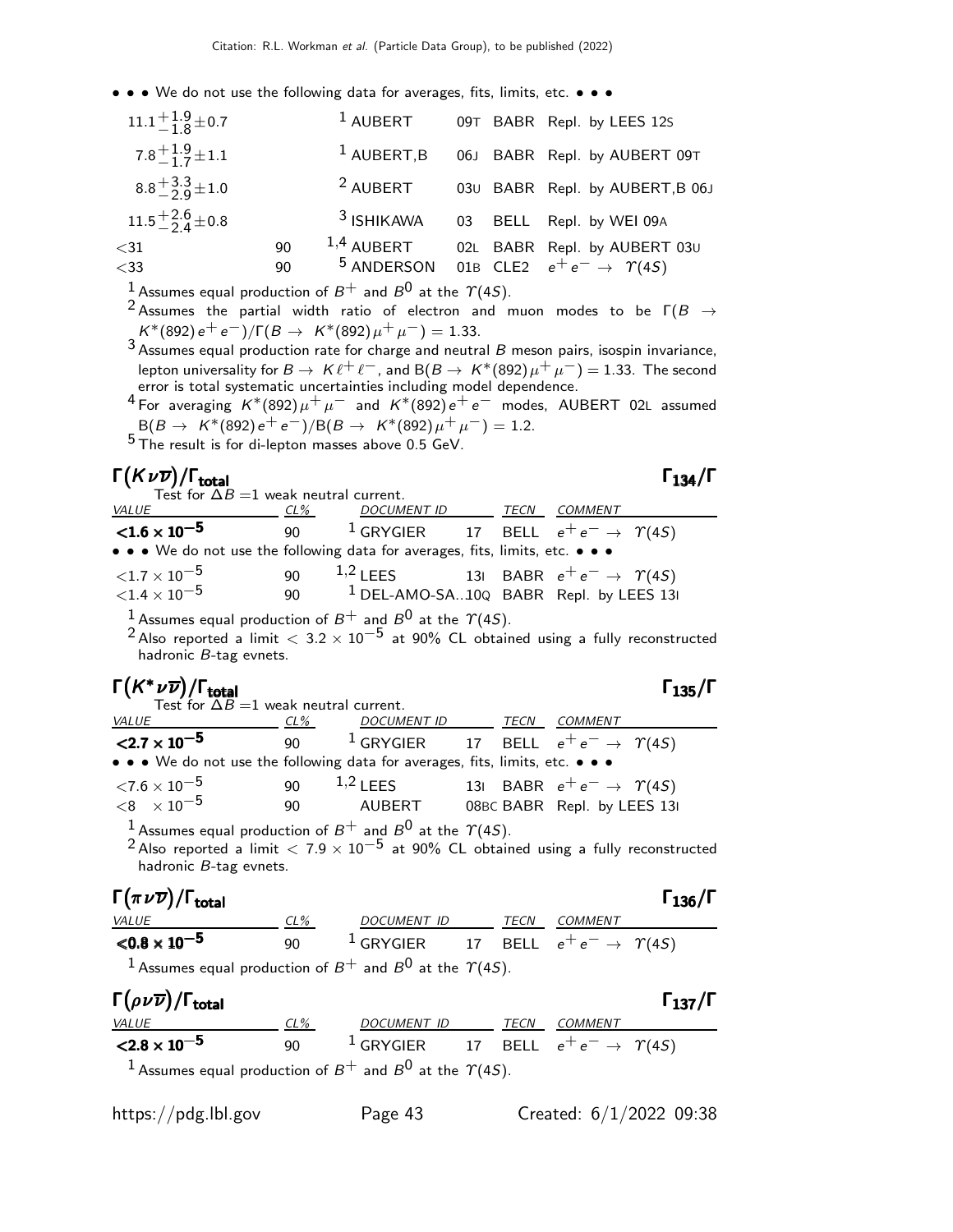| $\Gamma(s e^{\pm} \mu^{\mp})/\Gamma_{\text{total}}$                                                      |        | Test for lepton family number conservation. Allowed by higher-order electroweak in- |  |                                           | $\Gamma_{138}/\Gamma$ |
|----------------------------------------------------------------------------------------------------------|--------|-------------------------------------------------------------------------------------|--|-------------------------------------------|-----------------------|
| teractions.                                                                                              |        |                                                                                     |  |                                           |                       |
| <i>VALUE</i>                                                                                             | $CL\%$ | DOCUMENT ID TECN COMMENT                                                            |  |                                           |                       |
| $<$ 2.2 $\times$ 10 <sup>-5</sup>                                                                        | 90     | GLENN                                                                               |  | 98 CLEO $e^+e^- \rightarrow \Upsilon(4S)$ |                       |
| $\Gamma(\pi e^{\pm} \mu^{\mp})/\Gamma_{\text{total}}$<br>Test of lepton family number conservation.      |        |                                                                                     |  |                                           | $\Gamma_{139}/\Gamma$ |
| <i>VALUE</i><br>$CL\%$                                                                                   |        | DOCUMENT ID TECN COMMENT                                                            |  |                                           |                       |
| $<$ 9.2 $\times$ 10 <sup>-8</sup>                                                                        |        | 90 $1$ AUBERT 07AG BABR $e^+e^- \rightarrow \gamma(45)$                             |  |                                           |                       |
| • • • We do not use the following data for averages, fits, limits, etc. • • •                            |        |                                                                                     |  |                                           |                       |
| ${<}1.6\times10^{-6}$                                                                                    | 90     | $^1$ EDWARDS 02B CLE2 $e^+e^- \rightarrow \gamma(4S)$                               |  |                                           |                       |
| <sup>1</sup> Assumes equal production of $B^+$ and $B^0$ at the $\Upsilon(4S)$ .                         |        |                                                                                     |  |                                           |                       |
| $\Gamma(\rho e^{\pm} \mu^{\mp})/\Gamma_{\text{total}}$<br>Test of lepton family number conservation.     |        |                                                                                     |  |                                           | $\Gamma_{140}/\Gamma$ |
| $VALUE$ CL%                                                                                              |        | DOCUMENT ID TECN COMMENT                                                            |  |                                           |                       |
| $<$ 3.2 $\times$ 10 <sup>-6</sup>                                                                        |        | 90 $1$ EDWARDS 02B CLE2 $e^+e^- \rightarrow \gamma(4S)$                             |  |                                           |                       |
| <sup>1</sup> Assumes equal production of $B^+$ and $B^0$ at the $\gamma$ (4S).                           |        |                                                                                     |  |                                           |                       |
| $\Gamma(Ke^{\pm}\mu^{\mp})/\Gamma_{\text{total}}$<br>Test of lepton family number conservation.          |        |                                                                                     |  |                                           | $\Gamma_{141}/\Gamma$ |
| VALUE (units $10^{-7}$ ) CL%                                                                             |        | DOCUMENT ID TECN COMMENT                                                            |  |                                           |                       |
| < 0.38                                                                                                   |        | 90 $1$ AUBERT, B 06J BABR $e^+e^- \rightarrow \gamma(45)$                           |  |                                           |                       |
| • • • We do not use the following data for averages, fits, limits, etc. • • •                            |        |                                                                                     |  |                                           |                       |
| $<$ 16                                                                                                   | 90     | $^{-1}$ EDWARDS 02B CLE2 $e^+e^- \rightarrow \gamma(4S)$                            |  |                                           |                       |
| $^1$ Assumes equal production of $B^+$ and $B^0$ at the $\varUpsilon(4S)$ .                              |        |                                                                                     |  |                                           |                       |
| $\Gamma(K^*(892) e^{\pm} \mu^{\mp})/\Gamma_{\text{total}}$<br>Test of lepton family number conservation. |        |                                                                                     |  |                                           | $\Gamma_{142}/\Gamma$ |
| VALUE (units $10^{-7}$ ) CL%                                                                             |        | DOCUMENT ID TECN COMMENT                                                            |  |                                           |                       |
| < 5.1                                                                                                    | 90     | $^1$ AUBERT,B 06J BABR $e^+e^- \rightarrow \gamma(4S)$                              |  |                                           |                       |
| • • • We do not use the following data for averages, fits, limits, etc. • • •                            |        |                                                                                     |  |                                           |                       |
| $62$                                                                                                     | 90     | $1$ EDWARDS 02B CLE2 $e^+e^- \rightarrow \gamma(4S)$                                |  |                                           |                       |
| <sup>1</sup> Assumes equal production of $B^+$ and $B^0$ at the $\Upsilon(4S)$ .                         |        |                                                                                     |  |                                           |                       |

## CP VIOLATION

 $A_{CP}$  is defined as

$$
\frac{B(\overline{B} \to \overline{f}) - B(B \to f)}{B(\overline{B} \to \overline{f}) + B(B \to f)},
$$

the CP-violation charge asymmetry of inclusive  $B^{\pm}$  and  $B^0$  decay.

| $A_{CP}(B \rightarrow K^*(892)\gamma)$ |                     |      |                                           |  |
|----------------------------------------|---------------------|------|-------------------------------------------|--|
| <i>VALUE</i>                           | DOCUMENT ID         | TECN | COMMENT                                   |  |
| $-0.003 \pm 0.011$ OUR AVERAGE         |                     |      |                                           |  |
| $-0.004 \pm 0.014 \pm 0.003$           | $1$ HORIGUCHI       |      | 17 BELL $e^+e^- \rightarrow \Upsilon(4S)$ |  |
| $-0.003 \pm 0.017 \pm 0.007$           | <sup>2</sup> AUBERT |      | 09AO BABR $e^+e^- \rightarrow \gamma(4S)$ |  |
| $0.08 \pm 0.13 \pm 0.03$               | $3$ COAN            |      | 00 CLE2 $e^+e^- \rightarrow \Upsilon(4S)$ |  |
| https://pdg.lbl.gov                    | Page 44             |      | Created: $6/1/2022$ 09:38                 |  |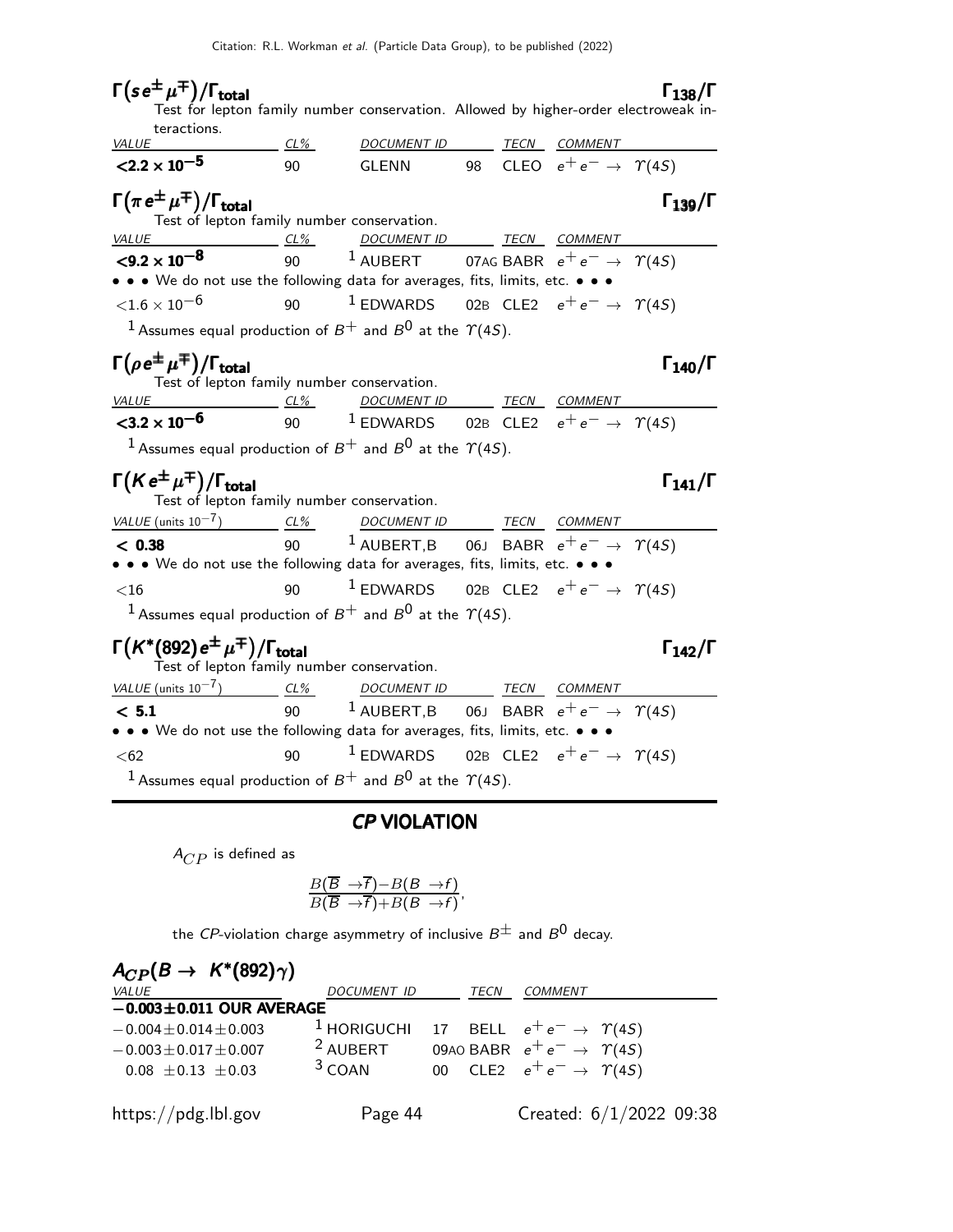$\bullet \bullet \bullet$  We do not use the following data for averages, fits, limits, etc.  $\bullet \bullet \bullet$ 

| $\sim$ and the documental resolution of averages, these minimum errors.                                                                                                                                                                                                                                                                                                                                                                                          |                      |  |                                                               |  |
|------------------------------------------------------------------------------------------------------------------------------------------------------------------------------------------------------------------------------------------------------------------------------------------------------------------------------------------------------------------------------------------------------------------------------------------------------------------|----------------------|--|---------------------------------------------------------------|--|
| $-0.013\!\pm\!0.036\!\pm\!0.010$                                                                                                                                                                                                                                                                                                                                                                                                                                 |                      |  | <sup>4</sup> AUBERT, BE 04A BABR Repl. by AUBERT 09AO         |  |
| $-0.015\pm0.044\pm0.012$                                                                                                                                                                                                                                                                                                                                                                                                                                         | $3$ NAKAO            |  | 04 BELL Repl. by HORIGUCHI 17                                 |  |
| $-0.044 \pm 0.076 \pm 0.012$ 5 AUBERT 02C BABR Repl. by AUBERT, BE 04A                                                                                                                                                                                                                                                                                                                                                                                           |                      |  |                                                               |  |
| $1 \text{ Uses B}(\Upsilon(4S) \rightarrow B^+ B^-) = (51.4 \pm 0.6)\%$ and B( $\Upsilon(4S) \rightarrow B^0 \overline{B}^0$ ) = (48.6 ± 0.6)%.<br><sup>2</sup> Corresponds to a 90% CL interval $-0.033 < A_{CP} < 0.028$ .<br><sup>3</sup> Assumes equal production of $B^+$ and $B^0$ at the $\gamma$ (4S).<br><sup>4</sup> Corresponds to a 90% CL allowed region, $-0.074 < A_{CP} < 0.049$ .<br><sup>5</sup> A 90% CL range is $-0.170 < A_{CP} < 0.082$ . |                      |  |                                                               |  |
| $A_{CP}(B \rightarrow s\gamma)$                                                                                                                                                                                                                                                                                                                                                                                                                                  |                      |  |                                                               |  |
| VALUE                                                                                                                                                                                                                                                                                                                                                                                                                                                            | DOCUMENT ID          |  | TECN COMMENT                                                  |  |
| $0.015 \pm 0.011$ OUR AVERAGE                                                                                                                                                                                                                                                                                                                                                                                                                                    |                      |  |                                                               |  |
| $0.0144 \pm 0.0128 \pm 0.0011$                                                                                                                                                                                                                                                                                                                                                                                                                                   |                      |  | <sup>1</sup> WATANUKI 19 BELL $e^+e^- \rightarrow \gamma(45)$ |  |
| $0.017 \pm 0.019 \pm 0.010$                                                                                                                                                                                                                                                                                                                                                                                                                                      |                      |  | <sup>2</sup> LEES 14K BABR $e^+e^- \rightarrow \gamma(4S)$    |  |
| • • • We do not use the following data for averages, fits, limits, etc. • • •                                                                                                                                                                                                                                                                                                                                                                                    |                      |  |                                                               |  |
| $-0.011 \pm 0.030 \pm 0.014$                                                                                                                                                                                                                                                                                                                                                                                                                                     |                      |  | 3 AUBERT 08BJ BABR Repl. by LEES 14K                          |  |
| 0.025 $\pm$ 0.050 $\pm$ 0.015 <sup>4</sup> AUBERT, B 04E BABR Repl. by AUBERT 08BJ                                                                                                                                                                                                                                                                                                                                                                               |                      |  |                                                               |  |
| $0.002\ \pm0.050\ \pm0.030$                                                                                                                                                                                                                                                                                                                                                                                                                                      | <sup>5</sup> NISHIDA |  | 04 BELL Repl. by WATANUKI 19                                  |  |
| $^{-1}$ Using a sum-of-exclusive technique with $m_{X_s}$ $\ <$ 2.8 GeV/c <sup>2</sup> .                                                                                                                                                                                                                                                                                                                                                                         |                      |  |                                                               |  |
| <sup>2</sup> Measured with 16 exclusively reconstructed $B \rightarrow X_{\rm s} \gamma$ decays with $0.6 < m_{X_{\rm s}} < 2.0$                                                                                                                                                                                                                                                                                                                                 |                      |  |                                                               |  |
| GeV/ $c^2$ (ten charged and six neutral self-tagging B modes).<br>$3$ Uses a sum of exclusively reconstructed $B \to X_{\rm s}$ decay modes, with $X_{\rm s}$ mass between                                                                                                                                                                                                                                                                                       |                      |  |                                                               |  |

0.6 and 2.8 GeV/c $^2$ .

 $\frac{4}{5}$  Corresponds to  $-0.06 < A_{CP} < 0.11$  at 90% CL.

<sup>5</sup> This measurement is performed inclusively for recoil mass  $X_s$  less than 2.1 GeV, which corresponds to  $-0.093~<~A_{CP}~< 0.096$  at  $90\%$  CL.

| $A_{CP}(B \rightarrow (s+d)\gamma)$ |                       |             |                                            |
|-------------------------------------|-----------------------|-------------|--------------------------------------------|
| VALUE                               | <b>DOCUMENT ID</b>    | <b>TECN</b> | <b>COMMENT</b>                             |
| $0.010 \pm 0.031$ OUR AVERAGE       |                       |             |                                            |
| $0.022 \pm 0.039 \pm 0.009$         | <sup>1</sup> PESANTEZ |             | 15 BELL $e^+e^- \rightarrow \gamma(4S)$    |
| $0.057 \pm 0.060 \pm 0.018$         | LEES                  |             | 12V BABR $e^+e^- \rightarrow \gamma(45)$   |
| $-0.10 \pm 0.18 \pm 0.05$           | <sup>2</sup> AUBERT   |             | 080 BABR $e^+e^- \rightarrow \Upsilon(4S)$ |
| $-0.110 \pm 0.115 \pm 0.017$        | AUBERT, BE            |             | 06B BABR $e^+e^- \rightarrow \gamma(4S)$   |
| $-0.079 \pm 0.108 \pm 0.022$        | $3$ COAN              |             | 01 CLE2 $e^+e^- \rightarrow \gamma(4S)$    |
|                                     |                       |             |                                            |

 $^1$ Assumes equal production of  $B^+$  and  $B^{\mathsf{0}}$  at the  $\varUpsilon(4S)$ . Uses an opposite side lepton tag. Requires center-of-mass frame  $E_\gamma~>$  2.1 GeV.

<sup>2</sup> Uses a fully reconstructed B meson as a tag on the recoil side. Requires  $E_{\gamma} >$  2.2 GeV.  $3$  Corresponds to  $-0.27 < A_{CP} < 0.10$  at 90% CL.

| $A_{CP}(B \rightarrow X_s \ell^+ \ell^-)$                                                                                                                            | DOCUMENT ID               | TECN                                       | COMMENT |
|----------------------------------------------------------------------------------------------------------------------------------------------------------------------|---------------------------|--------------------------------------------|---------|
| <b>0.04 ± 0.11 ± 0.01</b>                                                                                                                                            | 1 LEES                    | 14D BABR $e^+e^- \rightarrow \Upsilon(4S)$ |         |
| $\bullet \bullet \bullet \text{ We do not use the following data for averages, fits, limits, etc.}$                                                                  | $\bullet \bullet \bullet$ |                                            |         |
| $-0.22 \pm 0.26 \pm 0.02$                                                                                                                                            | 2 AUBERT, B               | 04I BABR Repl. by LEES 14D                 |         |
| 1 Measured from sum of exclusive modes through $K^+$ , $K^+ \pi^0$ , $K^+ \pi^-$ , $K^+ \pi^- \pi^0$ , $K^+ \pi^- \pi^+$ , $K^0_S \pi^+$ , and $K^0_S \pi^+ \pi^0$ . |                           |                                            |         |
| 2 The final state flavor is determined by the kaon and pion charges where modes with $X_S = K^0_S$ , $K^0_S \pi^0$ or $K^0_S \pi^+ \pi^-$ are not used.              |                           |                                            |         |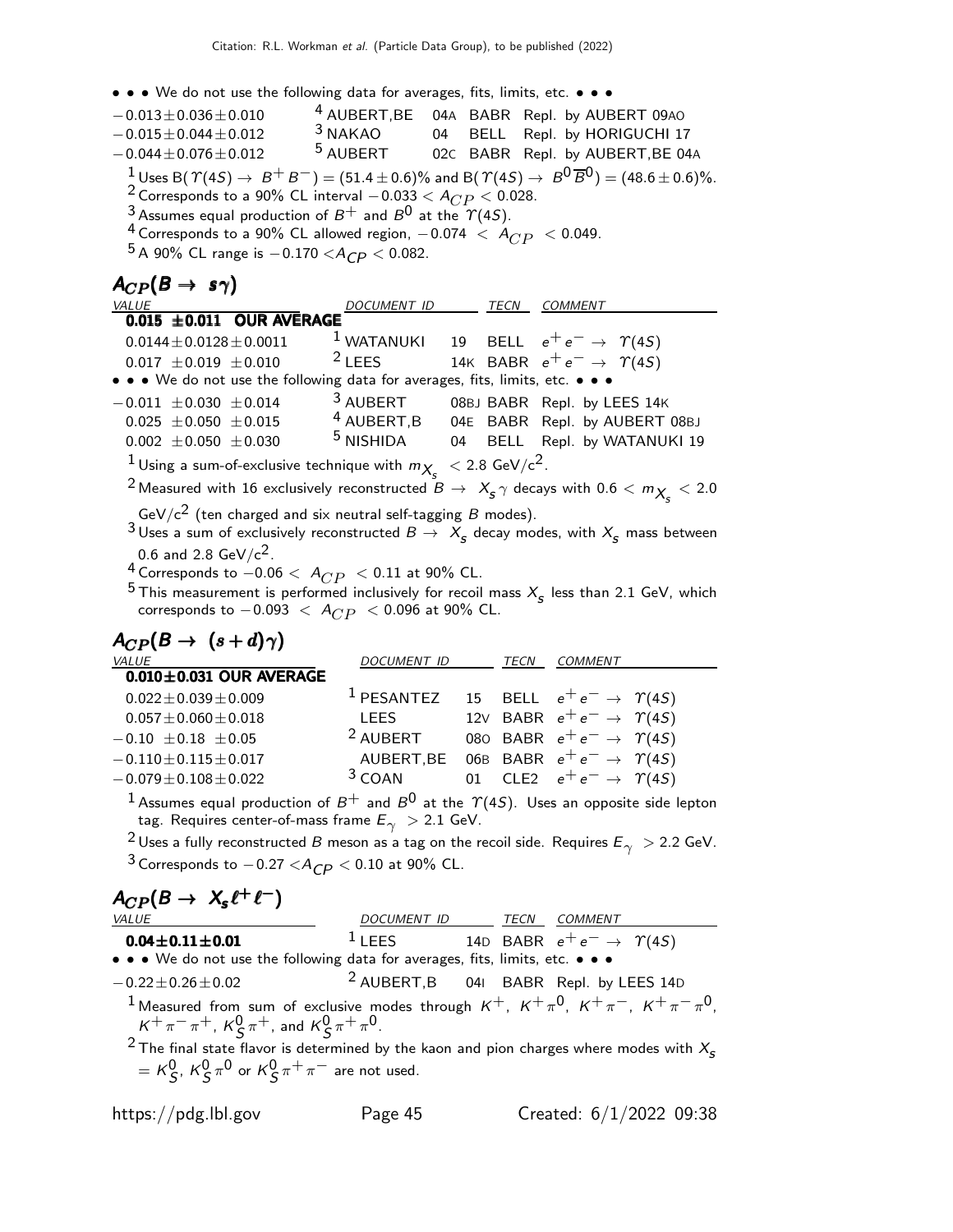| VALUE                                                                                                                                                                                                                                                                                                                                                                                                                                    | DOCUMENT ID TECN COMMENT        |  |                                                                |
|------------------------------------------------------------------------------------------------------------------------------------------------------------------------------------------------------------------------------------------------------------------------------------------------------------------------------------------------------------------------------------------------------------------------------------------|---------------------------------|--|----------------------------------------------------------------|
| $-0.06 \pm 0.22 \pm 0.01$                                                                                                                                                                                                                                                                                                                                                                                                                | $1$ LEES                        |  | 14D BABR $e^+e^- \rightarrow \gamma(4S)$                       |
| <sup>1</sup> Measured from sum of exclusive modes through $K^+$ , $K^+\pi^0$ , $K^+\pi^-$ , $K^+\pi^-\pi^0$ ,<br>$K^+\pi^-\pi^+$ , $K^0_S\pi^+$ , and $K^0_S\pi^+\pi^0$ .                                                                                                                                                                                                                                                                |                                 |  |                                                                |
| $A_{CP}(B \to X_s \ell^+ \ell^-)$ (10.1 < q <sup>2</sup> < 12.9 or q <sup>2</sup> > 14.2 GeV <sup>2</sup> /c <sup>4</sup> )<br>VALUE                                                                                                                                                                                                                                                                                                     | DOCUMENT ID TECN COMMENT        |  |                                                                |
| $0.19 + 0.18 + 0.01$                                                                                                                                                                                                                                                                                                                                                                                                                     | $1$ LEES                        |  | 14D BABR $e^+e^- \rightarrow \gamma(45)$                       |
| <sup>1</sup> Measured from sum of exclusive modes through $K^+$ , $K^+\pi^0$ , $K^+\pi^-$ , $K^+\pi^-\pi^0$ ,<br>$K^+\pi^-\pi^+$ , $K^0_S\pi^+$ , and $K^0_S\pi + (pi-)^0$ .                                                                                                                                                                                                                                                             |                                 |  |                                                                |
| $A_{CP}(B \rightarrow K^*e^+e^-)$                                                                                                                                                                                                                                                                                                                                                                                                        |                                 |  |                                                                |
| <i>VALUE</i><br>$-0.18 \pm 0.15 \pm 0.01$                                                                                                                                                                                                                                                                                                                                                                                                | DOCUMENT ID TECN COMMENT<br>WEI |  | 09A BELL $e^+e^- \rightarrow \Upsilon(4S)$                     |
| $A_{CP}(B \rightarrow K^* \mu^+ \mu^-)$<br><b>VALUE</b>                                                                                                                                                                                                                                                                                                                                                                                  | DOCUMENT ID TECN COMMENT        |  |                                                                |
| $-0.03 \pm 0.13 \pm 0.02$                                                                                                                                                                                                                                                                                                                                                                                                                | WEI                             |  | 09A BELL $e^+e^- \rightarrow \gamma(45)$                       |
| $A_{CP}(B \rightarrow K^* \ell^+ \ell^-)$<br><i>VALUE</i>                                                                                                                                                                                                                                                                                                                                                                                | DOCUMENT ID TECN COMMENT        |  |                                                                |
| $-0.04 \pm 0.07$ OUR AVERAGE<br>$0.03 \pm 0.13 \pm 0.01$                                                                                                                                                                                                                                                                                                                                                                                 | $1$ LEES                        |  | 125 BABR $e^+e^- \rightarrow \gamma(45)$                       |
| $+0.01 + 0.16 + 0.01$                                                                                                                                                                                                                                                                                                                                                                                                                    | <b>AUBERT</b>                   |  | 09T BABR $e^+e^- \rightarrow \gamma(45)$                       |
| $-0.10\pm0.10\pm0.01$                                                                                                                                                                                                                                                                                                                                                                                                                    | WEI                             |  | 09A BELL $e^+e^- \rightarrow \Upsilon(4S)$                     |
| <sup>1</sup> Measured in the union of 0.10 $<$ q <sup>2</sup> $<$ 8.12 GeV <sup>2</sup> /c <sup>4</sup> and q <sup>2</sup> $>$ 10.11 GeV <sup>2</sup> /c <sup>4</sup> .<br>LEES 12S reports also individual measurements $A_{CP}(B\to K^{*} \ell^+ \ell^-)$ $=$ $-0.13 {+0.18 \atop -0.19}$ $\pm$<br>0.01 for 0.10 $< q^2 < 8.12$ GeV <sup>2</sup> /c <sup>4</sup> and $A_{CP}(B \to K^* \ell^+ \ell^-) = 0.16_{-0.19}^{+0.18} \pm 0.01$ |                                 |  |                                                                |
| for $q^2 > 10.11$ GeV <sup>2</sup> /c <sup>4</sup> .                                                                                                                                                                                                                                                                                                                                                                                     |                                 |  |                                                                |
| $A_{CP}(B \rightarrow \eta$ anything)<br><b>VALUE</b>                                                                                                                                                                                                                                                                                                                                                                                    | DOCUMENT ID TECN COMMENT        |  |                                                                |
| $-0.13\pm0.04\frac{+0.02}{-0.03}$                                                                                                                                                                                                                                                                                                                                                                                                        |                                 |  | <sup>1</sup> NISHIMURA 10 BELL $e^+e^- \rightarrow \gamma(45)$ |
| $1$ Uses $B \to \eta X_{\sf s}$ with 0.4 $< m_{\sf X_{\sf s}} <$ 2.6 GeV/c <sup>2</sup> .                                                                                                                                                                                                                                                                                                                                                |                                 |  |                                                                |

This is the isospin difference of the CP asymmetries.

| <i>VALUE</i>                                                  | <b>DOCUMENT ID</b>       | TECN | COMMENT                                                                               |
|---------------------------------------------------------------|--------------------------|------|---------------------------------------------------------------------------------------|
| $0.041 \pm 0.023$ OUR AVERAGE                                 |                          |      |                                                                                       |
| $0.0369 \pm 0.0265 \pm 0.0076$<br>$0.050 \pm 0.039 \pm 0.015$ | $1$ WATANUKI<br>$2$ LEES |      | 19 BELL $e^+e^- \rightarrow \gamma(4S)$<br>14K BABR $e^+e^- \rightarrow \Upsilon(4S)$ |
|                                                               |                          |      |                                                                                       |

 $\frac{1}{\gamma}$ Using a sum-of-exclusive technique with  $m_{X_s} < 2.8$  GeV/c<sup>2</sup>.

 $^2$ Measured with 16 exclusively reconstructed  $B\to~X_{\bf S}\,\gamma$  decays with  $0.6 < m_{X_{\bf S}} < 2.0$ GeV/c $^2$  (ten charged and six neutral self-tagging  $B$  modes).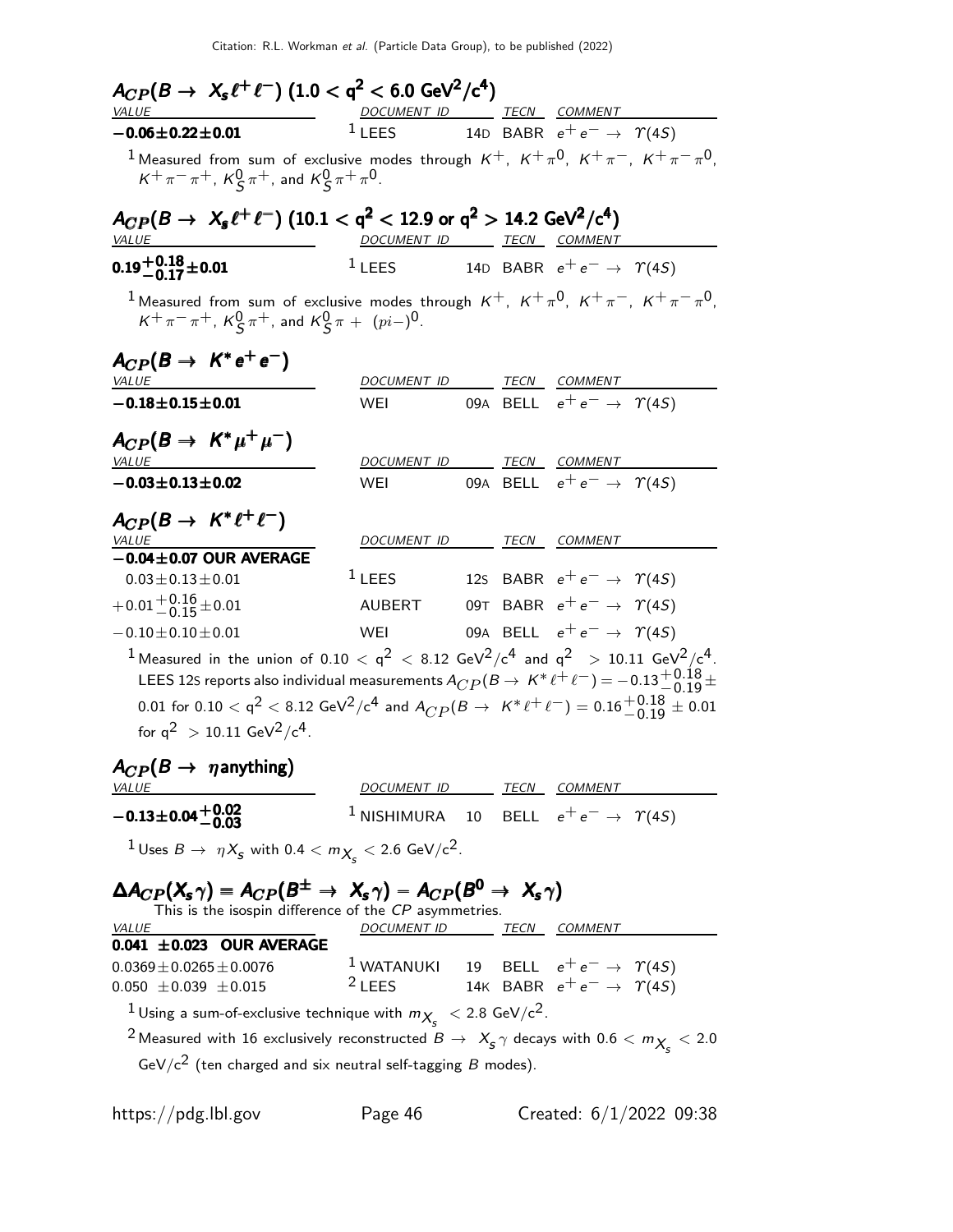Citation: R.L. Workman et al. (Particle Data Group), to be published (2022)

| $\overline{A}_{CP}(B \to X_s \gamma) = (A_{CP}(B^+ \to X_s \gamma) + A_{CP}(B^0 \to X_s \gamma))/2$                                               |                                           |  |                                                                |
|---------------------------------------------------------------------------------------------------------------------------------------------------|-------------------------------------------|--|----------------------------------------------------------------|
| <b>VALUE</b>                                                                                                                                      | <u>DOCUMENT ID ______ TECN __ COMMENT</u> |  |                                                                |
| $0.0091 \pm 0.0121 \pm 0.0013$                                                                                                                    |                                           |  | <sup>1</sup> WATANUKI 19 BELL $e^+e^- \rightarrow \gamma(45)$  |
| $1$ Using a sum-of-exclusive technique with $m_{X_c}$ $<$ 2.8 GeV/c <sup>2</sup> .                                                                |                                           |  |                                                                |
| $\Delta A_{CP}(B \to K^* \gamma) = A_{CP}(B^+ \to K^{*+} \gamma) - A_{CP}(B^0 \to K^{*0} \gamma)$                                                 |                                           |  |                                                                |
| This is the isospin difference of the CP asymmetries.                                                                                             |                                           |  |                                                                |
| <b>VALUE</b>                                                                                                                                      | DOCUMENT ID TECN COMMENT                  |  |                                                                |
| $0.024 \pm 0.028 \pm 0.005$                                                                                                                       |                                           |  | <sup>1</sup> HORIGUCHI 17 BELL $e^+e^- \rightarrow \gamma(45)$ |
| $1_{\text{Uses B}}(\Upsilon(45) \rightarrow B^+B^-) = (51.4 \pm 0.6)\%$ and B( $\Upsilon(45) \rightarrow B^0 \overline{B}^0$ ) = (48.6 ± 0.6)%.   |                                           |  |                                                                |
| $\overline{A}_{CP}(B \to K^* \gamma) = (A_{CP}(B^+ \to K^{*+} \gamma) + A_{CP}(B^0 \to K^{*0} \gamma))/2$<br>This is the average $CP$ asymmetry.  |                                           |  |                                                                |
| <b>VALUE</b>                                                                                                                                      | DOCUMENT ID TECN COMMENT                  |  |                                                                |
| $-0.001 \pm 0.014 \pm 0.003$                                                                                                                      |                                           |  | $^1$ HORIGUCHI 17 BELL $e^+e^- \rightarrow \, \, \gamma(4S)$   |
| $1_{\text{Uses B}}(\Upsilon(45) \rightarrow B^+B^-) = (51.4 \pm 0.6)\%$ and B $(\Upsilon(45) \rightarrow B^0 \overline{B}^0) = (48.6 \pm 0.6)\%.$ |                                           |  |                                                                |

### POLARIZATION IN B DECAY

In decays involving two vector mesons, one can distinguish among the states in which meson polarizations are both longitudinal  $(L)$  or both are transverse and parallel ( $\parallel$ ) or perpendicular  $(\perp)$  to each other with the parameters  $\mathsf{\Gamma}_L / \mathsf{\Gamma}$ ,  $\mathsf{\Gamma}_\bot / \mathsf{\Gamma}$ , and the relative phases  $\phi_\parallel$  and  $\phi_\bot.$  See the definitions in the note on "Polarization in B Decays" review in the  $B^0$ Particle Listings.

 $F_L(B \to K^* \ell^+ \ell^-)$  (q<sup>2</sup> > 0.1 GeV<sup>2</sup>/c<sup>4</sup>) VALUE DOCUMENT ID TECN COMMENT  $0.63^{+0.18}_{-0.19}$  ± 0.05  $1$  AUBERT,B 06J BABR  $e^+e^- \rightarrow \gamma(4S)$  $1$  Results with different  $q^2$  cuts are also reported.  $F_L(B \to K^* \ell^+ \ell^-)$  ( $m_{\ell \ell}$   $<$  2.5 GeV/c<sup>2</sup>) VALUE DOCUMENT ID TECN COMMENT **0.35±0.16±0.04** AUBERT 09N BABR  $e^+e^- \rightarrow \gamma(45)$  $F_L(B \to K^* \ell^+ \ell^-)$   $(m_{\ell \ell} > 3.2 \text{ GeV/c}^2)$ VALUE <u>DOCUMENT ID</u> TECN COMMENT  $0.71^{+0.20}_{-0.22}$ ±0.04 AUBERT 09N BABR  $e^+e^- \rightarrow \gamma(4S)$  $\mathsf{F}_L(B \to~\mathsf{K}^*\ell^+\ell^-)~(0.10 < \mathsf{q}^2 < 0.98~\mathrm{GeV}^2/\mathrm{c}^4)$ VALUE **Example 2012 COMMENT DE COMMENT ID** TECN COMMENT  $0.263^{\,+\,0.045}_{\,-\,0.044}$ ±0.017 <sup>−</sup>0.<sup>044</sup> .AAIJ 16<sup>B</sup> LHCB p p at 7, 8 TeV  $\mathsf{F}_L(B \to K^* \ell^+ \ell^-)$   $(1.1 < \mathsf{q}^2 < 2.5 \ \mathsf{GeV}^2/\mathsf{c}^4)$ VALUE DOCUMENT ID TECN COMMENT  $0.660\, {}^{+\, 0.083}_{-\, 0.077} \pm 0.022$ <sup>−</sup>0.077.AAIJ 16<sup>B</sup> LHCB p p at 7, 8 TeV https://pdg.lbl.gov Page 47 Created: 6/1/2022 09:38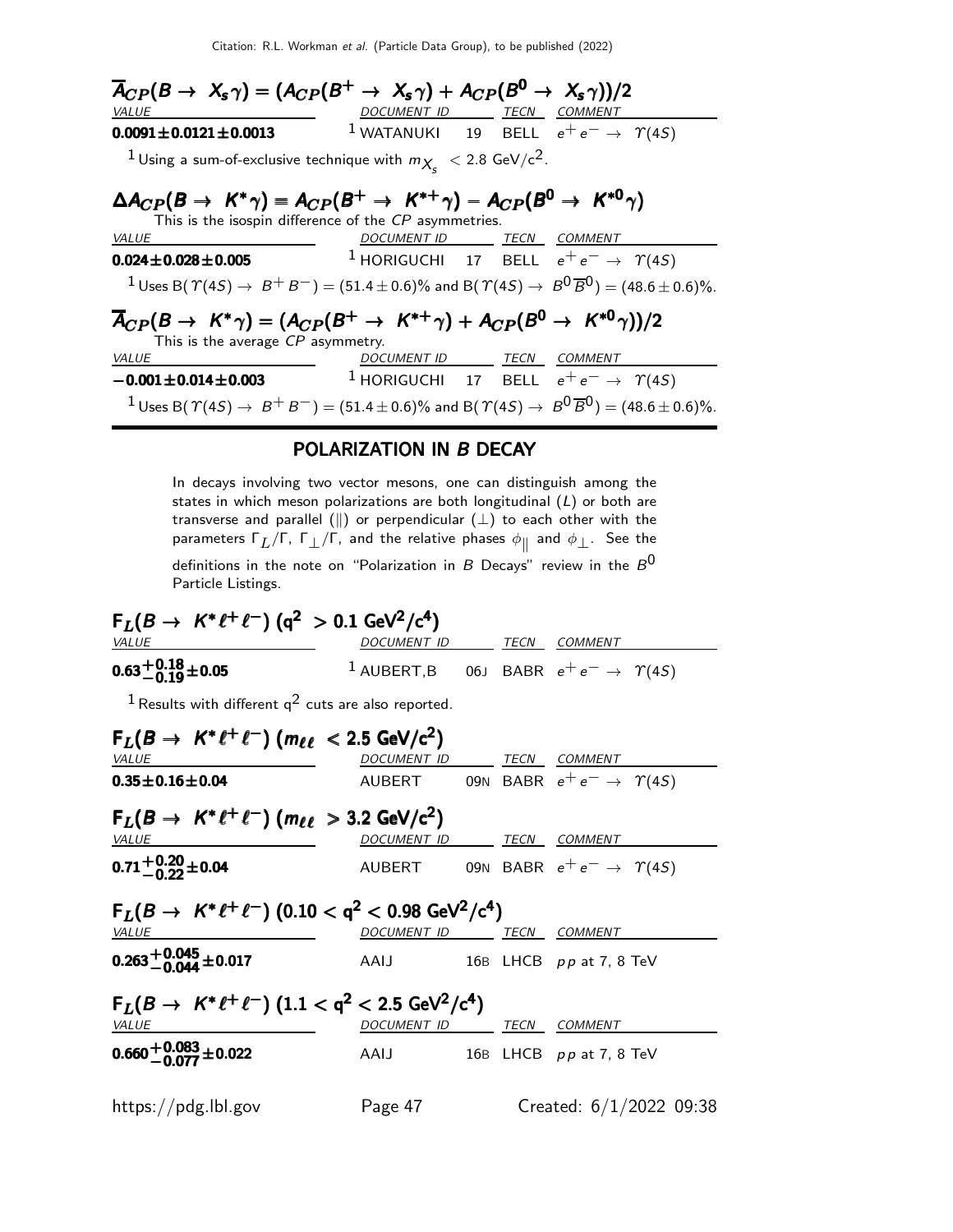| $F_L(B \to K^* \ell^+ \ell^-)$ (0.1 < q <sup>2</sup> < 2.0 GeV <sup>2</sup> /c <sup>4</sup> )<br><u>VALUE</u> | DOCUMENT ID TECN COMMENT                       |                 |          |                                                     |
|---------------------------------------------------------------------------------------------------------------|------------------------------------------------|-----------------|----------|-----------------------------------------------------|
| $0.34^{+0.08}_{-0.07}$ OUR AVERAGE                                                                            |                                                |                 |          |                                                     |
| $0.37 + 0.10 + 0.04$<br>-0.09 -0.03                                                                           | AAIJ                                           |                 |          | 13Y LHCB pp at 7 TeV, $K^{*0} \mu^+ \mu^-$          |
| $0.30 \pm 0.16 \pm 0.02$                                                                                      | AALTONEN                                       | 12 <sub>1</sub> |          | CDF $p\overline{p}$ at 1.96 TeV                     |
| $0.29 + 0.21 + 0.02$                                                                                          | WEI                                            |                 |          | 09A BELL $e^+e^- \rightarrow \Upsilon(4S)$          |
| • • • We do not use the following data for averages, fits, limits, etc. • • •                                 |                                                |                 |          |                                                     |
| $0.60 + 0.00 + 0.19$                                                                                          | <sup>1</sup> CHATRCHYAN 13BL CMS $pp$ at 7 TeV |                 |          |                                                     |
| $0.00 + 0.13 + 0.02$                                                                                          | AAIJ                                           |                 |          | 120 LHCB Repl. by AAIJ 13Y                          |
| $0.53^{+0.32}_{-0.34}$ ± 0.07                                                                                 | <b>AALTONEN</b>                                |                 | 11L CDF  | Repl. by AALTONEN 121                               |
| <sup>1</sup> CHATRCHYAN 13BL uses, for this bin, $1.0 < q^2 < 2.0$ GeV <sup>2</sup> /c <sup>4</sup> .         |                                                |                 |          |                                                     |
| $F_L(B \to K^* \ell^+ \ell^-)$ (2.0 < q <sup>2</sup> < 4.3 GeV <sup>2</sup> /c <sup>4</sup> )                 |                                                |                 |          |                                                     |
| <u>VALUE</u>                                                                                                  | DOCUMENT ID TECN COMMENT                       |                 |          |                                                     |
| 0.77 $\pm$ 0.05 OUR AVERAGE                                                                                   |                                                |                 |          |                                                     |
| $0.876 + 0.109 \pm 0.017$                                                                                     | $1$ AAIJ                                       |                 |          | 16B LHCB pp at 7, 8 TeV                             |
| $0.80 \pm 0.08 \pm 0.06$                                                                                      | KHACHATRY16D CMS pp at 8 TeV                   |                 |          |                                                     |
| $0.74$ $+0.10$ $+0.02$<br>$-0.09$ $-0.03$                                                                     | AAIJ                                           |                 |          | 13Y LHCB pp at 7 TeV, $K^{*0} \mu^+ \mu^-$          |
| $0.65 \pm 0.17 \pm 0.03$                                                                                      | CHATRCHYAN 13BL CMS pp at 7 TeV                |                 |          |                                                     |
| $0.37$ $^{+0.25}_{-0.24}$ $\pm 0.10$                                                                          | AALTONEN                                       |                 |          | 121 CDF $p\overline{p}$ at 1.96 TeV                 |
| $0.71 \pm 0.24 \pm 0.05$<br>• • • We do not use the following data for averages, fits, limits, etc. • • •     | WEI                                            |                 |          | 09A BELL $e^+e^- \rightarrow \Upsilon(45)$          |
| $0.77 \pm 0.15 \pm 0.03$                                                                                      | AAIJ                                           |                 | 120 LHCB | Repl. by AAIJ 13Y                                   |
| $0.40 \begin{array}{l} +0.32 \\ -0.33 \end{array} \pm 0.08$                                                   | AALTONEN                                       |                 | 11L CDF  | Repl. by AALTONEN 121                               |
| <sup>1</sup> Measured in 2.5 $<$ q <sup>2</sup> $<$ 4.0 GeV <sup>2</sup> /c <sup>4</sup> .                    |                                                |                 |          |                                                     |
| $F_L(B \to K^* \ell^+ \ell^-)$ (4.0 < q <sup>2</sup> < 6.0 GeV <sup>2</sup> /c <sup>4</sup> )                 |                                                |                 |          |                                                     |
| <i>VALUE</i>                                                                                                  | DOCUMENT ID                                    |                 |          | <u>TECN COMMENT</u>                                 |
| $0.611 + 0.052 + 0.017$                                                                                       | AAIJ                                           |                 |          | 16B LHCB pp at 7, 8 TeV                             |
| $F_L(B \to K^* \ell^+ \ell^-)$ (6.0 < q <sup>2</sup> < 8.0 GeV <sup>2</sup> /c <sup>4</sup> )                 |                                                |                 |          |                                                     |
| <i>VALUE</i>                                                                                                  | DOCUMENT ID TECN COMMENT                       |                 |          |                                                     |
| $0.579 \pm 0.046 \pm 0.015$                                                                                   |                                                |                 |          | AAIJ 16B LHCB pp at 7, 8 TeV                        |
| $F_L(B \to K^* \ell^+ \ell^-)$ (4.3 < q <sup>2</sup> < 8.6 GeV <sup>2</sup> /c <sup>4</sup> )<br><u>VALUE</u> | DOCUMENT ID TECN COMMENT                       |                 |          |                                                     |
| $0.64 \pm 0.06$ OUR AVERAGE                                                                                   |                                                |                 |          |                                                     |
| $0.57 \pm 0.07 \pm 0.03$                                                                                      | AAIJ                                           |                 |          | 13Y LHCB $\rho \rho$ at 7 TeV, $K^{*0} \mu^+ \mu^-$ |
| $0.81 + 0.13 + 0.05$                                                                                          | CHATRCHYAN 13BL CMS pp at 7 TeV                |                 |          |                                                     |
| $0.68 + 0.15 + 0.09$                                                                                          |                                                |                 |          | AALTONEN 121 CDF $p\overline{p}$ at 1.96 TeV        |
| $0.64 + 0.23 + 0.07$                                                                                          |                                                |                 |          | WEI 09A BELL $e^+e^- \rightarrow \gamma(4S)$        |
| https://pdg.lbl.gov                                                                                           | Page 48                                        |                 |          | Created: $6/1/2022$ 09:38                           |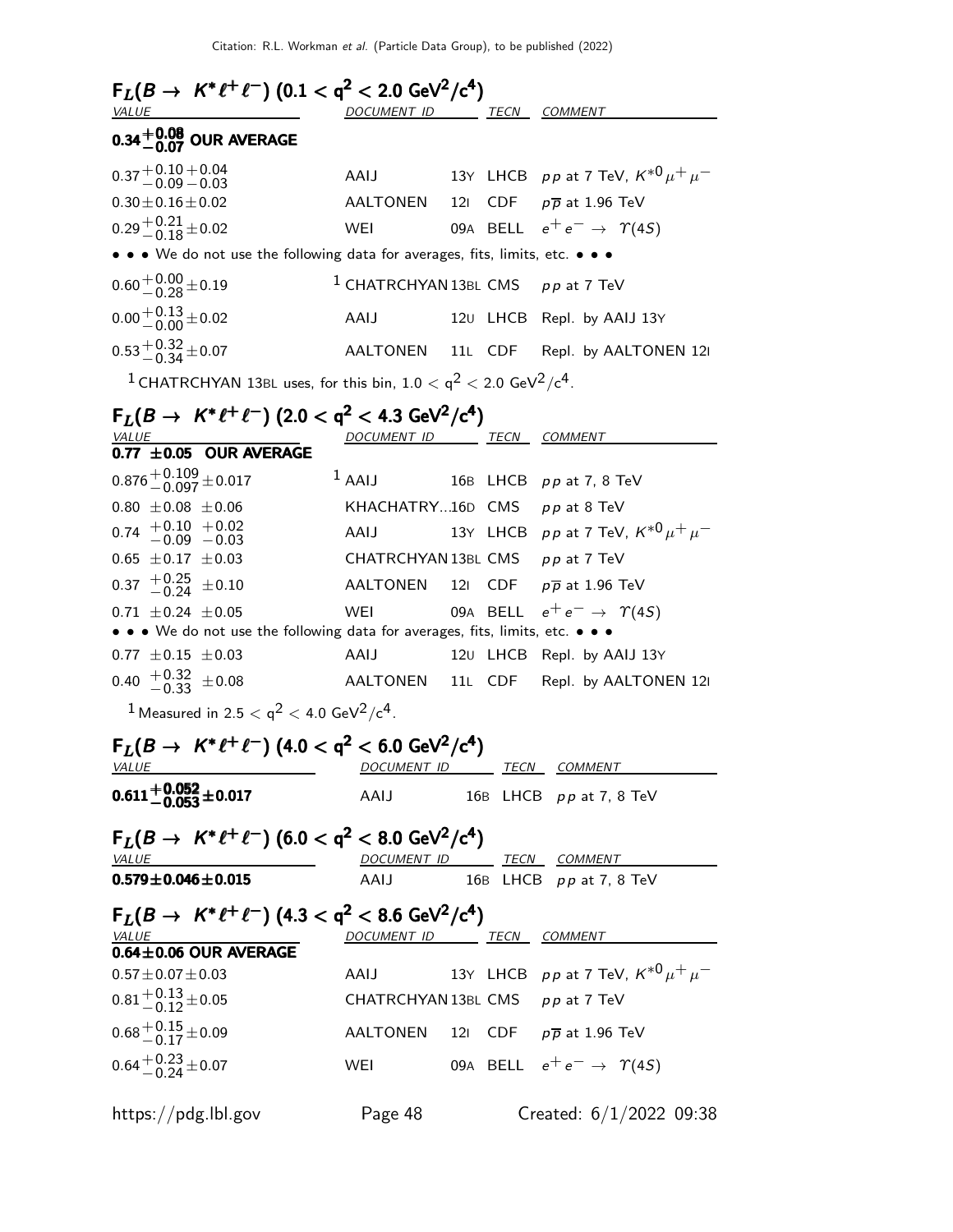| $0.60 + 0.06 + 0.01$ | AAIJ |  | 120 LHCB Repl. by AAIJ 13Y             |
|----------------------|------|--|----------------------------------------|
| $0.82 + 0.19 + 0.07$ |      |  | AALTONEN 11L CDF Repl. by AALTONEN 121 |

| $F_L(B \to K^* \ell^+ \ell^-)$ (10.09 < q <sup>2</sup> < 12.86 GeV <sup>2</sup> /c <sup>4</sup> )                   |                          |                 |             |                                                                             |
|---------------------------------------------------------------------------------------------------------------------|--------------------------|-----------------|-------------|-----------------------------------------------------------------------------|
| VALUE                                                                                                               | <u>DOCUMENT ID</u>       |                 | TECN        | COMMENT                                                                     |
| $0.448 \pm 0.033$ OUR AVERAGE                                                                                       |                          |                 |             |                                                                             |
| $0.493 + 0.049 + 0.013$                                                                                             | $1$ AAIJ                 | 16B             | <b>LHCB</b> | <i>pp</i> at 7, 8 TeV                                                       |
| $0.39 \pm 0.05 \pm 0.04$                                                                                            | KHACHATRY16D             |                 | CMS         | pp at 8 TeV                                                                 |
| $^{+0.08}_{-0.09}$<br>0.48<br>±0.03                                                                                 | AAIJ                     |                 | 13Y LHCB    | $\rho\,\rho$ at 7 TeV, $\,{\mathsf K}^{*0}\, \mu^+\,\mu^-$                  |
| $^{+0.10}_{-0.11}$ $\pm$ 0.04<br>0.45                                                                               | CHATRCHYAN 13BL CMS      |                 |             | pp at 7 TeV                                                                 |
| $0.47 \pm 0.14 \pm 0.03$                                                                                            | AALTONEN                 | 12 <sub>1</sub> | CDF.        | $p\overline{p}$ at 1.96 TeV                                                 |
| $^{+0.17}_{-0.15}$<br>0.17<br>$\pm 0.03$                                                                            | WEI                      |                 | 09A BELL    | $e^+e^- \rightarrow \gamma(45)$                                             |
| • • We do not use the following data for averages, fits, limits, etc. • • •                                         |                          |                 |             |                                                                             |
| $0.41 \pm 0.11 \pm 0.03$                                                                                            | AAIJ                     | 120             | LHCB        | Repl. by AAIJ 13Y                                                           |
| $0.31 \begin{array}{c} +0.19 \\ -0.18 \end{array}$<br>$\pm 0.02$                                                    | AALTONEN                 | 11L –           | CDF.        | Repl. by AALTONEN 121                                                       |
| <sup>1</sup> Measured in 11.0 < $q^2$ < 12.5 GeV <sup>2</sup> /c <sup>4</sup> .                                     |                          |                 |             |                                                                             |
| $F_L(B \to K^* \ell^+ \ell^-)$ (15.0 < q <sup>2</sup> < 17.0 GeV <sup>2</sup> /c <sup>4</sup> )                     |                          |                 |             |                                                                             |
| VALUE                                                                                                               | <i>DOCUMENT ID</i>       |                 |             | TECN COMMENT                                                                |
|                                                                                                                     |                          |                 |             |                                                                             |
| $0.349 \pm 0.039 \pm 0.009$                                                                                         | AAIJ                     |                 |             | 16B LHCB pp at 7, 8 TeV                                                     |
|                                                                                                                     |                          |                 |             |                                                                             |
| $F_L(B \to K^* \ell^+ \ell^-)$ (17.0 $<$ q <sup>2</sup> $<$ 19.0 GeV <sup>2</sup> /c <sup>4</sup> )<br><b>VALUE</b> | DOCUMENT ID TECN COMMENT |                 |             |                                                                             |
| $0.354\, {}^{+0.049}_{-0.048} \pm 0.025$                                                                            | AAIJ                     |                 |             | 16B LHCB pp at 7, 8 TeV                                                     |
|                                                                                                                     |                          |                 |             |                                                                             |
| $F_L(B \to K^* \ell^+ \ell^-)$ (14.18 $<$ q <sup>2</sup> $<$ 16.0 GeV <sup>2</sup> /c <sup>4</sup> )                |                          |                 |             |                                                                             |
| VALUE<br>$0.40 \pm 0.06$ OUR AVERAGE                                                                                | DOCUMENT ID              |                 |             | TECN COMMENT<br>Error includes scale factor of 1.4. See the ideogram below. |
| $0.48 + 0.05 + 0.04$                                                                                                | KHACHATRY16D CMS         |                 |             | pp at 8 TeV                                                                 |
| $0.33 + 0.08 + 0.02 - 0.07 - 0.03$                                                                                  | AAIJ                     |                 |             | 13Y LHCB $p p$ at 7 TeV, $K^{*0} \mu^+ \mu^-$                               |
| $0.53 \pm 0.12 \pm 0.03$                                                                                            | CHATRCHYAN 13BL CMS      |                 |             | pp at 7 TeV                                                                 |
| $0.29 + 0.14 + 0.05$                                                                                                | AALTONEN                 | 12I             | CDF.        | $p\overline{p}$ at 1.96 TeV                                                 |
| $-0.15^{+0.27}_{-0.23}$ ± 0.07                                                                                      | WEI                      |                 |             | 09A BELL $e^+e^- \rightarrow \Upsilon(4S)$                                  |
| • • We do not use the following data for averages, fits, limits, etc. • • •                                         |                          |                 |             |                                                                             |
| $0.37 \pm 0.09 \pm 0.05$                                                                                            | AAIJ                     |                 |             | 120 LHCB Repl. by AAIJ 13Y                                                  |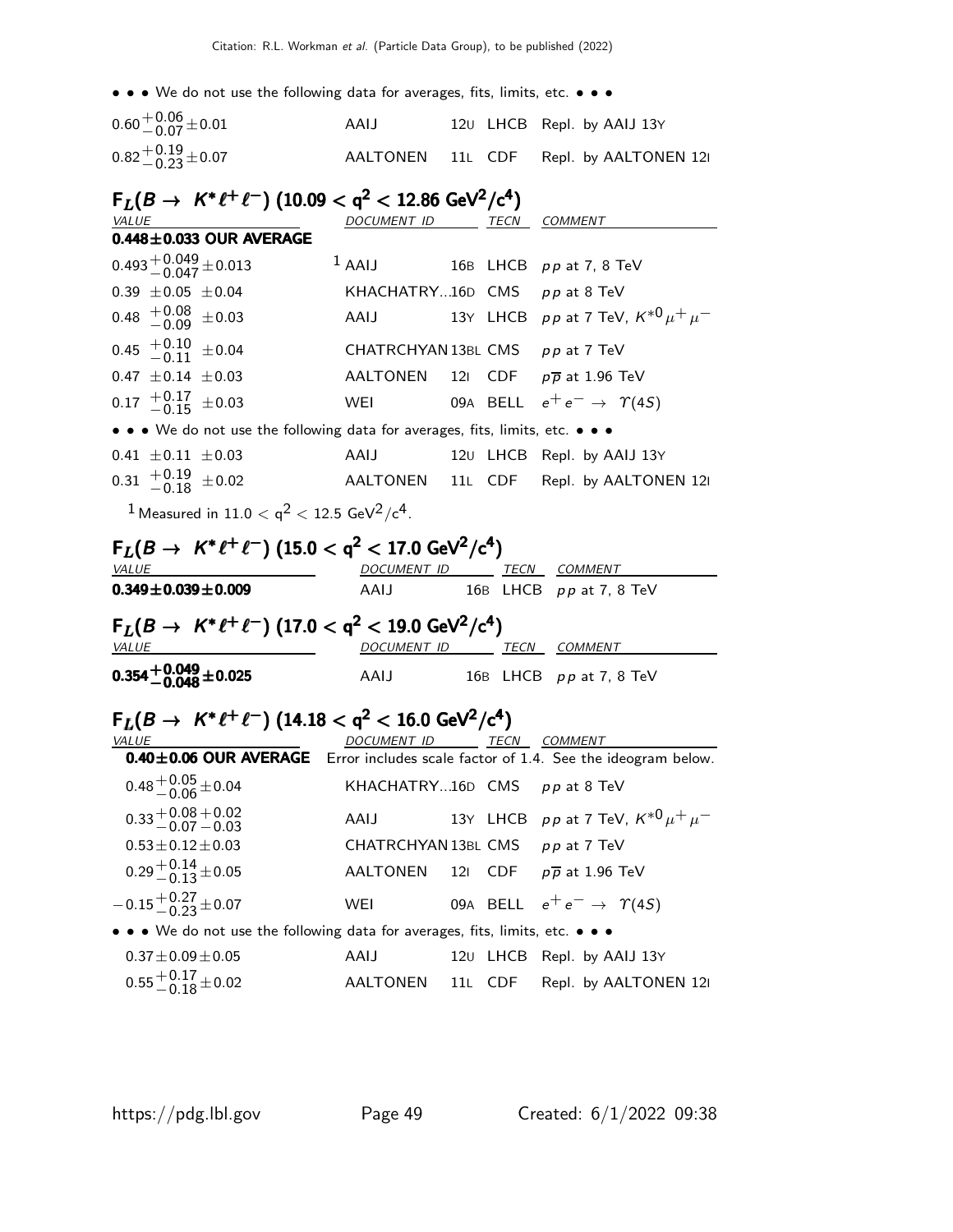

|                                                             |                                                                |  | <b>0.67 ±0.07 OUR AVERAGE</b> Error includes scale factor of 2.8. See the ideogram below. |
|-------------------------------------------------------------|----------------------------------------------------------------|--|-------------------------------------------------------------------------------------------|
|                                                             | $0.700 \pm 0.025 \pm 0.013$ 1 AAIJ 20Y LHCB pp at 7, 8, 13 TeV |  |                                                                                           |
| $0.72 \pm 0.06$                                             | KHACHATRY16D CMS $pp$ at 7, 8 TeV                              |  |                                                                                           |
| $0.24 \begin{array}{c} +0.09 \\ -0.08 \end{array} \pm 0.02$ | <sup>2</sup> LEES 16C BABR $e^+e^- \rightarrow \gamma(45)$     |  |                                                                                           |

https://pdg.lbl.gov Page 50 Created: 6/1/2022 09:38

I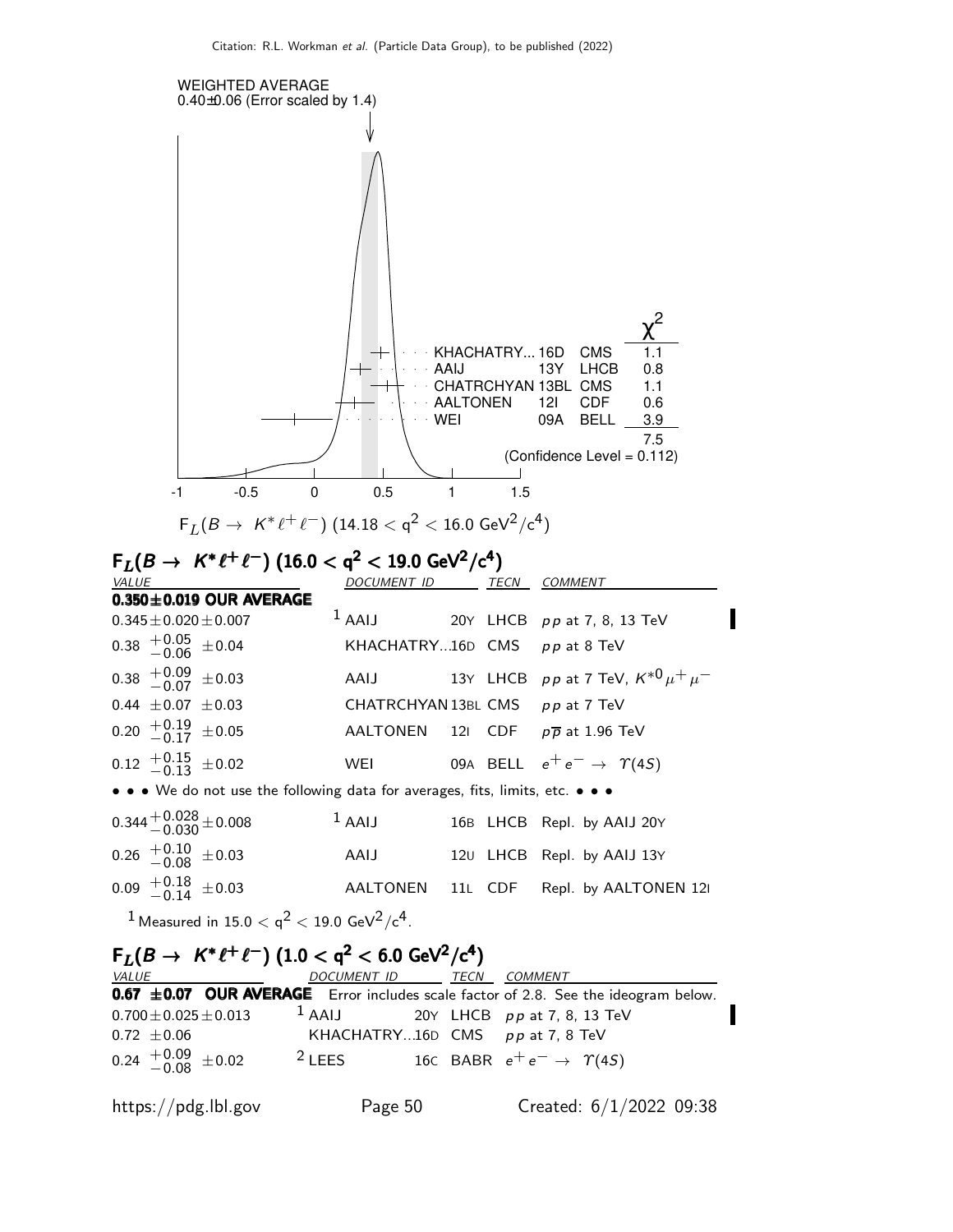

 $0.47 + 0.23 + 0.03$ <sup>−</sup>0.<sup>24</sup> <sup>±</sup>0.03 AALTONEN 11<sup>L</sup> CDF Repl. by AALTONEN 12<sup>I</sup>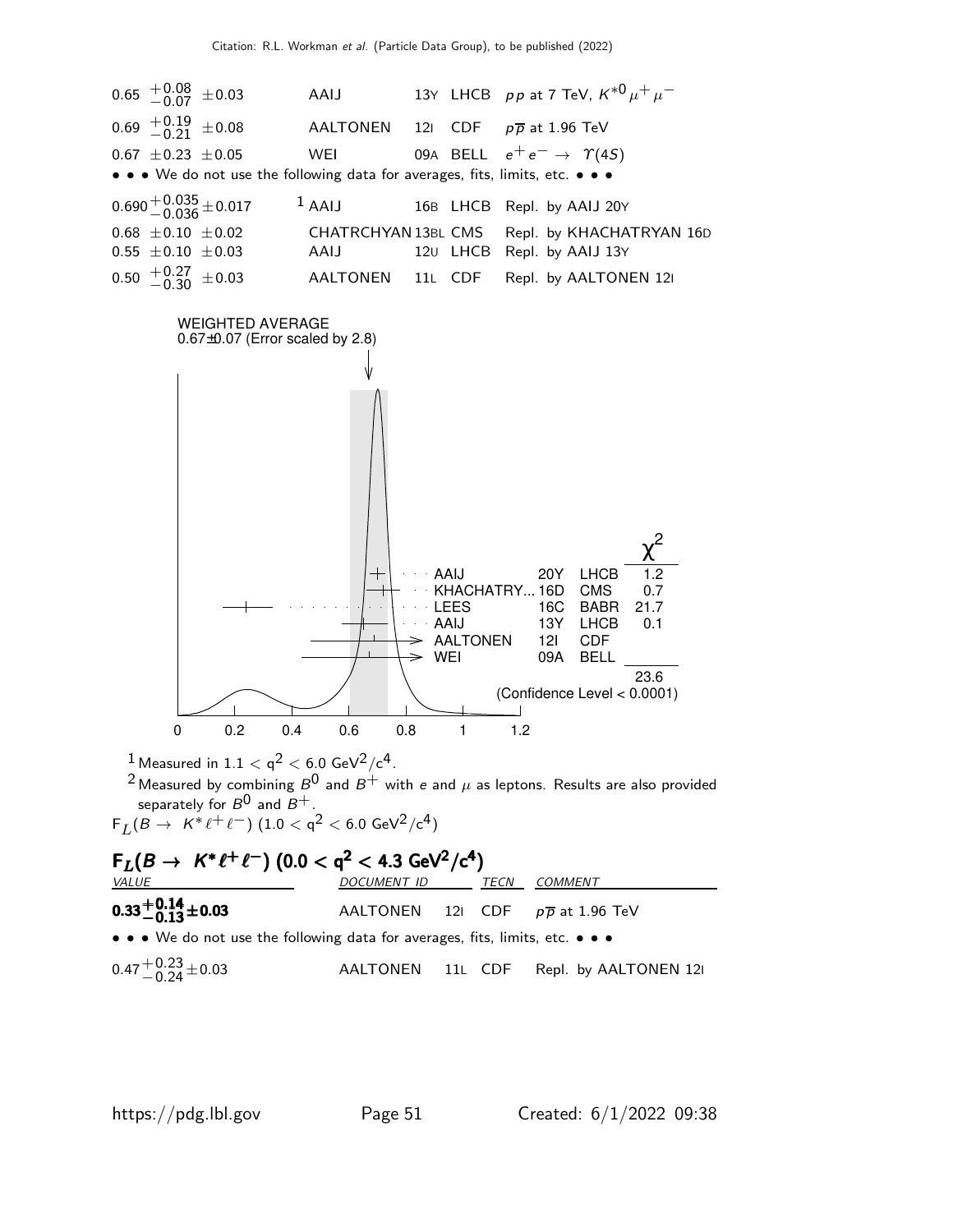|  | $P_\tau(B \to D^* \tau^+ \nu_\tau)$ |
|--|-------------------------------------|
|--|-------------------------------------|

Measures difference in decay widths with positive and negative  $\tau^+$  helicities normalized to the sum of those decay widths.

| <i>VALUE</i>                    | <i>DOCUMENT ID</i> |  |  | <i>TECN COMMENT</i>                              |
|---------------------------------|--------------------|--|--|--------------------------------------------------|
| $-0.38\pm0.51{+0.21\atop-0.16}$ | $^1$ HIROSE        |  |  | - 17 BELL $e^+e^- \rightarrow \ \varUpsilon(4S)$ |

 $1$  Uses a fully reconstructed  $B$  meson as a tag on the recoil side.

## PARTIAL BRANCHING FRACTIONS IN  $B \to K^{(*)} \ell^+ \ell^-$

| $B(B \to K^* \ell^+ \ell^-)$ (q <sup>2</sup> < 2.0 GeV <sup>2</sup> /c <sup>4</sup> )                                           |                          |          |                                            |
|---------------------------------------------------------------------------------------------------------------------------------|--------------------------|----------|--------------------------------------------|
| $\frac{VALUE \text{ (units 10}^{-7})}{1.68 \pm 0.23 \text{ OUR}$ AVERAGE                                                        | DOCUMENT ID TECN COMMENT |          |                                            |
|                                                                                                                                 |                          |          |                                            |
| $1.89 + 0.52 + 0.06$                                                                                                            | $1$ LEES                 |          | 125 BABR $e^+e^- \rightarrow \Upsilon(4S)$ |
| $1.73 \pm 0.33 \pm 0.10$                                                                                                        | AALTONEN                 |          | 11AI CDF $p\overline{p}$ at 1.96 TeV       |
| $1.46 + 0.40 + 0.11$                                                                                                            | WEI                      |          | 09A BELL $e^+e^- \rightarrow \Upsilon(4S)$ |
| • • • We do not use the following data for averages, fits, limits, etc. • • •                                                   |                          |          |                                            |
| $0.98 \pm 0.40 \pm 0.09$                                                                                                        | AALTONEN                 |          | 11L CDF Repl. by AALTONEN 11AI             |
| <sup>1</sup> The value reported here from LEES 12S refers to 0.1 $<$ q <sup>2</sup> $<$ 2.0 GeV <sup>2</sup> /c <sup>2</sup> .  |                          |          |                                            |
| $B(B \to K^* \ell^+ \ell^-)$ (2.0 < q <sup>2</sup> < 4.3 GeV <sup>2</sup> /c <sup>4</sup> )                                     |                          |          |                                            |
| VALUE (units $10^{-7}$ )                                                                                                        | DOCUMENT ID TECN COMMENT |          |                                            |
| $0.87 \pm 0.17$ OUR AVERAGE                                                                                                     |                          |          |                                            |
| $0.95 + 0.35 + 0.04$                                                                                                            | <b>LEES</b>              |          | 125 BABR $e^+e^- \rightarrow \gamma(45)$   |
| $0.82 \pm 0.26 \pm 0.06$                                                                                                        | AALTONEN                 |          | 11AI CDF $p\overline{p}$ at 1.96 TeV       |
| $0.86 + 0.31 + 0.07$                                                                                                            | WEI                      |          | 09A BELL $e^+e^- \rightarrow \Upsilon(4S)$ |
| • • • We do not use the following data for averages, fits, limits, etc. • • •                                                   |                          |          |                                            |
| $1.00 \pm 0.38 \pm 0.09$                                                                                                        | <b>AALTONEN</b>          | 11L CDF  | Repl. by AALTONEN 11AI                     |
| $B(B \to K^* \ell^+ \ell^-)$ (4.3 < q <sup>2</sup> < 8.68 GeV <sup>2</sup> /c <sup>4</sup> )                                    |                          |          |                                            |
| VALUE (units $10^{-7}$ )                                                                                                        | DOCUMENT ID TECN COMMENT |          |                                            |
| $1.67 \pm 0.29$ OUR AVERAGE                                                                                                     |                          |          |                                            |
| $1.82^{+0.56}_{-0.52}$ ± 0.09                                                                                                   | $1$ LEES                 |          | 125 BABR $e^+e^- \rightarrow \gamma(45)$   |
| $1.72 \pm 0.41 \pm 0.14$                                                                                                        | AALTONEN                 |          | 11AI CDF $p\overline{p}$ at 1.96 TeV       |
| $1.37^{+0.47}_{-0.42}$ ± 0.39                                                                                                   | WEI                      |          | 09A BELL $e^+e^- \rightarrow \Upsilon(4S)$ |
| • • • We do not use the following data for averages, fits, limits, etc. • • •                                                   |                          |          |                                            |
| $1.69 \pm 0.57 \pm 0.15$                                                                                                        | AALTONEN                 |          | 11L CDF Repl. by AALTONEN 11AI             |
| <sup>1</sup> The value reported here from LEES 12S refers to 4.3 $<$ q <sup>2</sup> $<$ 8.12 GeV <sup>2</sup> /c <sup>2</sup> . |                          |          |                                            |
| $B(B \to K^* \ell^+ \ell^-)$ (10.09 < q <sup>2</sup> < 12.86 GeV <sup>2</sup> /c <sup>4</sup> )                                 |                          |          |                                            |
| $\frac{VALUE \text{ (units 10}^{-7})}{1.93 \pm 0.25 \text{ OUR}$ AVERAGE                                                        | DOCUMENT ID TECN COMMENT |          |                                            |
|                                                                                                                                 |                          |          |                                            |
| $1.86 + 0.52 + 0.10$                                                                                                            | $1$ LEES                 |          | 125 BABR $e^+e^- \rightarrow \gamma(45)$   |
| $1.77 \pm 0.34 \pm 0.11$                                                                                                        | <b>AALTONEN</b>          | 11AI CDF | $p\overline{p}$ at 1.96 TeV                |

 $2.24 + 0.44 + 0.19$ 

WEI 09A BELL  $e^+e^- \rightarrow \gamma(4S)$ 

https://pdg.lbl.gov Page 52 Created: 6/1/2022 09:38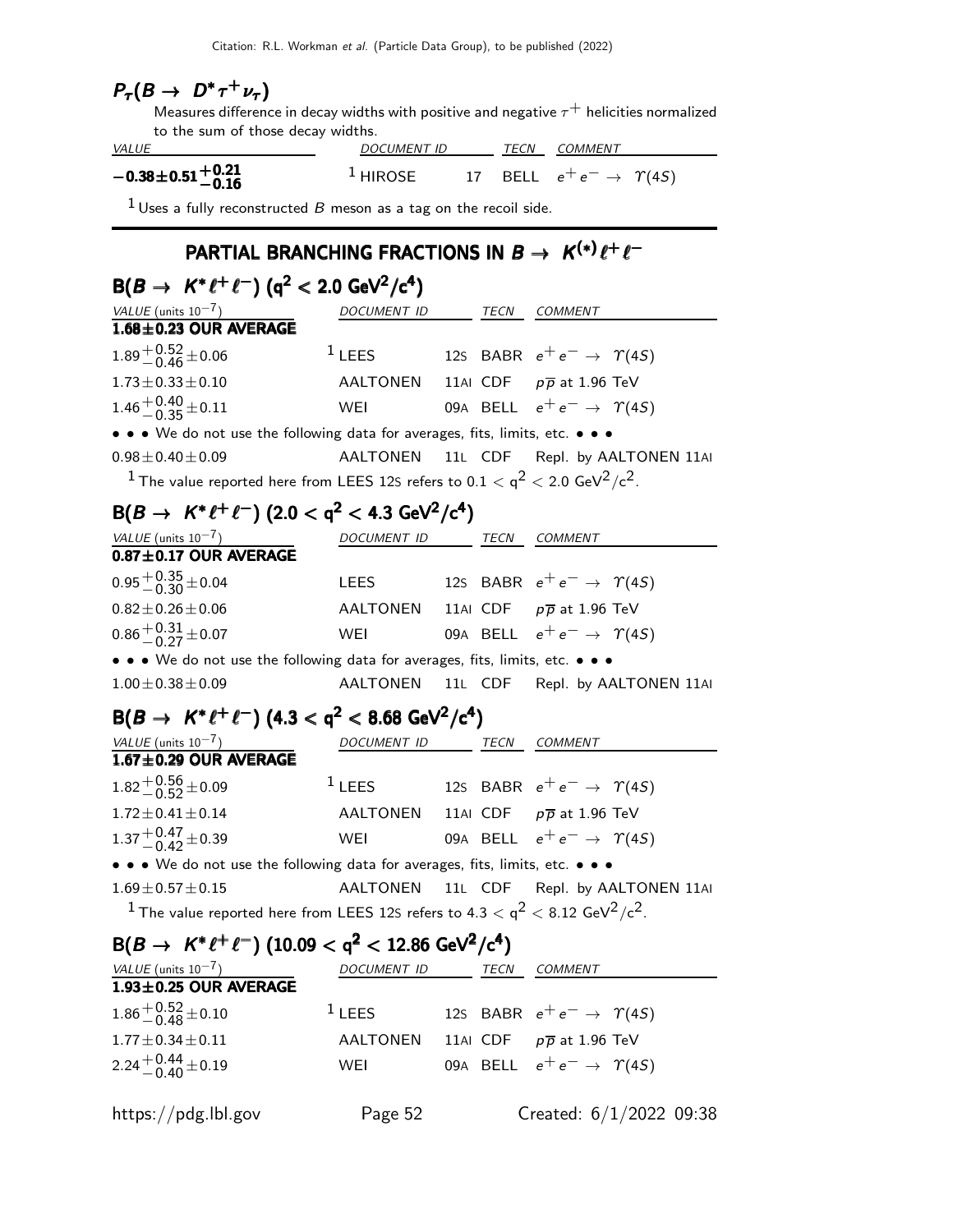- • We do not use the following data for averages, fits, limits, etc. • •
- 1.97±0.47±0.17 AALTONEN 11L CDF Repl. by AALTONEN 11AI  $^{\rm 1}$  The value reported here from LEES 12S refers to 10.11  $<$  q $^{\rm 2}$   $<$  12.89 GeV $^{\rm 2}/$ c $^{\rm 2}.$

| $B(B \to K^* \ell^+ \ell^-)$ (14.18 < q <sup>2</sup> < 16.0 GeV <sup>2</sup> /c <sup>4</sup> )                                    |             |  |      |                                               |  |
|-----------------------------------------------------------------------------------------------------------------------------------|-------------|--|------|-----------------------------------------------|--|
| VALUE (units $10^{-7}$ )                                                                                                          | DOCUMENT ID |  | TECN | COMMENT                                       |  |
| $1.21 \pm 0.17$ OUR AVERAGE                                                                                                       |             |  |      |                                               |  |
| $1.46^{+0.41}_{-0.36}$ ± 0.06                                                                                                     | $1$ LEES    |  |      | 125 BABR $e^+e^- \rightarrow \Upsilon(4S)$    |  |
| $1.21 \pm 0.24 \pm 0.07$                                                                                                          |             |  |      | AALTONEN 11AI CDF $p\overline{p}$ at 1.96 TeV |  |
| $1.05 + 0.29 + 0.08$                                                                                                              | WEI         |  |      | 09A BELL $e^+e^- \rightarrow \Upsilon(4S)$    |  |
| • • • We do not use the following data for averages, fits, limits, etc. • • •                                                     |             |  |      |                                               |  |
| $1.51 \pm 0.36 \pm 0.13$                                                                                                          |             |  |      | AALTONEN 11L CDF Repl. by AALTONEN 11AI       |  |
| <sup>1</sup> The value reported here from LEES 12S refers to 14.21 $<$ q <sup>2</sup> $<$ 16.0 GeV <sup>2</sup> /c <sup>2</sup> . |             |  |      |                                               |  |

## $B(B \to K^* \ell^+ \ell^-)$  (16.0  $<$  q<sup>2</sup> GeV<sup>2</sup>/c<sup>4</sup>)

| VALUE (units $10^{-7}$ )                                                         | DOCUMENT ID      | TECN | COMMENT                                    |
|----------------------------------------------------------------------------------|------------------|------|--------------------------------------------|
| 1.3 ±0.4 OUR AVERAGE Error includes scale factor of 2.3. See the ideogram below. |                  |      |                                            |
| $1.02 + 0.47 + 0.06$                                                             | LEES             |      | 125 BABR $e^+e^- \rightarrow \gamma(4S)$   |
| $0.88 \pm 0.22 \pm 0.05$                                                         | <b>AALTONEN</b>  |      | 11AI CDF $p\overline{p}$ at 1.96 TeV       |
| 2.04 $+0.27$ $\pm$ 0.16                                                          | WEI              |      | 09A BELL $e^+e^- \rightarrow \Upsilon(4S)$ |
| • • • We do not use the following data for averages, fits, limits, etc. • • •    |                  |      |                                            |
| $1.35 \pm 0.37 \pm 0.12$                                                         | AALTONEN 11L CDF |      | Repl. by AALTONEN 11AI                     |



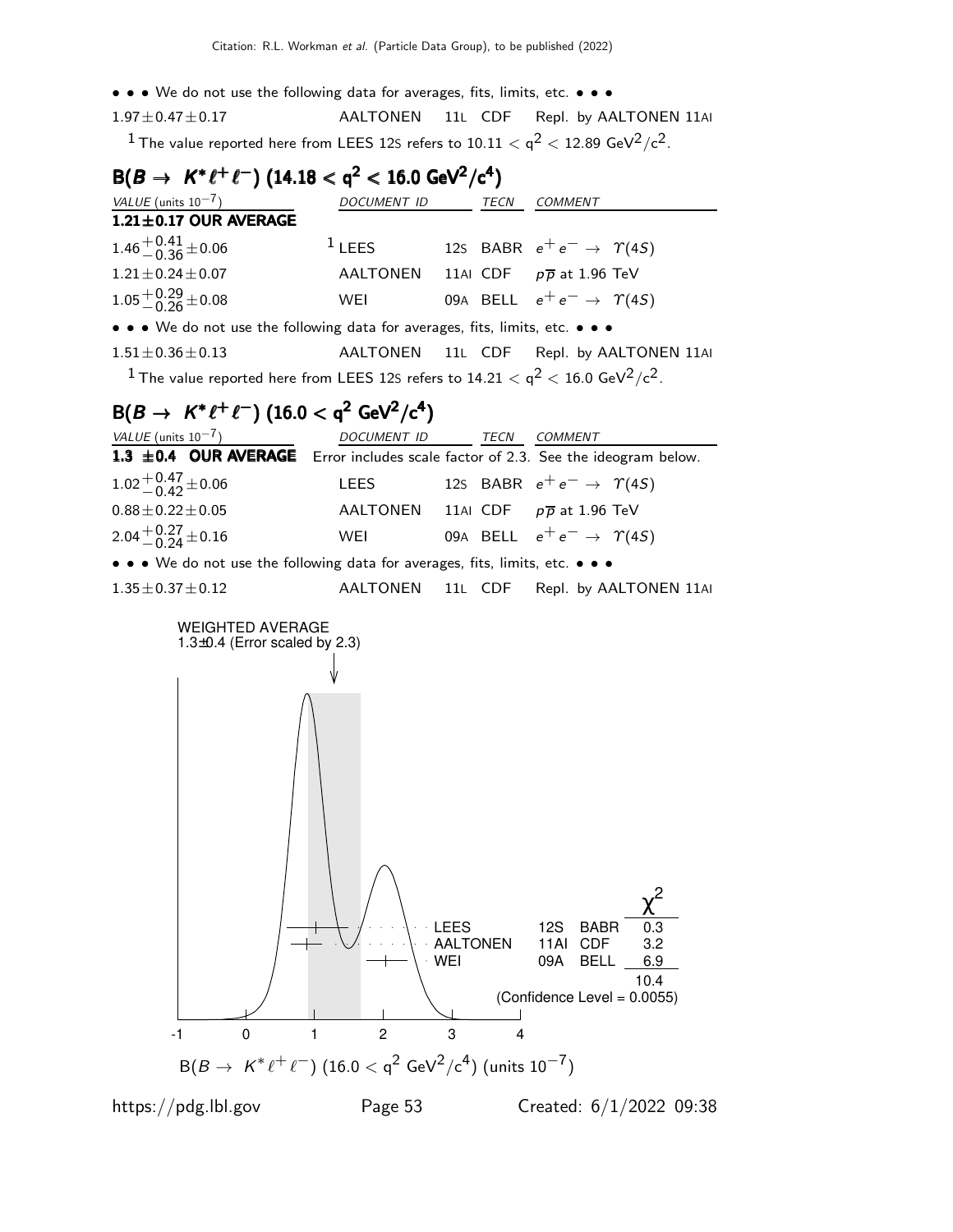$B(B \to K^* \ell^+ \ell^-)$   $(1.0 < q^2 < 6.0 \text{ GeV}^2/\text{c}^4)$ VALUE (units  $10^{-7}$ ) DOCUMENT ID TECN COMMENT  $1.64\pm0.26$  OUR AVERAGE  $2.05 + 0.53 + 0.07$ LEES 12S BABR  $e^+e^- \rightarrow \gamma(4S)$  $1.48\pm0.39\pm0.12$  AALTONEN 11AI CDF  $p\overline{p}$  at 1.96 TeV  $1.49 + 0.45 + 0.12$ WEI 09A BELL  $e^+e^- \rightarrow \gamma(4S)$ • • • We do not use the following data for averages, fits, limits, etc. • • • 1.60±0.54±0.14 AALTONEN 11L CDF Repl. by AALTONEN 11AI  $B(B \to K^* \ell^+ \ell^-)$   $(0.0 < q^2 < 4.3 \text{ GeV}^2/\text{c}^4)$ VALUE (units  $10^{-7}$ ) DOCUMENT ID TECN COMMENT **2.53** $\pm$ **0.43** $\pm$ **0.15** AALTONEN 11AI CDF  $p\overline{p}$  at 1.96 TeV • • • We do not use the following data for averages, fits, limits, etc. • • • 1.98±0.55±0.18 AALTONEN 11L CDF Repl. by AALTONEN 11AI  ${\cal B}(B^+ \to~K^* \mu^+ \mu^-)~/~{\cal B}(B^+ \to~K^* e^+ e^-)~(0.045 < q^2 < 1.1~{\rm GeV^2}/c^4)$ VALUE MERICULARI DOCUMENT ID TECN COMMENT I  $0.52^{+0.36}_{-0.26}$ ±0.05 WEHLE 21 BELL  $e^+e^- \rightarrow \gamma(4S)$  ${\rm B}(B^+ \to~K^* \mu^+ \mu^-)~/~{\rm B}(B^+ \to~K^* e^+ e^-)~(1.1 <{\rm q^2} < 6.0~{\rm GeV^2/c^4})$ VALUE DOCUMENT ID TECN COMMENT I  $0.96^{+0.45}_{-0.29}$ ±0.11 WEHLE 21 BELL  $e^+e^- \rightarrow \gamma(4S)$  $B(B^+ \to K^* \mu^+ \mu^-) / B(B^+ \to K^* e^+ e^-)$  (15.0 <  $\mathsf{q}^2$  < 19.0 GeV<sup>2</sup>/c<sup>4</sup>) VALUE 2000 DOCUMENT ID TECN COMMENT I  $1.18 + 0.52 + 0.10$ WEHLE 21 BELL  $e^+e^- \rightarrow \gamma(4S)$  $B(B \to K \ell^+ \ell^-)$  (q<sup>2</sup> < 2.0 GeV<sup>2</sup>/c<sup>4</sup>)  $VALUE$  (units  $10^{-7}$ ) DOCUMENT ID TECN COMMENT  $0.51\pm0.16$  OUR AVERAGE Error includes scale factor of 1.9. See the ideogram below.  $0.71 + 0.20 + 0.02$ <sup>1</sup> LEES 12S BABR  $e^+e^- \rightarrow \gamma(4S)$  $0.33 \pm 0.10 \pm 0.02$  AALTONEN 11AI CDF  $p\overline{p}$  at 1.96 TeV  $0.81 + 0.18 + 0.05$ WEI 09A BELL  $e^+e^- \rightarrow \gamma(4S)$ • • • We do not use the following data for averages, fits, limits, etc. • • •  $0.38\pm0.16\pm0.03$  AALTONEN 11L CDF Repl. by AALTONEN 11AI

 $^{\rm 1}$  The value reported here from LEES 12S refers to 0.1  $<$  q $^{\rm 2}$   $<$  2.0 GeV $^{\rm 2}/$ c $^{\rm 2}.$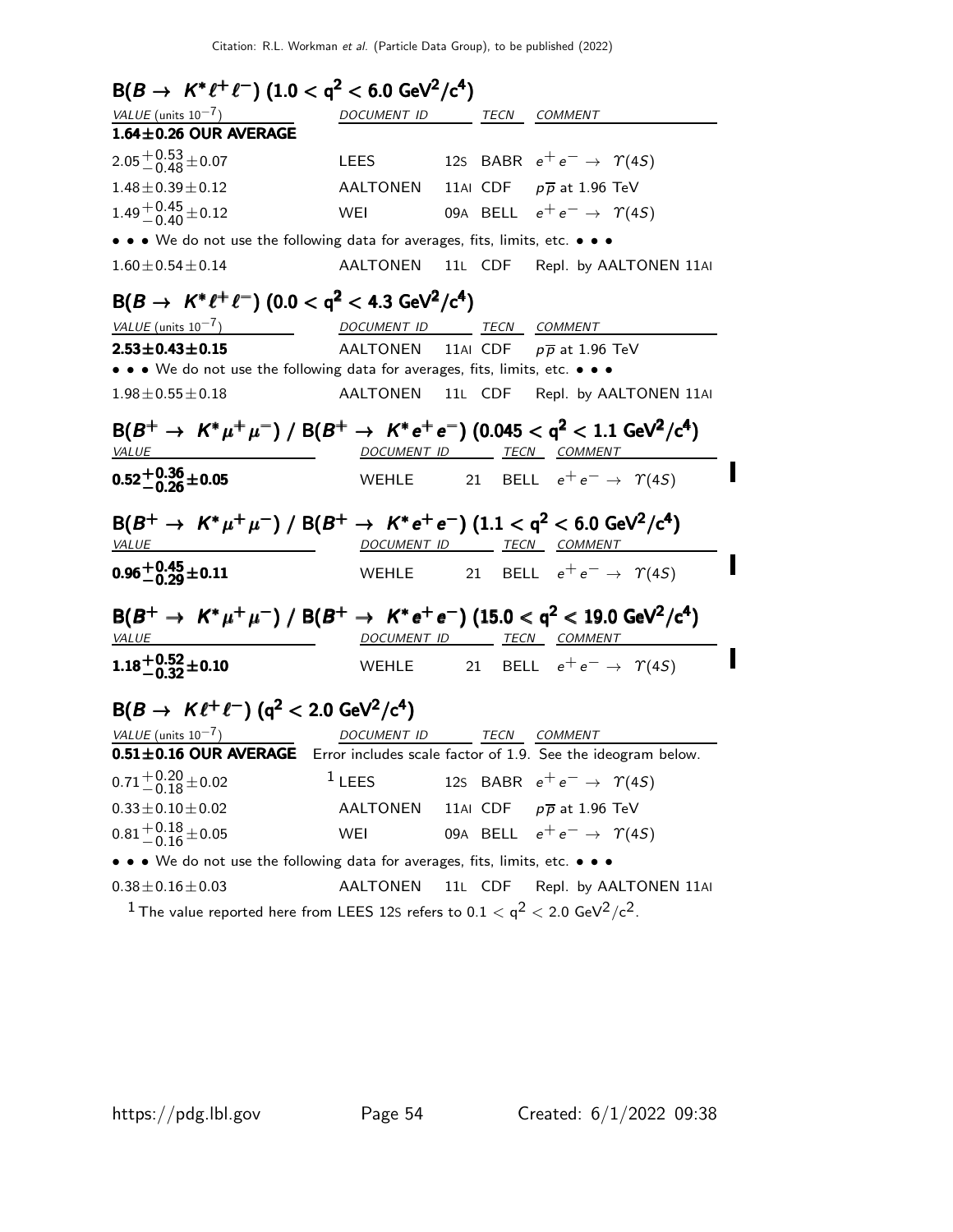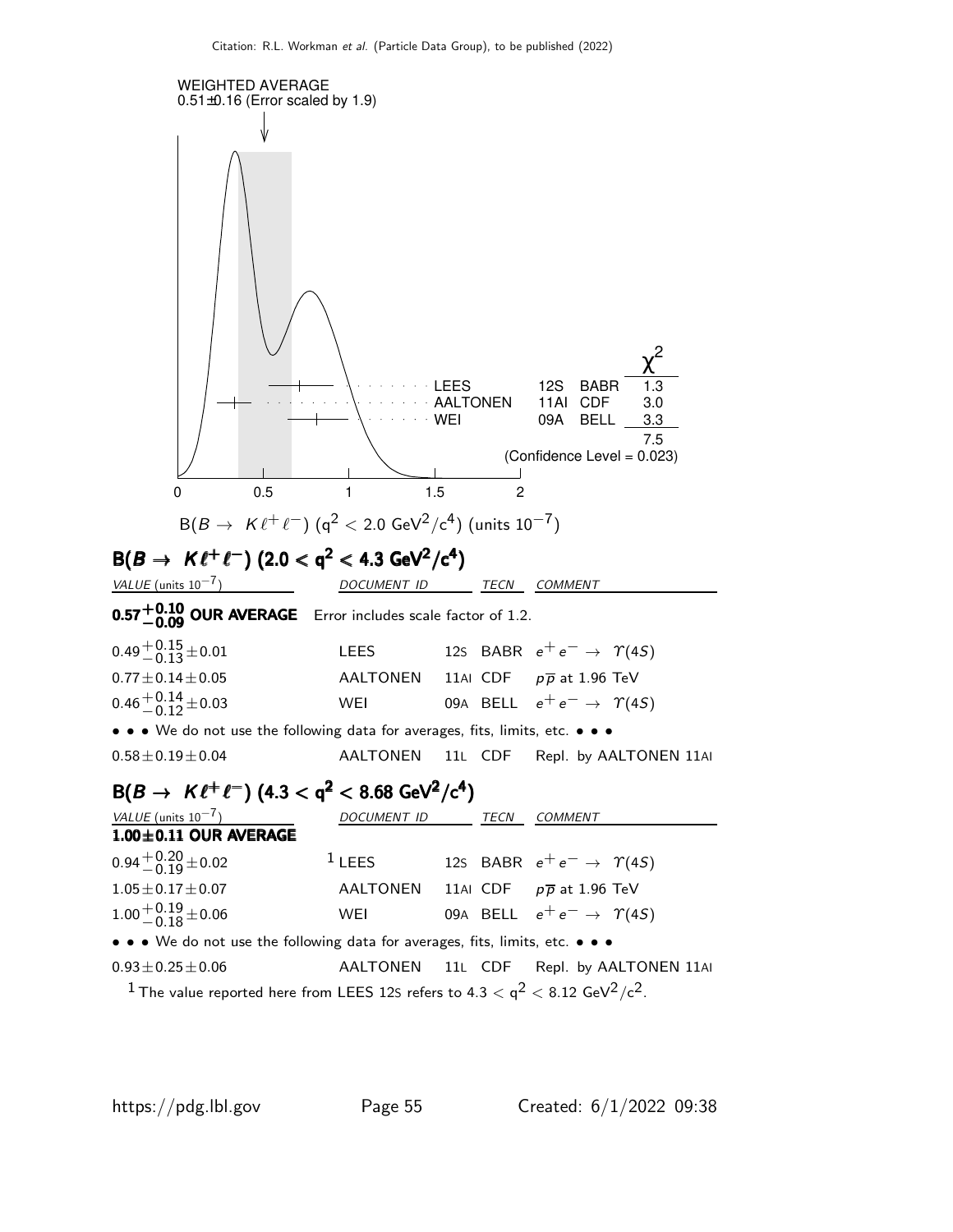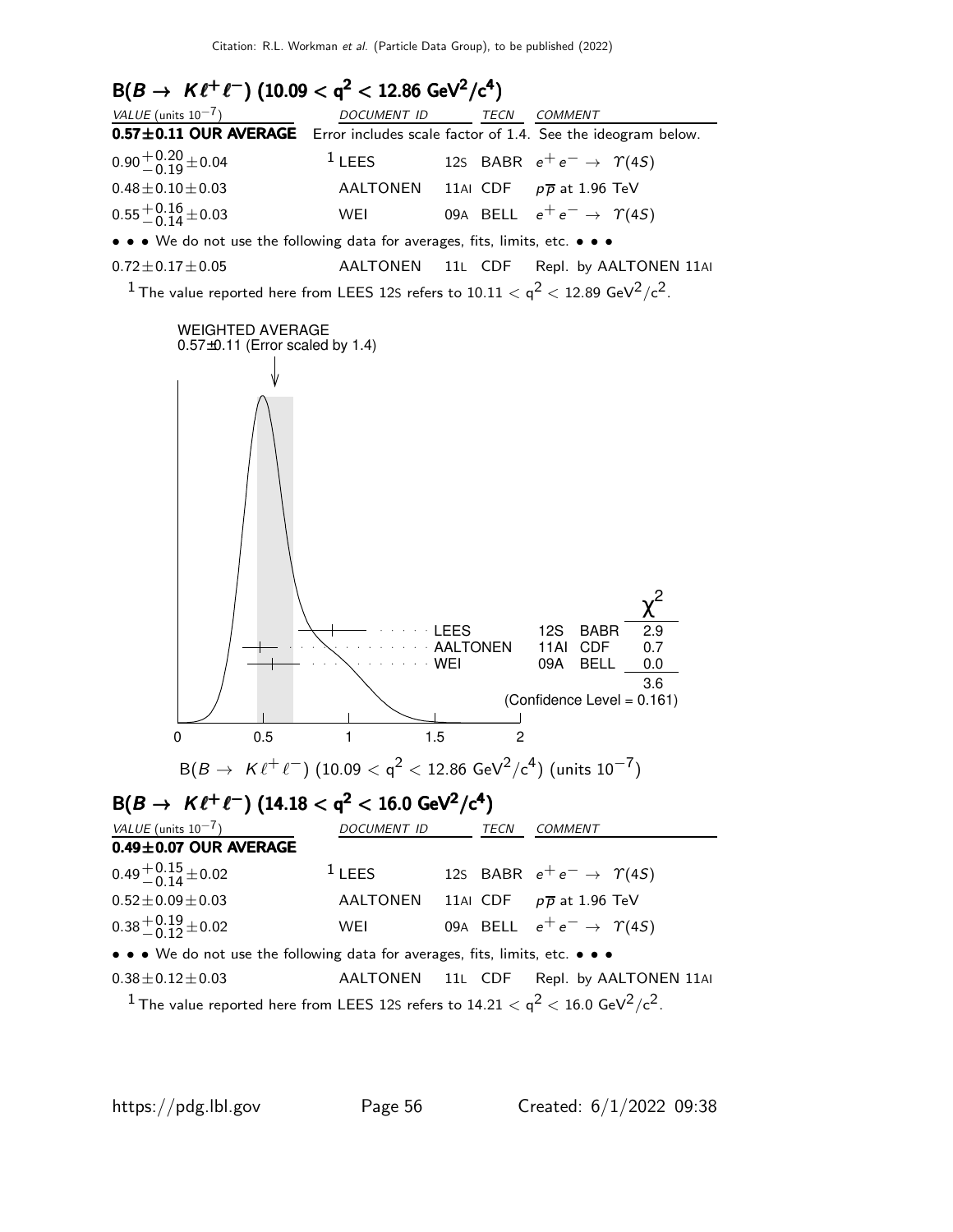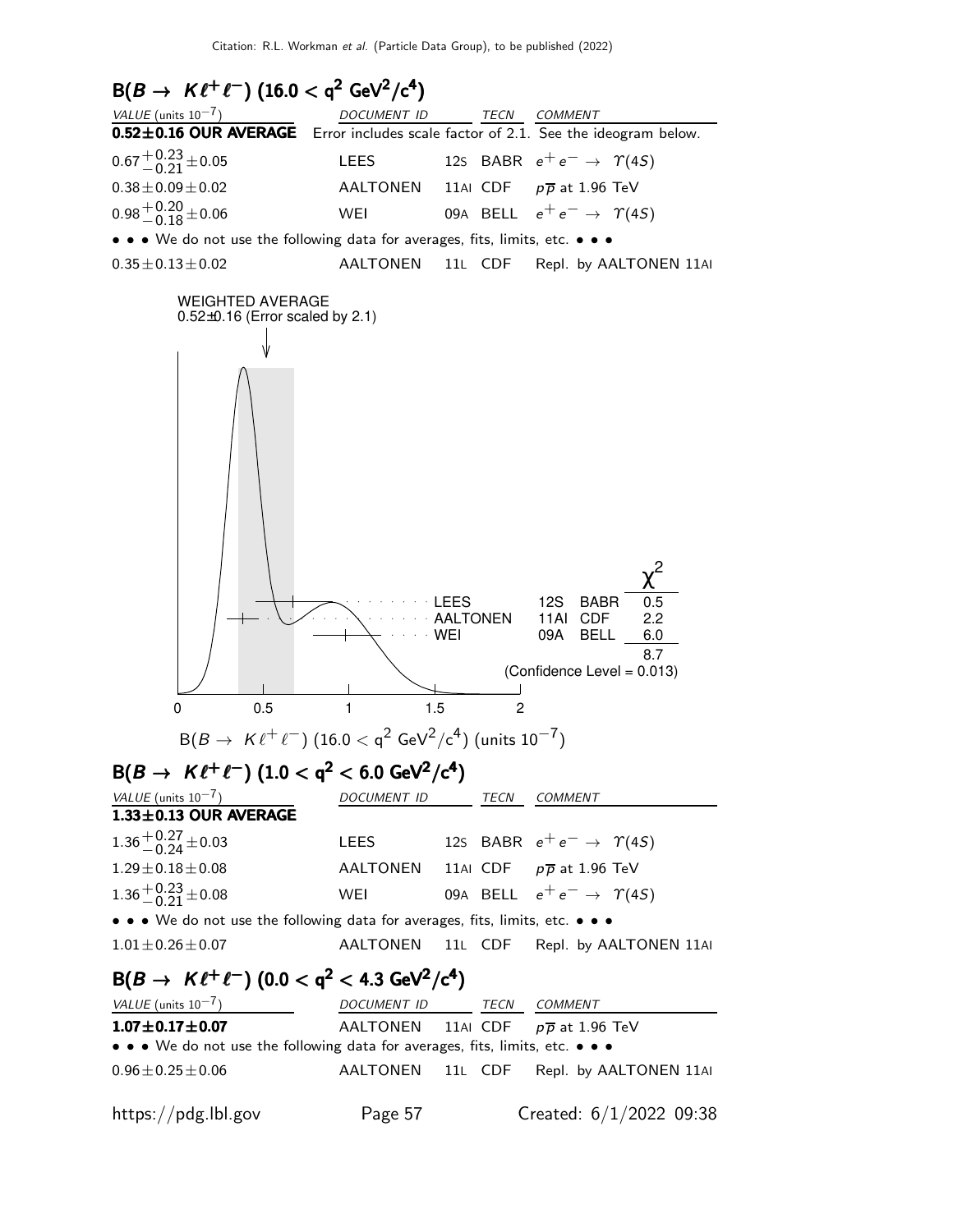| $B(B \to X_s \ell^+ \ell^-)$ (1.0 < q <sup>2</sup> < 6.0 GeV <sup>2</sup> /c <sup>4</sup> )                                                                                                                                                                  |                          |      |                                                            |
|--------------------------------------------------------------------------------------------------------------------------------------------------------------------------------------------------------------------------------------------------------------|--------------------------|------|------------------------------------------------------------|
| VALUE (units $10^{-6}$ )                                                                                                                                                                                                                                     | DOCUMENT ID              |      | TECN COMMENT                                               |
| $1.60 + 0.41 + 0.25$<br>-0.39 -0.22                                                                                                                                                                                                                          | $1$ LEES                 |      | 14D BABR $e^+e^- \rightarrow \Upsilon(4S)$                 |
| <sup>1</sup> Measured from sum of exclusive modes through $K^+$ , $K^+\pi^0$ , $K^+\pi^-$ , $K^+\pi^-\pi^0$ ,<br>$K^+\pi^-\pi^+$ , $K^0_S$ , $K^0_S\pi^0$ , $K^0_S\pi^+$ , $K^0_S\pi^+\pi^0$ , and $K^0_S\pi^+$ $\pi^-$ corrected for unob-<br>served modes. |                          |      |                                                            |
| $B(B \to X_s e^+ e^-)$ (1.0 < q <sup>2</sup> < 6.0 GeV <sup>2</sup> /c <sup>4</sup> )                                                                                                                                                                        |                          |      |                                                            |
| VALUE (units $10^{-6}$ )                                                                                                                                                                                                                                     | DOCUMENT ID              |      | TECN COMMENT                                               |
| $1.93\substack{+0.47 \\ -0.45} \substack{+0.28 \\ -0.24}$                                                                                                                                                                                                    | $1$ LEES                 |      | 14D BABR $e^+e^- \rightarrow \gamma(4S)$                   |
| <sup>1</sup> Measured from sum of exclusive modes through $K^+$ , $K^+\pi^0$ , $K^+\pi^-$ , $K^+\pi^-\pi^0$ ,<br>$K^+\pi^-\pi^+$ , $K^0_S$ , $K^0_S\pi^0$ , $K^0_S\pi^+$ , $K^0_S\pi^+\pi^0$ , and $K^0_S\pi^+$ $\pi^-$ corrected for unob-<br>served modes. |                          |      |                                                            |
| $B(B \to X_s \mu^+ \mu^-)$ (1.0 < q <sup>2</sup> < 6.0 GeV <sup>2</sup> /c <sup>4</sup> )                                                                                                                                                                    |                          |      |                                                            |
| VALUE (units $10^{-6}$ )                                                                                                                                                                                                                                     | DOCUMENT ID TECN COMMENT |      |                                                            |
| $0.66 + 0.82 + 0.31$<br>0.66 $-$ 0.76 $-$ 0.25                                                                                                                                                                                                               | $1$ LEES                 |      | 14D BABR $e^+e^- \rightarrow \gamma(45)$                   |
| <sup>1</sup> Measured from sum of exclusive modes through $K^+$ , $K^+\pi^0$ , $K^+\pi^-$ , $K^+\pi^-\pi^0$ ,<br>$K^+\pi^-\pi^+$ , $K^0_S$ , $K^0_S\pi^0$ , $K^0_S\pi^+$ , $K^0_S\pi^+\pi^0$ , and $K^0_S\pi^+$ $\pi^-$ corrected for unob-<br>served modes. |                          |      |                                                            |
| $B(B \to X_s \ell^+ \ell^-)$ (14.2 < q <sup>2</sup> GeV <sup>2</sup> /c <sup>4</sup> )<br>VALUE (units $10^{-6}$ )                                                                                                                                           | DOCUMENT ID TECN COMMENT |      |                                                            |
| $\rm 0.57^{+0.16}_{-0.15}{}^{+0.03}_{-0.02}$                                                                                                                                                                                                                 | $1$ LEES                 |      | 14D BABR $e^+e^- \rightarrow \gamma(45)$                   |
| <sup>1</sup> Measured from sum of exclusive modes through $K^+$ , $K^+\pi^0$ , $K^+\pi^-$ , $K^+\pi^-\pi^0$ ,<br>$K^+\pi^-\pi^+$ , $K^0_S$ , $K^0_S\pi^0$ , $K^0_S\pi^+$ , $K^0_S\pi^+\pi^0$ , and $K^0_S\pi^+$ $\pi^-$ corrected for unob-<br>served modes. |                          |      |                                                            |
| $B(B \to X_s e^+ e^-)$ (14.2 < q <sup>2</sup> GeV <sup>2</sup> /c <sup>4</sup> )                                                                                                                                                                             |                          |      |                                                            |
| VALUE (units $10^{-6}$ )                                                                                                                                                                                                                                     | <i>DOCUMENT ID</i>       | TECN | COMMENT                                                    |
| $0.56^{+0.19}_{-0.18}\phantom{}_{-0.03}^{+0.09}_{-0.08}$                                                                                                                                                                                                     | $1$ LEES                 |      | 14D BABR $e^+e^- \rightarrow \gamma(45)$                   |
| <sup>1</sup> Measured from sum of exclusive modes through $K^+$ , $K^+\pi^0$ , $K^+\pi^-$ , $K^+\pi^-\pi^0$ ,<br>$K^+\pi^-\pi^+$ , $K^0_S$ , $K^0_S\pi^0$ , $K^0_S\pi^+$ , $K^0_S\pi^+\pi^0$ , and $K^0_S\pi^+$ $\pi^-$ corrected for unob-<br>served modes. |                          |      |                                                            |
| $B(B \to X_s \mu^+ \mu^-)$ (14.2 < q <sup>2</sup> GeV <sup>2</sup> /c <sup>4</sup> )                                                                                                                                                                         |                          |      |                                                            |
| VALUE (units $10^{-6}$ )                                                                                                                                                                                                                                     | DOCUMENT ID TECN COMMENT |      |                                                            |
| $0.60 + 0.31 + 0.05$<br>$-0.29 - 0.04$                                                                                                                                                                                                                       |                          |      | <sup>1</sup> LEES 14D BABR $e^+e^- \rightarrow \gamma(45)$ |
| <sup>1</sup> Measured from sum of exclusive modes through $K^+$ , $K^+\pi^0$ , $K^+\pi^-$ , $K^+\pi^-\pi^0$ ,<br>$K^+\pi^-\pi^+$ , $K^0_S$ , $K^0_S\pi^0$ , $K^0_S\pi^+$ , $K^0_S\pi^+\pi^0$ , and $K^0_S\pi^+$ $\pi^-$ corrected for unob-<br>served modes. |                          |      |                                                            |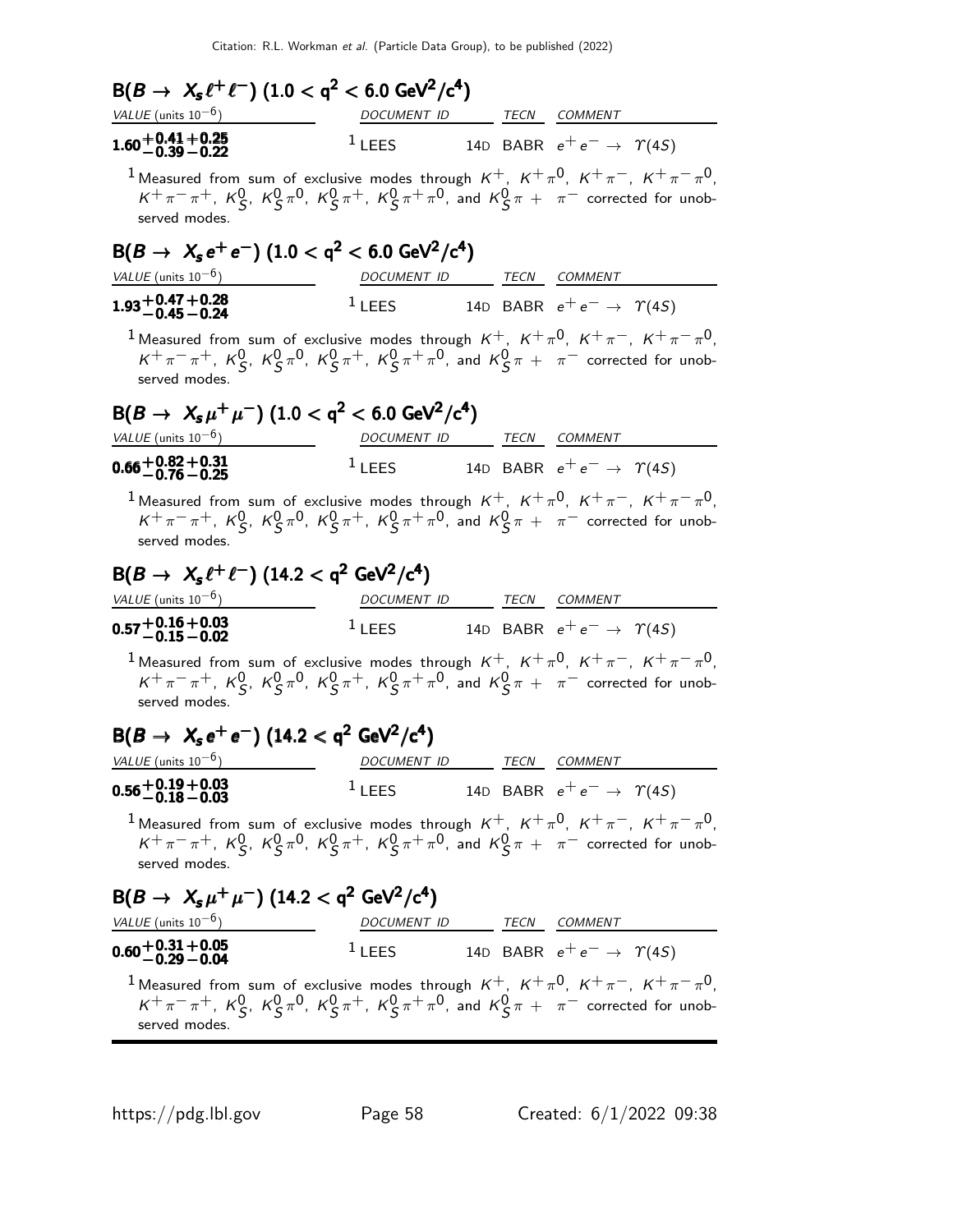### LEPTON (HADRON) FORWARD-BACKWARD ASYMMETRY IN  $B \to K^{(*)} \ell^+ \ell^ (B \to K/\pi \, h^+ \, h^-)$  DECAY

The forward-backward angular asymmetry of the lepton pair in  $B \rightarrow$  $\mathcal{K}^{(*)}\ell^+\ell^ (B\to~\mathcal{K}/\pi\,h^+\,h^-)$  decay is defined as

$$
A_{FB}(s) = \frac{N(cos\theta>0) - N(cos\theta<0)}{N(cos\theta>0) + N(cos\theta<0)},
$$

where s=q<sup>2</sup>/m<sup>2</sup><sub>B</sub>, and  $\theta$  is the angle of the  $\ell^-$  (h<sup>-</sup>) with respect to the flight direction of the  $B$  meson, measured in the dilepton (dihadron) rest frame. In addition, the fraction of longitudinal polarization  $F_L$  of the  $K^*$  and  $\mathsf{F}_S$ , the relative contribution from scalar and pseudoscalar penguin amplitudes in  $B \to K \ell^+ \ell^-$ , can be measured from the angular distribution of its decay products.

## $A_{FB}(B \to K^* \ell^+ \ell^-)$  (q<sup>2</sup> > 0.1 GeV<sup>2</sup>/c<sup>4</sup>)

| VALUE                                                                                                                                                                                                                                             | $CL\%$ | DOCUMENT ID TECN COMMENT                                        |  |  |
|---------------------------------------------------------------------------------------------------------------------------------------------------------------------------------------------------------------------------------------------------|--------|-----------------------------------------------------------------|--|--|
| $0.50 \pm 0.15 \pm 0.02$                                                                                                                                                                                                                          |        | <sup>1</sup> ISHIKAWA 06 BELL $e^+e^- \rightarrow \Upsilon(4S)$ |  |  |
| • • • We do not use the following data for averages, fits, limits, etc. • • •                                                                                                                                                                     |        |                                                                 |  |  |
| >0.55                                                                                                                                                                                                                                             |        | <sup>2</sup> AUBERT, B 06J BABR $e^+e^- \rightarrow \gamma(45)$ |  |  |
| <sup>1</sup> Using an unbinned max. likelihood fits to the M <sub>bc</sub> distribution in five q <sup>2</sup> bins for cos $\theta > 0$<br>and $\cos \theta < 0$ .<br><sup>2</sup> Results with different q <sup>2</sup> cuts are also reported. |        |                                                                 |  |  |

### ${\sf A}_{FB}(B\to~K^*\ell^+\ell^-)~(0.1 <{\sf q}^2 < 2.0~{\sf GeV}^2/{\sf c}^4)$ VALUE DOCUMENT ID TECN COMMENT −0.01±0.14 OUR AVERAGE Error includes scale factor of 1.4. See the ideogram below.  $-0.02 \pm 0.12 \pm 0.01$  AAIJ 13Y LHCB pp at 7 TeV,  $K^{*0} \mu^+ \mu^ -0.35 + 0.26 + 0.10$  $AALTONEN$  12I CDF  $p\overline{p}$  at 1.96 TeV  $0.47 + 0.26 + 0.03$ WEI 09A BELL  $e^+e^- \rightarrow \gamma(4S)$ • • • We do not use the following data for averages, fits, limits, etc. • • •  $-0.29 + 0.37 + 0.18$  $1$  CHATRCHYAN 13BL CMS p p at 7 TeV  $-0.15\pm0.20\pm0.06$  AAIJ 12U LHCB Repl. by AAIJ 13Y  $0.13 + 1.65 + 0.25$ <sup>−</sup>0.<sup>75</sup> <sup>±</sup>0.25 AALTONEN 11<sup>L</sup> CDF Repl. by AALTONEN 12<sup>I</sup>

 $^1$  CHATRCHYAN 13BL uses, for this bin, 1.0  $<$  q $^2$   $<$  2.0 GeV $^2/\mathrm{c}^4$ .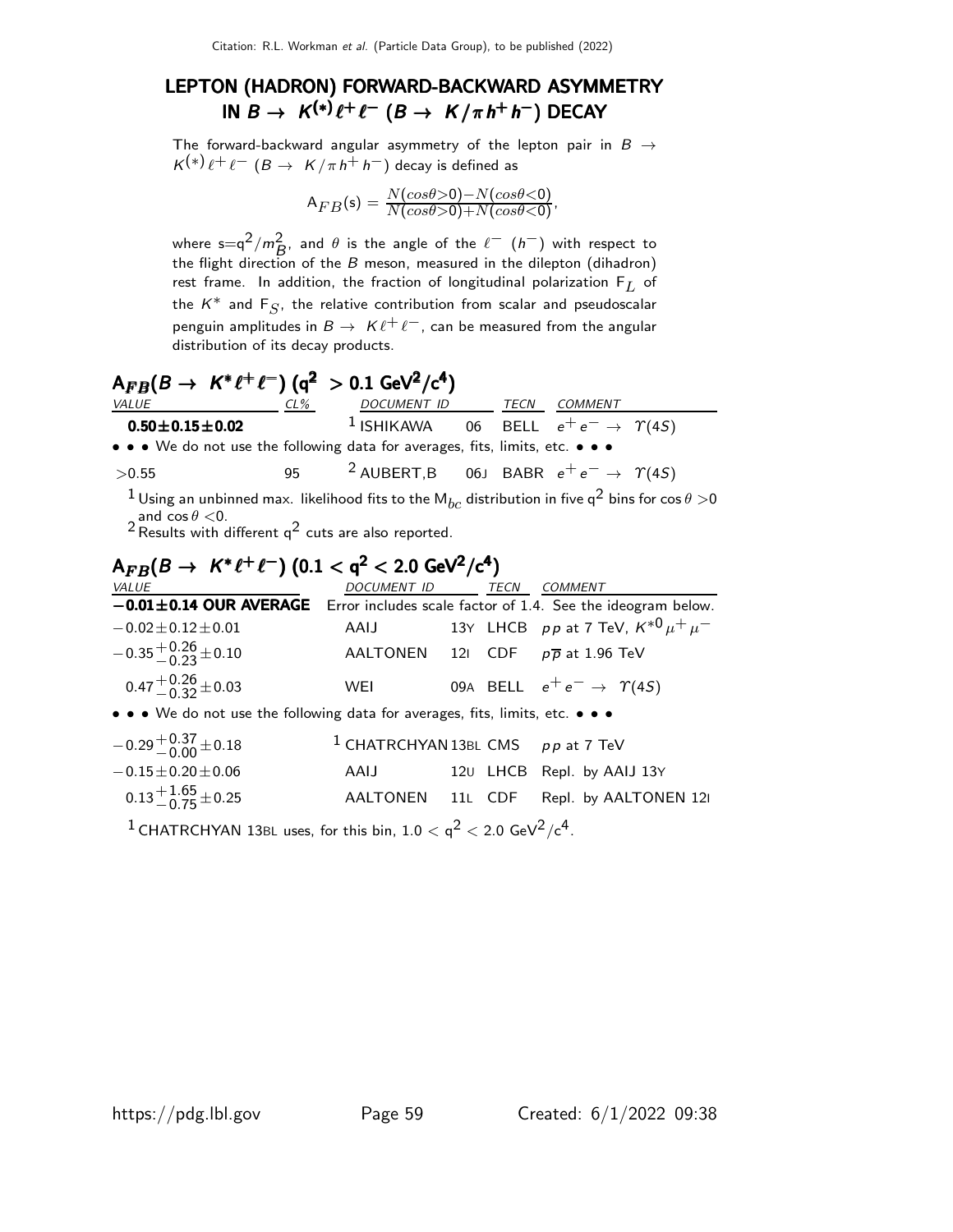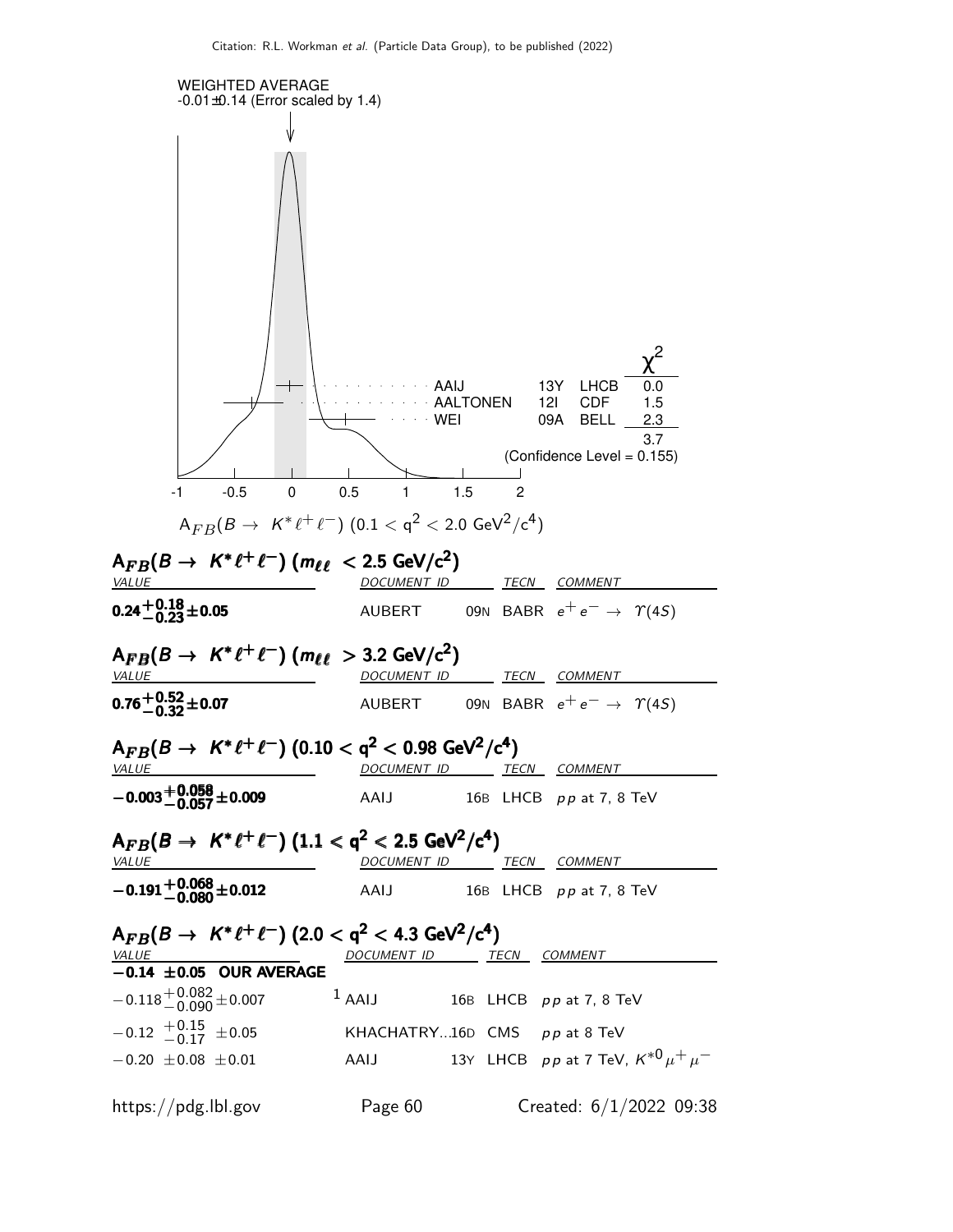|                                                                                                                         |                                   |                                     | CHATRCHYAN 13BL CMS pp at 7 TeV              |
|-------------------------------------------------------------------------------------------------------------------------|-----------------------------------|-------------------------------------|----------------------------------------------|
| $0.29 + 0.32 + 0.15$                                                                                                    | AALTONEN                          |                                     | 121 CDF $p\overline{p}$ at 1.96 TeV          |
| $0.11 \begin{array}{c} +0.31 \\ -0.36 \end{array} \pm 0.07$                                                             |                                   |                                     | WEI 09A BELL $e^+e^- \rightarrow \gamma(4S)$ |
| • • • We do not use the following data for averages, fits, limits, etc. • • •                                           |                                   |                                     |                                              |
| $0.05 \begin{array}{l} +0.16 \\ -0.20 \end{array} \pm 0.04$                                                             | AAIJ                              |                                     | 120 LHCB Repl. by AAIJ 13Y                   |
| $0.19 + 0.40 + 0.14$                                                                                                    |                                   |                                     | AALTONEN 11L CDF Repl. by AALTONEN 121       |
| $1$ Measured in 2.5 $<$ q <sup>2</sup> $<$ 4.0 GeV <sup>2</sup> /c <sup>4</sup> .                                       |                                   |                                     |                                              |
| ${\sf A}_{FB}(B\to~K^*\ell^+\ell^-)$ (0.0 $<$ q <sup>2</sup> $<$ 4.3 GeV <sup>2</sup> /c <sup>4</sup> )<br><b>VALUE</b> | DOCUMENT ID TECN COMMENT          |                                     |                                              |
| $-0.08 + 0.21 + 0.05$                                                                                                   |                                   |                                     | AALTONEN 121 CDF $p\overline{p}$ at 1.96 TeV |
| • • • We do not use the following data for averages, fits, limits, etc. • • •                                           |                                   |                                     |                                              |
| $0.21 + 0.31 + 0.05$                                                                                                    |                                   |                                     | AALTONEN 11L CDF Repl. by AALTONEN 121       |
| ${\sf A}_{FB}(B\to~K^*\ell^+\ell^-)$ (4.0 $<{\sf q}^2<{\sf 6.0~GeV^2/c^4})$<br>VALUE                                    |                                   | DOCUMENT ID TECN COMMENT            |                                              |
| $0.025 + 0.051 + 0.004$                                                                                                 | AAIJ                              |                                     | 16B LHCB $pp$ at 7, 8 TeV                    |
| $A_{FB}(B \to K^* \ell^+ \ell^-)$ (6.0 $<$ q <sup>2</sup> $<$ 8.0 GeV <sup>2</sup> /c <sup>4</sup> )                    |                                   |                                     |                                              |
| <i>VALUE</i>                                                                                                            |                                   | DOCUMENT ID TECN COMMENT            |                                              |
| $0.152 + 0.041 + 0.008$                                                                                                 |                                   |                                     | AAIJ 16B LHCB pp at 7, 8 TeV                 |
|                                                                                                                         |                                   |                                     |                                              |
| ${\sf A}_{FB}(B\to~K^*\ell^+\ell^-)$ $(1.0 <{\sf q}^2 < 6.0$ GeV <sup>2</sup> /c <sup>4</sup> )<br><b>VALUE</b>         | DOCUMENT ID TECN COMMENT          |                                     |                                              |
| -0.078±0.022 OUR AVERAGE Error includes scale factor of 1.1.                                                            |                                   |                                     |                                              |
| $-0.073 \pm 0.021 \pm 0.002$ <sup>1</sup> AAIJ                                                                          |                                   |                                     | 20Y LHCB pp at 7, 8, 13 TeV                  |
| $-0.12 \pm 0.08$                                                                                                        | KHACHATRY16D CMS $pp$ at 7, 8 TeV |                                     |                                              |
| $0.21 \begin{array}{l} +0.10 +0.07 \\ -0.15 -0.09 \end{array}$ 2 LEES                                                   |                                   |                                     | 16C BABR $e^+e^- \rightarrow \gamma(4S)$     |
| $-0.17$ $\pm 0.06$ $\pm 0.01$ AAIJ $13$ Y LHCB ppat 7 TeV, $K^{*0} \mu^+ \mu^-$                                         |                                   |                                     |                                              |
| $0.29 + 0.20 + 0.07$                                                                                                    | AALTONEN                          | 121 CDF $p\overline{p}$ at 1.96 TeV |                                              |
| $0.26 \begin{array}{l} +0.27 \\ -0.30 \end{array} \pm 0.07$                                                             | WEI                               |                                     | 09A BELL $e^+e^- \rightarrow \gamma(4S)$     |
| • • • We do not use the following data for averages, fits, limits, etc. • • •                                           |                                   |                                     |                                              |
| $-0.075^{+0.032}_{-0.034}$ ±0.007                                                                                       | $1$ AAIJ                          |                                     | 16B LHCB Repl. by AAIJ 20Y                   |
| $0.55 \pm 0.43$                                                                                                         | <sup>3</sup> SATO                 | 16                                  | BELL $e^+e^- \rightarrow \gamma(4S)$         |
| $-0.07 \pm 0.12 \pm 0.01$                                                                                               |                                   |                                     | CHATRCHYAN 13BL CMS Repl. by KHACHA-         |
| $-0.06$ $+0.13$ $\pm 0.07$                                                                                              | AAIJ                              | 120 LHCB                            | TRYAN 16D<br>Repl. by AAIJ 13Y               |
| $0.43 \begin{array}{c} +0.36 \\ -0.37 \end{array} \pm 0.06$                                                             | AALTONEN                          | 11L CDF                             | Repl. by AALTONEN 121                        |

 $\blacksquare$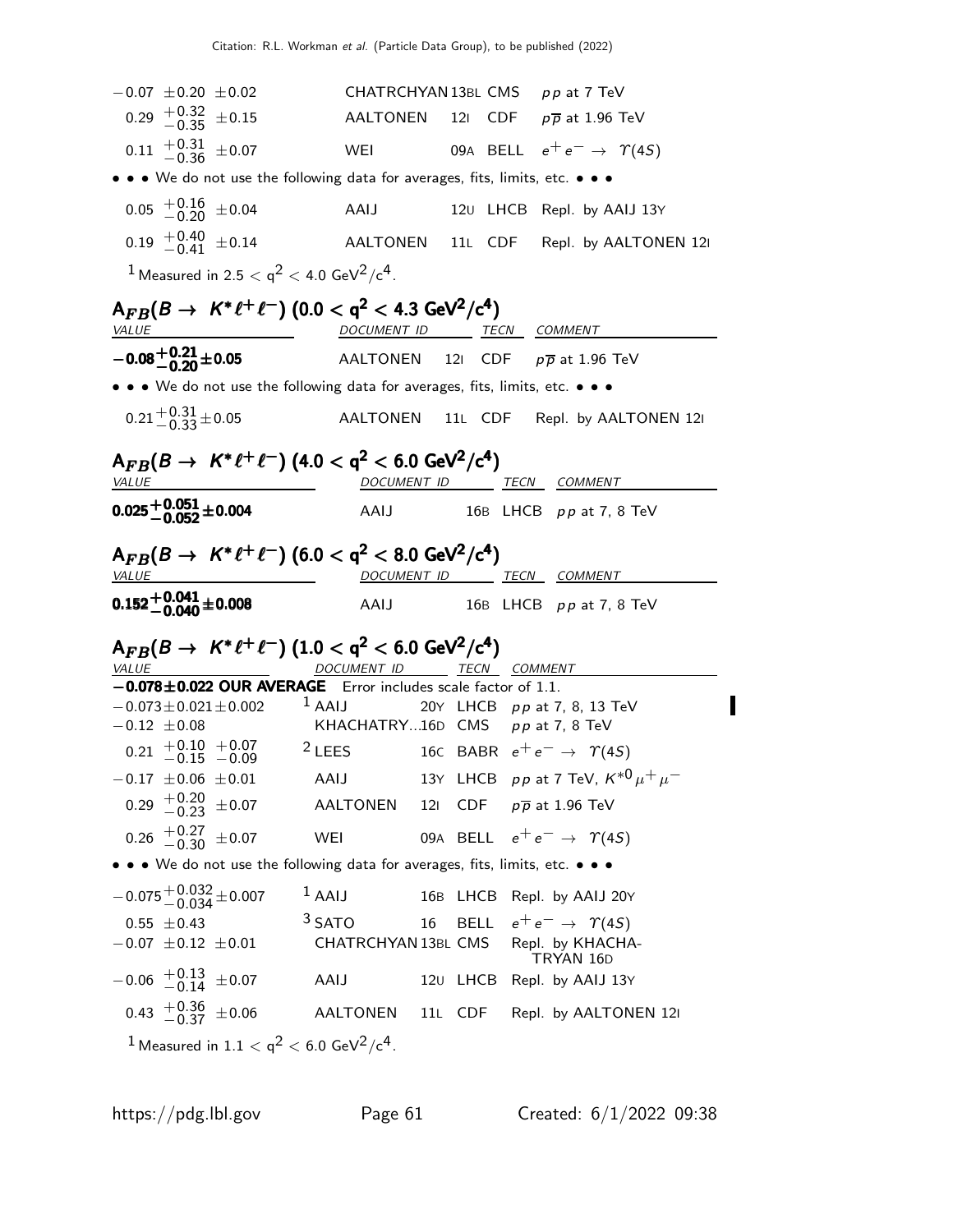- $^2$ Measured by combining  $B^0$  and  $B^+$  with  $e$  and  $\mu$  as leptons. Results are also provided separately for  $\mathcal{B}^{\mathsf{0}}$  and  $\mathcal{B}^{+}.$
- $^3$ Uses  $\mathcal{K}^* \to \ \mathcal{K}^- \, \pi^+, \, \mathcal{K}^- \, \pi^0, \, \mathcal{K}^0_\mathcal{S} \, \pi^-$  in the range M $(\mathcal{K} \pi) < 1.1$  GeV/c<sup>2</sup>. Uncertainty is statistical only.

| $A_{FB}(B \to K^* \ell^+ \ell^-)$ (4.3 < q <sup>2</sup> < 8.6 GeV <sup>2</sup> /c <sup>4</sup> ) |                                 |  |      |                                              |  |  |
|--------------------------------------------------------------------------------------------------|---------------------------------|--|------|----------------------------------------------|--|--|
| VALUE                                                                                            | <b>DOCUMENT ID</b>              |  | TECN | <b>COMMENT</b>                               |  |  |
| $0.13^{+0.06}_{-0.05}$ OUR AVERAGE Error includes scale factor of 1.1.                           |                                 |  |      |                                              |  |  |
| $0.16 + 0.06 + 0.01$                                                                             | AAIJ                            |  |      | 13Y LHCB pp at 7 TeV, $K^{*0} \mu^+ \mu^-$   |  |  |
| $-0.01 \pm 0.11 \pm 0.03$                                                                        | CHATRCHYAN 13BL CMS pp at 7 TeV |  |      |                                              |  |  |
| $0.01 + 0.20 + 0.09$                                                                             |                                 |  |      | AALTONEN 121 CDF $p\overline{p}$ at 1.96 TeV |  |  |
| $0.45 + 0.15 + 0.15$                                                                             | WEI                             |  |      | 09A BELL $e^+e^- \rightarrow \Upsilon(4S)$   |  |  |
| • • • We do not use the following data for averages, fits, limits, etc. • • •                    |                                 |  |      |                                              |  |  |
| $0.27 + 0.06 + 0.02$                                                                             | AAIJ                            |  |      | 120 LHCB Repl. by AAIJ 13Y                   |  |  |
| $-0.06 + {}^{+0.30}_{-0.28} \pm 0.05$                                                            | AALTONEN 11L                    |  | CDF  | Repl. by AALTONEN 12                         |  |  |

## ${\sf A}_{FB}(B\to~K^*\ell^+\ell^-)~(10.09 <{\sf q}^2 < 12.86~{\sf GeV}^2/{\sf c}^4)$

| VALUE  |                                                             |                                                                                              | DOCUMENT ID TECN COMMENT         |  |                                                                             |
|--------|-------------------------------------------------------------|----------------------------------------------------------------------------------------------|----------------------------------|--|-----------------------------------------------------------------------------|
| below. |                                                             |                                                                                              |                                  |  | 0.02 ±0.13 OUR AVERAGE Error includes scale factor of 4.5. See the ideogram |
|        | $-0.318 + 0.044 + 0.009$                                    |                                                                                              | $1$ AAIJ 16B LHCB pp at 7, 8 TeV |  |                                                                             |
|        | $0.16 \pm 0.06 \pm 0.01$                                    |                                                                                              | $KHACHATRY16D$ CMS ppat 8 TeV    |  |                                                                             |
|        | $0.28 \begin{array}{l} +0.07 \\ -0.06 \end{array} \pm 0.02$ |                                                                                              |                                  |  | AAIJ 13Y LHCB pp at 7 TeV, $K^{*0} \mu^+ \mu^-$                             |
|        | $0.40 \pm 0.08 \pm 0.05$                                    |                                                                                              | CHATRCHYAN 13BL CMS pp at 7 TeV  |  |                                                                             |
|        | $0.38$ $^{+0.16}_{-0.19}$ ±0.09                             |                                                                                              |                                  |  | AALTONEN 121 CDF $p\overline{p}$ at 1.96 TeV                                |
|        | $0.43 \begin{array}{l} +0.18 \\ -0.20 \end{array} \pm 0.03$ |                                                                                              |                                  |  | WEI 09A BELL $e^+e^- \rightarrow \gamma(4S)$                                |
|        |                                                             | • • • We do not use the following data for averages, fits, limits, etc. • • •                |                                  |  |                                                                             |
|        | $0.27 \begin{array}{c} +0.11 \\ -0.13 \end{array} \pm 0.02$ |                                                                                              | AAIJ                             |  | 120 LHCB Repl. by AAIJ 13Y                                                  |
|        |                                                             |                                                                                              |                                  |  | $0.66 \frac{+0.23}{-0.20} \pm 0.07$ AALTONEN 11L CDF Repl. by AALTONEN 12   |
|        |                                                             | <sup>1</sup> Measured in 11.0 $<$ q <sup>2</sup> $<$ 12.5 GeV <sup>2</sup> /c <sup>4</sup> . |                                  |  |                                                                             |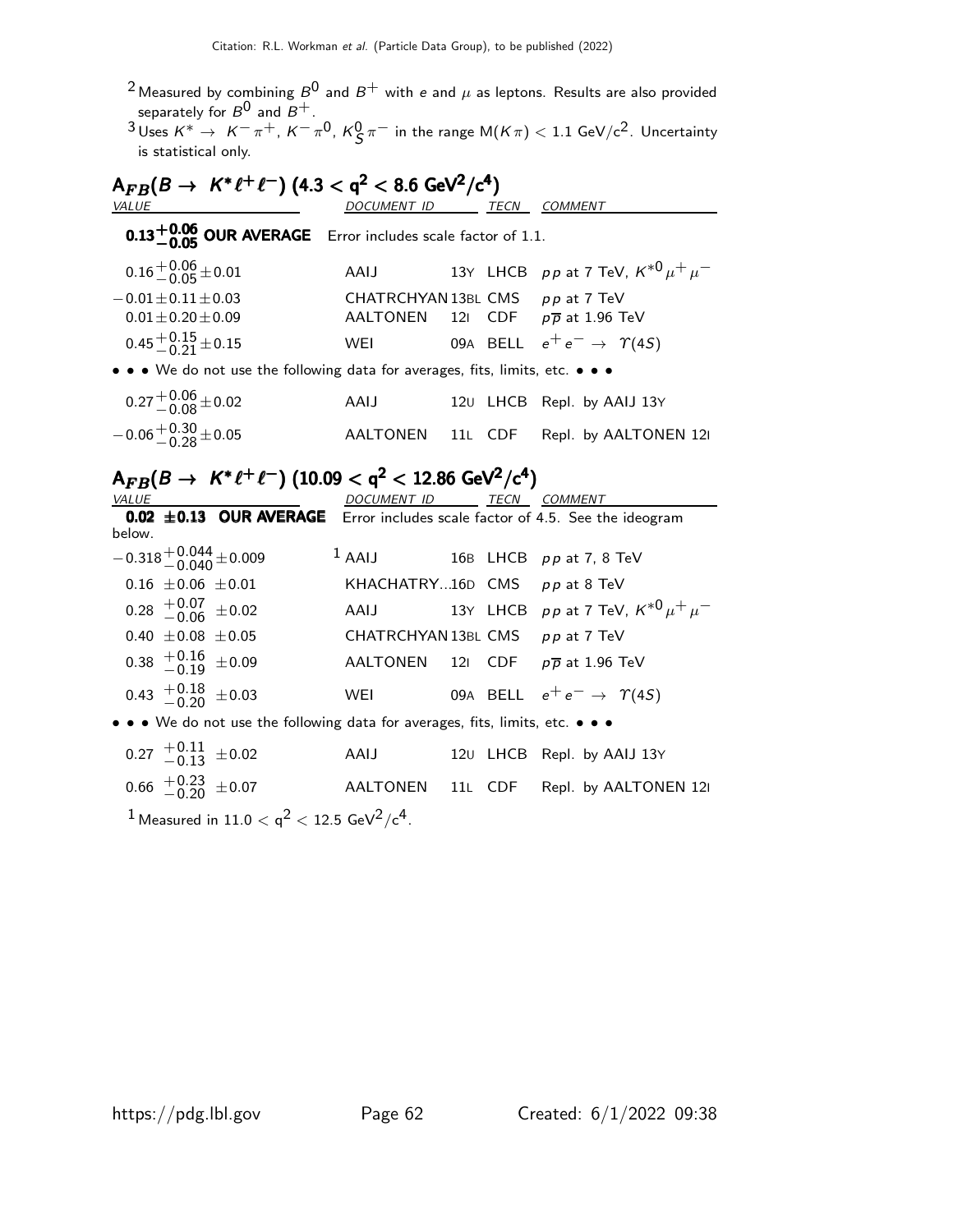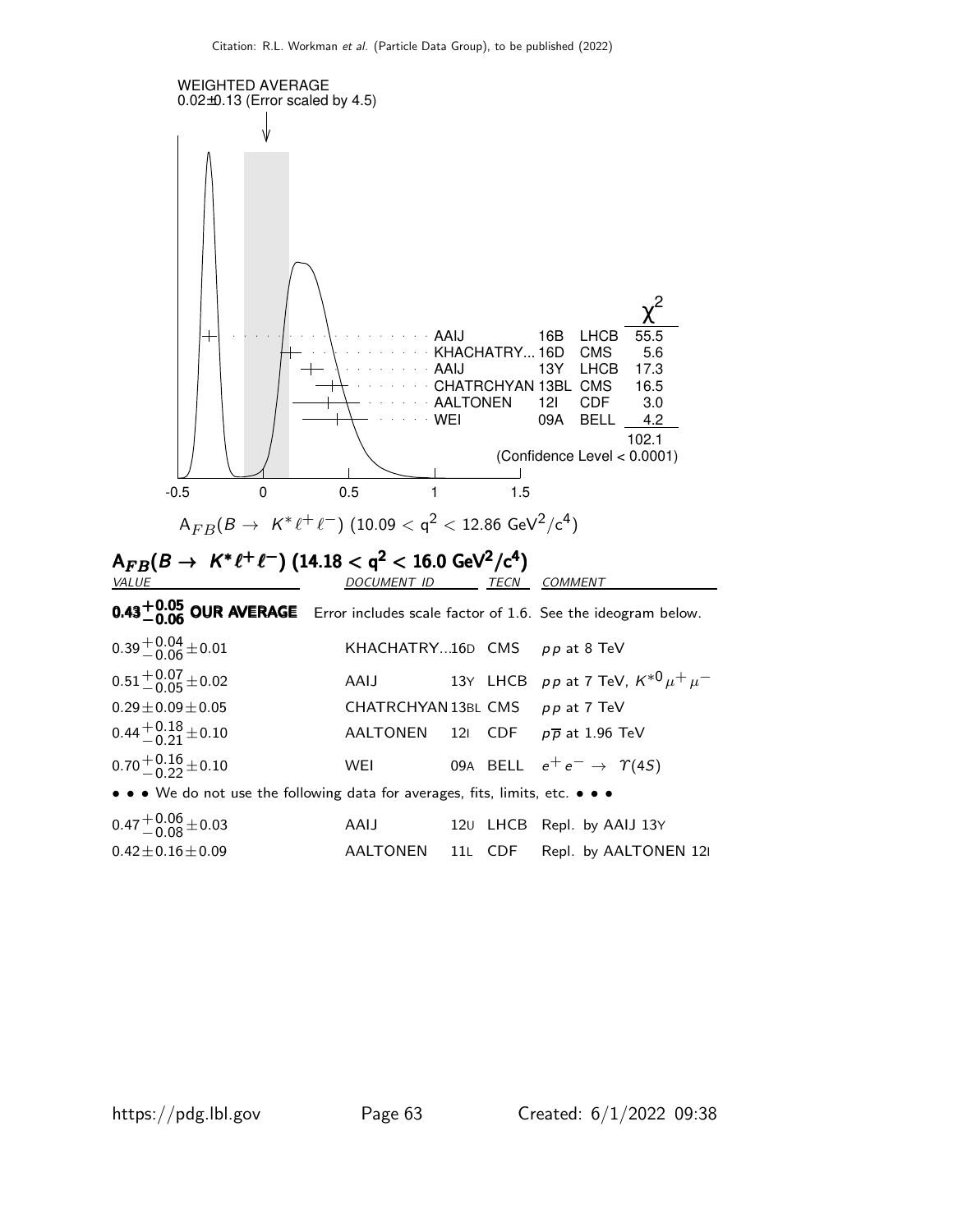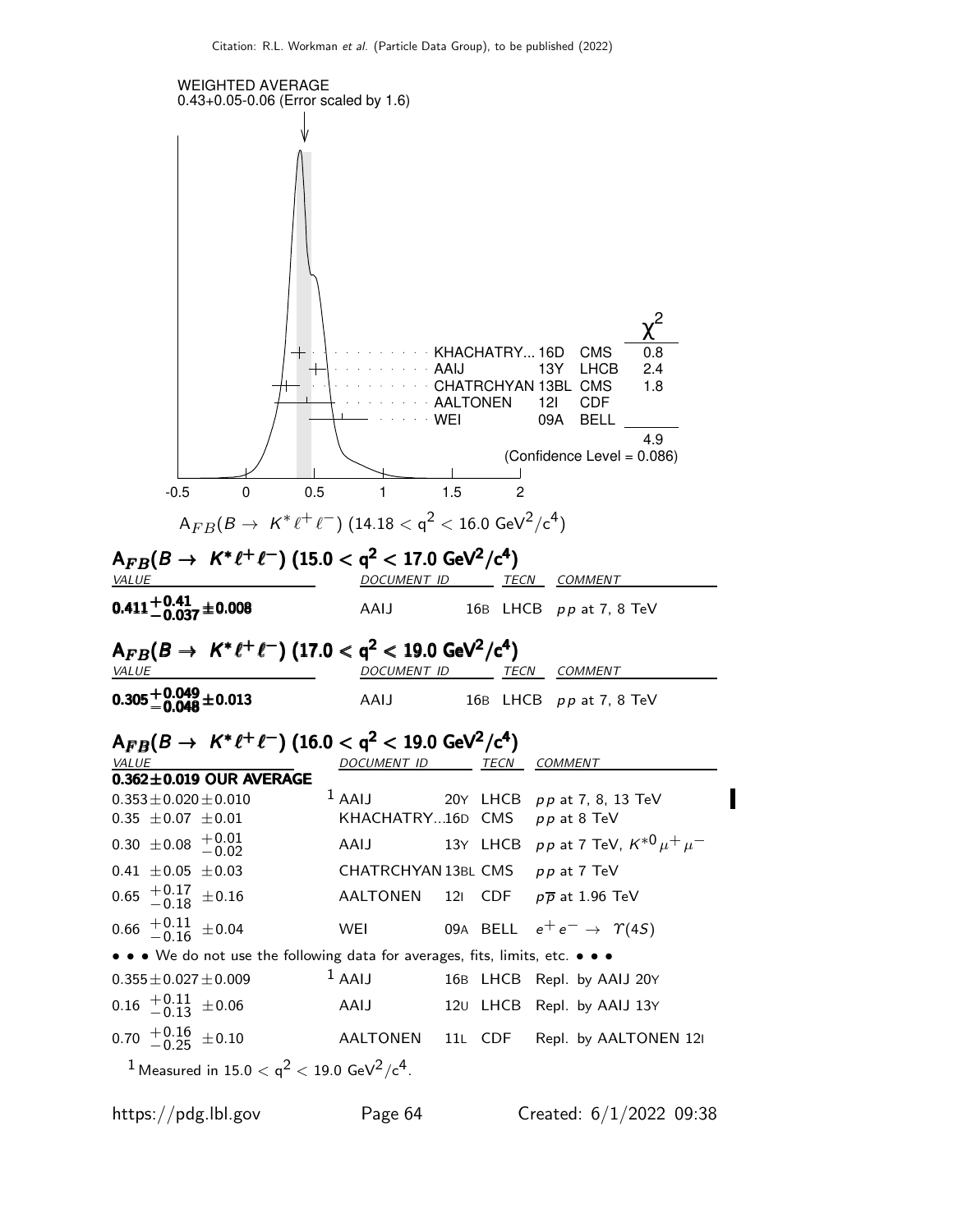| $A_{FB}(B \to K \ell^+ \ell^-)$ (q <sup>2</sup> > 0.1 GeV <sup>2</sup> /c <sup>4</sup> )                                                           |                           |     |         |                                                                |
|----------------------------------------------------------------------------------------------------------------------------------------------------|---------------------------|-----|---------|----------------------------------------------------------------|
| <u>VALUE</u><br>$0.11 \pm 0.12$ OUR AVERAGE                                                                                                        |                           |     |         | DOCUMENT ID TECN COMMENT                                       |
| $0.15 + 0.21 + 0.08$                                                                                                                               |                           |     |         | <sup>1</sup> AUBERT,B 06J BABR $e^+e^- \rightarrow \gamma(45)$ |
| $0.10 \pm 0.14 \pm 0.01$                                                                                                                           | <sup>2</sup> ISHIKAWA     |     |         | 06 BELL $e^+e^- \rightarrow \Upsilon(4S)$                      |
| $1$ Results with different $q^2$ cuts are also reported.                                                                                           |                           |     |         |                                                                |
| $^{2}$ Using an unbinned max. likelihood fits to the $M_{bc}$ distribution in five q $^{2}$ bins for cos $\theta$ $>$ 0<br>and $\cos \theta < 0$ . |                           |     |         |                                                                |
| $A_{FB}(B \to K \ell^+ \ell^-)$ (q <sup>2</sup> < 2.0 GeV <sup>2</sup> /c <sup>4</sup> )<br><b>VALUE</b>                                           | DOCUMENT ID TECN COMMENT  |     |         |                                                                |
| $0.00^{+0.06}_{-0.05}$ OUR AVERAGE                                                                                                                 |                           |     |         |                                                                |
| $0.00 + 0.06 + 0.03$<br>$-0.05 - 0.01$                                                                                                             | AAIJ                      |     |         | 13H LHCB pp at 7 TeV                                           |
| $0.13 + 0.42 + 0.07$                                                                                                                               |                           |     |         | AALTONEN 121 CDF $p\overline{p}$ at 1.96 TeV                   |
| $0.06 + 0.32 + 0.02$                                                                                                                               | WEI                       |     |         | 09A BELL $e^+e^- \rightarrow \Upsilon(4S)$                     |
| • • We do not use the following data for averages, fits, limits, etc. • • •                                                                        |                           |     |         |                                                                |
| $-0.15^{+0.46}_{-0.39}$ ± 0.08                                                                                                                     | <b>AALTONEN</b>           |     |         | 11L CDF Repl. by AALTONEN 121                                  |
| $A_{FB}(B \to K \ell^+ \ell^-)$ (2.0 < q <sup>2</sup> < 4.3 GeV <sup>2</sup> /c <sup>4</sup> )<br><i>VALUE</i>                                     | DOCUMENT ID TECN COMMENT  |     |         |                                                                |
| $0.09^{+0.10}_{-0.07}$ OUR AVERAGE Error includes scale factor of 1.4.                                                                             |                           |     |         |                                                                |
| $0.07 + 0.08 + 0.02$<br>$-0.05 - 0.01$                                                                                                             | AAIJ                      |     |         | 13H LHCB pp at 7 TeV                                           |
| $0.32 + 0.15 + 0.05$                                                                                                                               | AALTONEN                  | 121 |         | CDF $p\overline{p}$ at 1.96 TeV                                |
| $-0.43 + {}^{+0.38}_{-0.40} \pm 0.09$                                                                                                              |                           |     |         | WEI 09A BELL $e^+e^- \rightarrow \gamma(4S)$                   |
| • • We do not use the following data for averages, fits, limits, etc. • • •                                                                        |                           |     |         |                                                                |
| $0.72^{+0.40}_{-0.35}$ ± 0.07                                                                                                                      | <b>AALTONEN</b>           |     | 11L CDF | Repl. by AALTONEN 121                                          |
| $A_{FB}(B \to K \ell^+ \ell^-)$ (0.0 < q <sup>2</sup> < 4.3 GeV <sup>2</sup> /c <sup>4</sup> )                                                     |                           |     |         |                                                                |
| <b>VALUE</b>                                                                                                                                       |                           |     |         | DOCUMENT ID _______ TECN COMMENT                               |
| $0.31 \pm 0.16 \pm 0.04$<br>• • • We do not use the following data for averages, fits, limits, etc. • • •                                          |                           |     |         | AALTONEN 121 CDF $p\overline{p}$ at 1.96 TeV                   |
| $0.36 + 0.24 + 0.06$                                                                                                                               |                           |     |         | AALTONEN 11L CDF Repl. by AALTONEN 12I                         |
| $A_{FB}(B \to K \ell^+ \ell^-)$ (1.0 < q <sup>2</sup> < 6.0 GeV <sup>2</sup> /c <sup>4</sup> )<br>VALUE <b>ACCEPT AND ACCEPT</b>                   | DOCUMENT ID TECN COMMENT  |     |         |                                                                |
| $0.034^{+0.040}_{-0.029}$ OUR AVERAGE                                                                                                              |                           |     |         |                                                                |
| $0.02$ + $0.05$ + $0.02$<br>-0.03 - 0.01                                                                                                           | AAIJ 13H LHCB pp at 7 TeV |     |         |                                                                |
| $0.13 \pm 0.09 \pm 0.02$                                                                                                                           |                           |     |         | AALTONEN 121 CDF $p\overline{p}$ at 1.96 TeV                   |
| $-0.04$ $+0.13$ $\pm 0.05$                                                                                                                         |                           |     |         | WEI 09A BELL $e^+e^- \rightarrow \; \; \gamma(4S)$             |
| https://pdg.lbl.gov                                                                                                                                | Page 65                   |     |         | Created: $6/1/2022$ 09:38                                      |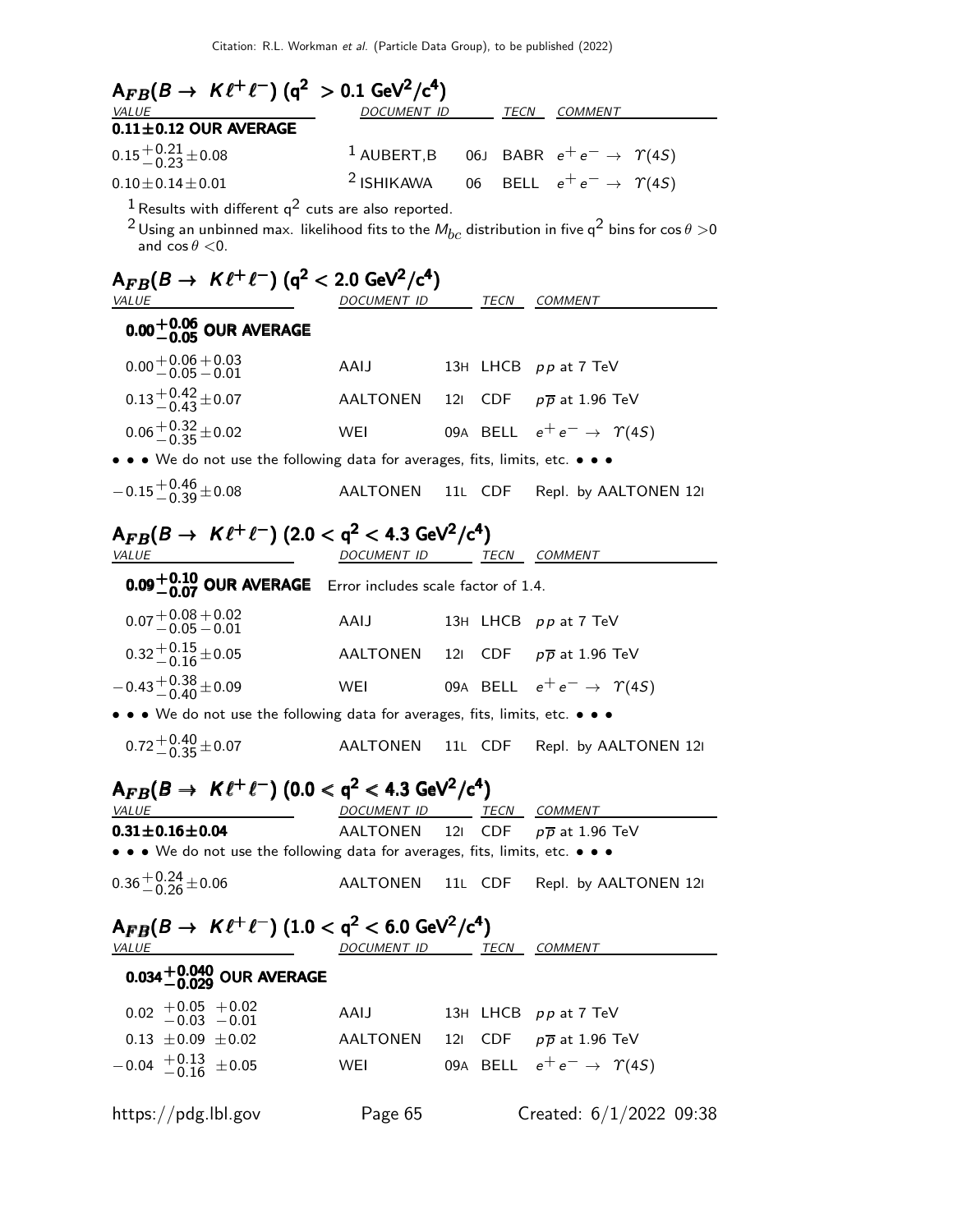| $0.00 \pm 0.13$                                             | $1$ SATO | 16 BELL $e^+e^- \rightarrow \Upsilon(4S)$ |
|-------------------------------------------------------------|----------|-------------------------------------------|
| $0.08 \begin{array}{l} +0.27 \\ -0.22 \end{array} \pm 0.07$ |          | AALTONEN 11L CDF Repl. by AALTONEN 12     |

1 Statistical uncertainty only.

| $A_{FB}(B \to K \ell^+ \ell^-)$ (4.3 < q <sup>2</sup> < 8.6 GeV <sup>2</sup> /c <sup>4</sup> )<br><u>VALUE</u>                       | DOCUMENT ID TECN COMMENT |  |                                                |
|--------------------------------------------------------------------------------------------------------------------------------------|--------------------------|--|------------------------------------------------|
| $-0.04^{+0.04}_{-0.05}$ OUR AVERAGE                                                                                                  |                          |  |                                                |
| $-0.02 + 0.03 + 0.03$                                                                                                                | AAIJ                     |  | 13H LHCB pp at 7 TeV                           |
| $0.01 + 0.13 + 0.01$                                                                                                                 |                          |  | AALTONEN 121 CDF $p\overline{p}$ at 1.96 TeV   |
| $-0.20 + 0.12 + 0.03$                                                                                                                | WEI                      |  | 09A BELL $e^+e^- \rightarrow \Upsilon(4S)$     |
| $\bullet\,\bullet\,\bullet\,$ We do not use the following data for averages, fits, limits, etc. $\bullet\,\bullet\,\bullet\,\bullet$ |                          |  |                                                |
| $-0.20 + 0.17 + 0.03$                                                                                                                | AALTONEN                 |  | 11L CDF Repl. by AALTONEN 121                  |
| $A_{FB}(B \to K \ell^+ \ell^-)$ (10.09 < q <sup>2</sup> < 12.86 GeV <sup>2</sup> /c <sup>4</sup> )<br><b>VALUE</b>                   | DOCUMENT ID TECN COMMENT |  |                                                |
| $-0.05 \pm 0.06$ OUR AVERAGE                                                                                                         |                          |  |                                                |
| $-0.03 \pm 0.07 \pm 0.01$                                                                                                            | AAIJ                     |  | 13H LHCB pp at 7 TeV                           |
| $-0.03 + 0.11 + 0.04$                                                                                                                |                          |  | AALTONEN 121 CDF $p\overline{p}$ at 1.96 TeV   |
| $-0.21 + 0.17 + 0.06$                                                                                                                |                          |  | WEI 09A BELL $e^+e^- \rightarrow \Upsilon(45)$ |
| $\bullet\,\bullet\,\bullet\,$ We do not use the following data for averages, fits, limits, etc. $\bullet\,\bullet\,\bullet\,\bullet$ |                          |  |                                                |
| $-0.10^{+0.17}_{-0.15}$ ± 0.07                                                                                                       |                          |  | AALTONEN 11L CDF Repl. by AALTONEN 12I         |
| $A_{FB}(B \to K \ell^+ \ell^-)$ (14.18 $< q^2 < 16.0$ GeV <sup>2</sup> /c <sup>4</sup> )<br><b>VALUE</b>                             | DOCUMENT ID TECN COMMENT |  |                                                |
| $-0.02^{+0.07}_{-0.05}$ OUR AVERAGE                                                                                                  |                          |  |                                                |
| $-0.01 + 0.12 + 0.01$                                                                                                                | AAIJ                     |  | 13H LHCB pp at 7 TeV                           |
| $-0.05 + 0.09 + 0.03$                                                                                                                |                          |  | AALTONEN 121 CDF $p\overline{p}$ at 1.96 TeV   |
| $0.04 + 0.32 + 0.05$                                                                                                                 |                          |  | WEI 09A BELL $e^+e^- \rightarrow \gamma(4S)$   |
| $\bullet\,\bullet\,\bullet\,$ We do not use the following data for averages, fits, limits, etc. $\bullet\,\bullet\,\bullet\,\bullet$ |                          |  |                                                |
| $0.03\genfrac{}{}{0pt}{}{+0.49}{-0.16}\pm0.04$                                                                                       |                          |  | AALTONEN 11L CDF Repl. by AALTONEN 121         |
| $A_{FB}(B \to K \ell^+ \ell^-)$ (16.0 < q <sup>2</sup> < 18.0 GeV <sup>2</sup> /c <sup>4</sup> )<br>VALUE                            |                          |  | DOCUMENT ID TECN COMMENT                       |
| $-0.09 + 0.07 + 0.02$<br>$-0.09 - 0.01$                                                                                              | AAIJ                     |  | 13H LHCB pp at 7 TeV                           |
| $A_{FB}(B \to K \ell^+ \ell^-)$ (18.0 < q <sup>2</sup> < 22.0 GeV <sup>2</sup> /c <sup>4</sup> )<br><b>VALUE</b>                     |                          |  | DOCUMENT ID TECN COMMENT                       |
| $0.02 \pm 0.11 \pm 0.01$                                                                                                             | AAIJ                     |  | 13H LHCB pp at 7 TeV                           |
| $\frac{h}{\text{https://pdg.lbl.gov}}$                                                                                               | Page 66                  |  | Created: $6/1/2022$ 09:38                      |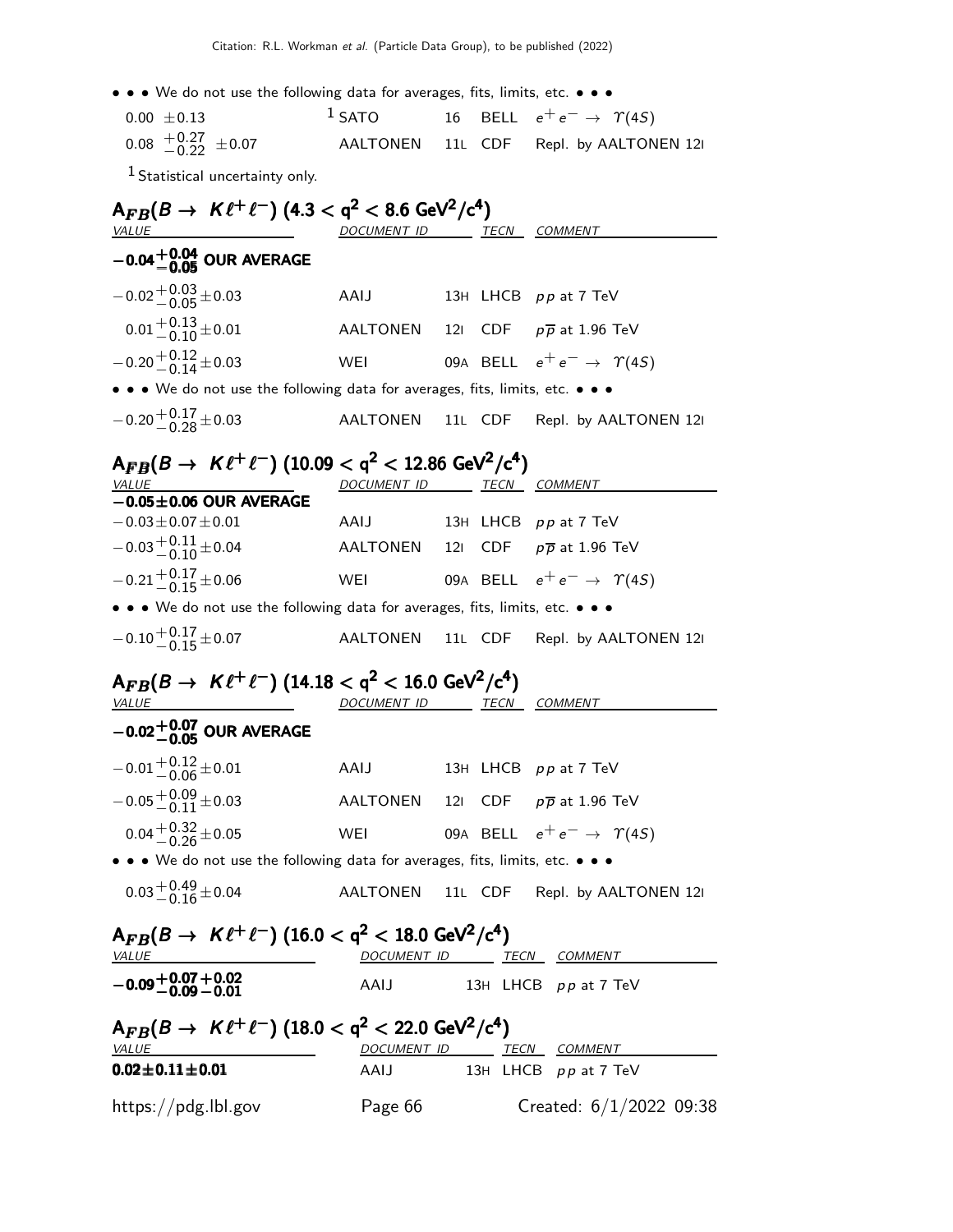| $A_{FB}(B \to K \ell^+ \ell^-)$ (q <sup>2</sup> > 16.0 GeV <sup>2</sup> /c <sup>4</sup> )        |                          |  |                                                                                                                                    |
|--------------------------------------------------------------------------------------------------|--------------------------|--|------------------------------------------------------------------------------------------------------------------------------------|
| <b>VALUE</b>                                                                                     | DOCUMENT ID TECN COMMENT |  |                                                                                                                                    |
| $0.04^{+0.09}_{-0.07}$ OUR AVERAGE                                                               |                          |  |                                                                                                                                    |
| $0.09 + 0.17 + 0.03$                                                                             |                          |  | AALTONEN 121 CDF $p\overline{p}$ at 1.96 TeV                                                                                       |
| $0.02 + 0.11 + 0.02$                                                                             | WEI                      |  | 09A BELL $e^+e^- \rightarrow \Upsilon(4S)$                                                                                         |
| • • We do not use the following data for averages, fits, limits, etc. • • •                      |                          |  |                                                                                                                                    |
| $0.07 + 0.30 + 0.02$                                                                             |                          |  | AALTONEN 11L CDF Repl. by AALTONEN 12I                                                                                             |
| $A_{FB}(B \to X_s \ell^+ \ell^-)$ (1.0 < q <sup>2</sup> < 6.0 GeV <sup>2</sup> /c <sup>4</sup> ) |                          |  |                                                                                                                                    |
| <b>VALUE</b>                                                                                     |                          |  | DOCUMENT ID TECN COMMENT                                                                                                           |
| • • We do not use the following data for averages, fits, limits, etc. • • •                      |                          |  |                                                                                                                                    |
| $0.74 \pm 0.54$                                                                                  | $1$ SATO                 |  | 16 BELL $e^+e^- \rightarrow \Upsilon(4S)$                                                                                          |
| is statistical only.                                                                             |                          |  | <sup>1</sup> Uses the sum of 10 exclusive $X_{\rm s}$ modes in the range M( $X_{\rm s}$ ) $> 1.1$ GeV/c <sup>2</sup> . Uncertainty |
| $F_S(B \to K \ell^+ \ell^-)$ (q <sup>2</sup> > 0.1 GeV <sup>2</sup> /c <sup>4</sup> )            |                          |  |                                                                                                                                    |
| <b>VALUE</b>                                                                                     |                          |  | DOCUMENT ID TECN COMMENT                                                                                                           |
| $0.81^{+0.58}_{-0.61}$ ± 0.46                                                                    |                          |  | <sup>1</sup> AUBERT, B 06J BABR $e^+e^- \rightarrow \gamma(45)$                                                                    |
| <sup>1</sup> Results with different $q^2$ cuts are also reported.                                |                          |  |                                                                                                                                    |
| $A_{FB}(B \to K \rho \overline{\rho})$ $(m_{\rho \overline{\rho}} < 2.85 \text{ GeV/c}^2)$       |                          |  |                                                                                                                                    |
| <i>VALUE</i>                                                                                     |                          |  | DOCUMENT ID TECN COMMENT                                                                                                           |
| $0.495 \pm 0.012 \pm 0.007$                                                                      | $1$ AAIJ                 |  | 14AF LHCB $pp$ at 7, 8 TeV                                                                                                         |
| <sup>1</sup> Measured in $B^+ \rightarrow K^+ p \overline{p}$ decays.                            |                          |  |                                                                                                                                    |
| $A_{FB}(B \to \pi \bar{p})$ ( $m_{\bar{p}B}$ < 2.85 GeV/c <sup>2</sup> )                         |                          |  |                                                                                                                                    |
| <i>VALUE</i>                                                                                     | $1$ AAIJ                 |  | DOCUMENT ID TECN COMMENT                                                                                                           |
| $-0.409 \pm 0.033 \pm 0.006$                                                                     |                          |  | 14AF LHCB $pp$ at 7, 8 TeV                                                                                                         |
| <sup>1</sup> Measured in $B^+ \rightarrow \pi^+ p \overline{p}$ decays.                          |                          |  |                                                                                                                                    |
|                                                                                                  | <b>ISOSPIN ASYMMETRY</b> |  |                                                                                                                                    |

 $\Delta_{0-}$  is defined as

$$
\frac{\Gamma(\overline B{}^0\to\!f_d)\!-\!\Gamma(B^-\to\!f_u)}{\Gamma(\overline B{}^0\to\!f_d)\!+\!\Gamma(B^-\to\!f_u)},
$$

the isospin asymmetry of inclusive neutral and charged B decay.

| $\Delta_{0-}(\mathsf{B}(B \to X_s \gamma))$                                               |                                                               |  |  |
|-------------------------------------------------------------------------------------------|---------------------------------------------------------------|--|--|
| <b>VALUE</b>                                                                              | DOCUMENT ID TECN COMMENT                                      |  |  |
| $-0.005 \pm 0.020$ OUR AVERAGE                                                            |                                                               |  |  |
| $-0.0048 \pm 0.0149 \pm 0.0150$                                                           | <sup>1</sup> WATANUKI 19 BELL $e^+e^- \rightarrow \gamma(45)$ |  |  |
| $-0.006 \pm 0.058 \pm 0.026$                                                              | AUBERT,B 05R BABR $e^+e^- \rightarrow \gamma(45)$             |  |  |
| <sup>1</sup> Using a sum-of-exclusive technique with $m_{X_c}$ < 2.8 GeV/c <sup>2</sup> . |                                                               |  |  |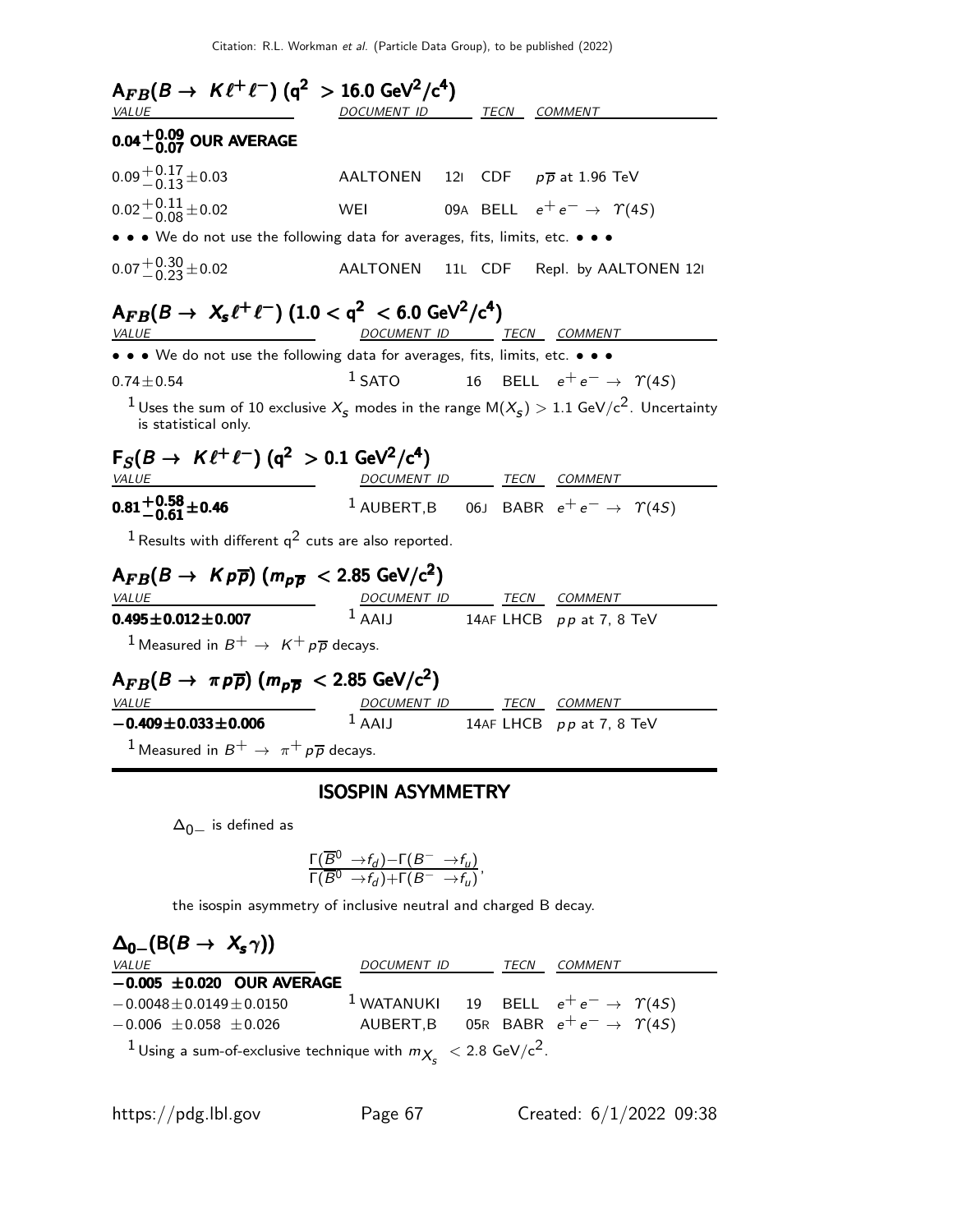| $\Delta_{0-}(\mathsf{B}(B \to X_{s+d}\gamma))$<br>VALUE                                        | DOCUMENT ID TECN COMMENT                                                                              |      |                                                                                                                                                              |
|------------------------------------------------------------------------------------------------|-------------------------------------------------------------------------------------------------------|------|--------------------------------------------------------------------------------------------------------------------------------------------------------------|
| $-0.06 \pm 0.15 \pm 0.07$                                                                      |                                                                                                       |      | <sup>1</sup> AUBERT 080 BABR $e^+e^- \rightarrow \gamma(45)$                                                                                                 |
| 2.2 GeV.                                                                                       |                                                                                                       |      | $^1$ Uses a fully reconstructed $B$ meson as a tag on the recoil side. The result is for $E_\gamma >$                                                        |
| $\Delta_{0+}(B \to K^*(892)\gamma)$                                                            |                                                                                                       |      |                                                                                                                                                              |
| $K^*(892)^+$ $\gamma$ ).                                                                       |                                                                                                       |      | $\Delta_{0+}$ describes the isospin asymmetry between $\Gamma(B^0\to~K^*(892)^0\gamma)$ and $\Gamma(B^+\to$                                                  |
| <b>VALUE</b><br>$0.063 \pm 0.017$ OUR AVERAGE                                                  | DOCUMENT ID TECN COMMENT                                                                              |      |                                                                                                                                                              |
| $0.062 \pm 0.015 \pm 0.013$                                                                    | <sup>1</sup> HORIGUCHI 17 BELL $e^+e^- \rightarrow \gamma(45)$                                        |      |                                                                                                                                                              |
| $0.066 \pm 0.021 \pm 0.022$                                                                    | <sup>2</sup> AUBERT 09AO BABR $e^+e^- \rightarrow \gamma(45)$                                         |      |                                                                                                                                                              |
| • • • We do not use the following data for averages, fits, limits, etc. • • •                  |                                                                                                       |      |                                                                                                                                                              |
| $0.050 \pm 0.045 \pm 0.037$<br>$0.012 \pm 0.044 \pm 0.026$                                     | $3$ AUBERT, BE<br><b>NAKAO</b>                                                                        | 04   | 04A BABR Repl. by AUBERT 09AO<br>BELL Repl. by HORIGUCHI 17                                                                                                  |
|                                                                                                |                                                                                                       |      | $^1$ Uses B( $\varUpsilon(4S) \rightarrow \ B^+ \ B^- ) = (51.4 \pm 0.6)\%$ and B( $\varUpsilon(4S) \rightarrow \ B^0 \overline{B}{}^0) = (48.6 \pm 0.6)\%.$ |
|                                                                                                | ratio $\tau_{B^+}/\tau_{B^0} = 1.071 \pm 0.009$ . The 90% CL interval is 0.017< $\Delta_{0+} < 0.116$ |      | $^2$ Uses the production ratio of charged and neutral B from $\Upsilon(4S)$ decays and the lifetime                                                          |
|                                                                                                |                                                                                                       |      | $^3$ Uses the production ratio of charged and neutral B from $\varUpsilon(4S)$ decays R $^{+/0} = 1.006 \pm 1.005$                                           |
|                                                                                                |                                                                                                       |      | 0.048 and the lifetime ratio of $\tau_{B^+}$ / $\tau_{B^0}$ = 1.083 $\pm$ 0.017. The 90% CL interval is                                                      |
| $-0.046 < \Delta_{0+} < 0.146$ .                                                               |                                                                                                       |      |                                                                                                                                                              |
| $\Delta_{\rho\gamma}=\Gamma(B^+\to~\rho^+\gamma)$ / $(2\cdot\Gamma(B^0\to~\rho^0\gamma)$ $)-1$ |                                                                                                       |      |                                                                                                                                                              |
| <b>VALUE</b>                                                                                   | DOCUMENT ID TECN COMMENT                                                                              |      |                                                                                                                                                              |
| $-0.46 \pm 0.17$ OUR AVERAGE                                                                   |                                                                                                       |      |                                                                                                                                                              |
|                                                                                                |                                                                                                       |      |                                                                                                                                                              |
| $-0.43 + {}^{+0.25}_{-0.22} \pm 0.10$                                                          | AUBERT                                                                                                |      | 08BH BABR $e^+e^- \rightarrow \gamma(4S)$                                                                                                                    |
| $-0.48 + 0.21 + 0.08$<br>$-0.19 - 0.09$                                                        | TANIGUCHI                                                                                             |      | 08 BELL $e^+e^- \rightarrow \Upsilon(4S)$                                                                                                                    |
|                                                                                                |                                                                                                       |      |                                                                                                                                                              |
| $\Delta_{0-}(\mathsf{B}(B\to K\ell^+\ell^-))$<br><b>VALUE</b>                                  | DOCUMENT ID                                                                                           | TECN | COMMENT                                                                                                                                                      |
| $-0.15 \pm 0.06$ OUR AVERAGE Error includes scale factor of 1.2                                |                                                                                                       |      |                                                                                                                                                              |
| $-0.31 + {}^{0.13}_{0.11} \pm 0.01$                                                            |                                                                                                       |      | <sup>1</sup> CHOUDHURY 21 BELL $e^+e^- \rightarrow \gamma(45)$                                                                                               |
| $-0.10 + 0.08 + 0.02$                                                                          | $2$ AAIJ                                                                                              |      | 14M LHCB pp at 7, 8 TeV                                                                                                                                      |
| $-0.09 + 0.08 + 0.02$                                                                          | $3$ AAIJ                                                                                              |      | 14M LHCB pp at 7, 8 TeV                                                                                                                                      |
| $-0.58 + 0.29 + 0.02$                                                                          | $4$ LEES                                                                                              |      | 12s BABR $e^+e^- \rightarrow \gamma(4S)$                                                                                                                     |
| • • • We do not use the following data for averages, fits, limits, etc. • • •                  |                                                                                                       |      |                                                                                                                                                              |
| $-0.35\frac{+0.23}{-0.27}$                                                                     | $5$ AAIJ                                                                                              |      | 12AH LHCB Repl. by AAIJ 14M                                                                                                                                  |
| $-1.43 + 0.56 + 0.05$                                                                          | 6,7 AUBERT                                                                                            |      | 09T BABR Repl. by LEES 12S                                                                                                                                   |

 $^1$ For  $1.0 <$   $\rm q^2\ < 6.0$  GeV $^2/\rm c^4$  using both  $\mu^+ \, \mu^-$  and  $e^+ \, e^-$  as a lepton pair. Measurements in other  $q^2$  bins are also reported.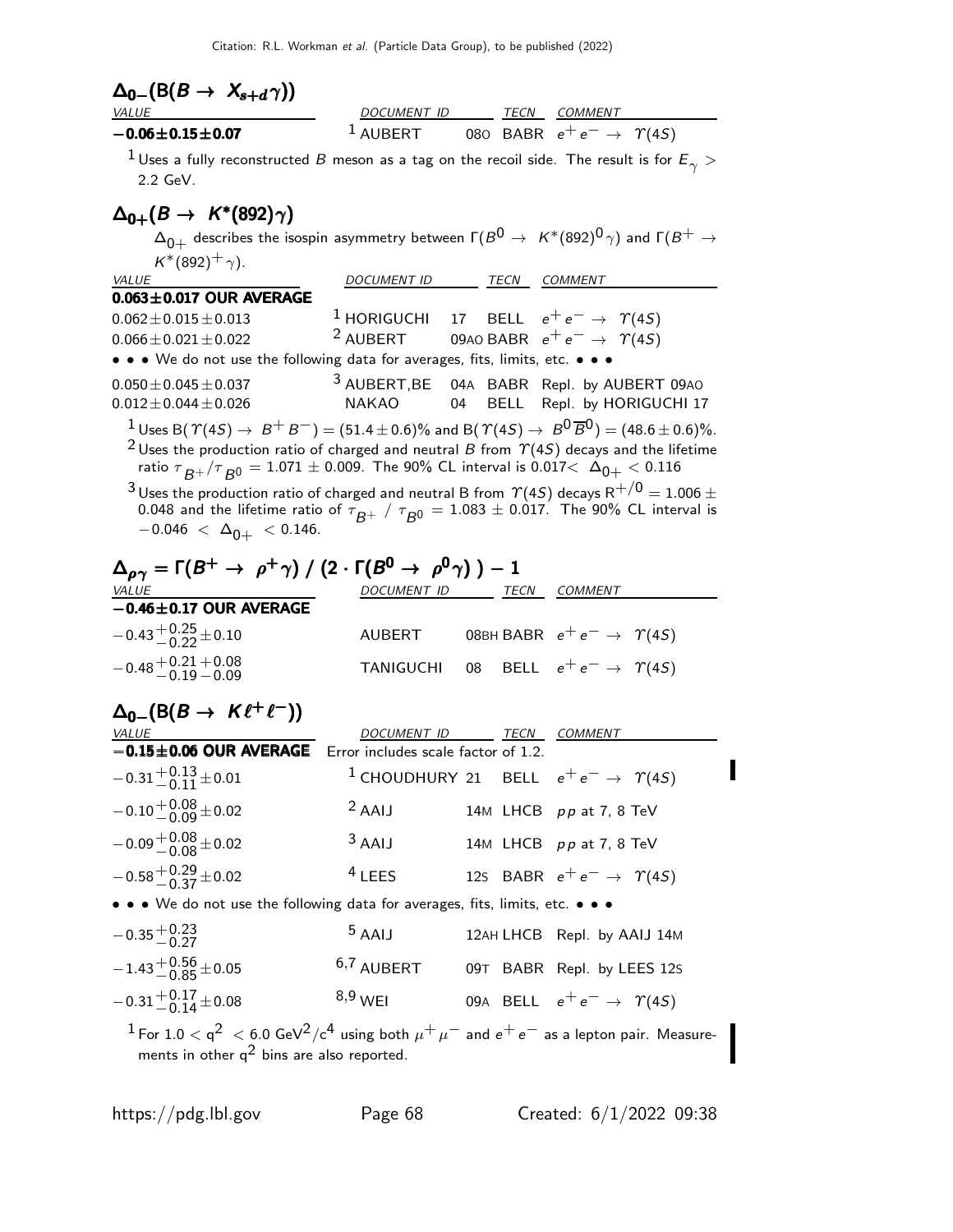$^2$ For  $1.1 <$  q $^2$   $\ <$  6.0 GeV $^2$ /c $^4$  using  $\mu^+ \mu^-$  as a lepton pair and assuming isospin symmetry for the  $B \to J/\psi(1S)K$ . Measurements in other  $q^2$  bins are also reported.  $^3$ For 15.0  $<$  q $^2$   $\ <$  19.0 GeV $^2$ /c $^4$  using  $\mu^+ \mu^-$  as a lepton pair and assuming isospin symmetry for the  $B \to J/\psi(1S)K$ . Measurements in other  $q^2$  bins are also reported.  $^4$  For 0.10  $<$  q $^2$   $<$  8.12 GeV $^2/{\rm c}^4$ . Measurements in other q $^2$  bins are also reported.  $^5$  For  $1 <$  q $^2 <$  6 GeV $^2/{\rm c}^4$  .  $^6$  For  $0.1 < m^2_{\ell^+ \, \ell^-} < 7.02$  GeV $^2/{\rm c}^4$ . <sup>7</sup> Assumes equal production of  $B^+$  and  $B^0$  at the  $\gamma$ (4S). 8 Superseded by CHOUDHURY 21.  $^{9}$  For q<sup>2</sup>  $< 8.68$  GeV<sup>2</sup>/c<sup>4</sup>.

$$
\Delta_{0-}(B(B \to K^* \ell^+ \ell^-))
$$

| $0.02 \pm 0.08$ OUR AVERAGE From includes sole feature of 1.2 |                    |                     |  |
|---------------------------------------------------------------|--------------------|---------------------|--|
| .<br><b>VALUE</b>                                             | <i>DOCUMENT ID</i> | <i>TECN COMMENT</i> |  |

| $-0.03^{+0.08}_{-0.07}$ OUR AVERAGE Error includes scale factor of 1.2.       |              |                                            |
|-------------------------------------------------------------------------------|--------------|--------------------------------------------|
| $0.00 + 0.12 + 0.02$                                                          | $1$ AAIJ     | 14M LHCB pp at 7, 8 TeV                    |
| $0.06 + 0.10 + 0.02$                                                          | $2$ AAIJ     | 14M LHCB pp at 7, 8 TeV                    |
| $-0.25 + 0.20 + 0.03$                                                         | $3$ LEES     | 12s BABR $e^+e^- \rightarrow \Upsilon(4S)$ |
| $-0.29 \pm 0.16 \pm 0.09$                                                     | $4$ WFI      | 09A BELL $e^+e^- \rightarrow \Upsilon(4S)$ |
| • • • We do not use the following data for averages, fits, limits, etc. • • • |              |                                            |
| $-0.15 \pm 0.16$                                                              | $5$ AAIJ     | 12AH LHCB Repl. by AAIJ 14M                |
| $-0.56 + {}^{+0.17}_{-0.15} \pm 0.03$                                         | $6,7$ AUBERT | 09T BABR Repl. by LEES 12s                 |

 $^1$  For  $1.1 <$   $<$   $\rm q^2$   $~ <$   $\rm 6.0$  GeV $^2/ c^4$  using  $\mu^+ \mu^-$  as a lepton pair and assuming isospin symmetry for the B( $B \to J/\psi(1S)K^*(892)$ ). Measurements in other q<sup>2</sup> bins are also reported.

 $^2$ For 15.0  $<$  q $^2$   $\ <$  22.0 GeV $^2$ /c $^4$  using  $\mu^+ \mu^-$  as a lepton pair and assuming isospin symmetry for the B( $B \to J/\psi(1S)K^*(892)$ ). Measurements in other q<sup>2</sup> bins are also reported.

 $^3$ For 0.10  $<$  q $^2$   $<$  8.12 GeV $^2/{\rm c}^4$ . Measurements in other q $^2$  bins are also reported.  $4$  For  $q^2$  < 8.68 GeV<sup>2</sup>/c<sup>4</sup>.  $^5$  For  $1 <$  q $^2 <$  6 GeV $^2/{\rm c}^4$  .

 $^6$  For 0.1  $< m_{\ell^+ \ell^-}^2 <$  7.02 GeV $^2$ /c $^4$ .

<sup>7</sup> Assumes equal production of  $B^+$  and  $B^0$  at the  $\gamma(4S)$ .

$$
\Delta_{0-}(B(B \to K^{(*)} \ell^+ \ell^-))
$$

| <i>VALUE</i>                                                                                                                              | <i>DOCUMENT ID</i>                  |  | TECN | <b>COMMENT</b>                           |  |  |
|-------------------------------------------------------------------------------------------------------------------------------------------|-------------------------------------|--|------|------------------------------------------|--|--|
| $-0.45 \pm 0.17$ OUR AVERAGE                                                                                                              | Error includes scale factor of 1.7. |  |      |                                          |  |  |
| $-0.64 + {}^{+0.15}_{-0.14} \pm 0.03$                                                                                                     | $1,2$ AUBERT                        |  |      | 09T BABR $e^+e^- \rightarrow \gamma(4S)$ |  |  |
| $-0.30 + 0.12 + 0.08$                                                                                                                     | $3$ WEI                             |  |      | 09A BELL $e^+e^- \rightarrow \gamma(4S)$ |  |  |
| <sup>1</sup> For 0.1 $< m^2_{\ell^+ \ell^-} <$ 7.02 GeV <sup>2</sup> /c <sup>4</sup> .                                                    |                                     |  |      |                                          |  |  |
| <sup>2</sup> Assumes equal production of $B^+$ and $B^0$ at the $\gamma$ (4S).<br>$3$ For $q^2$ < 8.68 GeV <sup>2</sup> /c <sup>2</sup> . |                                     |  |      |                                          |  |  |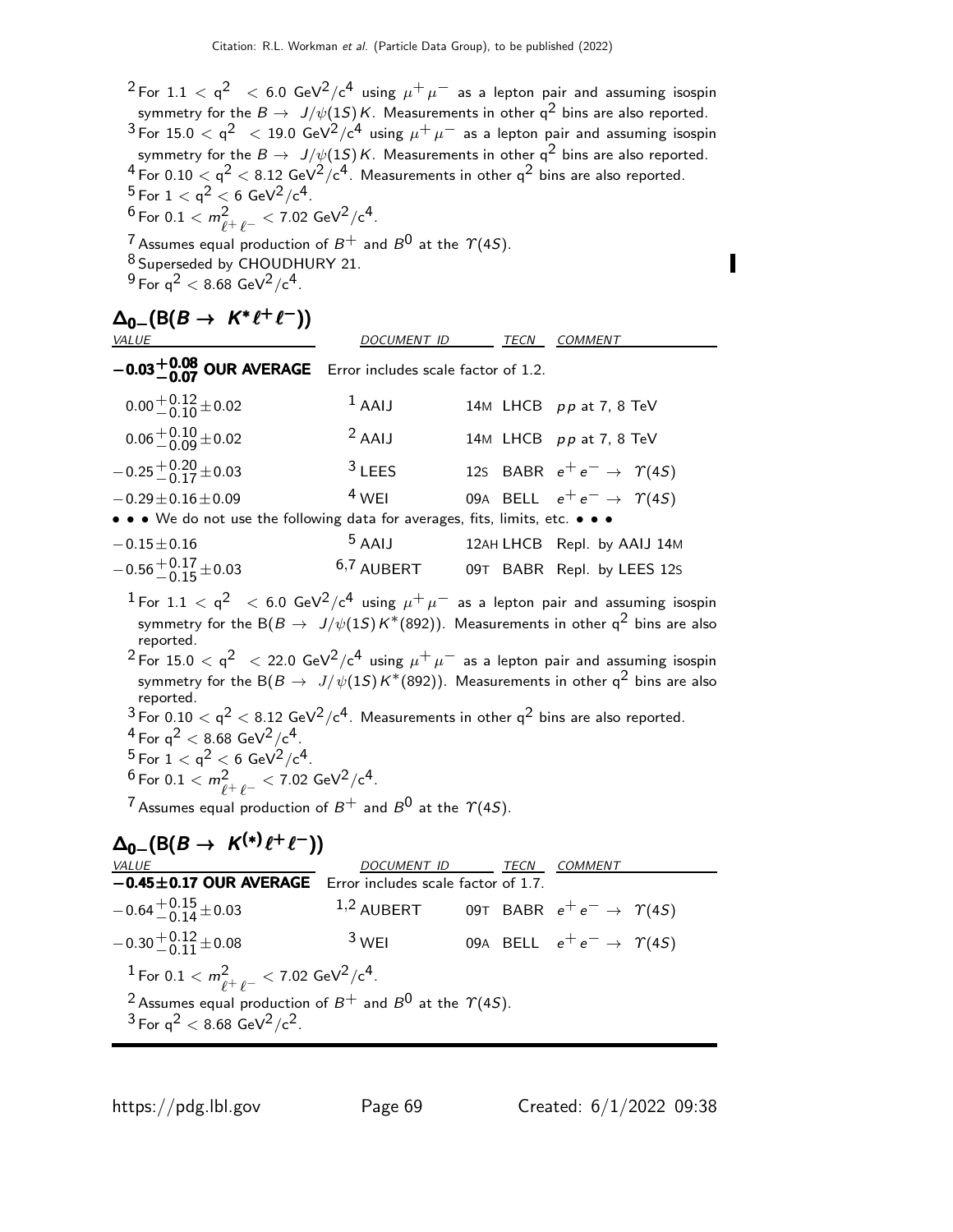## $B \to X_c \ell \nu$  HADRONIC MASS MOMENTS

## $\langle M^2_{X}$ - $\overline{M}^2_{D} \rangle$  (First Moments)

| VALUE (GeV <sup>2</sup> )                                                     | DOCUMENT ID | TECN | COMMENT                                                         |  |
|-------------------------------------------------------------------------------|-------------|------|-----------------------------------------------------------------|--|
| $0.36 \pm 0.08$ OUR AVERAGE Error includes scale factor of 1.8.               |             |      |                                                                 |  |
| $0.467 \pm 0.038 \pm 0.068$                                                   |             |      | <sup>1</sup> ACOSTA 05F CDF $p\overline{p}$ at 1.96 TeV         |  |
| $0.293 \pm 0.012 \pm 0.058$                                                   |             |      | <sup>2</sup> CSORNA 04 CLE2 $e^+e^- \rightarrow \gamma(45)$     |  |
| • • • We do not use the following data for averages, fits, limits, etc. • • • |             |      |                                                                 |  |
| $0.251 \pm 0.023 \pm 0.062$                                                   |             |      | <sup>3</sup> CRONIN-HEN01B CLE2 $e^+e^- \rightarrow \gamma(45)$ |  |

<sup>1</sup> Moments are measured with a minimum lepton momentum of 0.7 GeV/c in the B rest frame;

<sup>2</sup> Uses minimum lepton energy of 1.5 GeV and also reports moments with  $E_{\ell} > 1.0$  GeV. <sup>3</sup> The leptons are required to have  $P_\ell > 1.5$  GeV/c.

# $\langle M_{\chi}^2 \rangle$  (First Moments)

| <i>VALUE</i> (GeV <sup>2</sup> )                          | DOCUMENT ID | TECN | COMMENT                                                                                                                          |
|-----------------------------------------------------------|-------------|------|----------------------------------------------------------------------------------------------------------------------------------|
| $4.156 \pm 0.029$ OUR AVERAGE                             |             |      |                                                                                                                                  |
| $4.144 \pm 0.028 \pm 0.022$<br>4.18 $\pm$ 0.04 $\pm$ 0.03 |             |      | <sup>1</sup> SCHWANDA 07 BELL $e^+e^- \rightarrow \Upsilon(4S)$<br><sup>1</sup> AUBERT,B 04 BABR $e^+e^- \rightarrow \gamma(45)$ |

<sup>1</sup> The leptons are required to have  $E_{\ell} > 1.5$  GeV/c.

## $\langle (M_X^2 - \overline{M}_X^2)^2 \rangle$  (Second Moments)

| VALUE (GeV <sup>4</sup> )                                                     | DOCUMENT ID                                    | TECN | <i>COMMENT</i>                                                  |
|-------------------------------------------------------------------------------|------------------------------------------------|------|-----------------------------------------------------------------|
| $0.55 \pm 0.08$ OUR AVERAGE                                                   |                                                |      |                                                                 |
| $0.515 \pm 0.061 \pm 0.064$                                                   |                                                |      | <sup>1</sup> SCHWANDA 07 BELL $e^+e^- \rightarrow \gamma(45)$   |
| $0.629 \pm 0.031 \pm 0.143$                                                   |                                                |      | <sup>2</sup> CSORNA 04 CLE2 $e^+e^- \rightarrow \gamma(45)$     |
| • • • We do not use the following data for averages, fits, limits, etc. • • • |                                                |      |                                                                 |
| $1.05 \pm 0.26 \pm 0.13$                                                      | $3$ ACOSTA 05F CDF $p\overline{p}$ at 1.96 TeV |      |                                                                 |
| $0.576 \pm 0.048 \pm 0.168$                                                   |                                                |      | <sup>1</sup> CRONIN-HEN01B CLE2 $e^+e^- \rightarrow \gamma(45)$ |

 $^1$  The leptons are required to have  $E_{\ell} > 1.5$  GeV/c.

 $^2$ Uses minimum lepton energy of 1.5 GeV and also reports moments with  $E_{\ell}~>$  1.0 GeV.

 $3$  Moments are measured with a minimum lepton momentum of 0.7 GeV/c in the B rest frame;

## $\langle (M_{X}^2$ - $\overline{M}_{D}^2)^2 \rangle$  (Second Moments)

| <i>VALUE</i> (GeV <sup>4</sup> ) | DOCUMENT ID                                                     |  | TECN COMMENT |  |  |
|----------------------------------|-----------------------------------------------------------------|--|--------------|--|--|
| $0.639 \pm 0.056 \pm 0.178$      | <sup>1</sup> CRONIN-HEN01B CLE2 $e^+e^- \rightarrow \gamma(45)$ |  |              |  |  |
| $1 - 1$                          |                                                                 |  |              |  |  |

The leptons are required to have  $E_{\ell} > 1.5$  GeV/c.

## $B \to X_c \ell \nu$  LEPTON MOMENTUM MOMENTS

| $R_0$ ( $\Gamma_{E_l>1.7GeV}$ / $\Gamma_{E_l>1.5GeV}$ ) |                    |  |  |                                                              |  |  |
|---------------------------------------------------------|--------------------|--|--|--------------------------------------------------------------|--|--|
| <i>VALUE</i>                                            | <i>DOCUMENT ID</i> |  |  | <i>TECN COMMENT</i>                                          |  |  |
| $0.6187 \pm 0.0014 \pm 0.0016$                          |                    |  |  | <sup>1</sup> MAHMOOD 03 CLE2 $e^+e^- \rightarrow \gamma(45)$ |  |  |

<sup>1</sup> The leptons are required to have  $E_l > 1.5$  GeV in the B rest frame.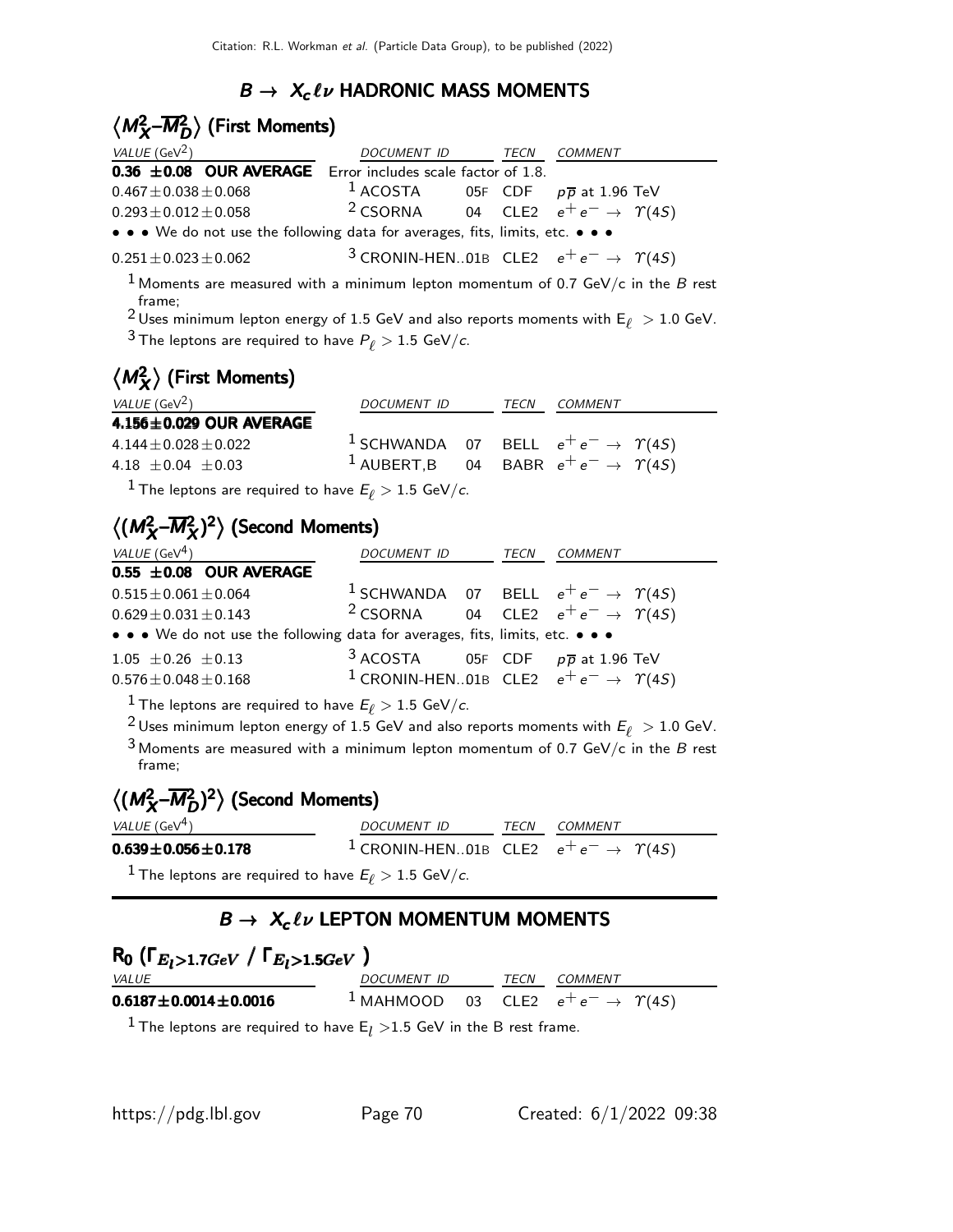

<sup>1</sup> The leptons are required to have  $E_l > 1.5$  GeV in the B rest frame. The result with  $E_l > 0.6$  GeV is also given.

<sup>2</sup> Uses  $E_e > 1.5$  GeV and also reports moments with other minimum minimum  $E_e$  conditions, as low as  $E_e > 0.6$  GeV.

 $3$  The leptons are required to have E<sub>l</sub>  $>$ 1.5 GeV in the B rest frame.



 $E_l > 0.6$  GeV is also given.

<sup>&</sup>lt;sup>2</sup> Uses  $E_e > 1.5$  GeV and also reports moments with other minimum minimum  $E_e$  conditions, as low as  $\mathsf{E}_e >$  0.6 GeV.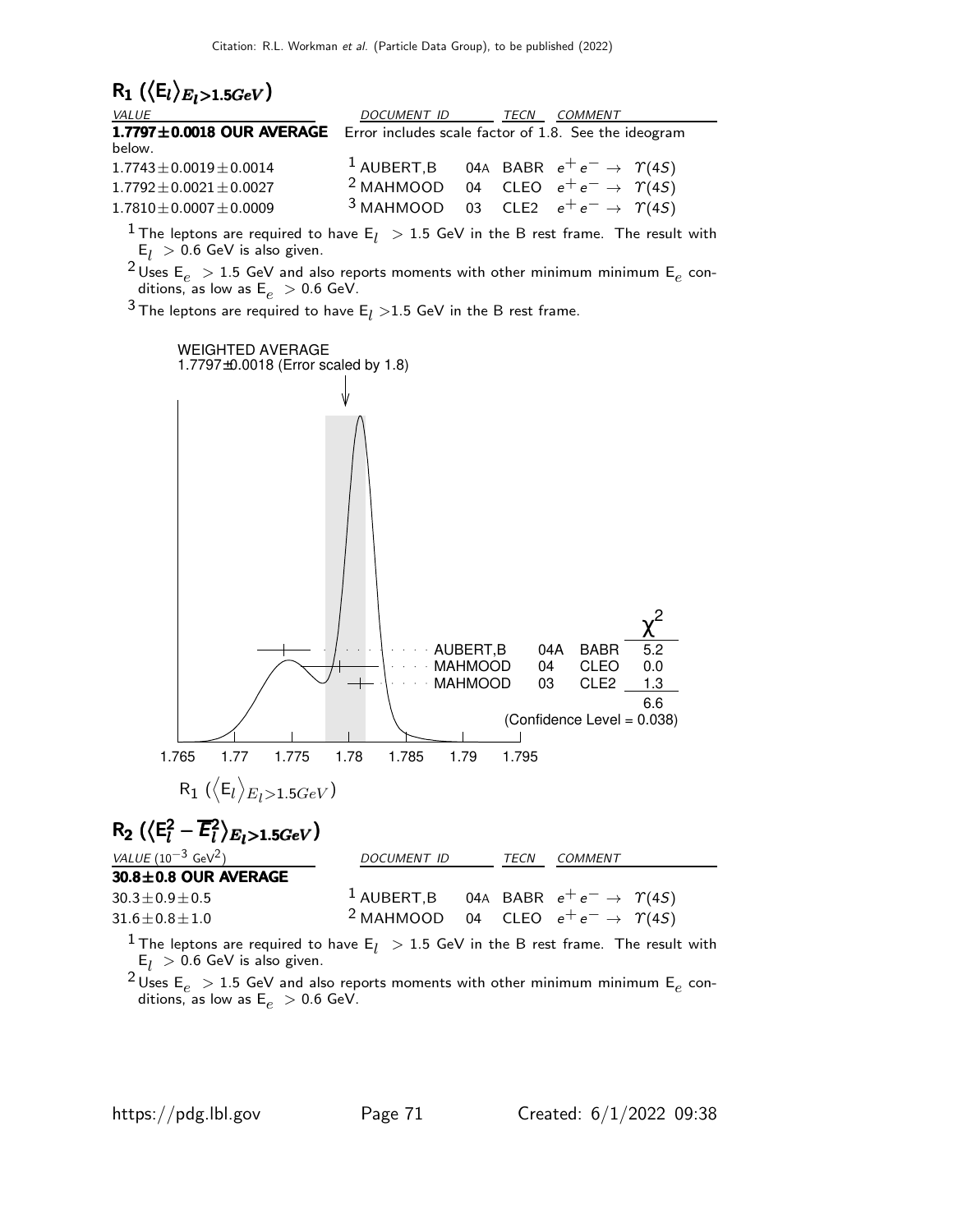$$
\mathsf{R}_3 \left( \langle \mathsf{E}_l^3 - \overline{\mathsf{E}}_l^3 \rangle_{E_l > 1.5 GeV} \right)
$$

| VALUE $(10^{-3} \text{ GeV}^3)$ | DOCUMENT ID |  | <i>TECN COMMENT</i>                                            |  |
|---------------------------------|-------------|--|----------------------------------------------------------------|--|
| $2.12\!\pm\!0.47\!\pm\!0.20$    |             |  | <sup>1</sup> AUBERT,B 04A BABR $e^+e^- \rightarrow \gamma(45)$ |  |
|                                 |             |  |                                                                |  |

<sup>1</sup> The leptons are required to have  $E_l$   $\, > 1.5$  GeV in the B rest frame. The result with  $E_l > 0.6$  GeV is also given.

## $B \rightarrow X_s \gamma$  PHOTON ENERGY MOMENTS

| $\langle E_\gamma \rangle$                                                                                                               |                         |    |      |                                            |
|------------------------------------------------------------------------------------------------------------------------------------------|-------------------------|----|------|--------------------------------------------|
| VALUE (GeV)                                                                                                                              | DOCUMENT ID             |    | TECN | COMMENT                                    |
| $2.314 \pm 0.011$ OUR AVERAGE                                                                                                            |                         |    |      |                                            |
| 2.346 ± 0.018 $^{+0.027}_{-0.027}$                                                                                                       | $1,2$ LEES              |    |      | 120 BABR $e^+e^- \rightarrow \Upsilon(4S)$ |
| $2.304 \pm 0.014 \pm 0.017$                                                                                                              | $2,3$ LEES              |    |      | 12V BABR $e^+e^- \rightarrow \Upsilon(4S)$ |
| $2.311 \pm 0.009 \pm 0.015$                                                                                                              | $3$ LIMOSANI            | 09 |      | BELL $e^+e^- \rightarrow \Upsilon(45)$     |
| $2.289 \pm 0.058 \pm 0.027$                                                                                                              | 3,4 AUBERT              |    |      | 080 BABR $e^+e^- \rightarrow \gamma(45)$   |
| $2.309 \pm 0.023 \pm 0.023$                                                                                                              | <sup>2,3</sup> SCHWANDA | 08 |      | BELL $e^+e^- \rightarrow \Upsilon(45)$     |
| • • • We do not use the following data for averages, fits, limits, etc. • • •                                                            |                         |    |      |                                            |
| $2.288 \pm 0.025 \pm 0.023$                                                                                                              |                         |    |      | 3 AUBERT, BE 06B BABR Repl. by LEES 12V    |
| $^1$ LEES 12U uses $E_\gamma~>$ 1.897 GeV to calculate the moments; the moments are used to cal-                                         |                         |    |      |                                            |
| culate the HQET parameters $m_b = 4.579^{+0.032}_{-0.029}$ GeV/c <sup>2</sup> and $\mu_\pi^2 = 0.257^{+0.034}_{-0.039}$ GeV <sup>2</sup> |                         |    |      |                                            |
| in the shape function model. The same HQET parameters are also determined in the                                                         |                         |    |      |                                            |
| kinetic model.                                                                                                                           |                         |    |      |                                            |
| <sup>2</sup> Results for different $E_\gamma$ threshold values are also measured.                                                        |                         |    |      |                                            |
| $3$ The result is for $E_\gamma~>1.9$ GeV.                                                                                               |                         |    |      |                                            |
| $4$ Uses a fully reconstructed $B$ meson as a tag on the recoil side.                                                                    |                         |    |      |                                            |
| $\langle E_\gamma^2 \rangle - \langle E_\gamma \rangle^2$                                                                                |                         |    |      |                                            |
| VALUE $(10^{-2} \text{ GeV}^2)$                                                                                                          | <i>DOCUMENT ID</i>      |    | TECN | <b>COMMENT</b>                             |
| $3.03 \pm 0.25$ OUR AVERAGE                                                                                                              |                         |    |      |                                            |
| $2.11 \pm 0.57 \begin{array}{c} +0.55 \\ -0.69 \end{array}$                                                                              | $1,2$ LEES              |    |      | 120 BABR $e^+e^- \rightarrow \gamma(45)$   |
| $3.62 \pm 0.33 \pm 0.33$                                                                                                                 | $2,3$ LEES              |    |      | 12V BABR $e^+e^- \rightarrow \gamma(45)$   |
| $3.02 \pm 0.19 \pm 0.30$                                                                                                                 | $3$ LIMOSANI            | 09 |      | BELL $e^+e^- \rightarrow \Upsilon(4S)$     |
| $3.34 \pm 1.24 \pm 0.62$                                                                                                                 | 3,4 AUBERT              |    |      | 080 BABR $e^+e^- \rightarrow \Upsilon(4S)$ |
| $2.17 \pm 0.60 \pm 0.55$                                                                                                                 | 2,3 SCHWANDA            | 08 |      | BELL $e^+e^- \rightarrow \Upsilon(45)$     |
| • • • We do not use the following data for averages, fits, limits, etc. • • •                                                            |                         |    |      |                                            |
| $3.28 \pm 0.40 \pm 0.43$                                                                                                                 | <sup>3</sup> AUBERT, BE |    |      | 06B BABR Repl. by LEES 12V                 |

 $^{-1}$  LEES 12U uses  $E_\gamma~>$  1.897 GeV to calculate the moments; the moments are used to calculate the HQET parameters  $m_{\dot{B}} =$  4.579 $^{+0.032}_{-0.029}$  GeV/c<sup>2</sup> and  $\mu_{\pi}^2$  $\alpha_\pi^2 =$  0.257 $^{+0.034}_{-0.039}$  GeV $^2$ in the shape function model. The same HQET parameters are also determined in the kinetic model.<br><sup>2</sup> Results for different  $E_\gamma$  threshold values are also measured.

<sup>3</sup> The result is for  $E_{\gamma} > 1.9$  GeV.

 $4$  Uses a fully reconstructed  $B$  meson as a tag on the recoil side.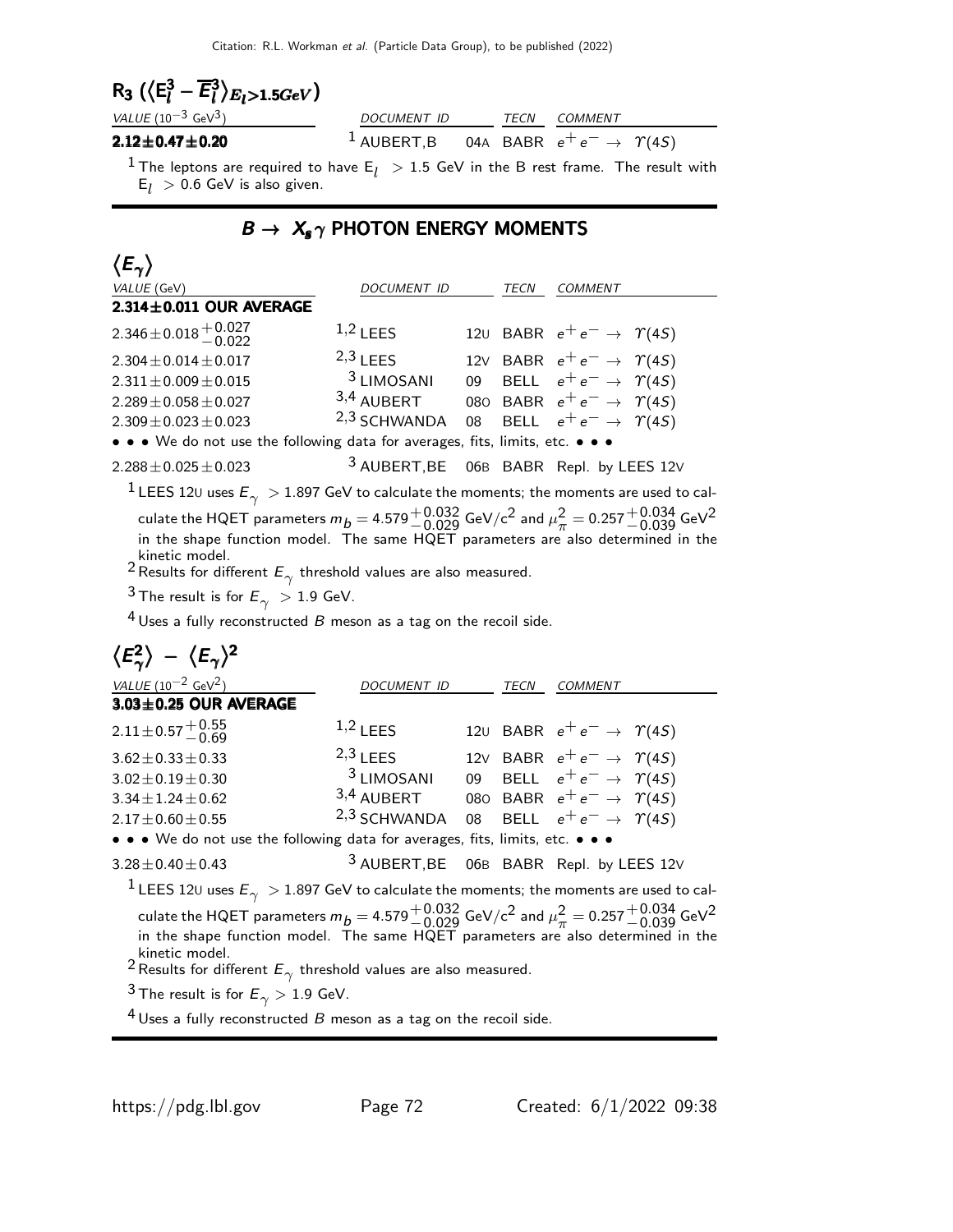## $B^{\pm}/B^0$  admixture references

| CAO.                       | 21A | PR D104 012008                         | L. Cao et al.                    |                 | (BELLE Collab.)                 |
|----------------------------|-----|----------------------------------------|----------------------------------|-----------------|---------------------------------|
| CHOUDHURY                  | 21  | JHEP 2103 105                          | S. Choudhury et al.              |                 | (BELLE Collab.)                 |
| WEHLE                      | 21  | PRL 126 161801                         | S. Wehle et al.                  |                 | (BELLE Collab.)                 |
| AAIJ                       | 20Y | PRL 125 011802                         | R. Aaij <i>et al.</i>            |                 | (LHCb Collab.)                  |
| CARIA                      | 20  | PRL 124 161803                         | G. Caria et al.                  |                 | (BELLE Collab.)                 |
| AAIJ                       |     | 19AD PR D100 031102                    | R. Aaij et al.                   |                 | (LHCb Collab.)                  |
| WATANUKI                   | 19  | PR D99 032012                          | S. Watanuki et al.               |                 | (BELLE Collab.)                 |
| GRYGIER                    | 17  | PR D96 091101                          | J. Grygier et al.                |                 | (BELLE Collab.)                 |
| HIROSE                     | 17  | PRL 118 211801                         | S. Hirose et al.                 |                 | (BELLE Collab.)                 |
| Also                       |     | PR D97 012004                          | S. Hirose et al.                 |                 | (BELLE Collab.)                 |
| HORIGUCHI                  | 17  | PRL 119 191802                         | T. Horiguchi et al.              |                 | (BELLE Collab.)                 |
| LEES                       | 17B | PR D95 072001                          | J.P. Lees et al.                 | (BABAR Collab.) |                                 |
| AAIJ                       | 16B | JHEP 1602 104                          | R. Aaij <i>et al.</i>            |                 | (LHCb Collab.)                  |
| BHARDWAJ                   | 16  | PR D93 052016                          | V. Bhardwaj et al.               | (BELLE Collab.) |                                 |
| KHACHATRY 16D              |     | PL B753 424                            | V. Khachatryan et al.            |                 | (CMS Collab.)                   |
| LEES                       | 16  | PRL 116 041801                         | J.P. Lees <i>et al.</i>          | (BABAR Collab.) |                                 |
| LEES                       | 16C | PR D93 052015                          | J.P. Lees et al.                 | (BABAR Collab.) |                                 |
| SATO                       | 16  | PR D93 032008                          | Y. Sato et al.                   |                 | (BELLE Collab.)                 |
| Also                       |     | PR D93 059901 (errat.) Y. Sato et al.  |                                  |                 | (BELLE Collab.)                 |
| HUSCHLE                    | 15  | PR D92 072014                          | M. Huschle et al.                |                 | (BELLE Collab.)                 |
| PESANTEZ                   | 15  | PRL 114 151601                         | L. Pesantez et al.               |                 | (BELLE Collab.)                 |
| SAITO                      | 15  | PR D91 052004                          | T. Saito et al.                  |                 | (BELLE Collab.)                 |
| AAIJ                       |     | 14AF PRL 113 141801                    | R. Aaij et al.                   |                 | (LHCb Collab.)                  |
| AAIJ                       | 14M | JHEP 1406 133                          | R. Aaij <i>et al.</i>            |                 | (LHCb Collab.)                  |
| LEES                       | 14D | PRL 112 211802                         | J.P. Lees et al.                 | (BABAR Collab.) |                                 |
| LEES                       | 14K | PR D90 092001                          | J.P. Lees et al.                 | (BABAR Collab.) |                                 |
| AAIJ                       | 13H | JHEP 1302 105                          | R. Aaij et al.                   |                 |                                 |
|                            | 13Y |                                        |                                  |                 | (LHCb Collab.)                  |
| AAIJ                       |     | JHEP 1308 131                          | R. Aaij et al.                   |                 | (LHCb Collab.)<br>(CMS Collab.) |
| CHATRCHYAN 13BL PL B727 77 |     |                                        | S. Chatrchyan et al.             |                 |                                 |
| LEES                       | 13I | PR D87 112005                          | J.P. Lees et al.                 | (BABAR Collab.) |                                 |
| LEES                       | 13M | PR D88 032012                          | J.P. Lees et al.                 | (BABAR Collab.) |                                 |
| AAIJ                       |     | 12AH JHEP 1207 133                     | R. Aaij et al.                   |                 | (LHCb Collab.)                  |
| AAIJ                       | 12U | PRL 108 181806                         | R. Aaij <i>et al.</i>            |                 | (LHCb Collab.)                  |
| AALTONEN                   | 12I | PRL 108 081807                         | T. Aaltonen et al.               |                 | (CDF Collab.)                   |
| LEES                       | 12  | PR D85 011102                          | J.P. Lees et al.                 | (BABAR Collab.) |                                 |
| LEES                       | 12D | PRL 109 101802                         | J.P. Lees et al.                 | (BABAR Collab.) |                                 |
| Also                       |     | PR D88 072012                          | J.P. Lees et al.                 | (BABAR Collab.) |                                 |
| LEES                       | 12R | PR D86 032004                          | J.P. Lees et al.                 | (BABAR Collab.) |                                 |
| LEES                       | 12S | PR D86 032012                          | J.P. Lees et al.                 | (BABAR Collab.) |                                 |
| LEES                       | 12U | PR D86 052012                          | J.P. Lees et al.                 | (BABAR Collab.) |                                 |
| LEES                       | 12V | PRL 109 191801                         | J.P. Lees                        | (BABAR Collab.) |                                 |
| Also                       |     | PR D86 112008                          | J.P. Lees et al.                 | (BABAR Collab.) |                                 |
| AALTONEN                   |     | 11AI PRL 107 201802                    | T. Aaltonen et al.               |                 | (CDF Collab.)                   |
| AALTONEN                   | 11L | PRL 106 161801                         | T. Aaltonen et al.               |                 | (CDF Collab.)                   |
| DEL-AMO-SA 11              |     | PR D83 031103                          | P. del Amo Sanchez et al.        | (BABAR Collab.) |                                 |
| GAMBINO                    | 11  | JHEP 1109 055                          | P. Gambino                       |                 | (LCGT)                          |
| AUBERT                     | 10  | PRL 104 011802                         | B. Aubert et al.                 | (BABAR Collab.) |                                 |
| AUBERT                     | 10A | PR D81 032003                          | B. Aubert et al.                 | (BABAR Collab.) |                                 |
| AUSHEV                     | 10  | PR D81 031103                          | T. Aushev et al.                 | (BELLE Collab.) |                                 |
| DEL-AMO-SA 10M             |     | PR D82 051101                          | P. del Amo Sanchez et al.        | (BABAR Collab.) |                                 |
| DEL-AMO-SA 10Q             |     | PR D82 112002                          | P. del Amo Sanchez <i>et al.</i> | (BABAR Collab.) |                                 |
| NISHIMURA                  | 10  | PRL 105 191803                         | K. Nishimura et al.              |                 | (BELLE Collab.)                 |
| <b>URQUIJO</b>             | 10  | PRL 104 021801                         | P. Urquijo et al.                |                 | (BELLE Collab.)                 |
| AUBERT                     |     | 09AO PRL 103 211802                    | B. Aubert et al.                 | (BABAR Collab.) |                                 |
| AUBERT                     | 09N | PR D79 031102                          | B. Aubert et al.                 | BABAR Collab.)  |                                 |
| AUBERT                     | 09T | PRL 102 091803                         | B. Aubert et al.                 |                 | BABAR Collab.)                  |
| Also                       |     | EPAPS Document No. E-PRLTAO-102-060910 |                                  |                 | BABAR Collab.)                  |
| AUBERT                     | 09U | PRL 102 161803                         | B. Aubert et al.                 | (BABAR Collab.) |                                 |
| LIMOSANI                   | 09  | PRL 103 241801                         | A. Limosani et al.               |                 | (BELLE Collab.)                 |
| WEI                        | 09A | PRL 103 171801                         | J.-T. Wei et al.                 |                 | (BELLE Collab.)                 |
| Also                       |     | EPAPS Supplement EPAPS appendix.pdf    |                                  |                 | (BELLE Collab.)                 |
| <b>AUBERT</b>              |     | 08AS PRL 100 171802                    | B. Aubert et al.                 | (BABAR Collab.) |                                 |
| AUBERT                     |     | 08BC PR D78 072007                     | B. Aubert et al.                 | (BABAR Collab.) |                                 |
| AUBERT                     |     | 08BH PR D78 112001                     | B. Aubert et al.                 | (BABAR Collab.) |                                 |
| AUBERT                     | 08B | PRL 101 171804                         | B. Aubert et al.                 | (BABAR Collab.) |                                 |
| AUBERT                     | 08N | PRL 100 021801                         | B. Aubert et al.                 | (BABAR Collab.) |                                 |
| Also                       |     | PR D79 092002                          | B. Aubert et al.                 | (BABAR Collab.) |                                 |
| AUBERT                     | 08O | PR D77 051103                          | B. Aubert et al.                 | (BABAR Collab.) |                                 |

https://pdg.lbl.gov Page 73 Created: 6/1/2022 09:38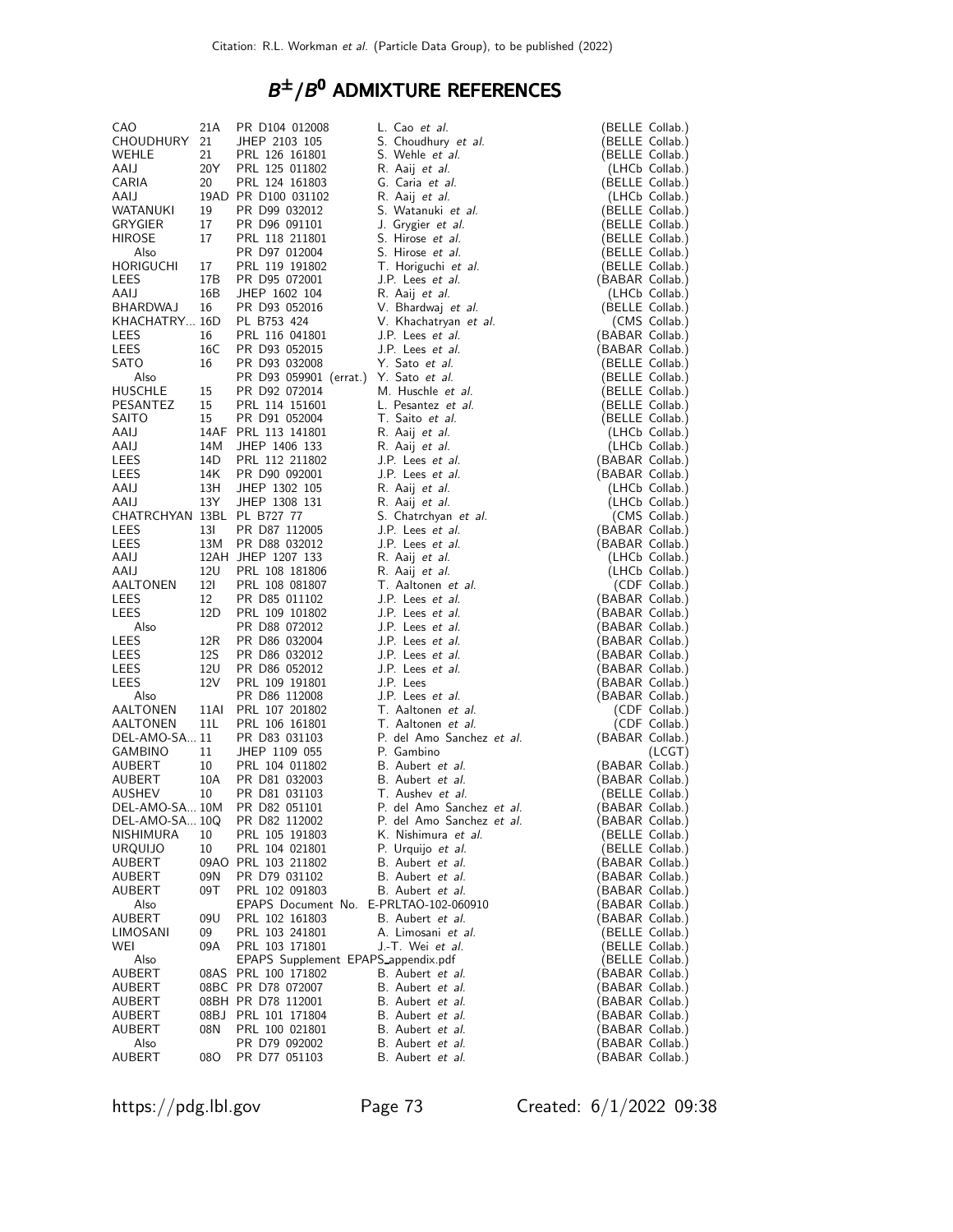| SCHWANDA                   | 08            | PR D78 032016                           | C. Schwanda et al.                                   | (BELLE Collab.)                    |
|----------------------------|---------------|-----------------------------------------|------------------------------------------------------|------------------------------------|
| TANIGUCHI                  | 08            | PRL 101 111801                          | N. Taniguchi et al.                                  | (BELLE Collab.)                    |
| WEI                        | 08A           | PR D78 011101                           | J.-T. Wei et al.                                     | (BELLE Collab.)                    |
| AUBERT                     |               | 07AG PRL 99 051801                      | B. Aubert et al.                                     | (BABAR Collab.)                    |
| AUBERT                     | 07C           | PR D75 012003                           | B. Aubert <i>et al.</i>                              | (BABAR Collab.)                    |
| AUBERT<br>AUBERT           | 07E<br>07L    | PRL 98 051802<br>PRL 98 151802          | B. Aubert et al.<br>B. Aubert et al.                 | (BABAR Collab.)                    |
| GAMBINO                    | 07            | JHEP 0710 058                           | P. Gambino et al.                                    | (BABAR Collab.)                    |
| HUANG                      | 07            | PR D75 012002                           | G.S. Huang et al.                                    | (CLEO Collab.)                     |
| SCHWANDA                   | 07            | PR D75 032005                           | C. Schwanda et al.                                   | (BELLE Collab.)                    |
| URQUIJO                    | 07            | PR D75 032001                           | P. Urquijo et al.                                    | (BELLE Collab.)                    |
| AUBERT                     | 06H           | PR D73 012006                           | B. Aubert <i>et al.</i>                              | (BABAR Collab.)                    |
| AUBERT,B                   | 06 J          | PR D73 092001                           | B. Aubert et al.                                     | (BABAR Collab.)                    |
| AUBERT,B                   | 06Y           | PR D74 091105                           | B. Aubert et al.                                     | (BABAR Collab.)                    |
| AUBERT,BE                  | 06B           | PRL 97 171803                           | B. Aubert <i>et al.</i>                              | (BABAR Collab.)                    |
| BUCHMUEL<br><b>GOKHROO</b> | 06<br>06      | PR D73 073008<br>PRL 97 162002          | O.L. Buchmueller, H.U. Flacher<br>G. Gokhroo et al.  | (RHBL)<br>(BELLE Collab.)          |
| <b>ISHIKAWA</b>            | 06            | PRL 96 251801                           | A. Ishikawa <i>et al.</i>                            | (BELLE Collab.)                    |
| MOHAPATRA                  | 06            | PRL 96 221601                           | D. Mohapatra et al.                                  | (BELLE Collab.)                    |
| ABAZOV                     | 050           | PRL 95 171803                           | V.M. Abazov et al.                                   | (D0 Collab.)                       |
| ACOSTA                     | 05F           | PR D71 051103                           | D. Acosta et al.                                     | (CDF Collab.)                      |
| <b>ARTUSO</b>              | 05B           | PRL 95 261801                           | M. Artuso et al.                                     | (CLEO Collab.)                     |
| AUBERT                     | 05            | PRL 94 011801                           | B. Aubert et al.                                     | (BABAR Collab.)                    |
| AUBERT, B                  | 05M           | PRL 95 142003                           | B. Aubert et al.                                     | 'BABAR Collab.)                    |
| AUBERT, B                  | 05R           | PR D72 052004                           | B. Aubert et al.                                     | (BABAR Collab.)                    |
| AUBERT, B<br>Also          | 05X           | PRL 95 111801                           | B. Aubert et al.<br>B. Aubert et al.                 | (BABAR Collab.)                    |
| <b>CHOI</b>                | 05            | PRL 97 019903 (errat.)<br>PRL 94 182002 | S.-K. Choi et al.                                    | (BABAR Collab.)<br>(BELLE Collab.) |
| IWASAKI                    | 05            | PR D72 092005                           | M. Iwasaki et al.                                    | (BELLE Collab.)                    |
| LIMOSANI                   | 05            | PL B621 28                              | A. Limosani et al.                                   | (BELLE Collab.)                    |
| MOHAPATRA                  | 05            | PR D72 011101                           | D. Mohapatra et al.                                  | (BELLE Collab.)                    |
| <b>NISHIDA</b>             | 05            | PL B610 23                              | S. Nishida et al.                                    | (BELLE Collab.)                    |
| OKABE                      | 05            | PL B614 27                              | T. Okabe <i>et al.</i>                               | (BELLE Collab.)                    |
| ABDALLAH                   | 04D           | EPJ C33 213                             | J. Abdallah et al.                                   | (DELPHI Collab.)                   |
| AUBERT                     | 04C           | PRL 92 111801                           | B. Aubert et al.                                     | (BABAR Collab.)                    |
| AUBERT                     | 04I           | PRL 92 071802                           | B. Aubert et al.                                     | (BABAR Collab.)                    |
| AUBERT<br>AUBERT           | 04S<br>04X    | PR D69 052005<br>PRL 93 011803          | B. Aubert et al.<br>B. Aubert et al.                 | (BABAR Collab.)<br>(BABAR Collab.) |
| AUBERT,B                   | 04            | PR D69 111103                           | B. Aubert et al.                                     | (BABAR Collab.)                    |
| AUBERT,B                   | 04A           | PR D69 111104                           | B. Aubert et al.                                     | (BABAR Collab.)                    |
| AUBERT,B                   | 04E           | PRL 93 021804                           | B. Aubert et al.                                     | (BABAR Collab.)                    |
| AUBERT,B                   | 04F           | PRL 93 061801                           | B. Aubert et al.                                     | (BABAR Collab.)                    |
| AUBERT,B                   | 04I           | PRL 93 081802                           | B. Aubert et al.                                     | (BABAR Collab.)                    |
| AUBERT,BE                  | 04A           | PR D70 112006                           | B. Aubert et al.                                     | (BABAR Collab.)                    |
| <b>CSORNA</b>              | 04            | PR D70 032002                           | S.E. Csorna et al.                                   | (CLEO Collab.)                     |
| KOPPENBURG 04              |               | PRL 93 061803                           | P. Koppenburg et al.<br>A.H. Mahmodd et al.          | (BELLE Collab.)                    |
| MAHMOOD<br><b>NAKAO</b>    | 04<br>04      | PR D70 032003<br>PR D69 112001          | M. Nakao et al.                                      | (CLEO Collab.)<br>(BELLE Collab.)  |
| NISHIDA                    | 04            | PRL 93 031803                           | S. Nishida <i>et al.</i>                             | (BELLE Collab.)                    |
| ADAM                       | 03B           | PR D68 012004                           | N.E. Adam et al.                                     | (CLEO Collab.)                     |
| AUBERT                     | 03            | PR D67 031101                           | B. Aubert et al.                                     | (BABAR Collab.)                    |
| AUBERT                     | 03F           | PR D67 032002                           | B. Aubert <i>et al.</i>                              | (BABAR Collab.)                    |
| AUBERT                     | 03U           | PRL 91 221802                           | B. Aubert et al.                                     | (BABAR Collab.)                    |
| BONVICINI                  | 03            | PR D68 011101                           | G. Bonvicini et al.                                  | (CLEO Collab.)                     |
| HUANG                      | 03            | PRL 91 241802                           | H.-C. Huang et al.                                   | (BELLE Collab.)                    |
| <b>ISHIKAWA</b>            | 03            | PRL 91 261601                           | A. Ishikawa <i>et al.</i><br>J. Kaneko <i>et al.</i> | (BELLE Collab.)<br>(BELLE Collab.) |
| KANEKO<br>KROKOVNY         | 03<br>03B     | PRL 90 021801<br>PRL 91 262002          | P. Krokovny et al.                                   | (BELLE Collab.)                    |
| MAHMOOD                    | 03            | PR D67 072001                           | A.H. Mahmood et al.                                  | (CLEO Collab.)                     |
| ABE                        | 02            | PRL 88 021801                           | K. Abe <i>et al.</i>                                 | (BELLE Collab.)                    |
| ABE                        | 02L           | PRL 89 011803                           | K. Abe et al.                                        | (BELLE Collab.)                    |
| ABE                        | 02Y           | PL B547 181                             | K. Abe <i>et al.</i>                                 | (BELLE Collab.)                    |
| ANDERSON                   | $02\,$        | PRL 89 282001                           | S. Anderson et al.                                   | (CLEO Collab.)                     |
| AUBERT                     | 02C           | PRL 88 101805                           | B. Aubert et al.                                     | (BABAR Collab.)                    |
| AUBERT                     | 02G           | PR D65 091104                           | B. Aubert et al.                                     | (BABAR Collab.)                    |
| AUBERT<br><b>BORNHEIM</b>  | 02L<br>$02\,$ | PRL 88 241801<br>PRL 88 231803          | B. Aubert et al.<br>A. Bornheim <i>et al.</i>        | (BABAR Collab.)<br>(CLEO Collab.)  |
| EDWARDS                    | 02B           | PR D65 111102                           | K.W. Edwards et al.                                  | (CLEO Collab.)                     |
| ABE                        | 01F           | PL B511 151                             | K. Abe <i>et al.</i>                                 | (BELLE Collab.)                    |
| ABE                        | 01J           | PR D64 072001                           | K. Abe <i>et al.</i>                                 | (BELLE Collab.)                    |
| ANDERSON                   | 01B           | PRL 87 181803                           | S. Anderson et al.                                   | (CLEO Collab.)                     |

https://pdg.lbl.gov Page 74 Created: 6/1/2022 09:38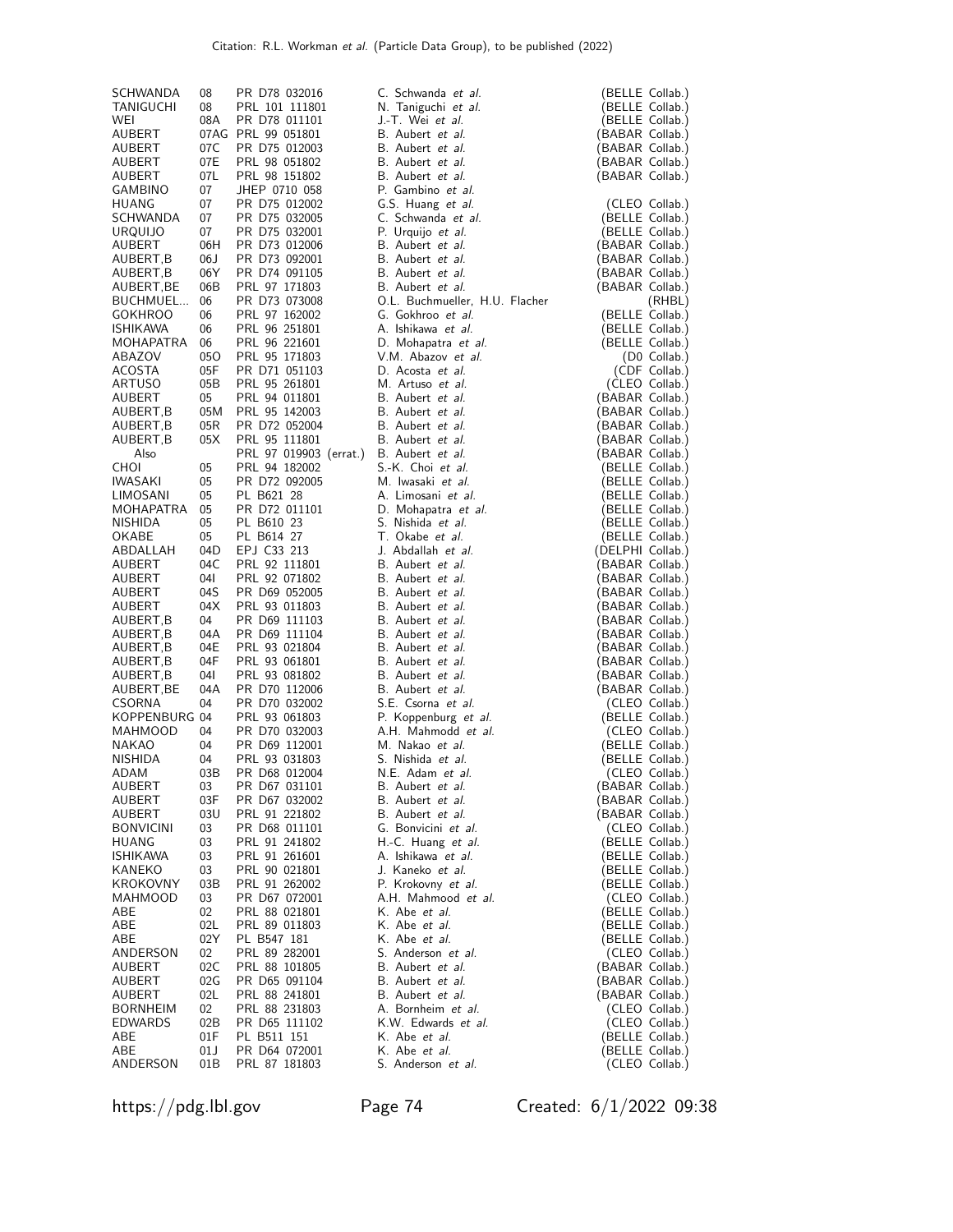| <b>CHEN</b>                 | 01         | PR D63 031102                | S. Chen et al.                                | (CLEO Collab.)                            |
|-----------------------------|------------|------------------------------|-----------------------------------------------|-------------------------------------------|
| <b>CHEN</b>                 | 01C        | PRL 87 251807                | S. Chen et al.                                | (CLEO Collab.)                            |
| COAN<br>CRONIN-HEN 01B      | 01         | PRL 86 5661<br>PRL 87 251808 | T.E. Coan et al.<br>D. Cronin-Hennessy et al. | (CLEO Collab.)<br>(CLEO Collab.)          |
| PDG                         | 01         | Unofficial 2001 WWW edition  |                                               |                                           |
| ABREU                       | 00R        | PL B475 407                  | P. Abreu et al.                               | (DELPHI Collab.)                          |
| COAN                        | 00         | PRL 84 5283                  | T.E. Coan et al.                              | (CLEO Collab.)                            |
| <b>RICHICHI</b>             | 00         | PRL 85 520                   | S.J. Richichi et al.                          | (CLEO Collab.)                            |
| BARATE                      | 98Q        | EPJ C4 387                   | R. Barate et al.                              | (ALEPH Collab.)                           |
| <b>BERGFELD</b><br>BISHAI   | 98<br>98   | PRL 81 272<br>PR D57 3847    | T. Bergfeld et al.<br>M. Bishai et al.        | (CLEO Collab.)<br>(CLEO Collab.)          |
| <b>BONVICINI</b>            | 98         | PR D57 6604                  | G. Bonvicini et al.                           | (CLEO Collab.)                            |
| <b>BROWDER</b>              | 98         | PRL 81 1786                  | T.E. Browder et al.                           | (CLEO Collab.)                            |
| COAN                        | 98         | PRL 80 1150                  | T.E. Coan et al.                              | (CLEO Collab.)                            |
| GLENN                       | 98         | PRL 80 2289                  | S. Glenn et al.                               | (CLEO Collab.)                            |
| ACKERSTAFF                  | 97 N       | ZPHY C74 423                 | K. Ackerstaff et al.                          | (OPAL Collab.)                            |
| AMMAR                       | 97         | PR D55 13                    | R. Ammar et al.<br>B. Barish et al.           | (CLEO Collab.)                            |
| BARISH<br><b>BUSKULIC</b>   | 97<br>97B  | PRL 79 3599<br>ZPHY C73 601  | D. Buskulic et al.                            | (CLEO Collab.)<br>(ALEPH Collab.)         |
| <b>GIBBONS</b>              | 97B        | PR D56 3783                  | L. Gibbons et al.                             | (CLEO Collab.)                            |
| ALBRECHT                    | 96D        | PL B374 256                  | H. Albrecht et al.                            | (ARGUS Collab.)                           |
| BARISH                      | 96B        | PRL 76 1570                  | B.C. Barish et al.                            | (CLEO Collab.)                            |
| GIBAUT                      | 96         | PR D53 4734                  | D. Gibaut et al.                              | (CLEO Collab.)                            |
| KUBOTA                      | 96         | PR D53 6033                  | Y. Kubota et al.                              | (CLEO Collab.)                            |
| PDG<br>ALAM                 | 96<br>95   | PR D54 1<br>PRL 74 2885      | R. M. Barnett et al.<br>M.S. Alam et al.      | (PDG Collab.)<br>(CLEO Collab.)           |
| ALBRECHT                    | 95D        | PL B353 554                  | H. Albrecht et al.                            | (ARGUS Collab.)                           |
| <b>BALEST</b>               | 95B        | PR D52 2661                  | R. Balest et al.                              | (CLEO Collab.)                            |
| BARISH                      | 95         | PR D51 1014                  | B.C. Barish et al.                            | (CLEO Collab.)                            |
| <b>BUSKULIC</b>             | 95B        | PL B345 103                  | D. Buskulic et al.                            | (ALEPH Collab.)                           |
| ALBRECHT                    | 94C        | ZPHY C62 371                 | H. Albrecht et al.                            | (ARGUS Collab.)                           |
| ALBRECHT<br><b>PROCARIO</b> | 94 J<br>94 | ZPHY C61 1<br>PRL 73 1472    | H. Albrecht et al.<br>M. Procario et al.      | (ARGUS Collab.)<br>(CLEO Collab.)         |
| ALBRECHT                    | 93         | ZPHY C57 533                 | H. Albrecht et al.                            | (ARGUS Collab.)                           |
| ALBRECHT                    | 93E        | ZPHY C60 11                  | H. Albrecht et al.                            | (ARGUS Collab.)                           |
| ALBRECHT                    | 93H        | PL B318 397                  | H. Albrecht et al.                            | (ARGUS Collab.)                           |
| ALBRECHT                    | 931        | ZPHY C58 191                 | H. Albrecht et al.                            | (ARGUS Collab.)                           |
| ALEXANDER                   | 93B        | PL B319 365                  | J. Alexander et al.                           | (CLEO Collab.)                            |
| ARTUSO                      | 93<br>93B  | PL B311 307                  | M. Artuso                                     | (SYRA)                                    |
| <b>BARTELT</b><br>ALBRECHT  | 92E        | PRL 71 4111<br>PL B277 209   | J.E. Bartelt et al.<br>H. Albrecht et al.     | (CLEO Collab.)<br>(ARGUS Collab.)         |
| ALBRECHT                    | 92G        | ZPHY C54 1                   | H. Albrecht et al.                            | (ARGUS Collab.)                           |
| ALBRECHT                    | 920        | ZPHY C56 1                   | H. Albrecht et al.                            | (ARGUS Collab.)                           |
| BORTOLETTO 92               |            | PR D45 21                    | D. Bortoletto et al.                          | (CLEO Collab.)                            |
| CRAWFORD                    | 92         | PR D45 752                   | G. Crawford et al.                            | (CLEO Collab.)                            |
| <b>HENDERSON</b>            | 92         | PR D45 2212                  | S. Henderson et al.<br>T. Lesiak et al.       | (CLEO Collab.)                            |
| LESIAK<br>ALBRECHT          | 92<br>91 C | ZPHY C55 33<br>PL B255 297   | H. Albrecht et al.                            | (Crystal Ball Collab.)<br>(ARGUS Collab.) |
| ALBRECHT                    | 91H        | ZPHY C52 353                 | H. Albrecht et al.                            | (ARGUS Collab.)                           |
| <b>FULTON</b>               | 91         | PR D43 651                   | R. Fulton et al.                              | (CLEO Collab.)                            |
| YANAGISAWA                  | 91         | PRL 66 2436                  | C. Yanagisawa et al.                          | (CUSB II Collab.)                         |
| ALBRECHT                    | 90         | PL B234 409                  | H. Albrecht et al.                            | (ARGUS Collab.)                           |
| ALBRECHT                    | 90H        | PL B249 359                  | H. Albrecht et al.                            | (ARGUS Collab.)                           |
| BORTOLETTO 90<br>Also       |            | PRL 64 2117<br>PR D45 21     | D. Bortoletto et al.<br>D. Bortoletto et al.  | (CLEO Collab.)<br>(CLEO Collab.)          |
| <b>FULTON</b>               | 90         | PRL 64 16                    | R. Fulton et al.                              | (CLEO Collab.)                            |
| MASCHMANN                   | 90         | ZPHY C46 555                 | W.S. Maschmann et al.                         | (Crystal Ball Collab.)                    |
| PDG.                        | 90         | PL B239 1                    | J.J. Hernandez et al.                         | $(IFIC, BOST, CIT+)$                      |
| ALBRECHT                    | 89K        | ZPHY C42 519                 | H. Albrecht et al.                            | (ARGUS Collab.)                           |
| <b>ISGUR</b>                | 89B        | PR D39 799                   | N. Isgur et al.                               | (TNTO, CIT)                               |
| <b>WACHS</b><br>ALBRECHT    | 89<br>88E  | ZPHY C42 33<br>PL B210 263   | K. Wachs et al.<br>H. Albrecht et al.         | (Crystal Ball Collab.)<br>(ARGUS Collab.) |
| ALBRECHT                    | 88H        | PL B210 258                  | H. Albrecht et al.                            | (ARGUS Collab.)                           |
| KOERNER                     | 88         | ZPHY C38 511                 | J.G. Korner, G.A. Schuler                     | (MAINZ, DESY)                             |
| ALAM                        | 87         | PRL 59 22                    | M.S. Alam et al.                              | (CLEO Collab.)                            |
| ALAM                        | 87B        | PRL 58 1814                  | M.S. Alam et al.                              | (CLEO Collab.)                            |
| ALBRECHT                    | 87D        | PL B199 451                  | H. Albrecht et al.                            | (ARGUS Collab.)                           |
| ALBRECHT<br>BEAN            | 87H<br>87  | PL B187 425<br>PR D35 3533   | H. Albrecht et al.<br>A. Bean et al.          | (ARGUS Collab.)<br>(CLEO Collab.)         |
| <b>BEHRENDS</b>             | 87         | PRL 59 407                   | S. Behrends et al.                            | (CLEO Collab.)                            |
| BORTOLETTO 87               |            | PR D35 19                    | D. Bortoletto et al.                          | (CLEO Collab.)                            |

https://pdg.lbl.gov Page 75 Created: 6/1/2022 09:38